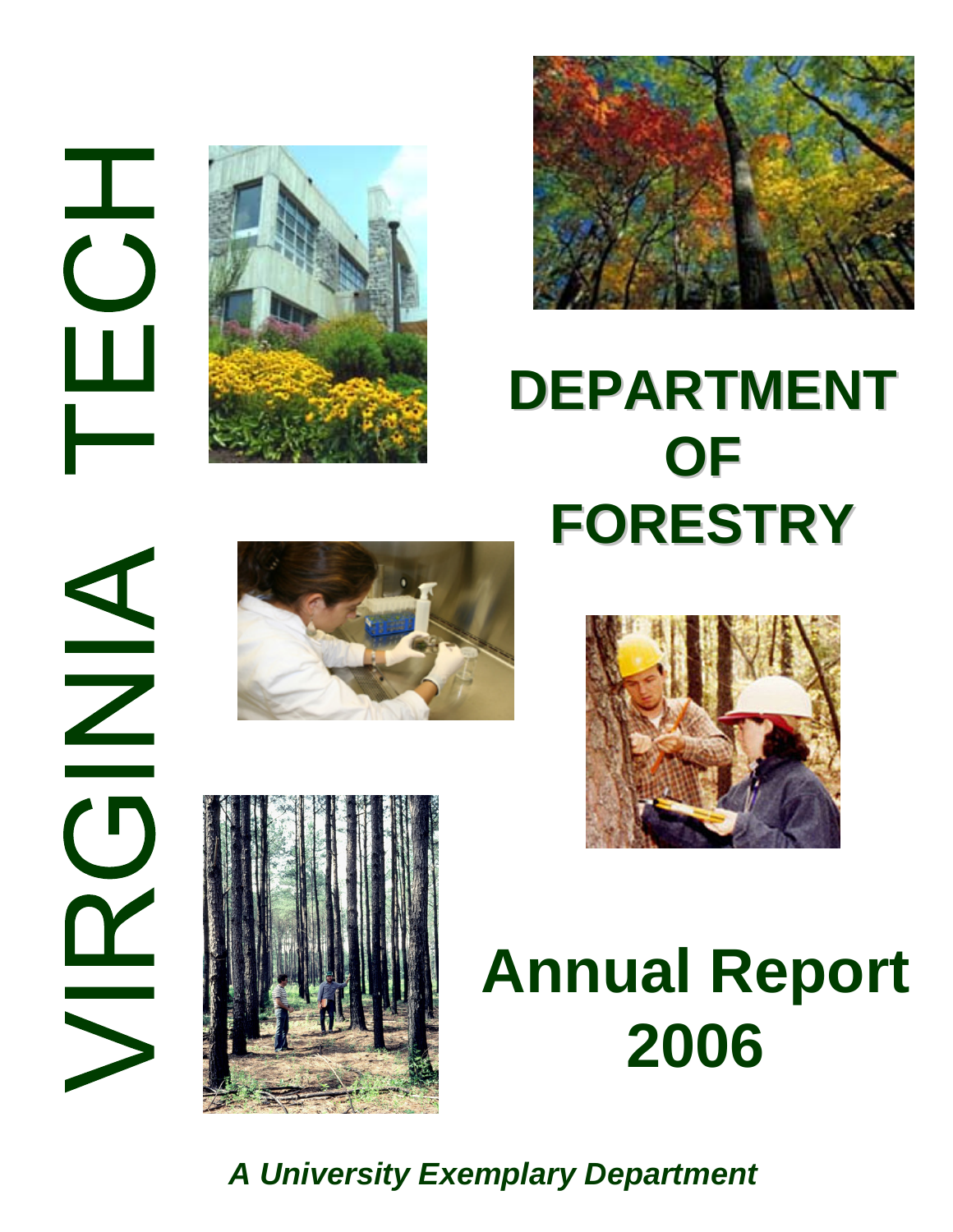*Virginia Tech does not discriminate against employees, students, or applicants on the basis of race, color, sex, sexual orientation, disability, age, veteran status, national origin, religion, or political affiliation. Anyone having questions concerning discrimination should contact the Equal Opportunity and Affirmative Action Office (540) 231-7500/1-800-828-1120 TTY/PC.*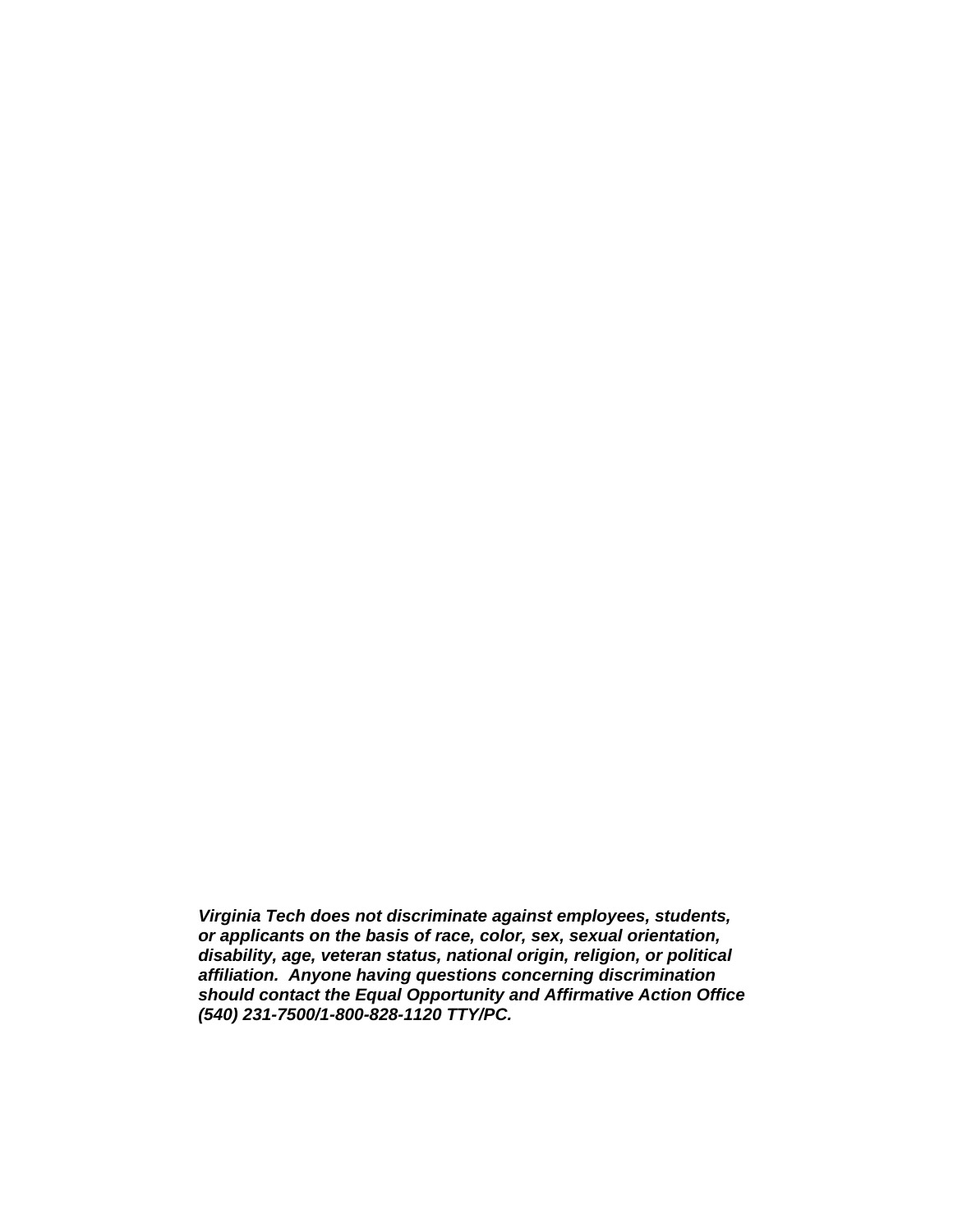### **ANNUAL REPORT 2006**

**Department of Forestry College of Natural Resources\* Virginia Polytechnic Institute and State University Blacksburg, Virginia 24061 U.S.A. (540) 231-5483 Fax (540) 231-3698 www.forestry.vt.edu forestry@vt.edu**

**\*Other departments within the College are the Department of Fisheries and Wildlife Sciences, the Department of Geography, and the Department of Wood Science and Forest Products. Reports are available upon request.**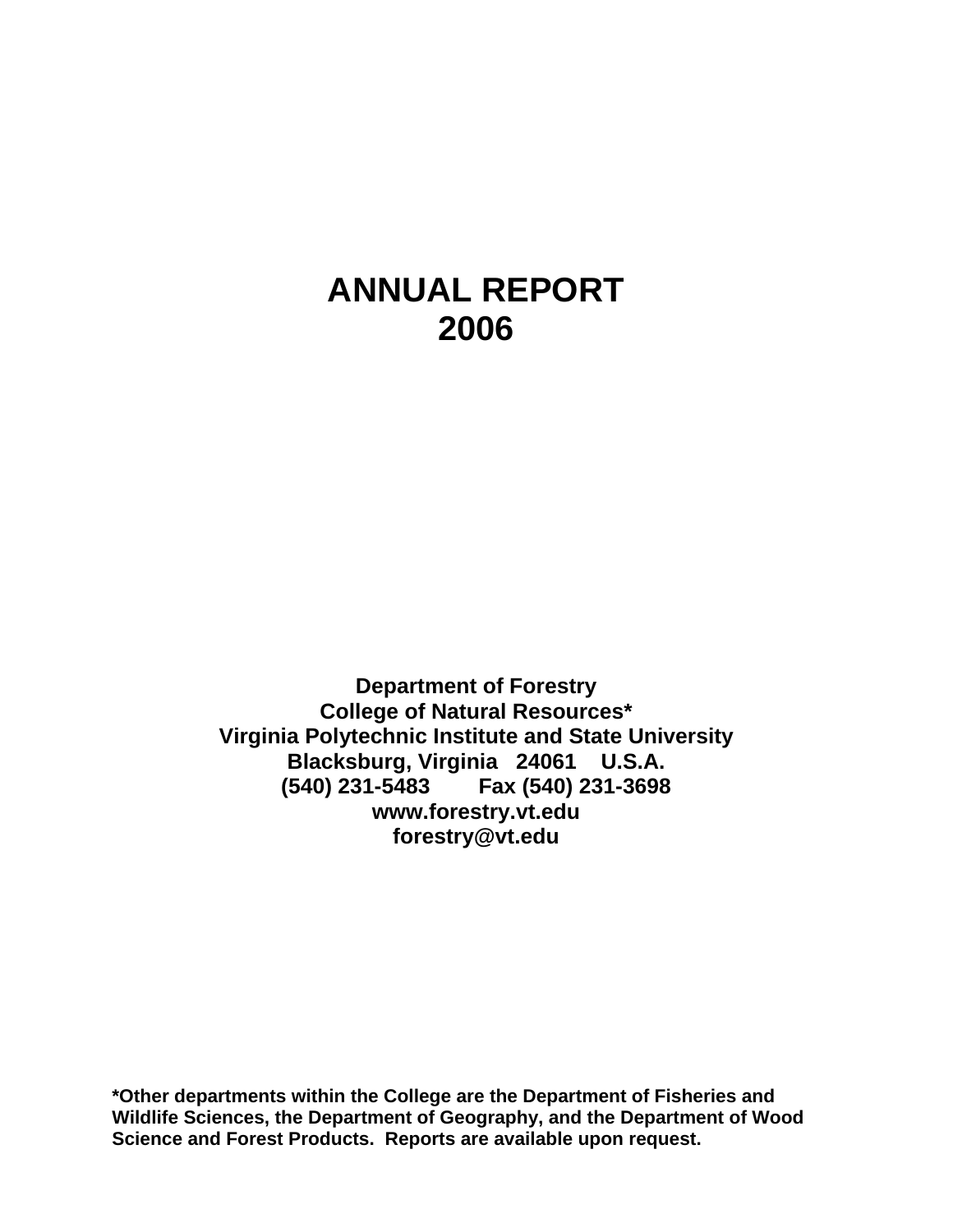| Remote Sensing, Photogrammetry, and Geographic Information Systems21 |      |
|----------------------------------------------------------------------|------|
|                                                                      |      |
|                                                                      |      |
|                                                                      |      |
|                                                                      |      |
|                                                                      |      |
|                                                                      |      |
|                                                                      |      |
|                                                                      |      |
|                                                                      |      |
|                                                                      |      |
|                                                                      |      |
|                                                                      |      |
|                                                                      |      |
|                                                                      |      |
|                                                                      |      |
|                                                                      |      |
|                                                                      |      |
|                                                                      |      |
|                                                                      | . 31 |
|                                                                      |      |
|                                                                      |      |
|                                                                      |      |
|                                                                      |      |
|                                                                      |      |
|                                                                      |      |
|                                                                      |      |
|                                                                      |      |
|                                                                      |      |

### **TABLE OF CONTENTS**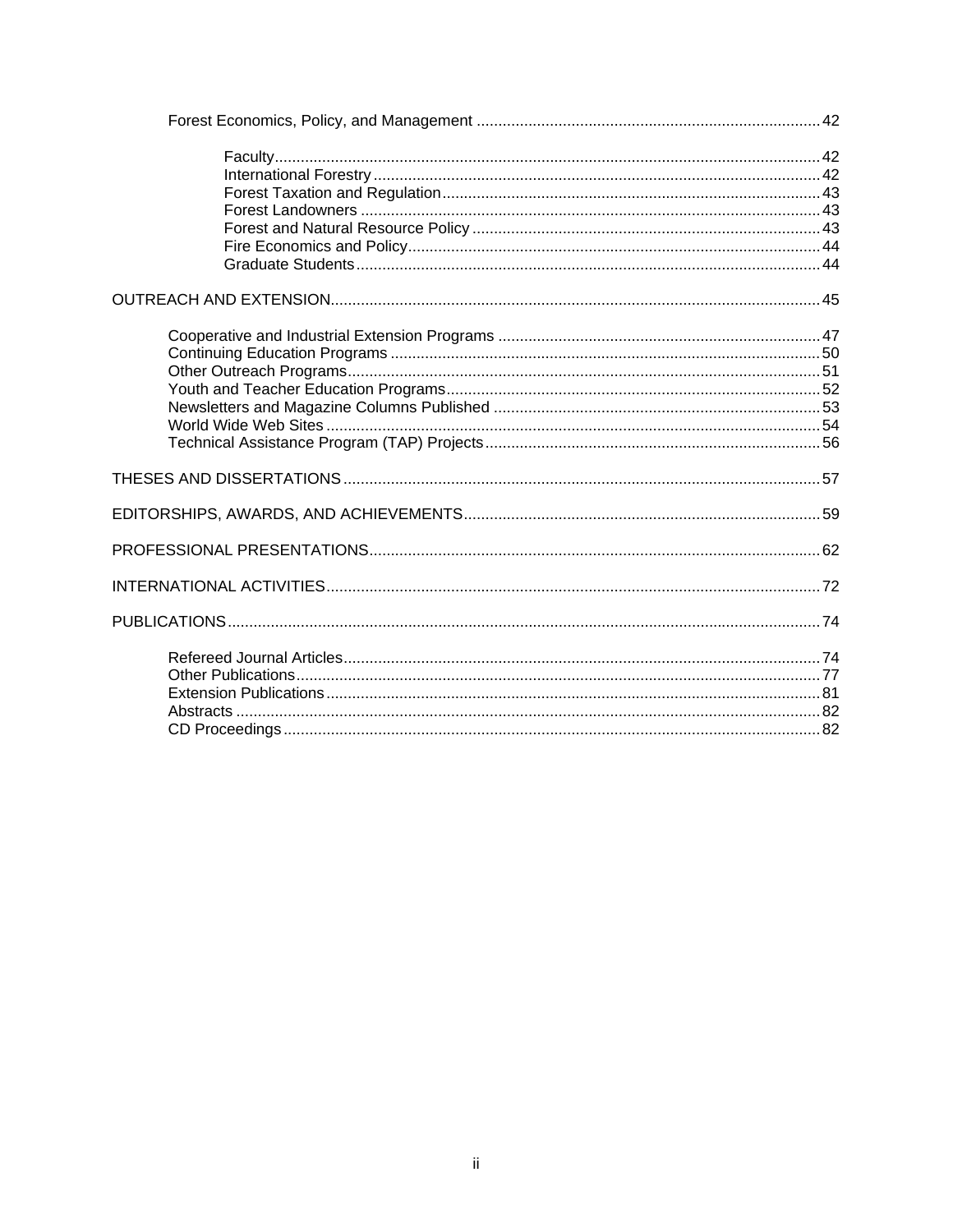#### **INTRODUCTION**

<span id="page-5-0"></span> This annual report highlights accomplishments in teaching, research, and outreach in the Department of Forestry for calendar year 2006. This past year has been a time of challenge and opportunity, but through the myriad changes, the department remains one of the leading programs of its type and is poised to achieve even higher levels of excellence in the future.

 There were several personnel changes in 2006. Following Dr. Joseph Roggenbuck's retirement as Professor in the forest recreation area, Dr. Marc Stern joined the faculty as Assistant Professor of Natural Resources Education and Communication in July, 2006. A cluster hire opportunity in the geospatial analysis area resulted in the hiring of Dr. Valerie Thomas—currently a postdoctoral fellow at Queen's University in Ontario, Canada—as an Assistant Professor in the Forestry Department starting August 10, 2007. Dr. James Johnson, Associate Dean and Extension Specialist in Forestry, resigned for a position at Oregon State University; we have an ongoing search for an entry-level position as extension specialist in forestry. In addition, Liz Etherington, Research Associate in Amy Brunner's molecular genetics lab, resigned; this position has been filled by Xiaoyan Sheng. Karen Hockett joined the Department of Forestry as Project Associate in the area of natural resources recreation, filling the position previously held by Aurora Moldovanyi. Dr. David Jones joined the Forest Nutrition Cooperative as a Postdoctoral Associate working with Professor Tom Fox on relationships between wood quality and silviculture. Spencer Riddile was hired as Natural Resources IT Specialist.

 The campus in Blacksburg continues to grow and change. Construction was completed on the new Agriculture/Natural Resources building, now named Latham Hall, and we moved into the Latham Hall laboratories in August, 2006. This contemporary plant science research facility contains laboratory space for research in soils, physiology, genetics, and biotechnology.

 The department's educational programs continue to thrive. There were 462 undergraduates in the College of Natural Resources for Fall Semester 2006. Approximately 31% of those students who had decided upon a career path were in options associated with the Department of Forestry. There were 62 graduate students (50 full-time and 12 part-time) in our department Fall Semester 2006. We continue to have more qualified applicants to our graduate program every year than we have faculty, funds, and space to accommodate them.

 Employment opportunities remain favorable for our graduates. Surveys taken each fall of individuals who graduated during the preceding academic year have consistently shown that the majority of our graduates are employed in professional positions or enrolled in graduate programs. In total, graduate students in the Department of Forestry and undergraduates in forestry majors completed

1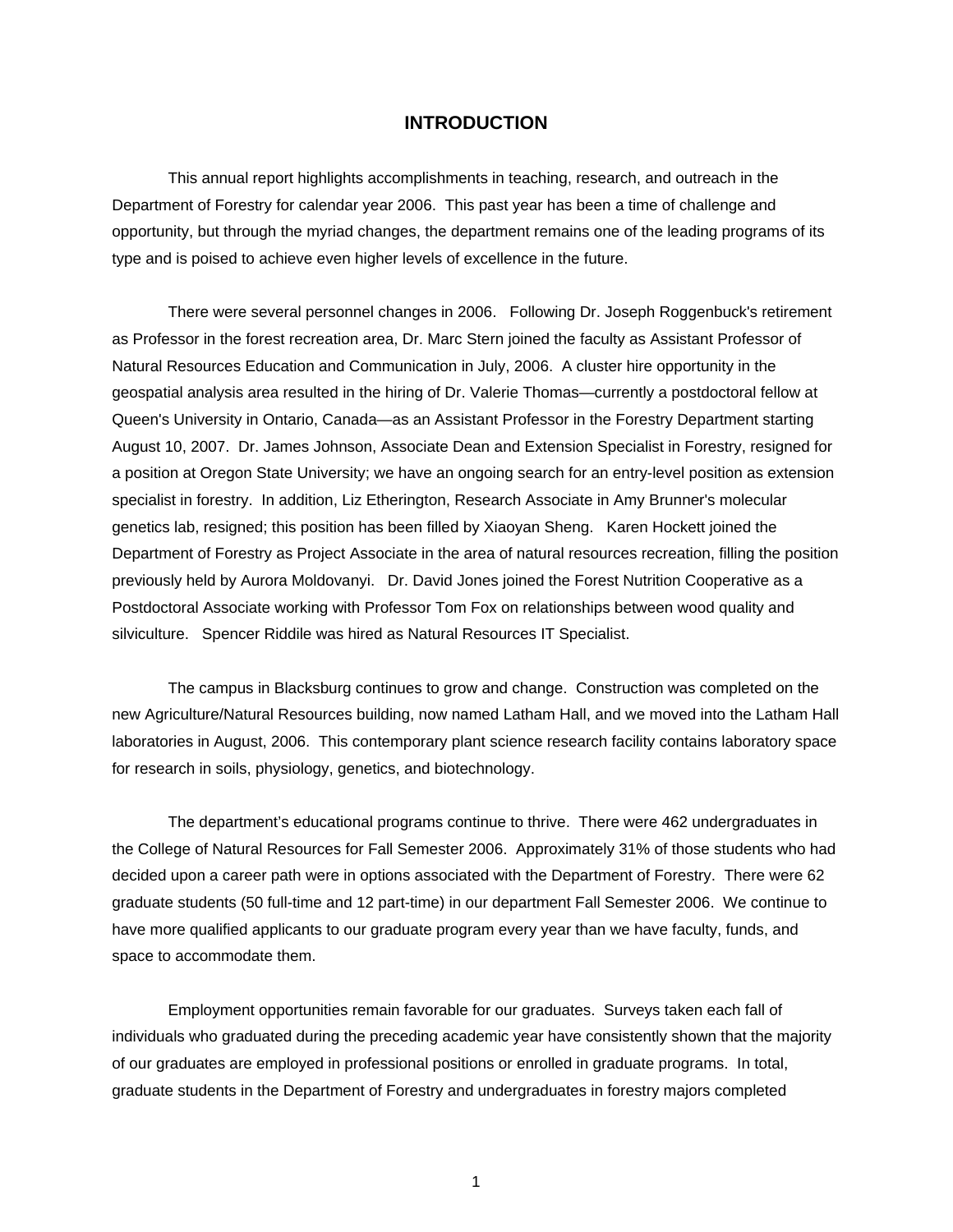requirements for 2 Ph.D. degrees, 13 master's degrees, and 38 bachelor's degrees for the academic year of June, 2005, to May, 2006.

In 2001 a strategic plan for the Department of Forestry was finalized and distributed to various stakeholder groups. The university has updated its strategic plan, and the Department of Forestry has initiated an update to its current plan. Strategic plans provide useful blueprints as we continue in the new century, but successful implementation will require concerted effort and solid support from students, faculty, and administrators at Virginia Tech, as well as our alumni, friends, and clientele groups throughout the forestry community.

All things considered, 2006 was a highly successful year for the Department of Forestry; we look forward to the challenges and opportunities ahead.

Handel F Bentlet

 Harold E. Burkhart Department Head March, 2007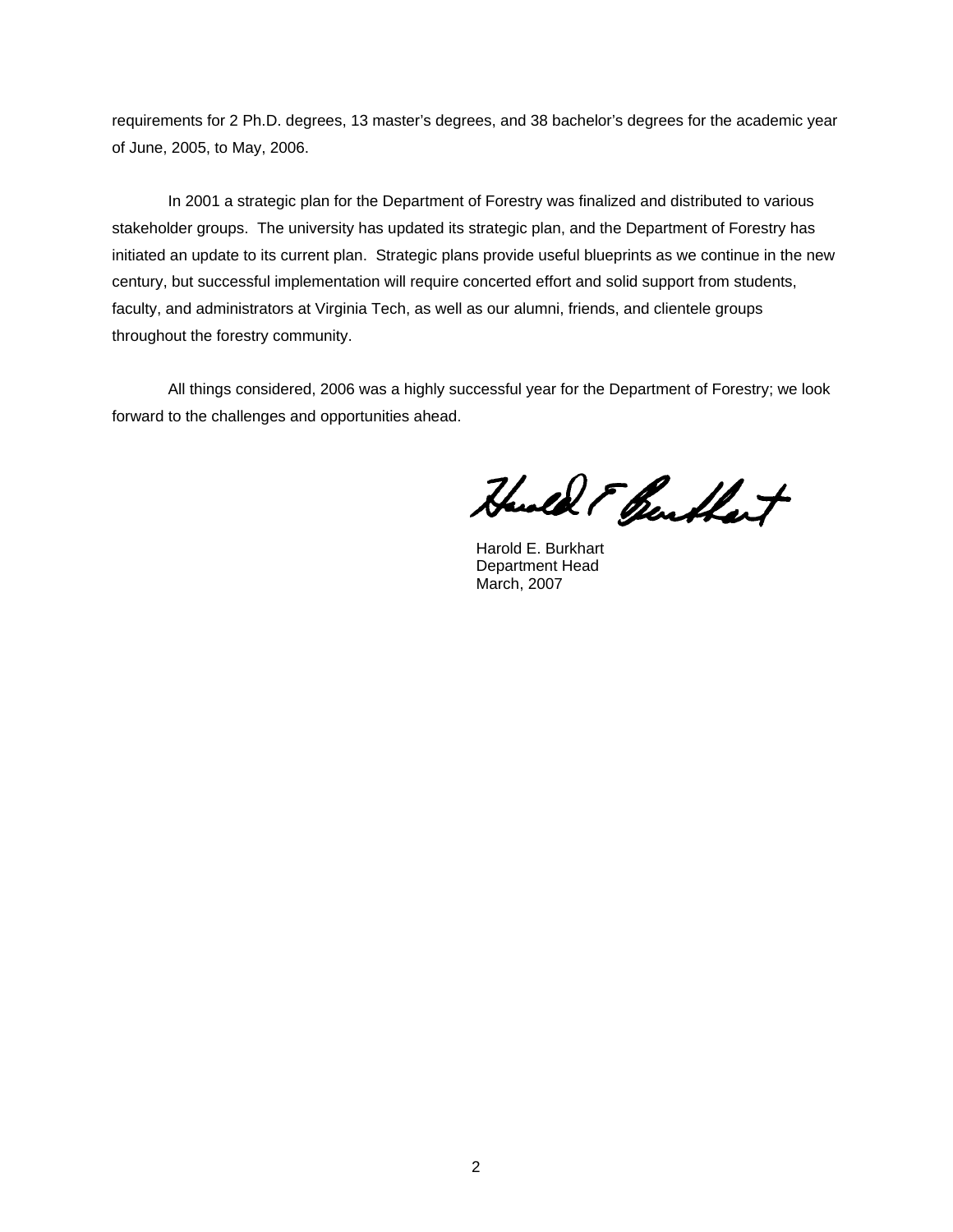#### **PERSONNEL**

#### <span id="page-7-0"></span>**Faculty**

Amacher, Gregory S., Professor (Adjunct Faculty, Department of Economics) Ph.D., University of Michigan Special Interests: Natural resource and environmental policy; public economics; econometrics; international forest development

Amateis, Ralph L., Senior Research Associate M.S., University of Florida Special Interests: Statistical techniques applied to forestry problems; growth and yield modelling

Aust, W. Michael, Professor

 Ph.D., North Carolina State University Special Interests: Impacts of forestry operations on soil and hydrology; ecology and management of forested wetlands and riparian areas; development and implementation of forestry best management practices

#### Barrett, Scott M., Extension Associate

 M.S., Virginia Polytechnic Institute and State University Special Interests: Logger training and education

Blinn, Christine E. Postdoctoral Associate.

 Ph.D., Virginia Polytechnic Institute and State University Special Interests: Remote sensing; geographic information systems; statistical applications for natural resource inventory and management

#### Brunner, Amy M., Associate Professor

 Ph.D., Oregon State University Special Interests: Genomics of tree development, ecophysiology, and adaptation; molecular genetics of tree maturation, flowering, and crown architecture; epigenetic mechanisms and small RNAs in trees; long-distance signaling in trees; tree biotechnology

#### Burger, James A., Professor

 Ph.D., University of Florida Special Interests: Forest soil and site productivity; forest tree nutrition; pine plantation silviculture; restoration ecology; agroforestry

#### Burkhart, Harold E., University Distinguished Professor and Head, Department of Forestry Ph.D., University of Georgia Special Interests: Development of growth and yield prediction techniques; application of statistical methods to forest measurement problems

#### Carlson, Colleen A., Research Associate

 M.S., University of the Witwatersrand, South Africa Special Interests: Silvicultural systems; methods of data analysis in forestry research

Chojnacky, David C., USDA Forest Service Research Enterprise Unit and Adjunct Faculty Ph.D., Colorado State University Special Interests: Forest inventory with emphasis on mensuration; model-based estimators and sampling techniques for applications to carbon sequestration; forest health; wildlife habitat; dryland forests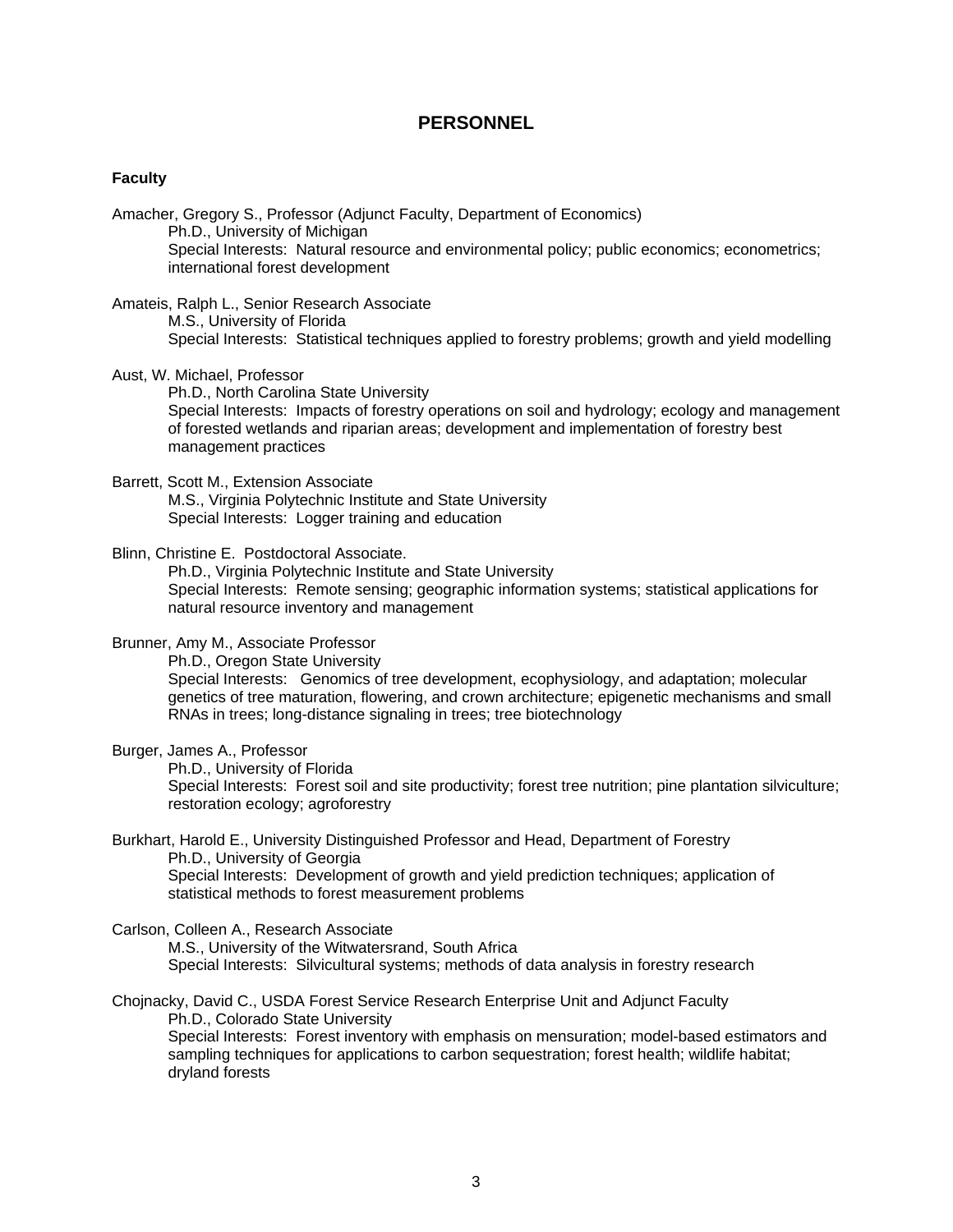Clark, Neil A., Extension Agent, Agriculture and Natural Resources M.S., Virginia Polytechnic Institute and State University Special Interests: Landowner, logger, youth, and professional education; land use issues; sustainable forestry; coastal ecology; forest products; forest health, urban interface – small-scale forestry; human dimensions

Copenheaver, Carolyn A., Assistant Professor Ph.D., Pennsylvania State University Special Interests: Dendrochronology; land-use history; vegetation distribution; stand dynamics

Cox, Karen G., Extension Agent, Agriculture and Natural Resources M.S., Purdue University Special Interests: Sustainable forest management; sustainable development; human relationships with ecosystems

Dan, Yinghui, Research Assistant Professor, Institute for Sustainable and Renewable Resources, Institute for Advanced Learning and Research, and Adjunct Faculty Ph.D., Michigan State University Special Interests: Discovery and development of the cutting edge technologies for plant genetic engineering and tissue culture; functional genomics

Day, Susan D., Research Assistant Professor

 Ph.D., Virginia Polytechnic Institute and State University Special Interests: Urban forestry, including urban runoff mitigation, urban soils (rehabilitation and modeling effects on urban forest canopy), construction damage, buried root systems, urban rhizosphere

Downing, Adam K., Extension Agent, Agriculture and Natural Resources M.S., Pennsylvania State University Special Interests: Non-industrial private forest landowner issues; sustainable timber harvesting; interface forestry; urban forestry; wildlife management; land conservation

Egertsdotter, Ulrika, Associate Professor

 Ph.D., Swedish University of Agricultural Sciences Special Interests: Applications of biotechnology to forestry practices; molecular biology of developmental processes; clonal propagation, particularly somatic embryogenesis; Christmas tree propagation; molecular regulation of the wood formation process

Eisenbies, Mark H., Postdoctoral Associate

 Ph.D., Virginia Polytechnic Institute and State University Special Interests: Soil-site responses to harvesting disturbance and site preparation; forest watershed land use and flooding

- Etherington, Elizabeth R., Research Associate (resigned October, 2006) B.A., Oregon State University Special Interests: Genomics research
- Fisher, K. Jason, Extension Agent, Agriculture and Natural Resources M.S., Virginia Polytechnic Institute and State University

Flinn, Barry, Director, Institute for Sustainable and Renewable Resources, Institute for Advanced Learning and Research, and Adjunct Faculty Ph.D., University of British Columbia Special Interests: Use of genomics to identify genes associated with quality traits and characteristics for forestry and agricultural species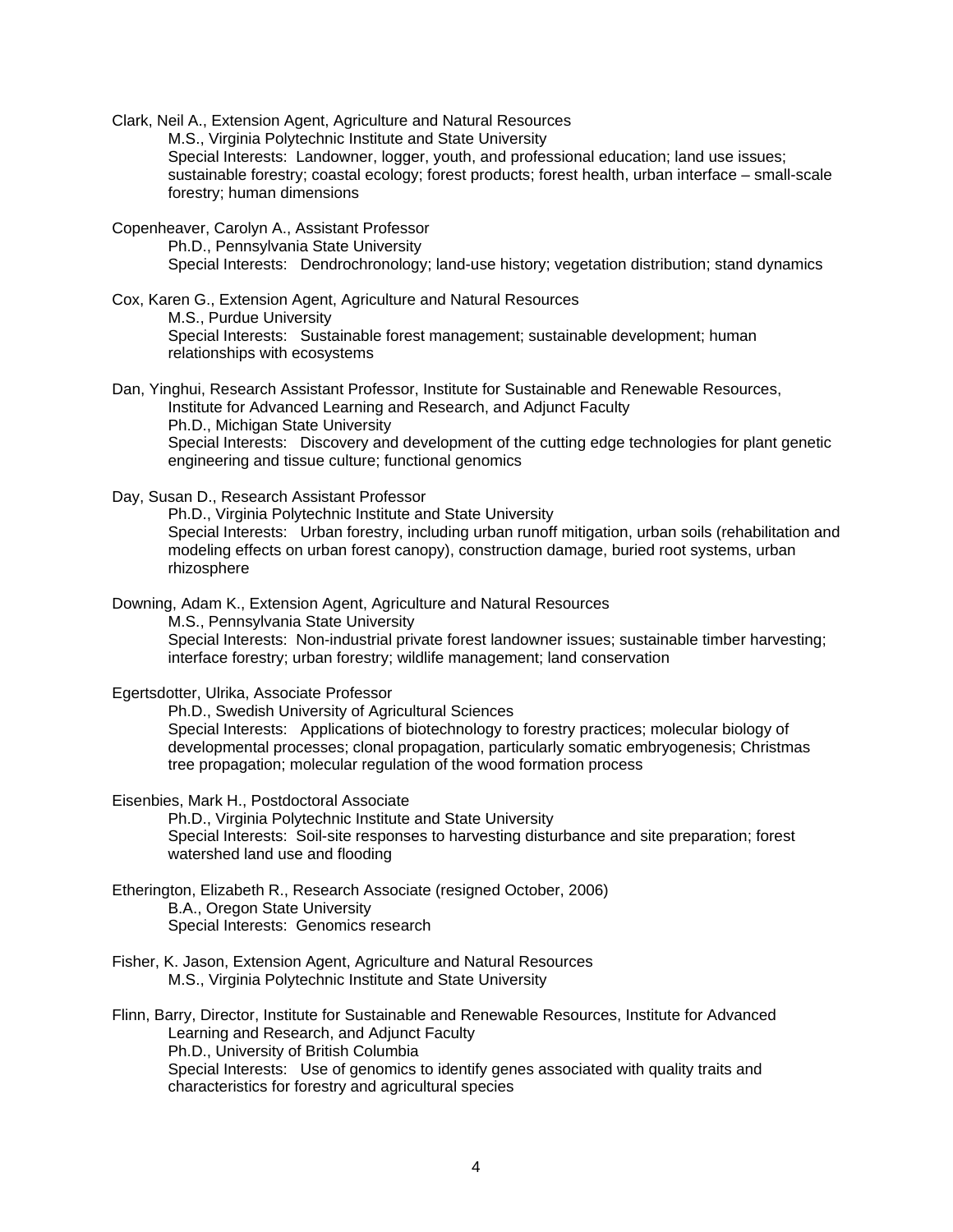Fox, Thomas R., Associate Professor

Ph.D., University of Florida

 Special Interests: Forest fertilization and tree nutrition; forest soils; silviculture of southern pine plantations and Appalachian hardwoods; silvicultural practices to restore productivity and health of forest ecosystems; sustainability of managed forests

Fujino, Takeshi, Postdoctoral Associate Ph.D., Kyoto University

Fuller, Leslie G., Senior Research Associate, College of Natural Resources M.S., Michigan Technological University Special Interests: Integration of computer applications into instruction; artificial intelligence; geographic information systems; multimedia applications

Gagnon, Jennifer L., Extension Associate and Coordinator, Virginia Forest Landowner Education Program

 M.S., University of Florida Special Interests: Landowner education; shortleaf and longleaf pine silviculture; uneven-aged management

Harris, J. Roger, Associate Professor, Department of Horticulture, and Adjunct Faculty Ph.D., Cornell University Special Interests: Tree establishment issues; landscape contracting; urban forestry

#### Henning, Jason G., Postdoctoral Associate (resigned August, 2006)

 Ph.D., Virginia Polytechnic Institute and State University Special Interests: Emerging technologies and technology transfer for developing ecological assessments of forests; statistical methods for evaluating and testing forest models; hybrid growth and yield/process models

- Hockett, Karen S., Project Associate M.S., Virginia Polytechnic Institute and State University
- Hull, R. Bruce, Professor

 Ph.D., Virginia Polytechnic Institute and State University Special Interests: Public ecology and sustainability; human dimensions of natural resource management; negotiation of acceptable environmental quality; forest fragmentation and urbanization; recreation

#### Johnsen, Kurt D., Project Leader, USDA Forest Service, and Adjunct Faculty Ph.D., University of Georgia Special Interests: Quantifying and modeling carbon sequestration of natural and managed forests

Johnson, James E., Professor and Associate Dean - Outreach, College of Natural Resources (Resigned September, 2006)

Ph.D., Virginia Polytechnic Institute and State University

 Special Interests: Hardwood and pine silviculture; forest soils; impacts of forest management activities on site productivity; extension forestry

#### Jones, P. David, Postdoctoral Associate

 Ph.D., University of Georgia Special Interests: Examination of wood quality and how it is affected by silviculture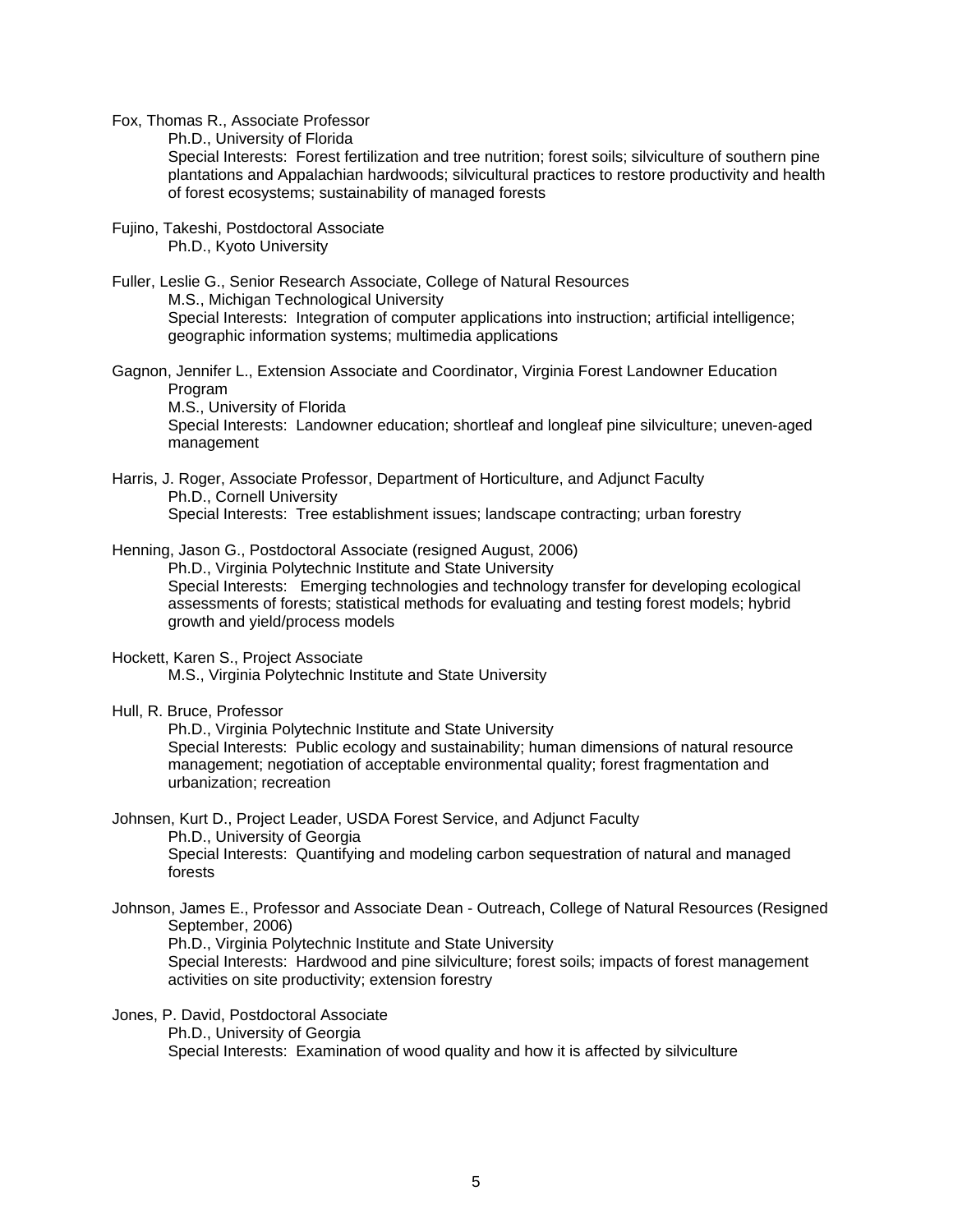- Jones, Robert H., Professor, Department of Biology; courtesy appointment in the Department of Forestry Ph.D., State University of New York Special Interests: Hardwood regeneration; forest ecology
- Kelly, J. Michael, Professor and Dean, College of Natural Resources Ph.D., University of Tennessee Special Interests: Forest soils and the quantitative mechanistic modeling of tree nutrition
- Keyser, Patrick D., Regional Wildlife Biologist, MeadWestvaco Corporation, and Adjunct Faculty Ph.D., Clemson University
- Kirwan, Jeffrey L., Associate Professor and Extension Specialist Ph.D., University of Virginia Special Interests: 4-H and youth education; urban and community forestry; forest and wildlife ecology

Lakel, William A., III, Research Associate/Instructor M.S., Virginia Polytechnic Institute and State University Special Interests: Minimizing impacts of industrial forestry operations on soil/site and water quality in forested watersheds through proper use of best management practices, harvesting technology, and road construction and maintenance

Lawson, Steven R., Assistant Professor

Ph.D., University of Vermont

 Special Interests: Management of visitor use in parks and protected areas; normative recreation research; computer simulation modeling of recreation behavior; human dimensions of natural resource management

- Li, Zhiwu, Research Assistant Professor, Institute for Sustainable and Renewable Resources, Institute for Advanced Learning and Research, and Adjunct Faculty Ph.D., University of Idaho Special Interests: High-throughput transformation processes for different kinds of plants; mechanisms of transgene silencing; global gene expression profiling and candidate gene identification and characterization
- Loftis, David L., Project Leader, USDA Forest Service, and Adjunct Faculty Ph.D., North Carolina State University

Marion, Jeffrey L., Unit Leader/Scientist, Cooperative Park Studies Unit, USGS Patuxent Wildlife Research Center, and Adjunct Faculty Ph.D., University of Minnesota Special Interests: Recreation resources management; recreation ecology; park and wilderness management; ecotourism management

McGee, John, Assistant Professor and Geospatial Extension Specialist Ph.D., University of Massachusetts-Amherst Special Interests: Natural resource management; geospatial applications; technology transfer

Merry, Frank D., Research Scientist in International Forestry and Adjunct Faculty Ph.D., University of Florida Special Interests: Forest economics

Miller, Patrick A., Professor and Head, Department of Landscape Architecture; courtesy appointment in the Department of Forestry Ph.D., University of Michigan Special Interests: Landscape aesthetics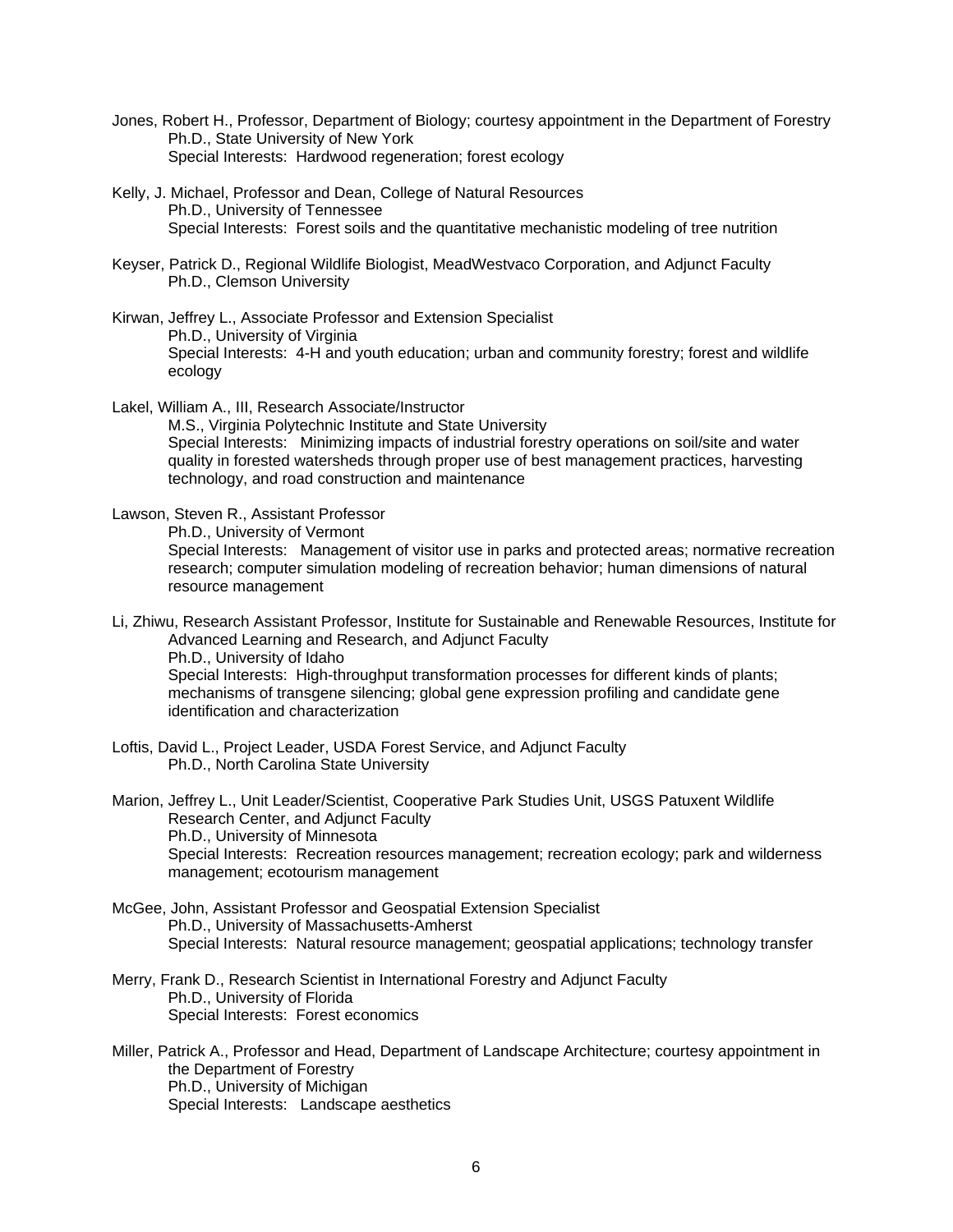Moldovanyi, Aurora, Research Associate (resigned July, 2006) M.S., West Virginia University Special Interests: Recreation, parks, and tourism resources

- Mortimer, Michael J., Assistant Professor Ph.D., University of Montana; J.D., Pennsylvania State University Special Interests: Federal and state forestry regulation; public land management; property rights; public administration; sustainable forestry
- Nelson, Ross F., Physical Scientist, NASA/Goodard Space Flight Center, and Adjunct Faculty Ph.D., Virginia Polytechnic Institute and State University Special Interests: Use of airborne laser data to characterize the forest canopy and to estimate forest biomass, volume, and carbon; use of AVHRR and Landsat digital data to monitor tropical and subtropical forest conversion

Oderwald, Richard G., Professor and Associate Dean for Undergraduate Programs Ph.D., University of Georgia Special Interests: Sampling for forest resource populations; statistical distributions in forest populations

Peer, Kyle R., Research Associate and Superintendent, Reynolds Homestead Forest Resources Research Center M.S., University of Maine, Orono Special Interests: Vegetative propagation; clonal forestry; nursery and greenhouse production; tree breeding

Prisley, Stephen P., Associate Professor Ph.D., Virginia Polytechnic Institute and State University Special Interests: Quantitative and spatial analysis of natural resources for management planning, including spatial harvest scheduling, inventory projection, and forest carbon modeling

Prysby, Michelle D., Extension Associate and Coordinator, Virginia Master Naturalist Program M.S., University of Minnesota Special Interests: Citizen science; long-term ecological monitoring; monarch butterfly ecology; science education

Radtke, Philip J., Associate Professor Ph.D., University of Minnesota Special Interests: Assessment and modeling of forest resources; evaluating models used in forestry and ecology; acquisition, management, and analysis of data

Reynolds, Marion R., Jr., Professor; joint appointment with Department of Statistics Ph.D., Stanford University Special Interests: Statistical quality control; validation of simulation models; applications of statistics to natural resource problems

Robertson, David P., Visiting Assistant Professor Ph.D., Virginia Polytechnic Institute and State University Special Interests: Public ecology; urban ecology; civic environmentalism; sustainable community development; history and philosophy of science; human dimensions of natural resource management; environmental design and planning

Roggenbuck, Joseph W., Professor (retired June, 2006)

Ph.D., Utah State University

 Special Interests: Natural resource recreation behavior; recreation management, particularly wilderness and backcountry recreation; planning and evaluation of park interpretation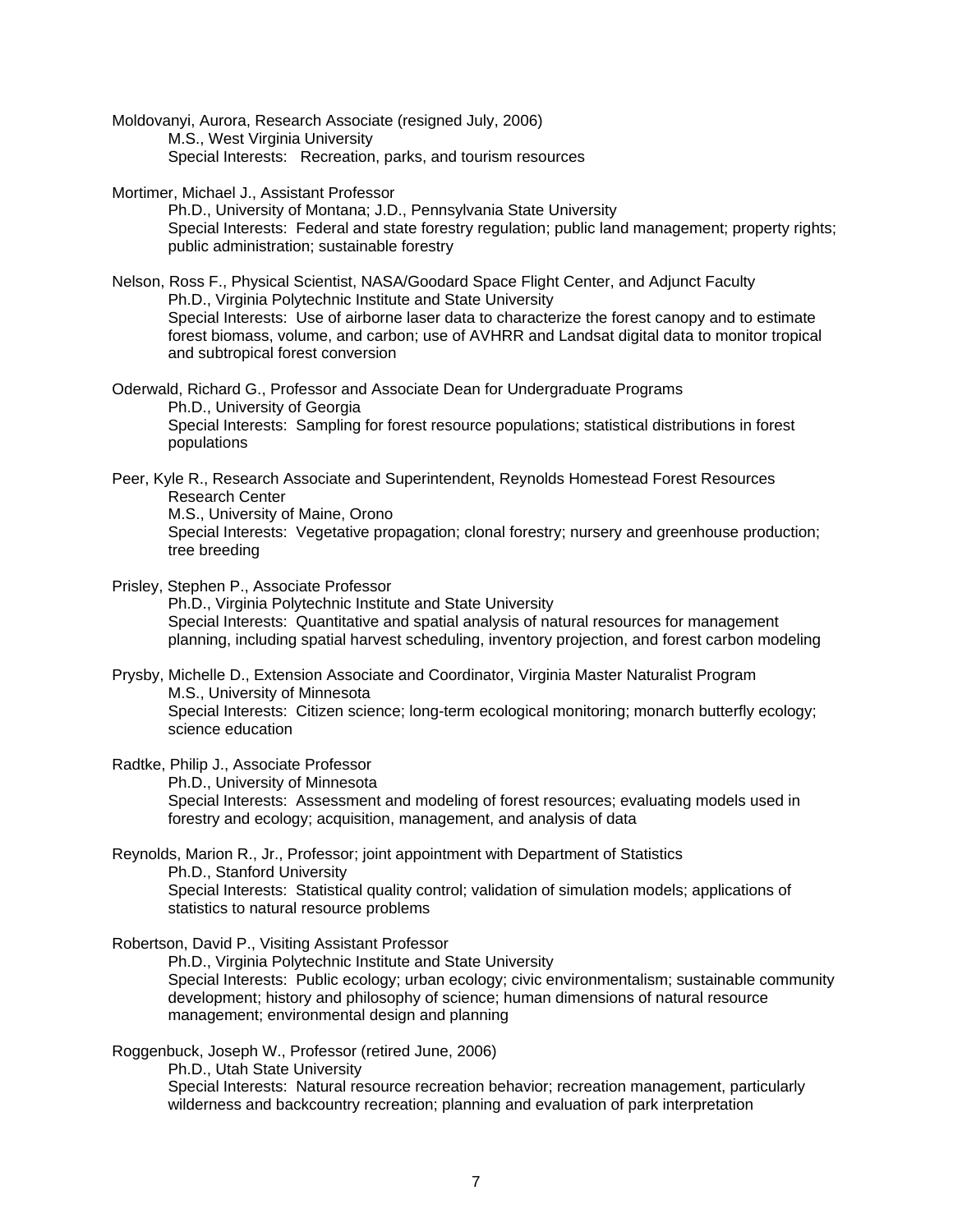Salom, Scott M., Associate Professor, Department of Entomology; courtesy appointment in the Department of Forestry Ph.D., University of British Columbia Special Interests: Biology, behavior, chemical ecology, and integrated pest management of forest insects

Sampson, David A., Research Scientist

 Ph.D., Colorado State University Special Interests: Ecophysiology; public awareness of environmental issues; environmental education

Schoenholtz, Stephen H., Professor and Director of the Virginia Water Resources Research Center Ph.D., Virginia Polytechnic Institute and State University Special Interests: Forest management impacts on water and soil quality; restoration of degraded ecosystems; ecology and management of forested wetlands and riparian zones; biogeochemistry; criteria and indicators of sustainable forest management

Scrivani, John A., Research Forester, Virginia Department of Forestry, and Adjunct Faculty Ph.D., Oregon State University Special Interests: Forest management

Seiler, John R., The Honorable and Mrs. Shelton H. Short, Jr., Professor of Forestry Ph.D., Virginia Polytechnic Institute and State University Special Interests: Forest tree physiology; physiological applications in silviculture; multimedia, computer innovations for teaching forestry

Shaffer, Robert M., Charles Nettleton Professor of Forestry and Extension Specialist Ph.D., University of Missouri Special Interests: Forestry operations; timber harvesting; wood procurement; industrial forestry

Sheng, Xiaoyan, Research Associate M.S., University of Saskatchewan

Stern, Marc J., Assistant Professor

Ph.D., Yale University

 Special Interests: Human dimensions of natural resource policy and management; environmental communications; protected areas management; international conservation; natural resource management effectiveness; attitudes vs. actions; public responses to natural resource management; evaluation of environmental education and other outreach programs; research methods

Sullivan, Jay, Professor

 Ph.D., University of California, Berkeley Special Interests: Forest resource economics and management; regional economics; forest landowner behavior and incentives

Visser, J. M. (Rien), Associate Professor

 Ph.D., University of Bodenkultur, Vienna, Austria Special Interests: Forest engineering; cable logging; harvesting systems analyses; performance monitoring; forest best management practices; steep terrain harvesting; watershed management and flood risk analyses; bio-energy development

Vose, James M., Project Leader, USDA Forest Service, and Adjunct Faculty Ph.D., North Carolina State University Special Interests: Forest ecology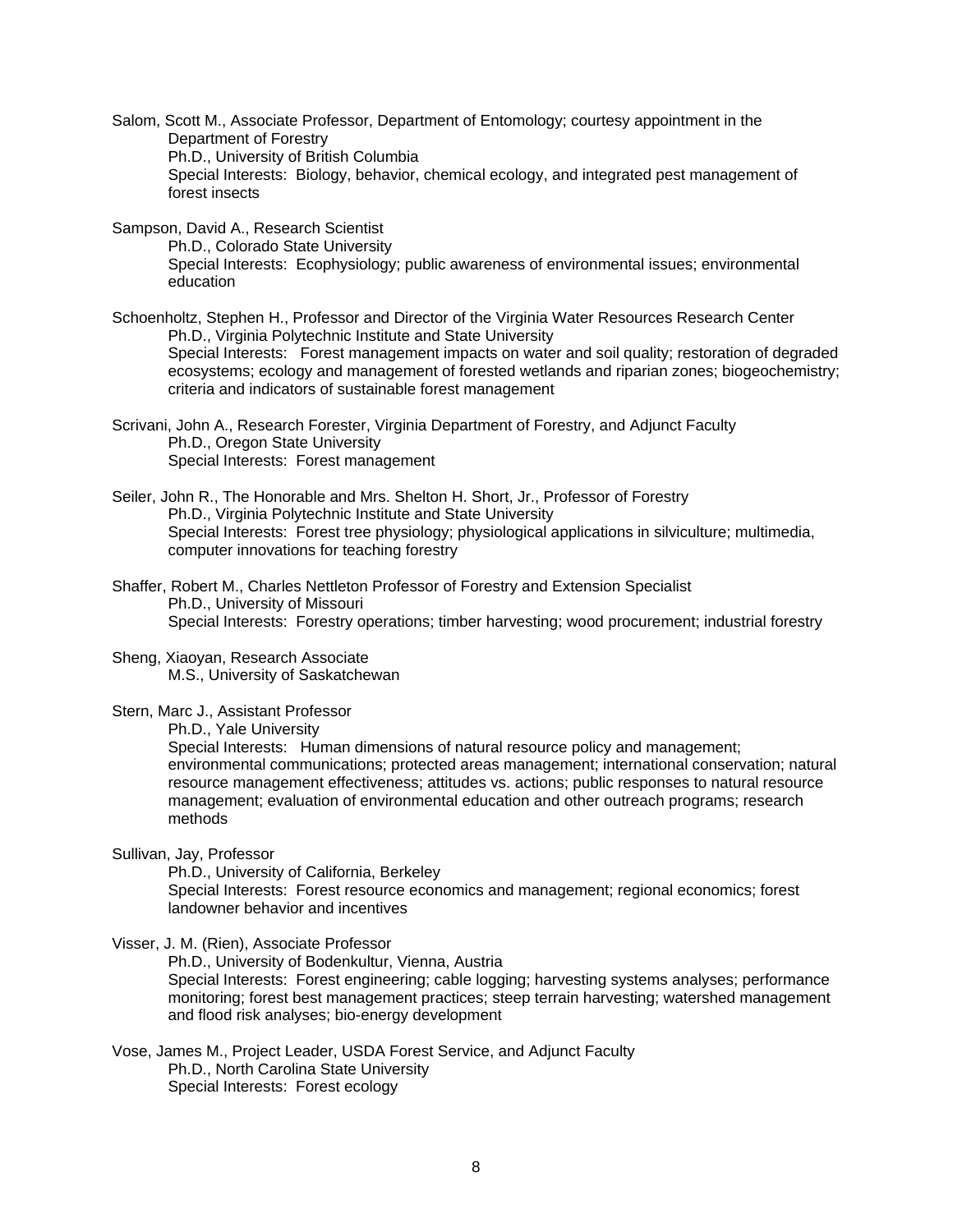<span id="page-13-0"></span>Wang, Chieh-Ting, Postdoctoral Associate Ph.D., University of Georgia

Wiseman, P. Eric, Assistant Professor

 Ph.D., Clemson University Special Interests: Landscape tree establishment and maintenance; tree physiological responses to arboricultural treatments; urban soils; urban forest ecophysiology

Worrell, William C., Extension Agent, Agriculture and Natural Resources

B.S., Virginia Polytechnic Institute and State University

Special Interests: Sustainable forest management and timber harvesting; alternative income opportunities from forestland; wildland urban interface; forestry and natural resource educational programs for youth, landowners, loggers, and professionals

Wynne, Randolph H., Associate Professor Ph.D., University of Wisconsin-Madison Special Interests: Application of remote sensing to forestry; natural resource management; environmental monitoring; long-term ecological research; earth system science

Yancey, Matthew W., Extension Agent, Agriculture and Natural Resources

M.F., Virginia Polytechnic Institute and State University

Special Interests: Educating private forest landowners in sustainable forest management; educating youth and the general public in the importance of forestry, forestland, the urban forest, and related natural resources

#### Zedaker, Shepard M., Professor

 Ph.D., Oregon State University Special Interests: Regeneration silviculture; chemical silviculture; vegetation management; quantitative ecology and stand dynamics

#### **Emeriti**

Adams, Robert E.

 Ph.D., State University of New York-Syracuse Special Interests: Physiological applications in silviculture; international forestry

Buhyoff, Gregory J., Julian N. Cheatham Professor of Forestry

 Ph.D., University of Michigan Special Interests: Visual assessment and visual impact modeling; computer applications; philosophy and history of science; human dimensions of natural resource management

#### Hall, Otis F.

Ph.D., University of Minnesota

 Special Interests: Forest management; economic impact of forests; hardwood quality production; policy; computer use in forestry

#### Haney, Harry L., Jr., Garland Gray Professor of Forestry and Extension Specialist

Ph.D., Yale University

 Special Interests: Forestry investment analysis; management of non-industrial private timberland; timber income and estate taxation; consulting forestry business; local regulation and conservation easements

#### Hosner, John F.

 Ph.D., State University of New York-Syracuse Special Interests: Silviculture; ecology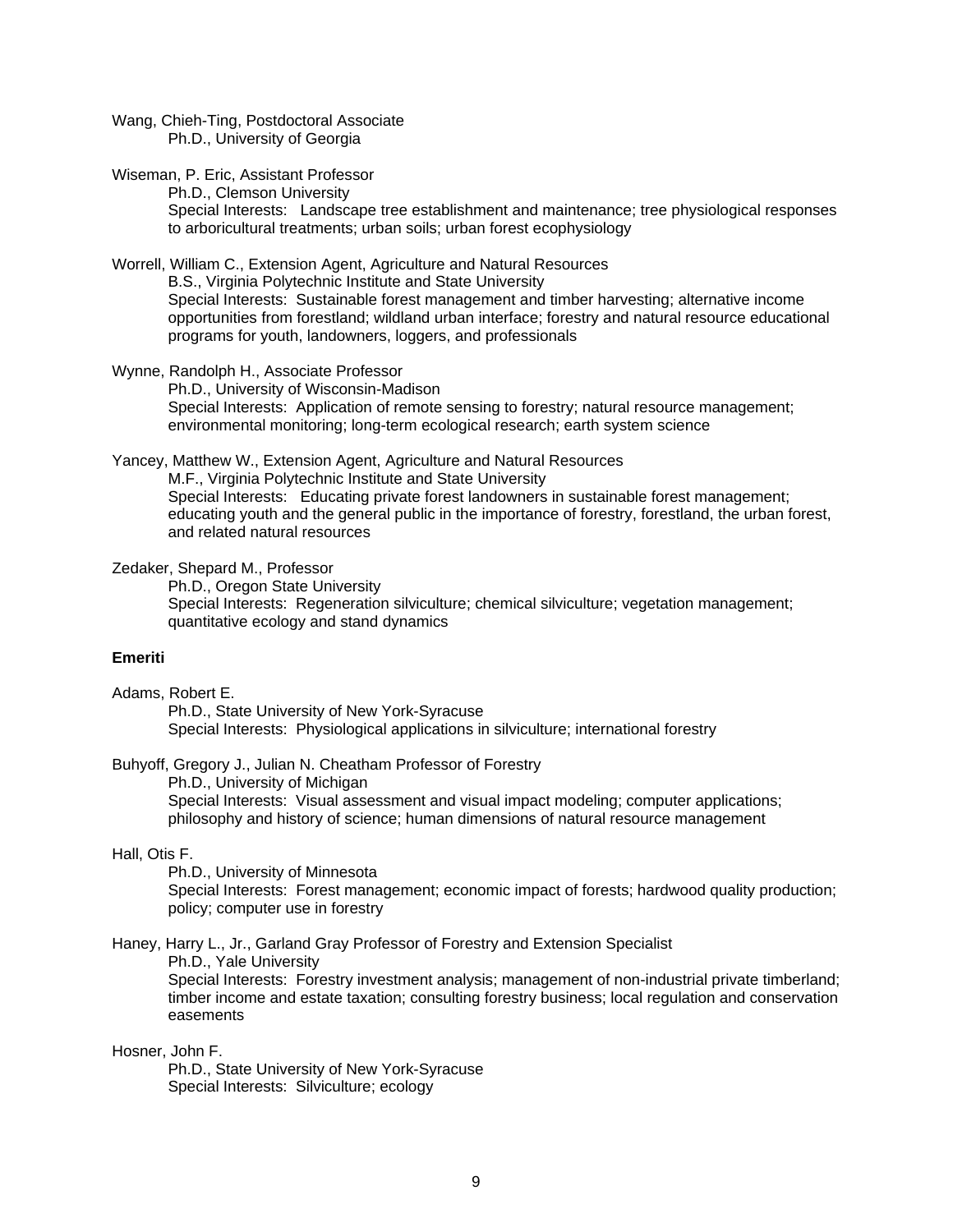#### Klemperer, W. David, Professor

Ph.D., Oregon State University

 Special Interests: Forest investment analysis and taxation; optimizing timber management regimes; risk analysis

#### McElfresh, William A.

 M.S., University of Michigan Special Interests: 4-H and youth conservation; natural resource and historical interpretation; environmental education; outdoor recreation

#### McElwee, Robert L.

 Ph.D., North Carolina State University Special Interests: Forest management; industrial forestry; tree improvement

#### Smith, David Wm.

 Ph.D., Iowa State University Special Interests: Silviculture of Appalachian hardwoods; impacts of silviculture on soil nutrients, site quality, and floral diversity; nutrient cycling in forest ecosystems

#### Walbridge, Thomas A., Jr.

 Ph.D., University of Michigan Special Interests: Economic analysis and evaluation of mechanized forestry operations

#### Wisdom, Harold W.

 Ph.D., State University of New York-Syracuse Special Interests: International trade and investment; international forest policy

#### **Visiting Scholars and Lecturers During 2006**

Arguedas, Felix Rubén – Visiting Scholar, Facultad de Ciencias Agroalimentarias, University of Costa Rica, San José, Costa Rica Brooks, Ervin – Regional Forest Engineer, USDA Forest Service, Asheville, NC Cale, Alissa – Procurement Forester, Weyerhaeuser Timberlands, New Bern, NC Cathey, Joel – Procurement Manager, Ontario Hardwoods Inc., Keysville, VA Choi, Jungkee – Visiting Scholar, Kangwon National University, Korea Folden, Sam – Procurement Forester, Georgia-Pacific Corporation, Suffolk, VA Frederickson, Todd – Professor, Ferrum College, Ferrum, VA Gallagher, Thomas – Assistant Professor, Auburn University, Auburn, AL Garcia, Oscar – Visiting Scholar, University of Northern British Columbia, Canada Garrison, Carl – State Forester, Virginia Department of Forestry, Charlottesville, VA Gee, John – Procurement Forester, MeadWestvaco, Appomattox, VA Guyette, Richard – Professor, University of Missouri, Columbia, MO Hancock, John – Procurement Manager, MeadWestvaco, Covington, VA Harris, Julianna – Procurement Forester, Weyerhaeuser Timberlands, Plymouth/Washington, NC Harris, Ted – President, 500-Year Forest Foundation, Lynchburg, VA Hincher, Mike – Senior VP–Forest Operations, The Forestland Group, LLC, Abingdon, VA Hessl, Amy – Assistant Professor, West Virginia University, Morgantown, WV Itami, Robert – President, GeoDimensions Inc., Melbourne, Australia Kaye, Margot – Assistant Professor, Pennsylvania State University, University Park, PA Koskela, Erkki – Professor, University of Helsinki, Finland Loving, Easton – Procurement Forester, MeadWestvaco, Appomattox, VA, and Member, Virginia Board of Forestry Mason, Euan – Associate Professor, School of Forestry, University of Canterbury, New Zealand McLaughlin, Sandy – Oak Ridge National Laboratory, Oak Ridge, TN Mehtatalo, Lauri – Finnish Forest Research Institute, Helsinki, Finland O'Brien, Obie – Forest Engineer, USDA Forest Service, Helensville, MO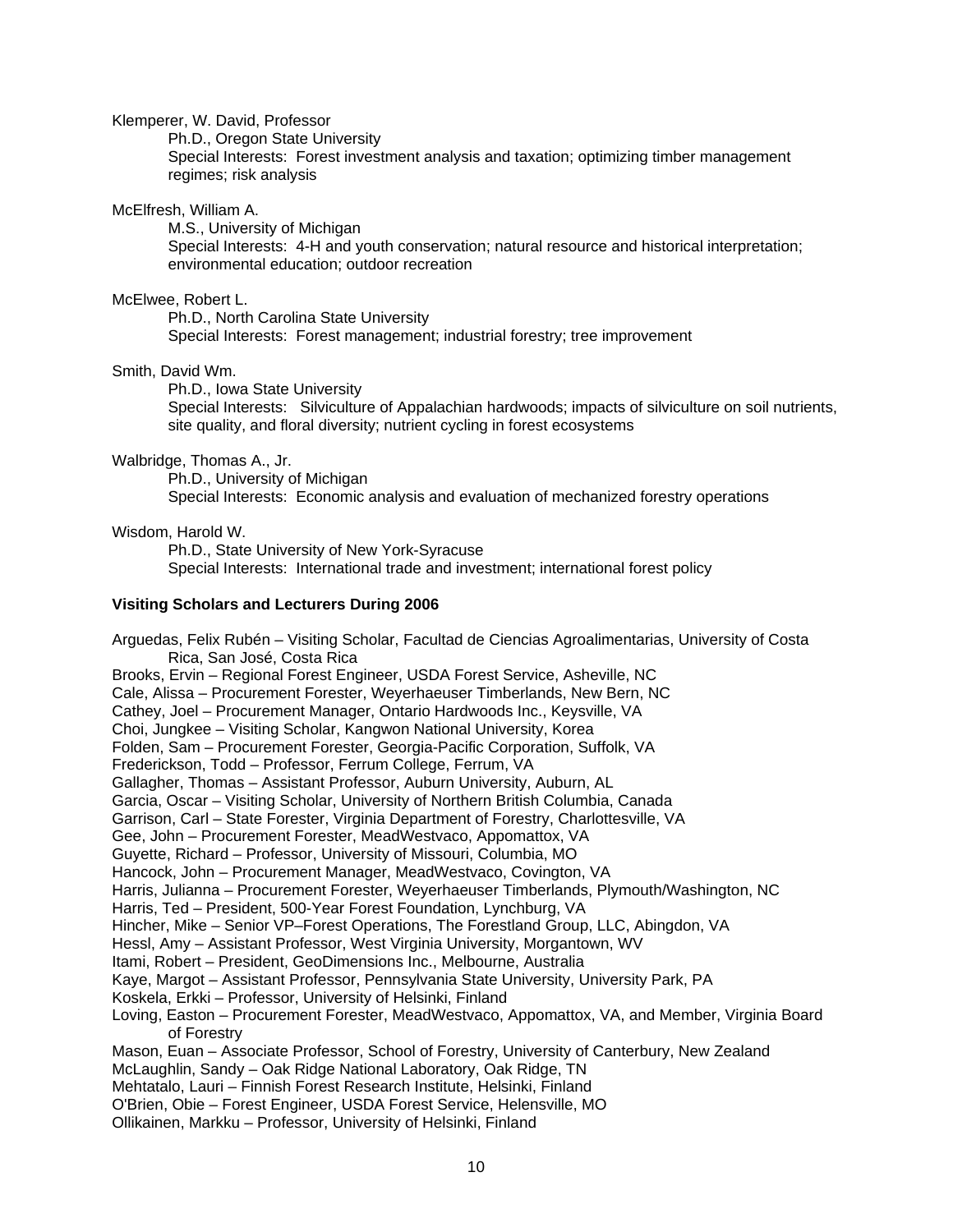Owens, Terry – Harvesting Manager, Wagner Forestry, Bluefield, WV

- Poirot, Matt Water Quality Specialist, Virginia Department of Forestry, Charlottesville, VA
- Smith, Guy Chief–Marketing and Technology Transfer, Canadian Forest Service, Sault Ste. Marie, Ontario, Canada
- Smith, Kevin Veneer Log Buyer, International Veneer Corp., Elkins, WV
- South, David Professor, School of Forestry and Wildlife Sciences, Auburn University, Auburn, AL
- Wang, Jinxing Assistant Professor, West Virginia University, Morgantown, WV
- Woodall, Claiborne Western District Manager, Division of Natural Heritage, Department of Conservation and Recreation, Abingdon, VA
- Wright, Jeff Manager of Business Development, ArborGen, LLC, Summerville, SC

#### **Technical Personnel**

- Baldassaro, Paige M., M.S., Virginia Polytechnic Institute and State University (resigned May, 2006) Geospatial Extension Program
- Jackson, Meral L., M.S., Virginia Polytechnic Institute and State University (resigned August, 2006) Forest Biology
- Mitchem, David O., B.S., Virginia Polytechnic Institute and State University Forest Biology
- Peterson, John A., M.S., Virginia Polytechnic Institute and State University Forest Biology
- Riddile, J. Spencer, B.S., Virginia Polytechnic Institute and State University Natural Resources IT Support Specialist
- Roberts, E. Talcott, Jr., B.S., Virginia Polytechnic Institute and State University Industrial Forestry Operations
- Sawyers, B. Clay, B.S., Ferrum College Forestry Research Manager, Reynolds Homestead Forest Resources Research Center
- Weber, Lon A., B.S., Colorado State University College of Natural Resources

#### **Clerical Personnel**

Eanes, Laura Hollandsworth, Kathryn Linkous, Connie Sherman, Tracey Snow, Suzanne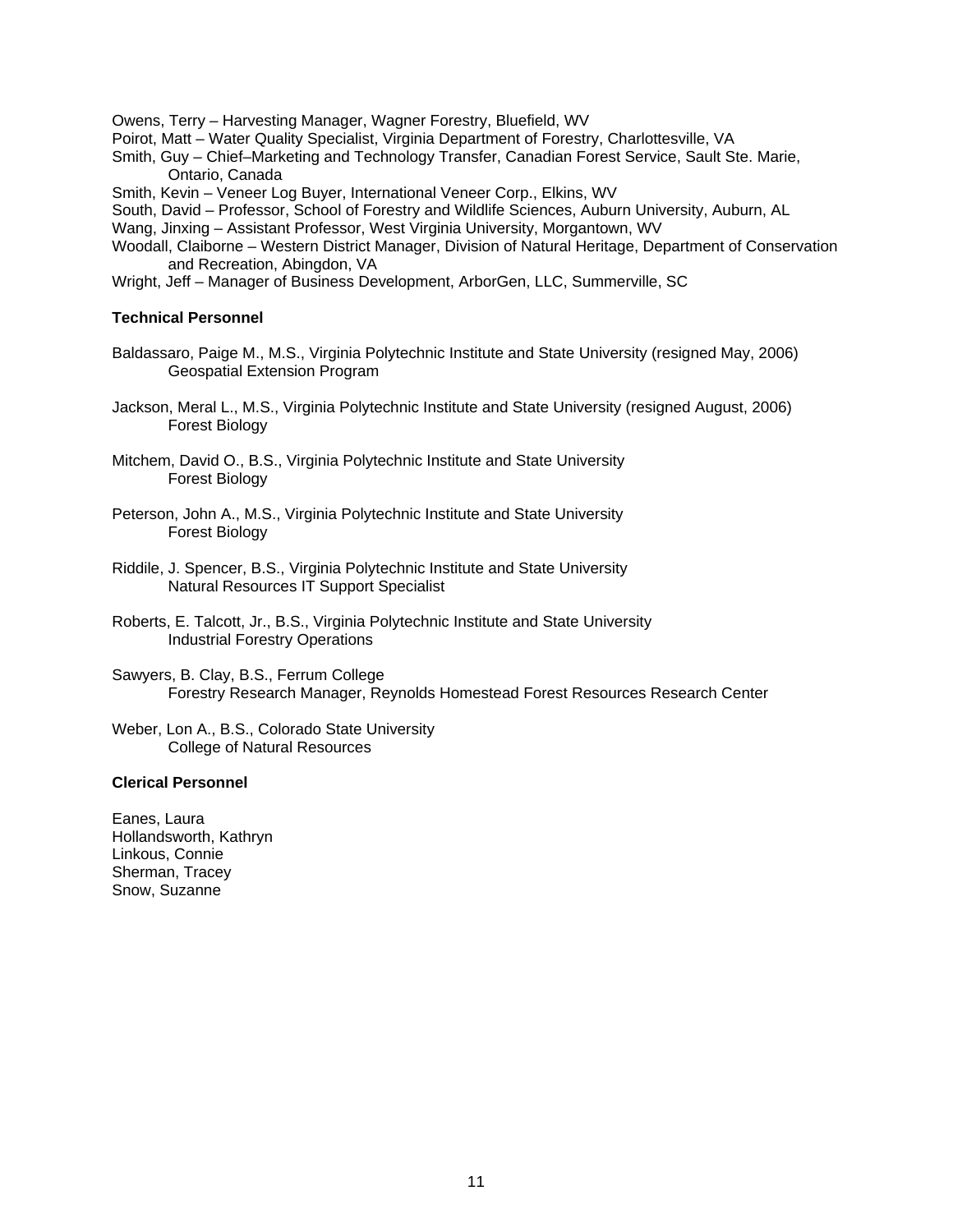#### **Department of Forestry Advisory Board**

Forest Resources Management Committee

Bush, C. E. (Ted) – Bush & Cooney, LLC, Charlotte, NC Carroll, John – Virginia Department of Forestry, Charlottesville, VA Crowe, Linda – The Nature Conservancy, Charlottesville, VA Duff, Ann – Smurfit-Stone Container Corporation, West Point, VA Keefer, Brent – Hancock Timber Resource Group, Charlotte, NC Kitchen, Ollie – MeadWestvaco, Covington, VA Kuykendall, Jim – Glatfelter Pulp Wood Company, Spotsylvania, VA Scheerer, Greg – MeadWestvaco, Appomattox, VA Tinsley, Marvin – Greif, Amherst, VA Turner, Harrell – Turner Forestry, LLC, Branchville, VA

Natural Resource Recreation and Education Committee

Davy, John – Virginia Department of Conservation and Recreation, Richmond, VA Kutruff, Julie – Northern Virginia Regional Park Authority, Fairfax Station, VA Schiffer, Cynthia – USDA Forest Service, Blacksburg, VA Stubbs, Christopher – Cedar Creek & Belle Grove National Historical Park, Middletown, VA

Urban Forestry Committee

Jones, Alan – Bartlett Tree Experts, Charlottesville, VA Milhous, Ed – TreesPlease, Haymarket, VA Parsons, Brigitte – Dabney S. Lancaster Community College Revell, Paul – Virginia Department of Forestry, Charlottesville, VA Sigmon, Kevin – Appalachian Power, Glade Spring, VA

Ex-Officio Members

Garrison, Carl – Virginia Department of Forestry, Charlottesville, VA Howe, Paul – Virginia Forestry Association, Richmond, VA Hyzer, Maureen – USDA Forest Service, Roanoke, VA Maroon, Joseph – Virginia Department of Conservation and Recreation, Richmond, VA Roussopoulos, Peter – USDA Forest Service, Asheville, NC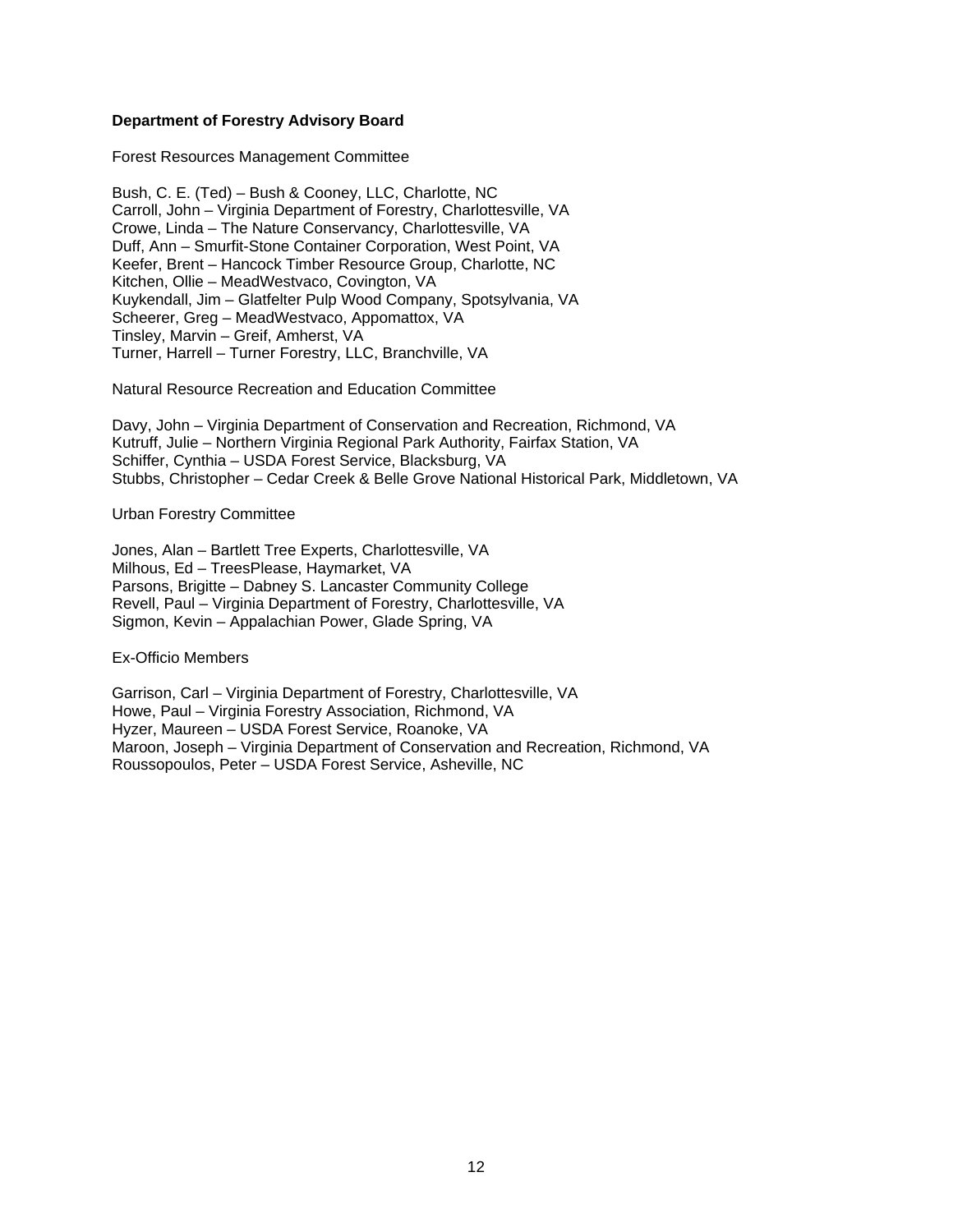#### **TEACHING**

 The College of Natural Resources (CNR) is firmly committed to excellence in teaching. Our stated educational goals are: (1) to educate high-quality professionals who can function effectively in entry-level positions and assume positions of ever-increasing responsibility throughout their careers; (2) to provide graduate programs that combine (a) a high-quality faculty, (b) a student body selected from the best undergraduate degree recipients in this country and abroad, and (c) courses offering the most advanced knowledge in order to produce outstanding researchers, educators, and practitioners; (3) to provide students not enrolled in the college's majors with an understanding of renewable natural resources so they can assume leadership roles and foster a rational conservation ethic within the general public; (4) to effectively disseminate knowledge and to provide a new program of public service to the college's constituencies which will enhance the benefits, goods, and services obtained from natural resources of the state and surrounding region.

 Obviously, teaching is an extremely important part of the mission of the Department of Forestry, and students—defined in the broadest sense—are a principal constituent. All members of the faculty participate in the teaching program, which includes formal undergraduate and graduate on-campus instruction and a variety of extension courses including continuing education for professionals. Evaluations of these educational efforts continue to be outstanding. The overall evaluation for all formal courses taught by full-time departmental faculty in Fall Semester 2006 was 3.8 out of a possible 4.0.

 The Department of Forestry now has two majors: Forestry and Natural Resource Conservation. Within the Forestry major, there are four options: forest resource management, industrial forestry operations, environmental resource management, and urban forestry. The Natural Resource Conservation major has three options: natural resource recreation, natural resources education (K-6), and natural resources science (6-12).

 An important component of the forestry teaching program for undergraduates is the month-long field camp which students attend in late spring of the junior year. At camp various skills and techniques which have been learned in classroom and laboratory sessions are given intensive application in the field. Also during this time students have an opportunity to interact on a one-on-one basis with faculty members and to develop the leadership and teamwork skills which will enhance their career success as professional foresters.

 The department continues to emphasize the importance of written and oral communication at all levels. The college has an established Writing Improvement Program to which students are introduced in their freshman year. Students are required to write a major paper in at least one forestry course each semester. These papers are reviewed carefully for writing skills and communications effectiveness; rewriting is required where needed.

 Undergraduate enrollment in the College of Natural Resources totaled 462 in Fall Semester 2006. Approximately 31% of the "decided" CNR undergraduates were enrolled in Department of Forestry options. Enrollment at the graduate level in the department was 50 full-time and 12 part-time students in Fall Semester 2006.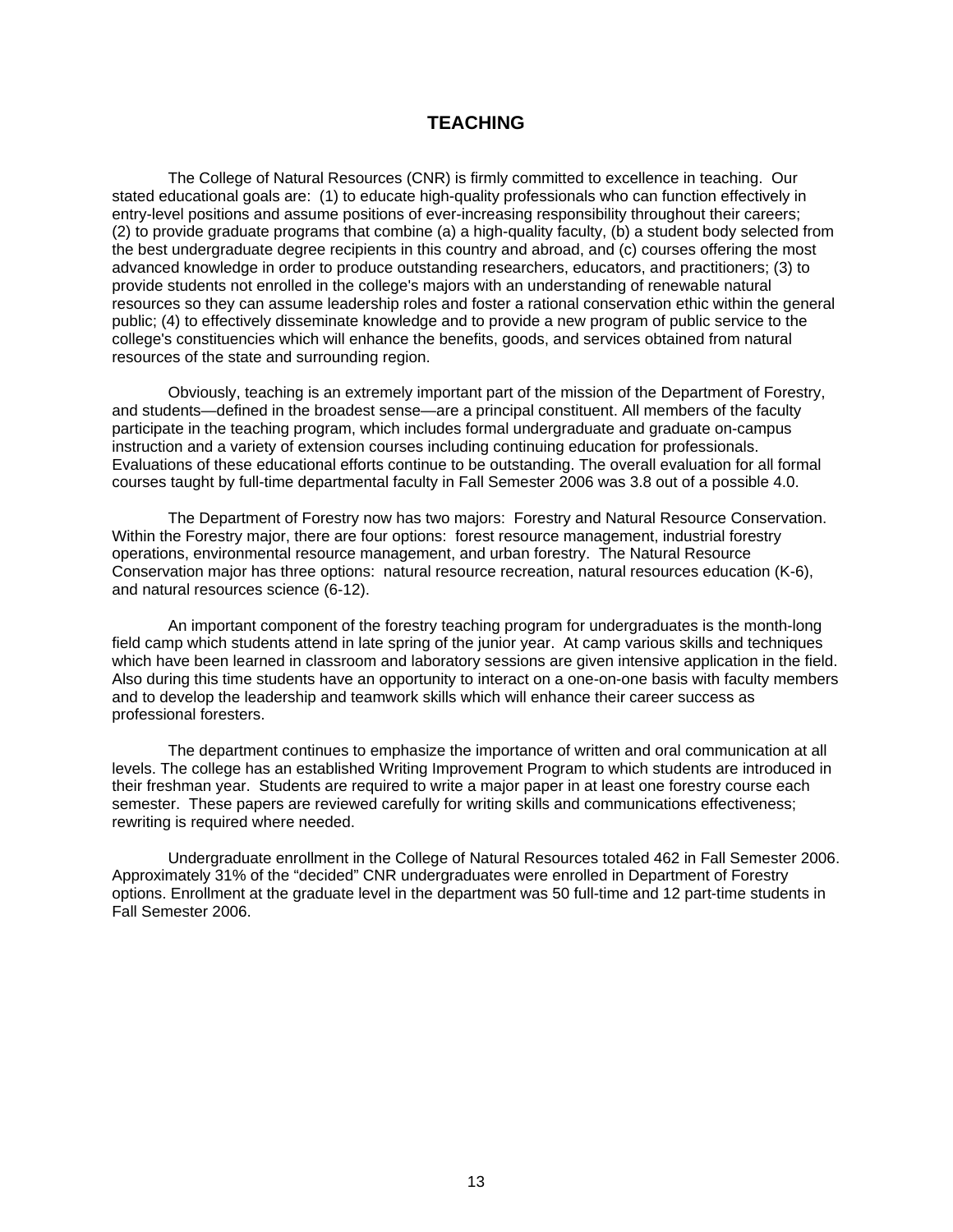#### **Formal Courses Taught in 2006 Spring Semester**

| <b>Course Number</b> | <b>Course Name</b>                                       | Instructor(s)               | Enrollment      |  |
|----------------------|----------------------------------------------------------|-----------------------------|-----------------|--|
| <b>FOR 2324</b>      | Dendrology Laboratory                                    | J. R. Seiler                | 38              |  |
| <b>FOR 2514</b>      | Wildland Fire: Ecology and Management                    | S. M. Zedaker               | 29              |  |
| <b>FOR/LAR 2554</b>  | Nature and American Values                               | R. B. Hull                  | 63              |  |
| FOR 3216             | <b>Forest Measurements</b>                               | P. J. Radtke                | $\overline{24}$ |  |
| <b>FOR 3224</b>      | Forest Measurements Field Laboratory (Spring Camp)       | P. J. Radtke                | 22              |  |
| FOR 3324             | Silviculture Principles and Applications                 | T. R. Fox                   | 23              |  |
| FOR 3334             | Silviculture Field Laboratory (Spring Camp)              | S. M. Zedaker and others    | $\overline{22}$ |  |
| <b>FOR 3344</b>      | <b>Forestry Field Studies</b>                            | R. M. Shaffer               | $\overline{22}$ |  |
| <b>FOR 3434</b>      | Forest Management Field Laboratory (Spring Camp)         | J. Sullivan, G. S. Amacher  | $\overline{22}$ |  |
| <b>FOR 3524</b>      | <b>Environmental Interpretation</b>                      | J. W. Roggenbuck            | $\overline{21}$ |  |
| <b>FOR 3534</b>      | <b>Outdoor Recreation Field Studies</b>                  | J. W. Roggenbuck            | 11              |  |
| <b>FOR 3544</b>      | <b>Outdoor Recreation Management</b>                     | S. R. Lawson                | 30              |  |
| <b>FOR 3724</b>      | <b>Forest Boundaries and Roads</b>                       | W. M. Aust, W. A. Lakel     | 21              |  |
| <b>FOR 3734</b>      | <b>Timber Procurement</b>                                | R. M. Shaffer               | 18              |  |
| <b>FOR 4114</b>      | Information Technology for Natural Resource Management   | C. E. Blinn                 | $\overline{27}$ |  |
|                      |                                                          | S. M. Zedaker, T. R. Fox,   | 10              |  |
| <b>FOR 4364</b>      | Advanced Silviculture and Forest Vegetation Management   | U. Egertsdotter             |                 |  |
| <b>FOR 4374</b>      | <b>Forested Wetlands</b>                                 | W. M. Aust                  | 10              |  |
| <b>FOR 4434</b>      | <b>Forest Resource Policy</b>                            | M. J. Mortimer              | 43              |  |
| <b>FOR 4444</b>      | Integrated Forest Management Practicuum                  | J. Sullivan, R. B. Hull     | $\overline{30}$ |  |
| <b>FOR 4454</b>      | Urban Forest Management and Policy                       | P. E. Wiseman               | 4               |  |
| <b>FOR 4714</b>      | <b>Harvesting Systems Evaluation</b>                     | R. Visser                   | 3               |  |
| FOR 4974             | Independent Study: Service Learning in Natural Resources | J. L. Kirwan                | 10              |  |
|                      | Education                                                |                             |                 |  |
| <b>FOR 4974</b>      | Independent Study: GIS Applications in Forest Policy     | S. P. Prisley               | 1               |  |
| <b>FOR 4974</b>      | Independent Study: Riparian Enhancement                  | C. A. Copenheaver           | 3               |  |
| <b>FOR 4974</b>      | Independent Study: Wildland Fire Ignition Operations     | S. M. Zedaker               |                 |  |
| <b>FOR 4994</b>      | Undergraduate Research: Forest Land Use Change in an     | R. H. Wynne                 |                 |  |
|                      | <b>Urbanizing Environment</b>                            |                             |                 |  |
| FOR/GEOG 5104        | Seminar on Remote Sensing and GIS                        | R. H. Wynne, J. B. Campbell | 16              |  |
| <b>FOR 5254</b>      | Remote Sensing of Natural Resources                      | R. H. Wynne                 | 6               |  |
| <b>FOR 5354</b>      | <b>Advanced Forest Soils</b>                             | J. A. Burger                | 10              |  |
| <b>FOR 5374</b>      | <b>Advanced Forest Ecology</b>                           | C. A. Copenheaver           | 13              |  |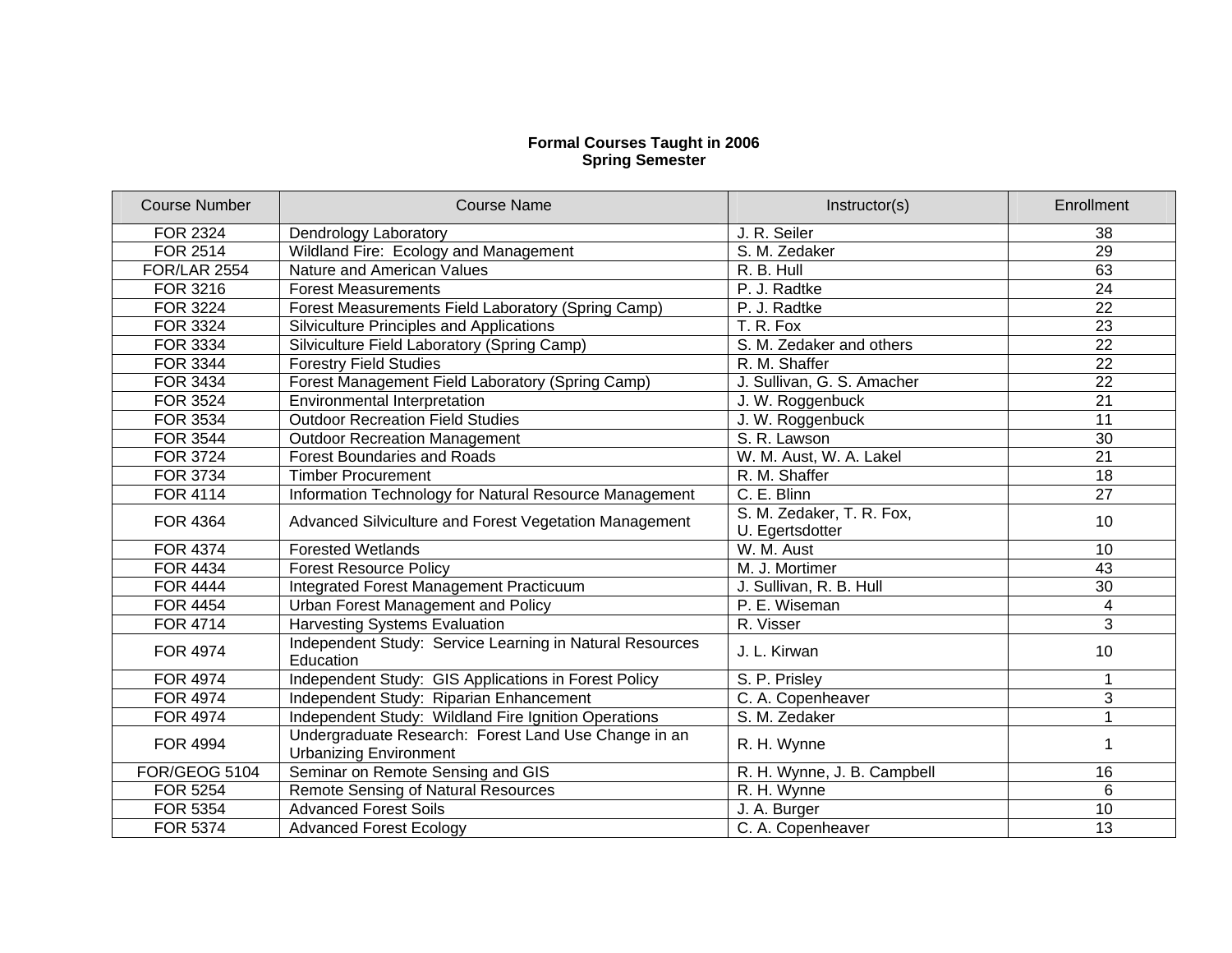| Course Number                                    | Course Name                                                                                          | Instructor(s)   | Enrollment |
|--------------------------------------------------|------------------------------------------------------------------------------------------------------|-----------------|------------|
| FOR 5416                                         | Advanced Forest Management and Economics                                                             | J. Sullivan     |            |
| FOR 5494                                         | Natural Resource Research Procedures                                                                 | J. M. Kelly     | 6          |
| <b>FOR 5974</b>                                  | Independent Study: Advanced Topics in Urban Forestry                                                 | P. E. Wiseman   |            |
| <b>FOR 5974</b>                                  | Independent Study: A Web-based Geographic Information<br>System (GIS) for Virginia Tech Campus Trees | P. E. Wiseman   |            |
| FOR 5974                                         | Independent Study: Forest Measurements and Forest<br>Inventory                                       | R. G. Oderwald  |            |
| <b>FOR 5974</b>                                  | Independent Study: Recreation Behavior Simulation                                                    | S. R. Lawson    |            |
| FOR 5974                                         | Independent Study: Introduction to GIS                                                               | S. P. Prisley   |            |
| FOR 5984                                         | Special Study: Environmentally Sensitive Harvesting                                                  | R. Visser       |            |
| Public Ecology (Virtual Campus)<br>GIA/PSCI 5364 |                                                                                                      | D. P. Robertson | 12         |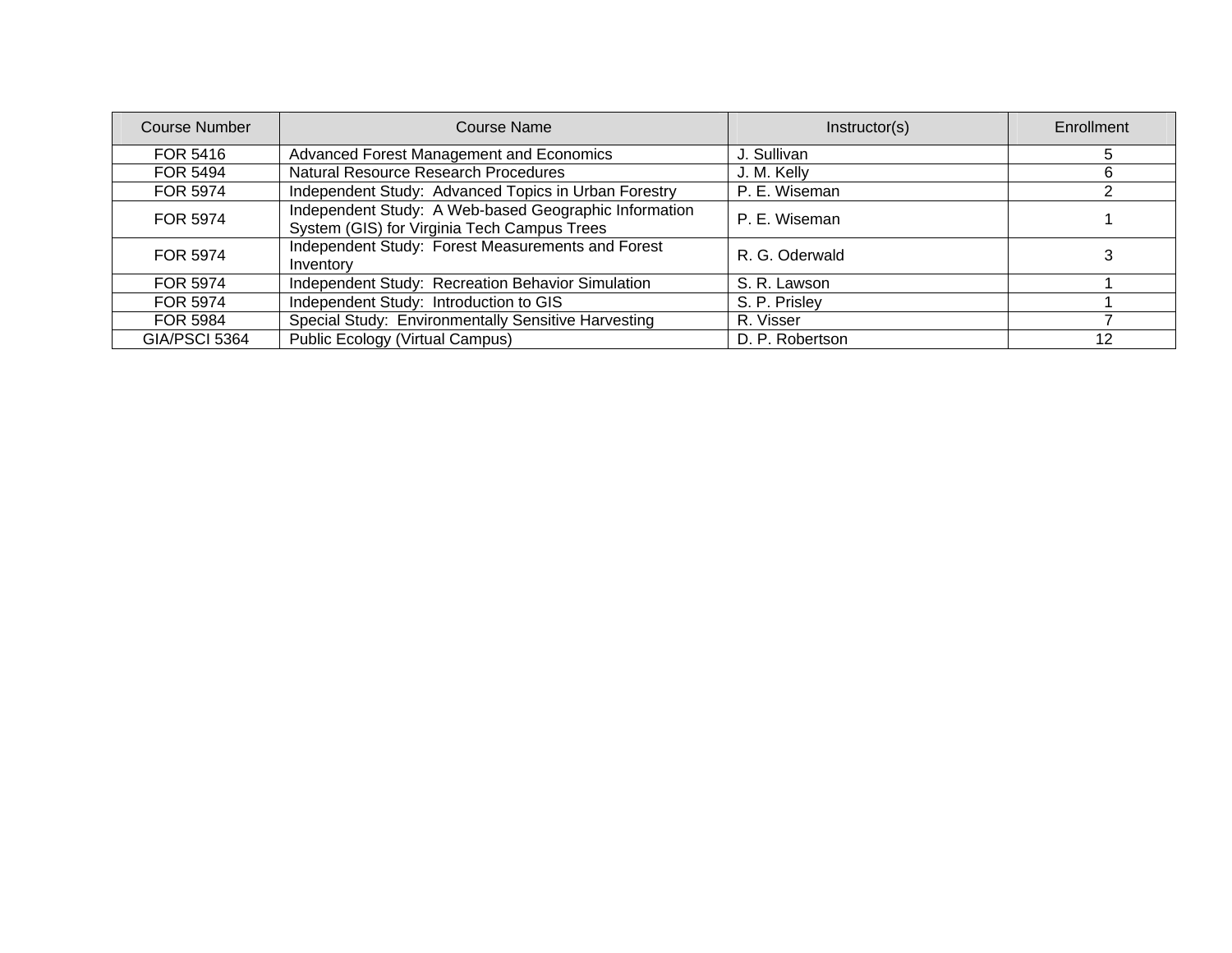#### **Formal Courses Taught in 2006 Summer Sessions**

| Course Number | Course Name                                               | Instructor(s)            | Enrollment |
|---------------|-----------------------------------------------------------|--------------------------|------------|
| FOR 5384      | Forest Biology and Ecology for Educators (Virtual Campus) | W. M. Aust, J. R. Seiler |            |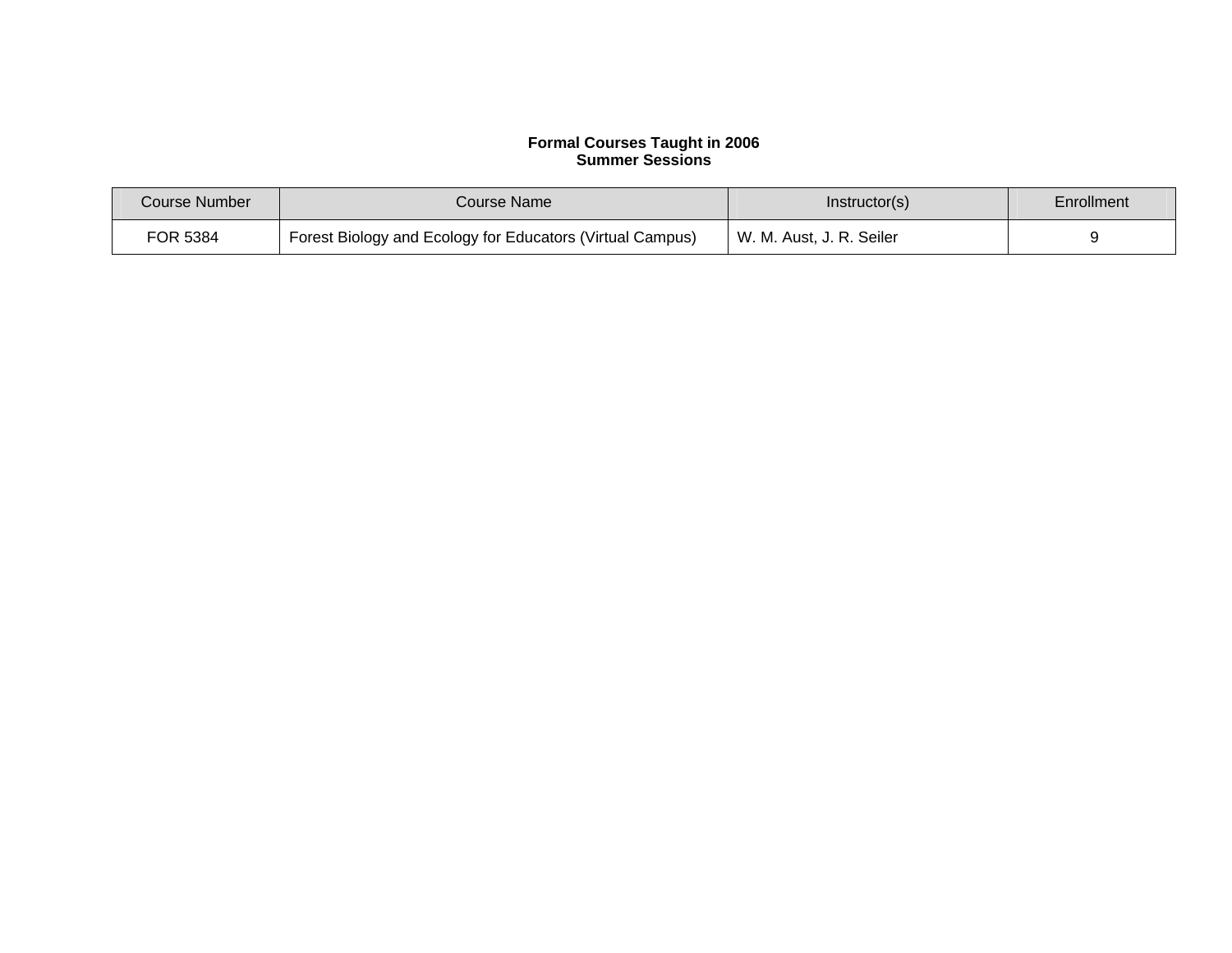#### **Formal Courses Taught in 2006 Fall Semester**

| <b>Course Number</b>   | <b>Course Name</b>                                                        | Instructor(s)                     | Enrollment      |
|------------------------|---------------------------------------------------------------------------|-----------------------------------|-----------------|
| <b>FOR 2214</b>        | <b>Introductory Forest and Land Measurements</b>                          | P. J. Radtke                      | 46              |
| FOR 2314               | <b>Forest Biology and Dendrology</b>                                      | J. R. Seiler                      | 74              |
| <b>FOR 2324</b>        | Dendrology Laboratory                                                     | J. R. Seiler                      | 89              |
| FOR 2514               | Wildland Fire: Ecology and Management                                     | S. M. Zedaker                     | 11              |
| <b>FOR/LAR 2554</b>    | Nature and American Values                                                | R. B. Hull                        | 58              |
| <b>FOR 2714</b>        | Introduction to Industrial Forestry Operations                            | R. M. Shaffer                     | $\overline{7}$  |
| FOR 3215               | <b>Forest Measurements</b>                                                | R. G. Oderwald                    | 18              |
| FOR 3314               | <b>Forest Ecology and Silvics</b>                                         | C. A. Copenheaver                 | $\overline{23}$ |
| FOR/HORT 3354          | Urban Forestry and Arboriculture                                          | P. E. Wiseman                     | 24              |
| <b>FOR 3364</b>        | Survey of Forest Ecology and Management                                   | S. M. Zedaker                     | 40              |
| FOR 3424               | <b>Forest Resource Economics</b>                                          | G. S. Amacher                     | 21              |
| <b>FOR 3564</b>        | Outdoor Recreation Planning                                               | S. R. Lawson                      | 14              |
| FOR 3714               | <b>Forest Harvesting</b>                                                  | W. A. Lakel                       | 21              |
| <b>FOR 4214</b>        | Forest Photogrammetry and Spatial Data Processing                         | R. H. Wynne                       | 39              |
| <b>FOR 4354</b>        | Forest Soils and Hydrology                                                | W. M. Aust, T. R. Fox             | $\overline{18}$ |
| <b>FOR 4424</b>        | <b>Forest Resource Management</b>                                         | J. Sullivan                       | $\overline{23}$ |
| <b>FOR 4514</b>        | <b>Forest and Tree Pests</b>                                              | G. Griffin (PPWS), S. Salom (ENT) | 24              |
| <b>FOR 4974</b>        | Independent Study: Environmental Education Service<br>Learning            | M. J. Stern                       |                 |
| <b>FOR 4974</b>        | Independent Study: Natural Resources Education Service<br>Learning        | M. J. Stern                       | 5               |
| <b>FOR 4974</b>        | Independent Study: Leadership and Outreach in Natural<br><b>Resources</b> | J. R. Seiler                      | 4               |
| <b>FOR 4994</b>        | Undergraduate Research: Alleycropping Systems                             | J. A. Burger                      | 1               |
| <b>FOR 5004</b>        | <b>Graduate Seminar</b>                                                   | C. A. Copenheaver                 | 18              |
| <b>FOR 5124</b>        | Law of Natural Resource Management                                        | M. J. Mortimer                    | 4               |
| <b>FOR 5224</b>        | <b>Forest Biometry</b>                                                    | H. E. Burkhart                    | 8               |
| FOR 5264/<br>GEOG 5364 | GIS in Natural Resource Management                                        | S. P. Prisley                     | 26              |
| <b>FOR 5974</b>        | Independent Study: Hillslope Hydrology                                    | S. H. Schoenholtz                 |                 |
| <b>FOR 5974</b>        | Independent Study: Professional Timber Operations                         | R. M. Shaffer                     |                 |
| <b>FOR 5974</b>        | Independent Study: Vector GIS Programming                                 | S. P. Prisley                     | $\mathbf 1$     |
| <b>FOR 5974</b>        | Independent Study: Riparian Forest Restoration                            | W. M. Aust                        | $\overline{2}$  |
| <b>FOR 5974</b>        | Independent Study: Advanced Forest Hydrology                              | W. M. Aust                        |                 |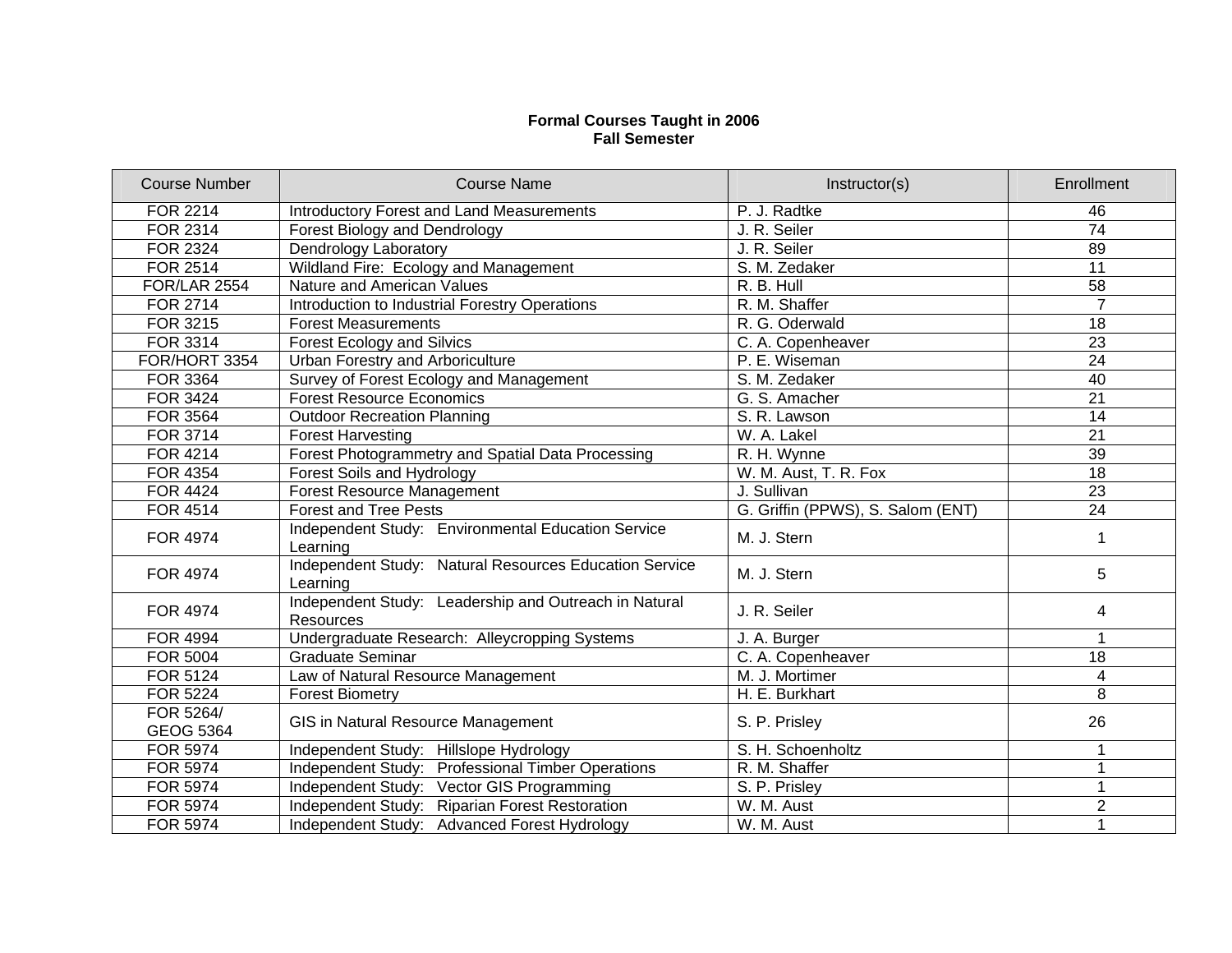| Course Number    | Course Name                                            | Instructor(s)   | Enrollment |
|------------------|--------------------------------------------------------|-----------------|------------|
| FOR 5974         | Fundamentals of GIS for Research<br>Independent Studv: | S. P. Prislev   |            |
| <b>ECON 4014</b> | <b>Environmental Economics</b>                         | G. S. Amacher   | 120        |
| NR 5984          | Special Study                                          | D. P. Robertson |            |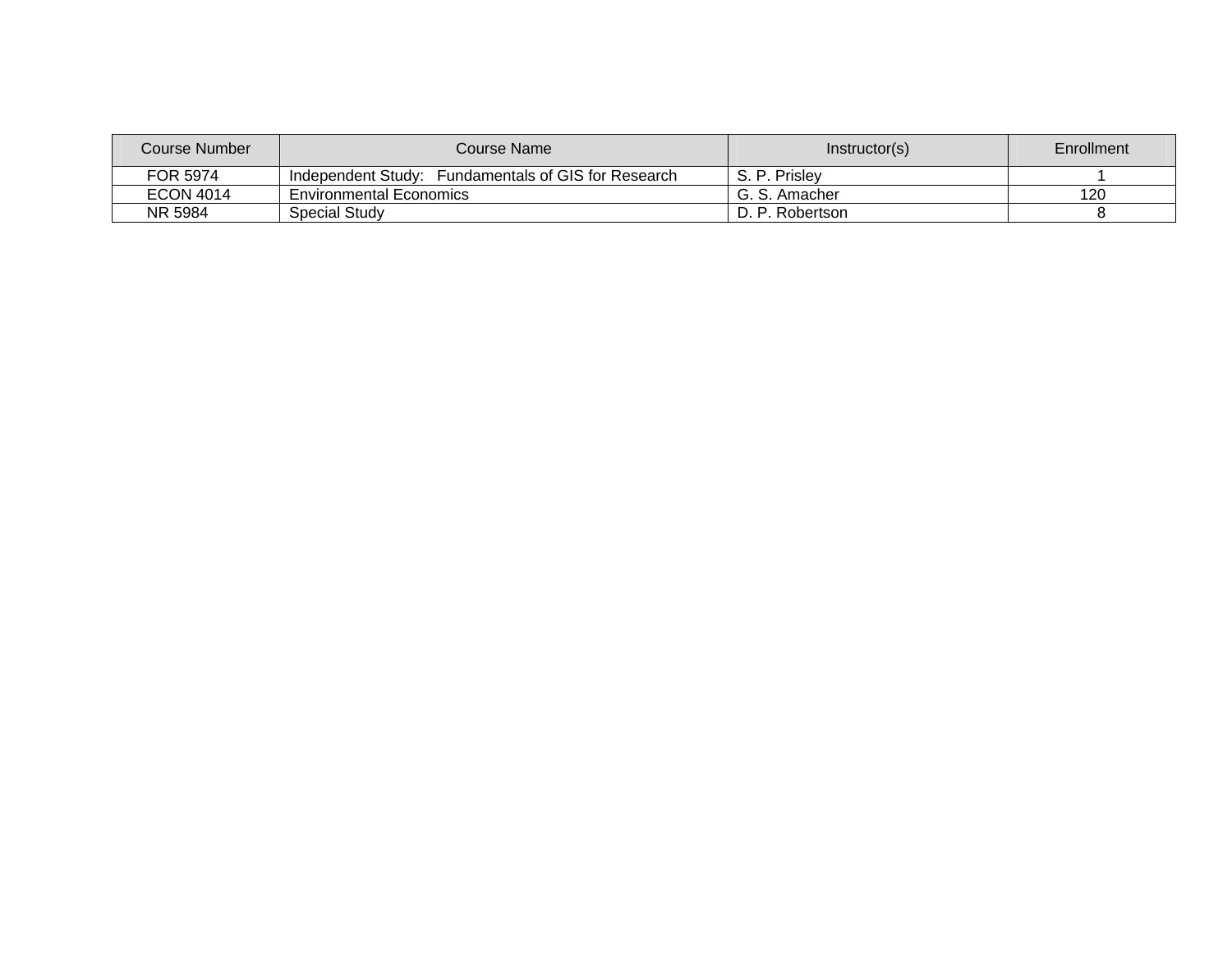#### **RESEARCH**

 The overall research effort in 2006 involved expenditures (fiscal year ending September 30) of \$4.9 million. Funding from contracts and grants generated by the faculty accounted for approximately 58% of the total research expenditures in 2006. There were 27 new sponsored projects initiated in 2006.

 Fifteen students completed graduate programs in the Department of Forestry during the academic year ending May, 2006; 3 M.F., 10 M.S., and 2 Ph.D. degrees were awarded. The faculty, staff, and graduate students published 58 technically reviewed journal articles in 2006. More than 70 additional papers, including proceedings, popular articles, etc., were published. Twenty-eight new students entered our graduate program during 2006.

 Research programs in the department are carried out within five interest groups, each of which focuses upon an allied group of specialties. These groups are (1) Forest Biometrics, (2) Natural Resource Recreation, (3) Industrial Forestry Operations, (4) Forest Biology, and (5) Forest Economics, Policy, and Management. A summary of research activities during 2006 is contained on the following pages.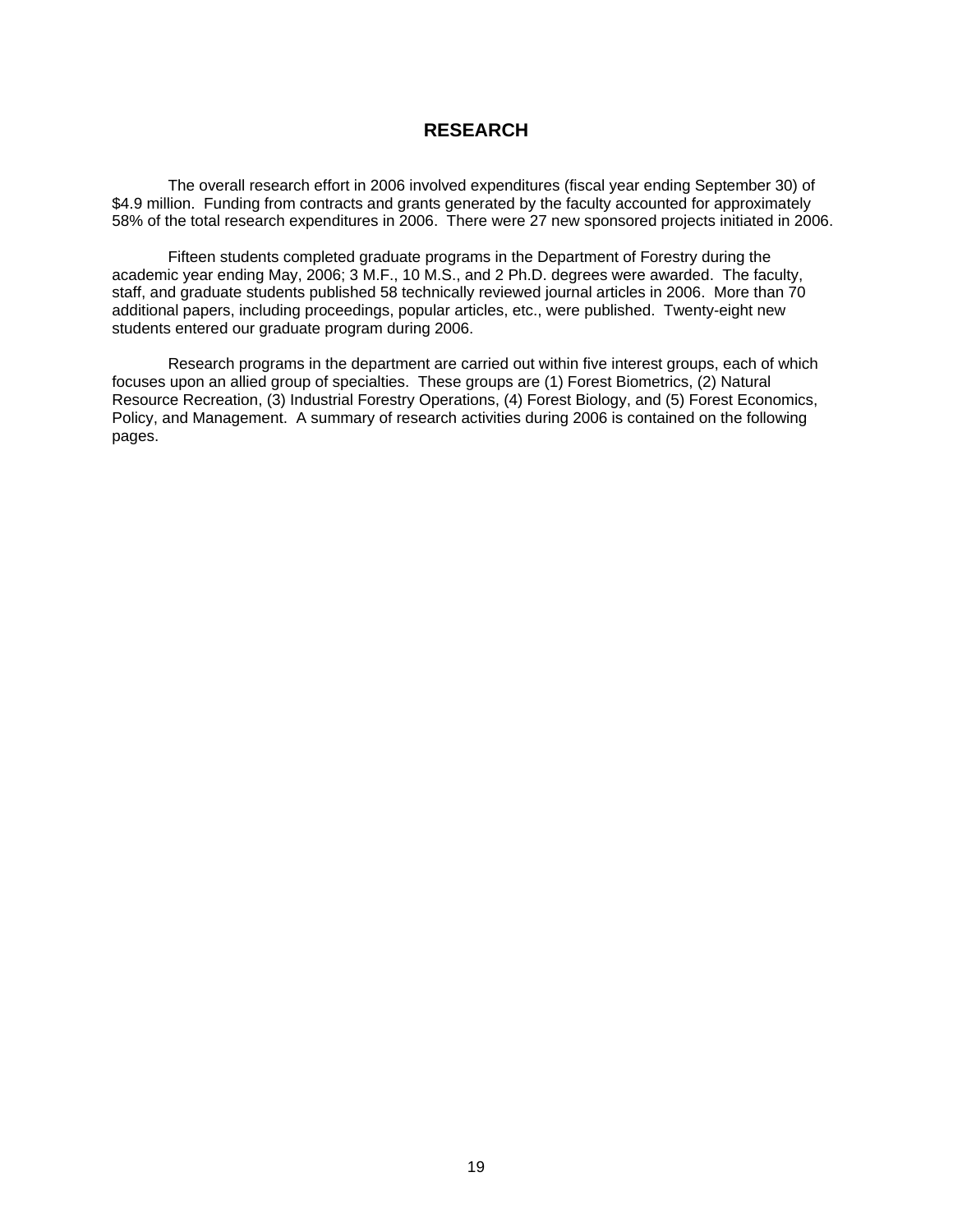#### **Forest Biometrics Research During 2006**

#### **Faculty**

Harold E. Burkhart, John A. McGee, Richard G. Oderwald, Stephen P. Prisley, Philip J. Radtke, Marion R. Reynolds, Jr. (joint with Statistics), David Arthur Sampson, Randolph H. Wynne

#### **Emeritus Faculty**

Gregory J. Buhyoff

#### **Senior Research Associate**

Ralph L. Amateis

#### **Postdoctoral Associates**

Christine E. Blinn Jason G. Henning

#### **Growth and Yield Modeling**

 *Loblolly Pine Growth and Yield Research Cooperative.* H. E. Burkhart, R. L. Amateis. Industrial forestry members, Virginia Department of Forestry, USDA Forest Service (by cooperative agreement).

 The cooperative's objective is to develop growth and yield models for intensively managed loblolly pine plantations. Current efforts include analysis of growth and mortality relationships for thinned and unthinned stands, incorporation of silvicultural treatment effects in growth and yield models, and impacts of competing vegetation on pine growth and mortality.

*Modelling Production and Decay of Coarse Woody Debris in Loblolly Pine Plantations.* S. P. Prisley, P. J. Radtke, C. A. Copenheaver, R. L. Amateis, H. E. Burkhart. USDA National Research Initiative.

The objective is to sample long-term research plots for dead wood and develop a modeling system to predict mass and volume of dead wood in thinned and unthinned plantations. This model will be valuable for predicting carbon storage in dead wood, as well as nutrients, forest fuel, and related values.

#### *Modeling Forest Growth and Yield in a Changing Environment.* P. J. Radtke. McIntire-Stennis.

The objective of this project is to adopt and adapt existing models to develop a system of forest growth and yield models capable of accounting for the effects of management activities and changing environmental conditions on the growth and yield of Virginia's forests.

#### *Evaluating and Augmenting the FVS Southern Variant for Southeastern Mixed Forests.* P. J. Radtke, T. R. Fox, C. A. Copenheaver, S. P. Prisley. USDA Forest Service.

This project aims to develop sensitivity analyses, uncertainty assessment, and calibration of the USDA Forest Service FVS-Sn variant for eight ecological sections in the Appalachian Mountains of the eastern United States. Assessments will account for the hierarchical structure of this individual-tree multi-species, age-independent growth and yield model.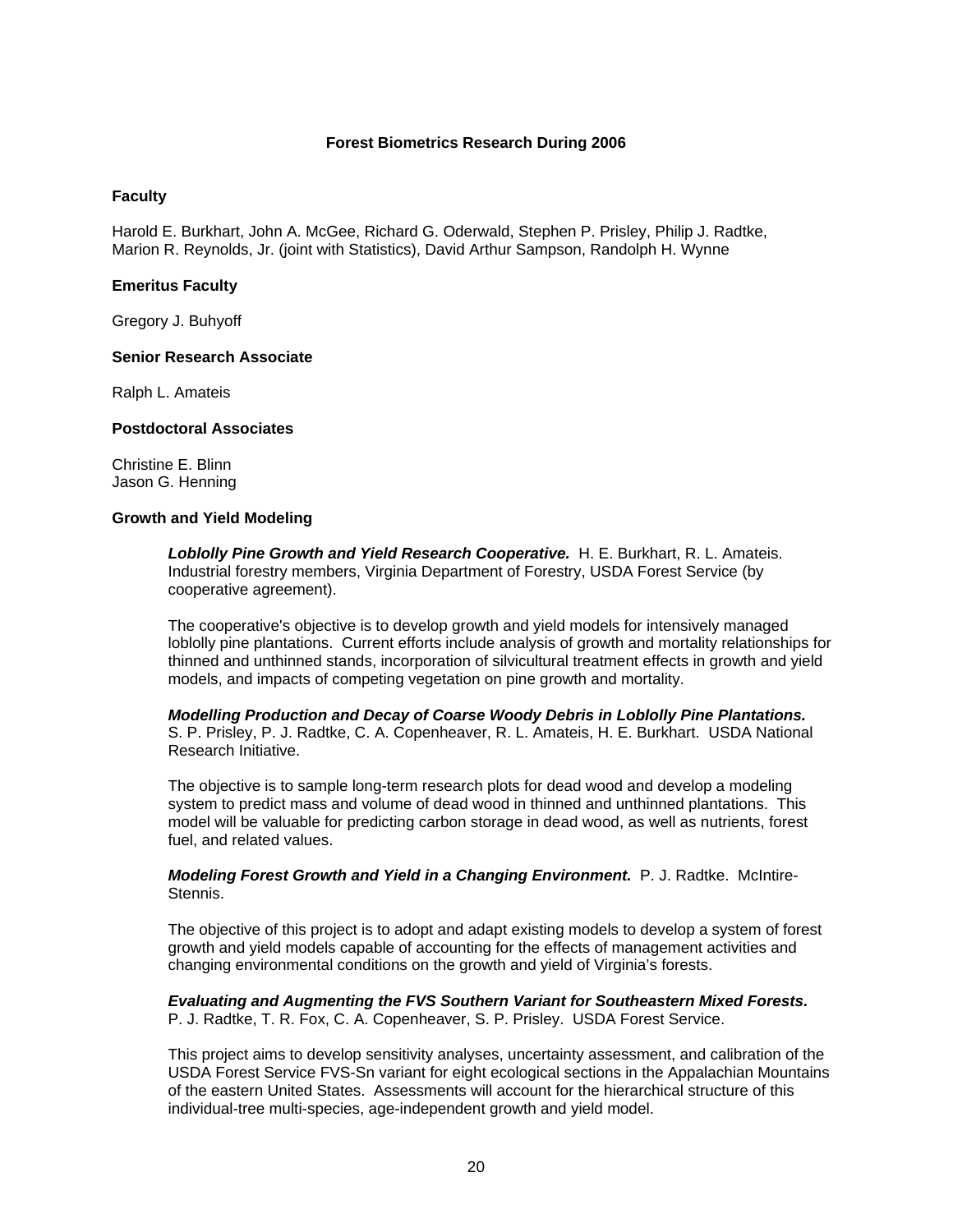#### **Sampling and Forest Inventory**

*Assessment of the Small-Diameter Timber Resource in the Eastern United States.* R. G. Oderwald. USDA Forest Service.

 Much of the hardwood resource in the eastern United States is not large enough to justify sawlog production, yet use as pulp or similar products is not economically attractive to forest landowners. The objective of this project is to document the possible products, producers, and values for small-diameter material to assist forest landowners with forest management decisions.

*Evaluating Population-Habitat Relationships of Forest Breeding Birds at a Landscape Scale Using Forest Inventory Data.* S. P. Prisley, D. F. Stauffer (Fisheries and Wildlife Sciences). National Council of the Paper Industry for Air and Stream Improvement, Inc.

The objective is to analyze USFS Forest Inventory and Analysis (FIA) data in spatial conjunction with Breeding Bird Survey (BBS) data to determine if forest structure changes can explain variation in songbird population trends.

*Improving Estimates of Land Use, Land-Use Change, and Forestry in the United States.* S. P. Prisley. USDA Forest Service.

Transparent, verifiable estimates of forest carbon storage are needed for reporting greenhouse gas emissions at the national and state levels. This effort will develop methods to improve forest carbon estimates in the U.S.

*Forest Inventory and Management Assistance, Redstone Army Arsenal, Alabama.* J. L. Waldon (Conservation Management Institute), H. E. Burkhart. U.S. Army Engineering and Support Center.

Objective: To provide training for a variety of forest research and management tasks that will assist in sustaining the forest resources at Redstone Arsenal.

#### **Remote Sensing, Photogrammetry, and Geographic Information Systems**

*Quantitative Tools for Spatial and Temporal Forest Management Planning.* S. P. Prisley. McIntire-Stennis.

The objective of this project is to enhance the set of quantitative tools that can enable forest managers to analyze forest resource data.

*Remote Sensing for Forest Productivity, Carbon Management, and Monitoring.* R. H. Wynne, J. B. Campbell (Geography), C. E. Zipper (Department of Crop and Soil Environmental Sciences), L. T. Watson (Computer Science and Mathematics). National Aeronautics and Space Administration, George Mason University.

<span id="page-25-0"></span>The overall aim of this project is to refine or develop the remote sensing applications needed to improve the statistical efficiency and spatial specificity of carbon monitoring and management in Virginia's timberland and urban forests. Building on a strong existing base, we are developing tools and data products that will use remote sensing capabilities developed by both NASA and the private sector for resource management and policy decision support in two related, highpriority NASA Earth Science Enterprise (ESE) applications: agricultural (forest) productivity and carbon management.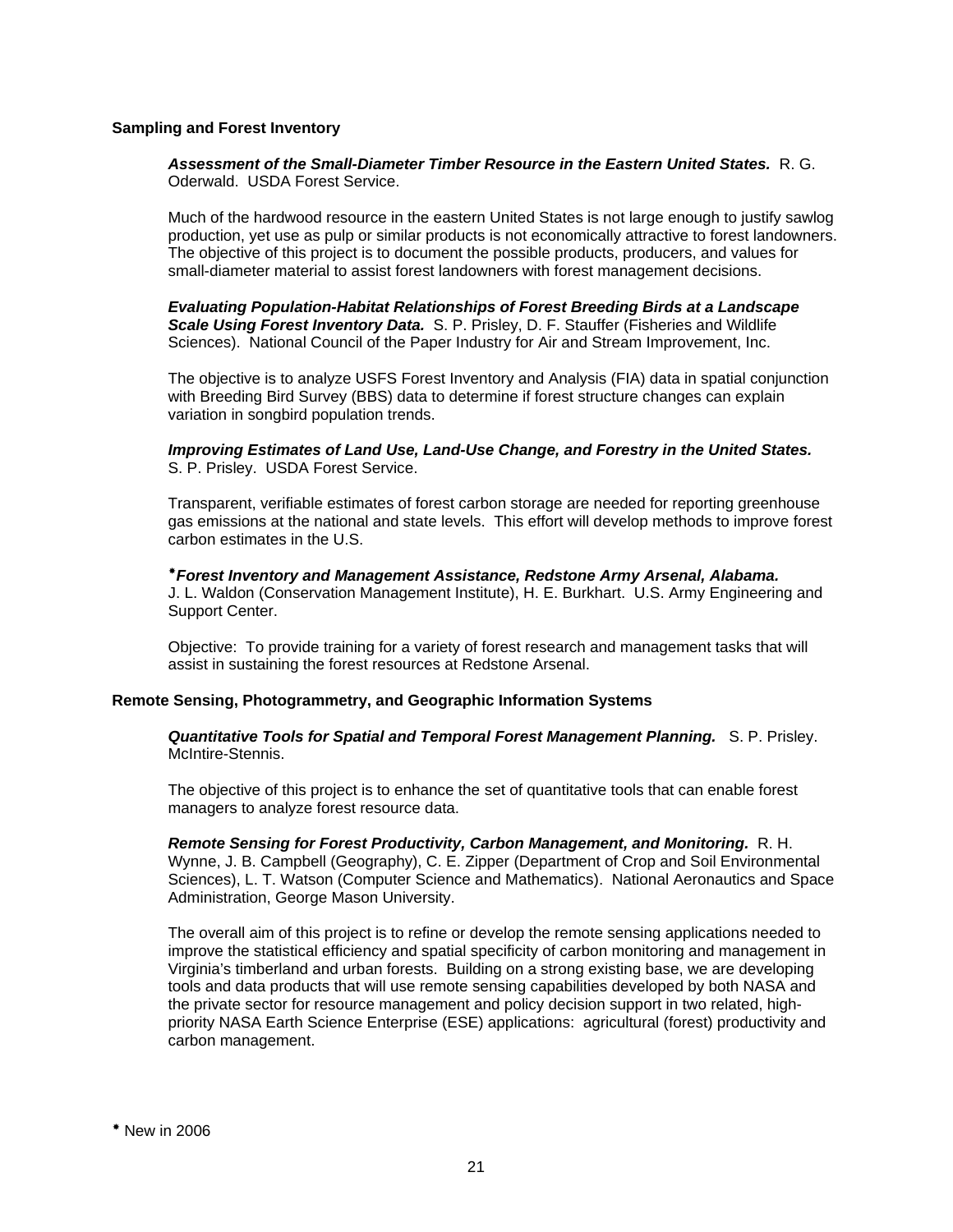*StateView Program Development and Operations for the State of Virginia.* J. B. Campbell (Geography), R. H. Wynne, J. A. McGee. U.S. Geological Survey.

VirginiaView is a consortium composed, at present, of nine Virginia institutions, including universities, state agencies, federal partners, non-profit organizations, and service organizations. In January 2004, VirginiaView was designated as an affiliate member of AmericaView. Member organizations encompass a broad range of activities, including university education, research, and extension, K-12 education, achieving of geospatial data, training and outreach, technology transfer, and other related activities.

*Application of Spatial Uncertainty Models to Automate and Enhance Data Fusion*. S. P. Prisley, L. W. Carstensen (Geography), K. Ye (Statistics), E. P. Smith (Statistics). National Geospatial-Intelligence Agency.

Geospatial analysis involves the combination of multiple sources of spatial data, each with differing source scale, timeliness, and reliability. This project will apply statistical models of spatial uncertainty to improve the process of spatial overlay by incorporating measures of uncertainty.

*Decision Support for Loblolly Pine Carbon Management: From Research to Operations.* R. H. Wynne, J. R. Seiler, T. R. Fox, S. P. Prisley, P. J. Radtke, R. L. Amateis, D. A. Sampson, and others outside Virginia Tech. National Aeronautics and Space Administration.

We are using a systems engineering approach to integrate earth science space-based observations and predictions resulting from NASA research into an existing forest management decision support tool, LobDST. Our objective is to enable landowners to make informed decisions about thinning and fertilizing with full understanding of the resulting implications for carbon sequestration (ecosystem net carbon balance less embodied carbon costs of silvicultural prescriptions) and productivity.

*Remote Sensing for Precision Silviculture.* R. H. Wynne, T. R. Fox, H. L. Allen (NCSU). Forest Nutrition Cooperative.

Multispectral and lidar data are being used to tailor silvicultural prescriptions in North and South American pine plantations.

*Silviscan – An Airborne Lidar-Forestry Conference.* R. H. Wynne. National Aeronautics and Space Administration.

The 4th International Conference on Forestry Lidar Applications was held in Blacksburg, and this grant supports the costs of publications arising from the conference.

*MODIS Monitoring of Lake Ice Breakup on Great Lakes Network Parks: A Feasibility Study.* R. H. Wynne. USDI National Park Service.

Visible and infrared bands from NASA's Moderate resolution Imaging Satellite are being analyzed for their utility in predicting ice breakup dates in Great Lakes Region National Parks.

*Net Ecosystem Exchange in Intensively Managed Pine Plantations.* R. H. Wynne. National Aeronautics and Space Administration.

<span id="page-26-0"></span>Net ecosystem productivity is being modeled in pine plantations under a wide range of fertilization and thinning regimes using both in situ and remotely sensed data.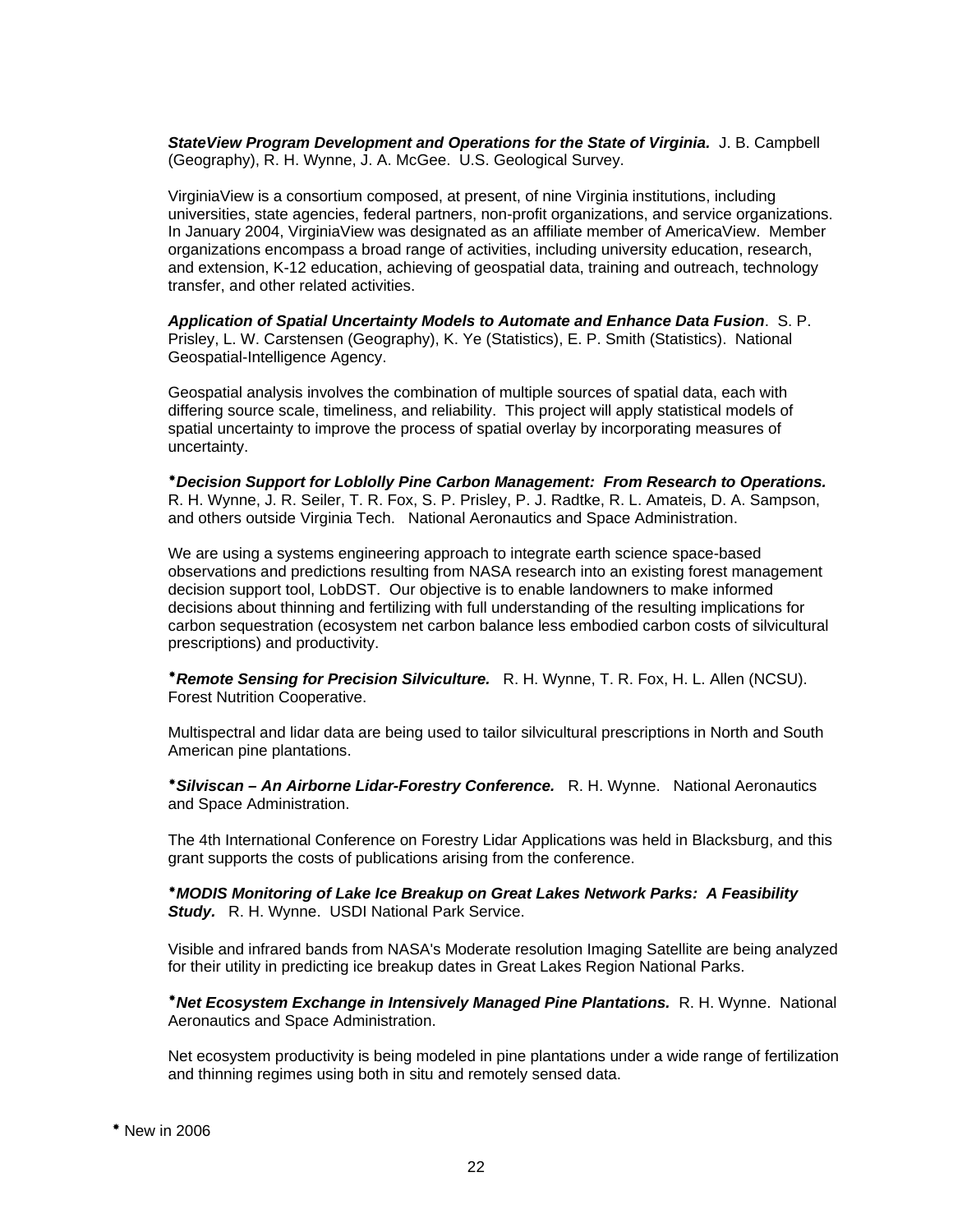#### **Education**

*On-line Course Development to Enhance Community College Transfers into the College of Natural Resources.* J. R. Seiler, P. J. Radtke, S. P. Prisley. Virginia Tech Office of the Provost.

This project aims to develop an introductory course on land and forest measurements for delivery by the worldwide web. The goal is to facilitate increased enrollment of community college students transferring to the Virginia Tech College of Natural Resources.

*Mapping Water Quality: Bringing Science Back into the Classroom.* J. McGee, J. L. Kirwan, P. E. Wiseman, M. M. Bryant (Landscape Architecture). National Oceanic & Atmospheric Administration.

This project aims to provide students with meaningful watershed experiences by linking local land-use planning issues with regional watershed-related impacts. Teachers are provided with the skills and resources so that they can assess historic changes in land use and forest cover in their local communities and sub-watersheds. Teachers are also provided with instruction and tools necessary to empower students to calculate the ecosystem values of trees as expressed in real-dollar savings to their communities.

*Metadata Training and Outreach for Virginia: A Comprehensive Approach.* J. McGee, R. H. Wynne. USGS/Federal Geographic Data Committee.

This project provides crucial support towards Virginia's metadata development and implementation efforts by providing "Metadata Creator Workshops" for local governments, planning district commissions (PDCs), state agency personnel, non-profit organizations, and the private sector. The project will extend training to other regions of the United States through the development of a comprehensive Metadata Training Toolkit.

| Bernard, Aaron <sup>1</sup>  | MS. | BS, Virginia Tech                                                                          |
|------------------------------|-----|--------------------------------------------------------------------------------------------|
| Brown, John                  | PhD | BS, Richard Stockton College of New Jersey<br>MS, University of Maine-Orono                |
| Dorr, Jessica                | МS  | <b>BS, Virginia Tech</b>                                                                   |
| Folledo, Renato A.           | PhD | BS, University of the Philippines Los Baños<br>MS, University of the Philippines Los Baños |
| Herring, Nathan <sup>2</sup> | MS. | BS, Pennsylvania State University                                                          |
| Moan, Jason                  | МS  | BS, University of Idaho                                                                    |
| Otey, Jennifer               | MF  | BS, Virginia Tech                                                                          |
| Packard, Kevin               | PhD | <b>BA, Carleton College</b><br>MS, SUNY-CESF                                               |
| Peduzzi, Alicia              | PhD | BS, University of Los Andes, Venezuela<br>MS, North Carolina State University              |

#### **Graduate Students Enrolled During 2006**

<span id="page-27-0"></span>New in 2006

<span id="page-27-1"></span> $1$  2006 recipient of the A. B. Massey Award presented by the College of Natural Resources in recognition of outstanding academic and professional leadership

<span id="page-27-2"></span><sup>2</sup> 2005-07 recipient of a William J. Dann Fellowship awarded to an outstanding graduate degree candidate by the College of Natural Resources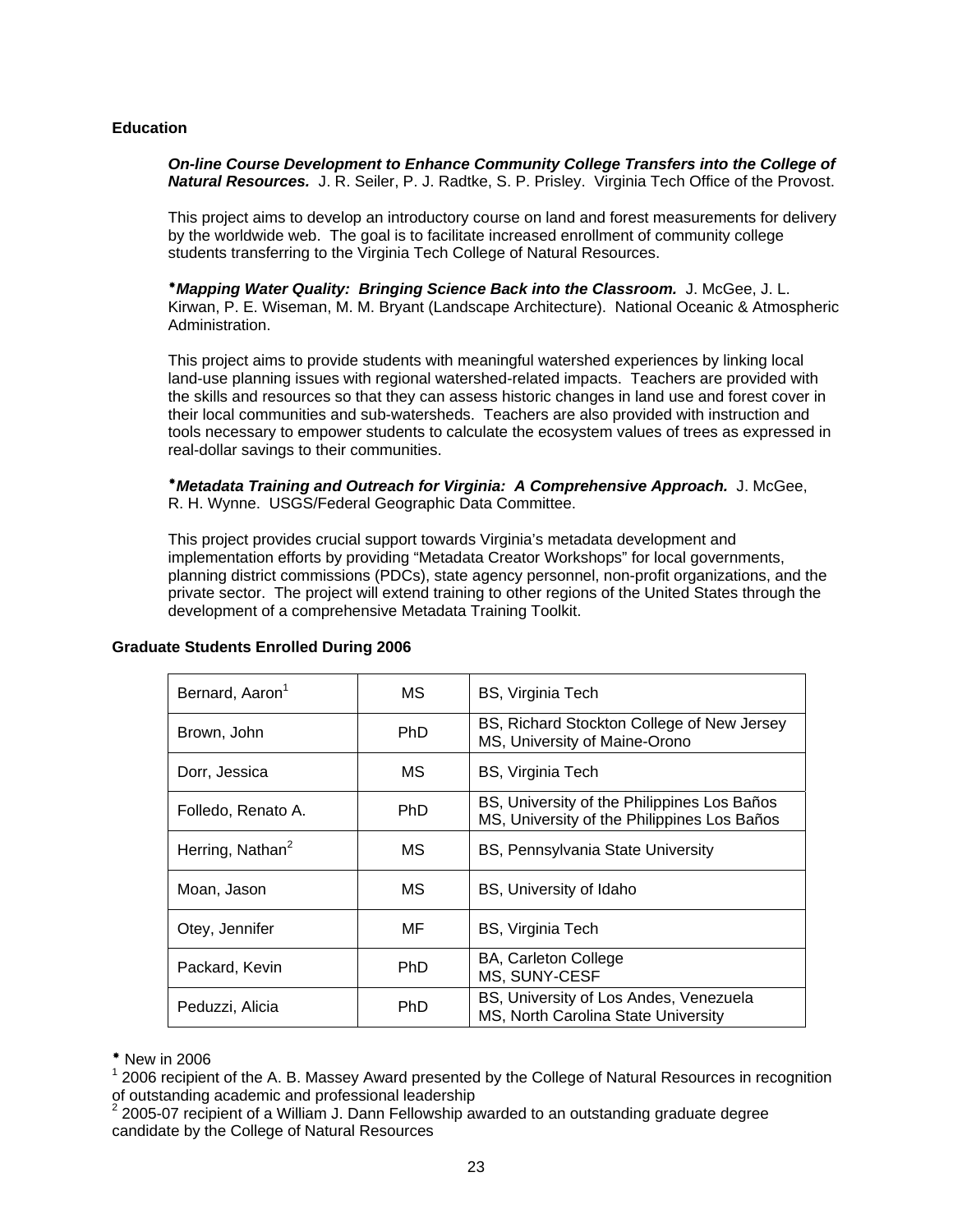| Quirino, Valquiria F. | PhD.       | BS, Federal University of Parana, Brazil<br>MS, Albert-Ludwigs University, Germany          |
|-----------------------|------------|---------------------------------------------------------------------------------------------|
| Russell, Matthew      | МS         | <b>BS, Paul Smith's College</b>                                                             |
| Shrestha, Rupesh      | PhD.       | BS, Tribhuvan University, Nepal<br>MS, Stuttgart University of Applied Sciences,<br>Germany |
| Trincado, Guillermo   | <b>PhD</b> | BS, Universidad Austral de Chile<br>MS, University Göettingen, Germany                      |
| VanderSchaaf, Curtis  | <b>PhD</b> | BS, Stephen F. Austin State University<br>MS, University of Idaho                           |
| Waiswa, Daniel        | <b>PhD</b> | BS, Makerere University, Uganda<br>MS, Makerere University, Uganda                          |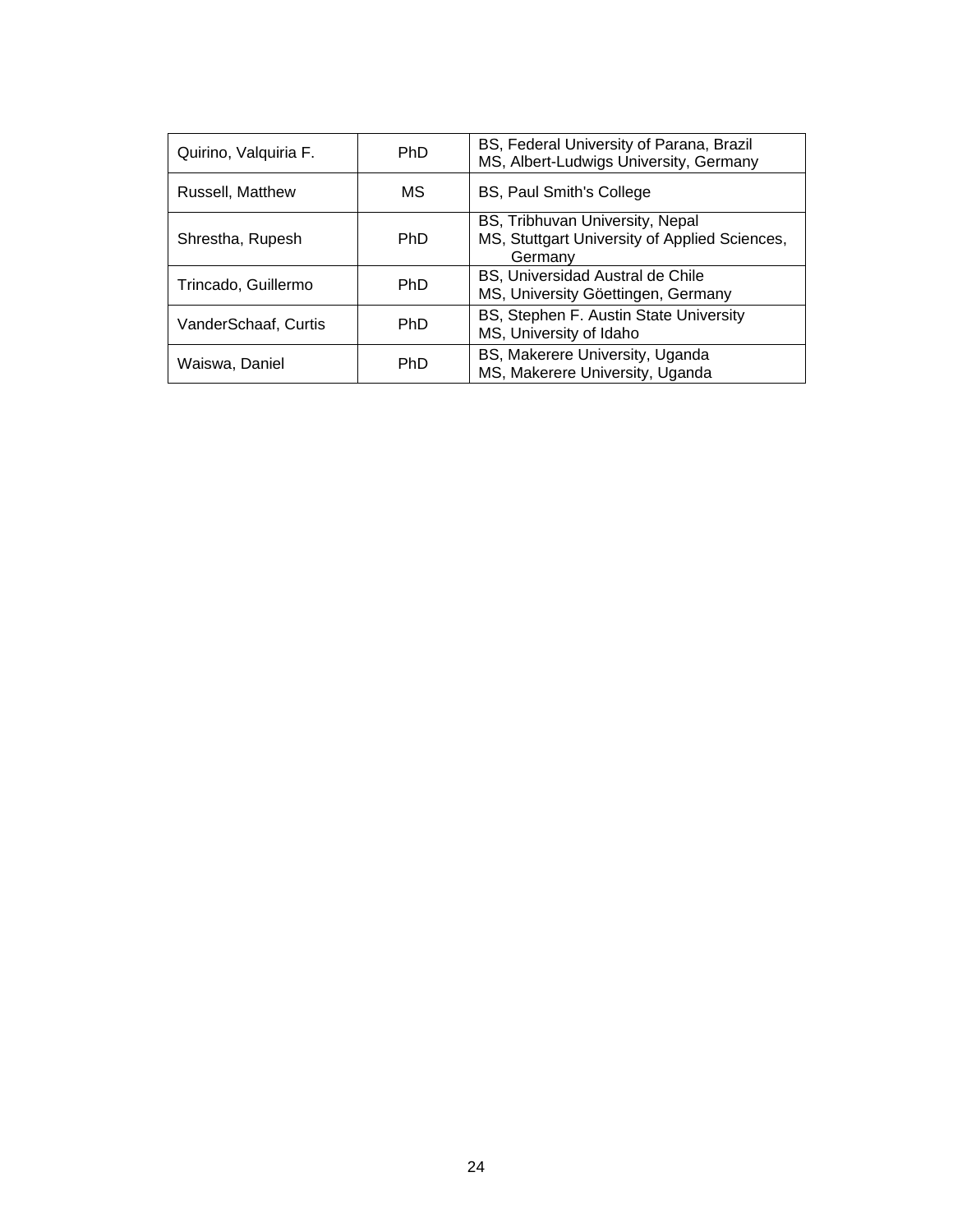#### **Natural Resource Recreation Research During 2006**

#### **Faculty**

R. Bruce Hull, Steven R. Lawson, Jeffrey L. Marion, Joseph W. Roggenbuck, Marc J. Stern

#### **Supporting Faculty**

Gregory S. Amacher, David P. Robertson, Jay Sullivan, Steve L. McMullin (Fisheries and Wildlife Sciences), James D. Fraser (Fisheries and Wildlife Sciences)

#### **Research Associates**

Karen S. Hockett Aurora Moldovanyi

#### **Recreation Site and Visitor Management**

 *Trail and Campsite Impact Assessment and Evaluation of Strategies to Manage Backcountry Use at Shenandoah National Park.* J. L. Marion. USDI National Park Service.

 Objective: To identify and evaluate visitor impacts to campsites and trails and to evaluate the effectiveness of alternative impact management strategies.

#### *Design and Testing of a Sampling Protocol for Monitoring Visitor Use and Resource Impact at Cape Cod National Park.* J. L. Marion. USDI United States Geological Survey.

 Objective: To identify and evaluate alternative protocols for monitoring both visitor use (type, amount, and distribution) and its more significant effects on park natural resources.

*Research to Support Management of Social Carrying Capacity at Acadia National Park.* S. R. Lawson. University of Vermont.

Objective: To assist in identifying visitor experience and resource condition indicators and standards of quality and to evaluate the acceptability of alternative visitor management practices at "icon" sites within the park.

*Assessing the Amount, Type, and Environmental Effects of Climbing at Shenandoah National Park.* J. L. Marion, S. R. Lawson. USDI National Park Service.

Objective: To help determine the amount and type of recreational use and associated resource impacts at cliff areas in the park.

*Prince William Forest Park Neighborhood Residents and Visitor Survey.* S. R. Lawson. USDI National Park Service.

Objective: To provide the National Park Service with information about neighborhood residents', visitors', and the general public's park visitation patterns, demographic characteristics, and attitudes and preferences for park management.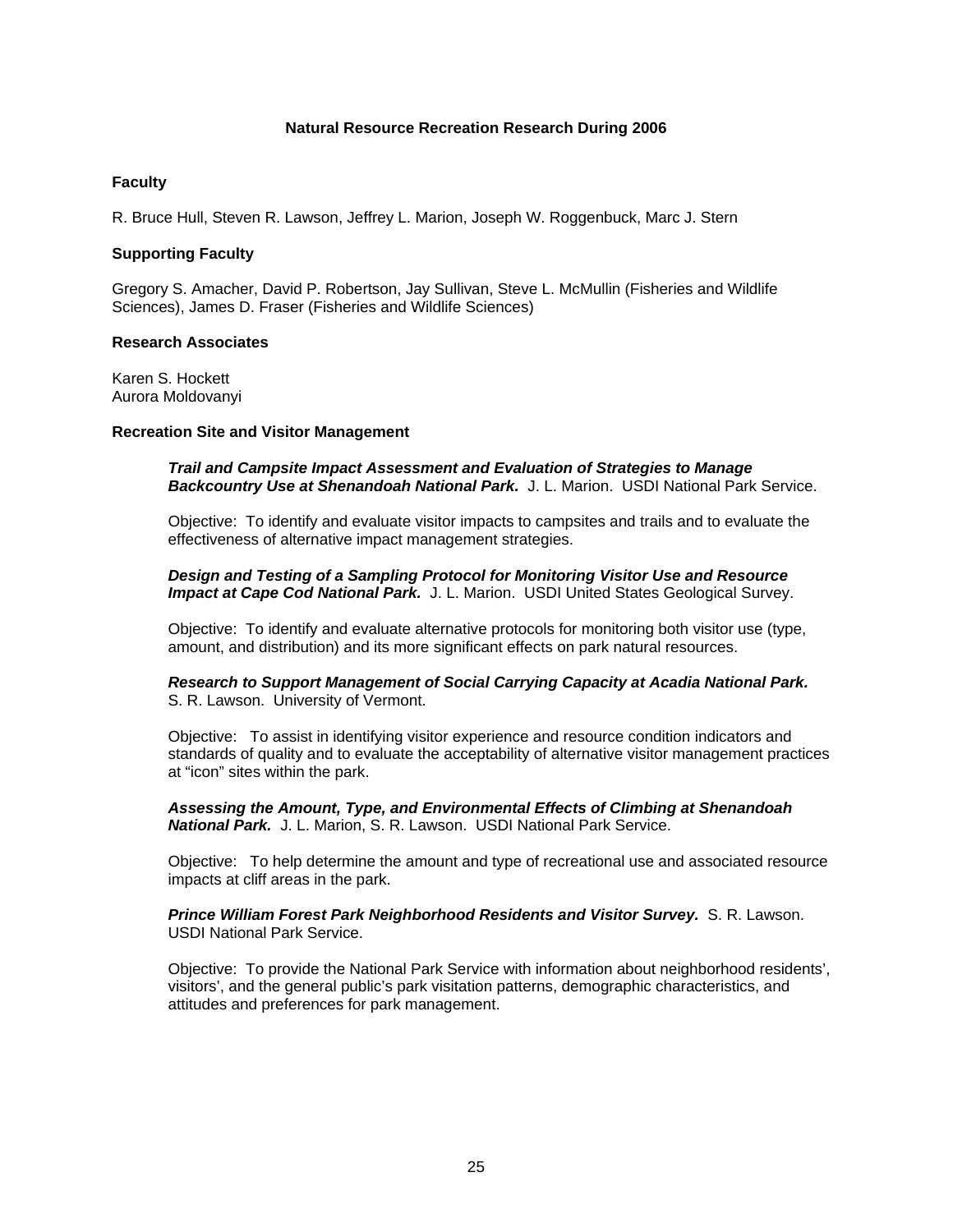*Examining the Utility of Computer Simulation for Monitoring Multiple Dimensions of Wilderness Solitude in Great Smoky Mountains National Park.* S. R. Lawson. Virginia Tech Research Division, Virginia Tech College of Natural Resources, Virginia Tech Department of Forestry.

Objective: To use computer simulation modeling to develop precise estimates of visitor use and inter-group interactions among hiking, horseback riding, and backpacking visitors in the Cosby and Big Creek areas of Great Smoky Mountains National Park.

*An Assessment of Formal and Informal Trail Conditions at Acadia National Park.* J. L. Marion. USDI National Park Service.

Objective: To develop and apply trail condition monitoring protocols to large samples of formal and informal trails within Acadia National Park, Maine.

*An Assessment of Formal and Informal Trail Conditions at C&O Canal National Historical*  Park and George Washington Parkway. J. L. Marion. USDI National Park Service.

Objective: To develop and apply trail condition monitoring protocols to all formal and informal trails within the two study parks.

*Recreation Use and Impacts to Cliff Resources, Great Falls and C&O Canal.* S. R. Lawson, J. L. Marion, L. Resler (Geography). USDI National Park Service.

Objective: To help determine the amount and type of recreational use and associated resource impacts at cliff areas in the park.

*Evaluating the Efficacy of Educational and Site Management Options for Deterring Offtrail Visitor Traffic.* J. L. Marion, S. R. Lawson. USDI National Park Service.

Objective: To develop, apply, and evaluate educational messaging and informal trail closure site management actions for their effectiveness in discouraging visitors from off-trail traffic.

*Visitor Experience and Resource Protection (VERP Study): Haleakala National Park.* S. R. Lawson, J. L. Marion. USDI National Park Service.

Objectives: To assist in identifying visitor experience and resource condition indicators and standards of quality to inform planning and management of visitor use in the park; to study the efficacy of on-site signage and interpretation in promoting environmentally and socially sustainable visitor behavior.

#### **Human Dimensions**

*The Nature, Meanings, and Benefits of Forest Camping in Postindustrial America.* J. W. Roggenbuck. McIntire-Stennis.

<span id="page-30-0"></span>Objective: To learn how the activity, experiences, and meanings of developed and primitive forest camping are changing across time and to correlate changes in camping style and benefits to personal, cultural, and environmental changes.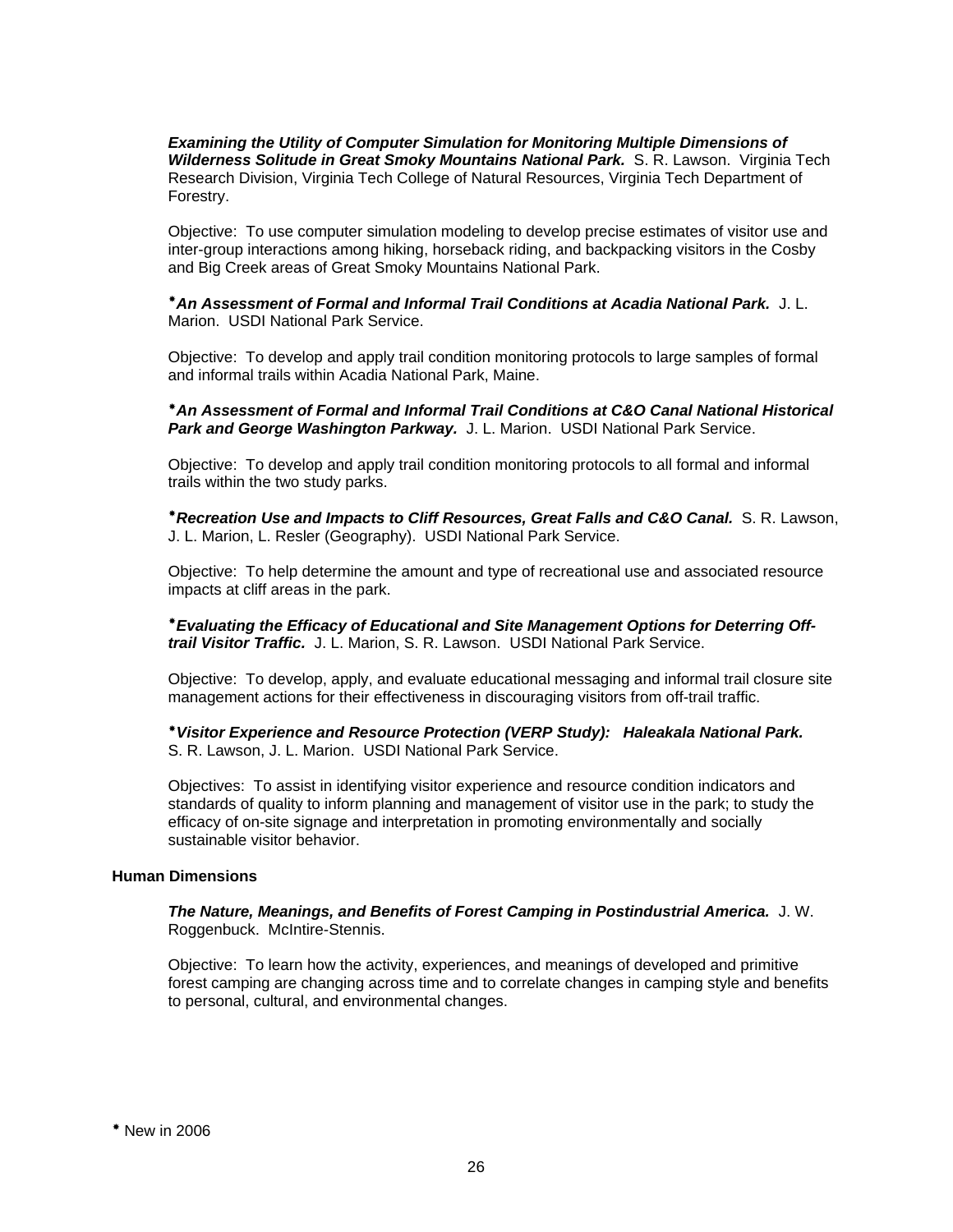*Social Expectations and Acceptability of Post-fire Rehabilitation Work.* R. B. Hull, D. P. Robertson, B. E. Goldstein (Urban Affairs and Planning). USDA Forest Service, North Central Experiment Station.

Objectives: Examine the roles of science, policy, and community involvement in management and community responses to fire, fire-dependent ecosystems, and post-fire restoration.

*Management of Interface Forests: Professional Development Program.* R. B. Hull, R. Visser. USDA Forest Service.

Objectives: Develop a training manual for resource professionals working in urbanized forested environments. The materials will focus on management issues such as small-scale harvesting, amenity, health, wildlife, and working with new owners of small forests.

*Fire Learning Networks: Evaluating Learning Networks as a Conservation Strategy for Working Across Property, Administrative, Institutional, and Disciplinary Boundaries.* B. E. Goldstein (Urban Affairs and Planning), R. B. Hull. USDA Forest Service, The Nature Conservancy.

Objective: To evaluate the functions and efficacy of this multi-state, multi-party collaborative effort for fire management and restoration.

*Comparing NEPA Implementation Across Federal Land Management Agencies.*M. J. Stern, M. J. Mortimer. USDA Forest Service.

Objective: To examine different mechanisms for complying with the national Environmental Policy Act and their relative efficiencies within four federal land management agencies.

| Ashton, Sarah <sup>1</sup> | МS         | BS, University of Maryland, College Park                                                                   |
|----------------------------|------------|------------------------------------------------------------------------------------------------------------|
| Baral, Nabin               | <b>PhD</b> | BS, Tribhuvan University, Nepal<br>MS, Tribhuvan University, Nepal<br>MS, Florida International University |
| Bullock, Steven            | MS.        | <b>BS, Utah State University</b>                                                                           |
| Hockett, Karen             | <b>PhD</b> | <b>BS, Ohio Northern University</b><br>MS, University of Maine                                             |
| Kiser, Brett <sup>2</sup>  | МS         | <b>BS, Virginia Tech</b>                                                                                   |
| Park, Logan <sup>3</sup>   | <b>PhD</b> | <b>BS, Furman University</b><br>MS, University of Vermont                                                  |
| Wimpey, Jeremy             | <b>PhD</b> | <b>BS, James Madison University</b><br>MS, James Madison University                                        |
| Wood, Kerry                | МS         | <b>BS, Southwest Texas State University</b>                                                                |

#### **Graduate Students Enrolled During 2006**

<span id="page-31-0"></span>New in 2006

<span id="page-31-1"></span><sup>&</sup>lt;sup>1</sup> Also included with Industrial Forestry Operations graduate students<br><sup>2</sup> 2006 registent of the Jahn E. Heaper Scholarship established by the

<span id="page-31-2"></span><sup>&</sup>lt;sup>2</sup> 2006 recipient of the John F. Hosner Scholarship established by the Virginia Forestry Educational Foundation on behalf of interested industrial contributors

<span id="page-31-3"></span><sup>3</sup> 2006-09 recipient of a Robert S. Burruss Fellowship awarded to an outstanding graduate degree candidate by the College of Natural Resources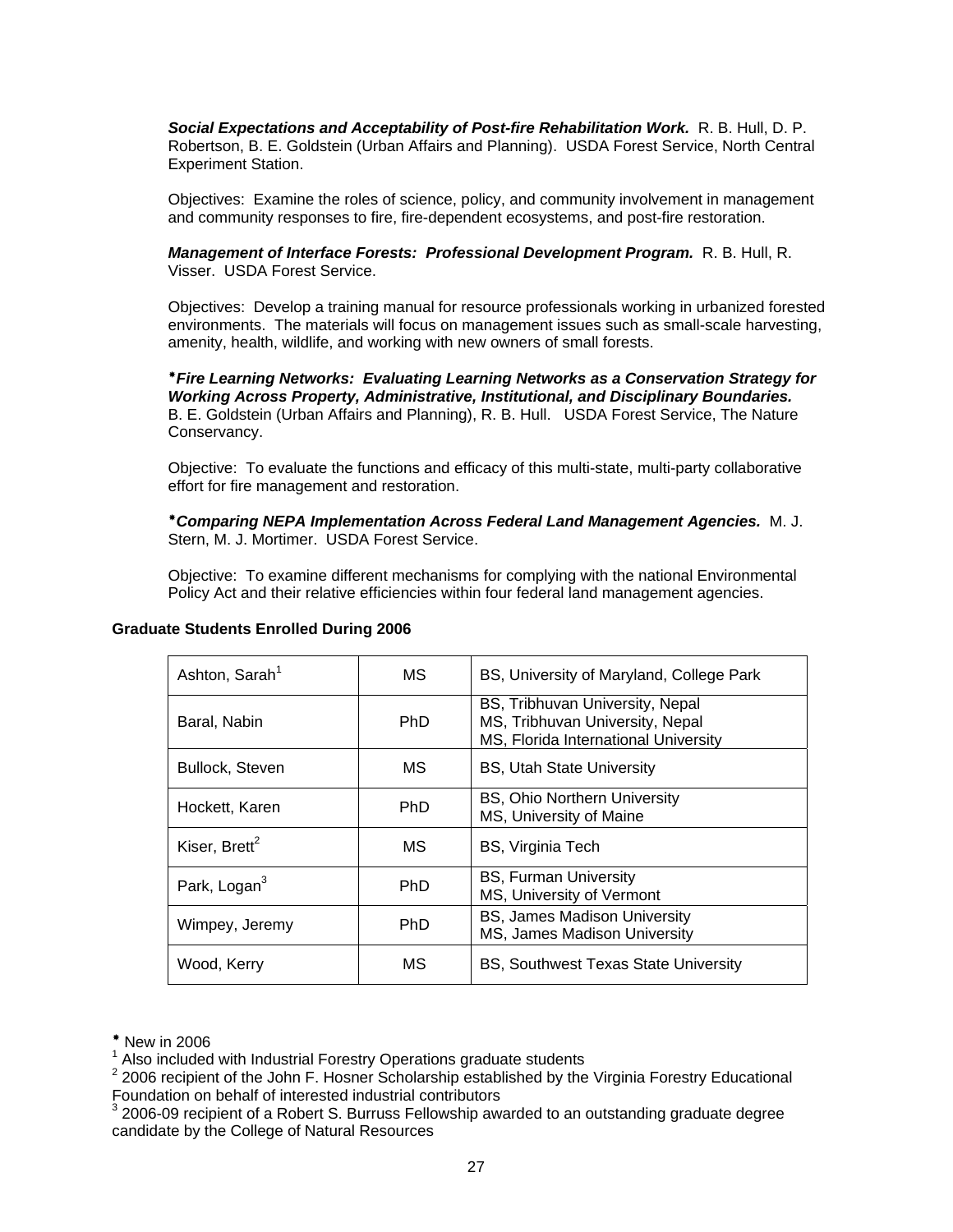#### **Industrial Forestry Operations Research During 2006**

#### **Faculty**

W. Michael Aust (joint with Forest Biology), Stephen P. Prisley (joint with Forest Biometrics), Robert M. Shaffer, J. M. (Rien) Visser

#### **Research Associate/Instructor**

W. A. Lakel

#### **Emeritus Faculty**

Thomas A. Walbridge, Jr.

#### **Forest Operations**

*Assessing the Need for Spanish-Language Safety Training Materials for the Logging Industry in the Southeastern United States.* R. M. Shaffer. USDA Forest Service.

Objective: To determine the current percentage of the logging workforce in the southeastern United States comprised of Spanish-speaking workers and develop a strategy to address the safety training needs for these workers.

*Identifying Barriers to Harvesting.* R. Visser, R. Smith (Wood Science and Forest Products). Virginia Department of Forestry.

Objective: To assess what barriers exist to harvesting smaller tracts of timber from private forest owners. The goal is to develop a business model that will help facilitate successful harvesting operations, both for the forest owner as well as the harvesting contractors.

#### **International**

*Improving Harvesting Operations in Bolivia.* R. Visser. U.S. Agency for International Development.

Objective: To assess the current state of harvesting practices, develop research programs, and recommend improvements. Focus is not only on economic viability but also safety and environmental standards.

#### **Graduate Students Enrolled During 2006**

| Ashton, Sarah <sup>1</sup> | MS | BS, University of Maryland, College Park |
|----------------------------|----|------------------------------------------|
| Bradburn, Benjamin         | MF | BS, Virginia Tech                        |
| Currie, Joseph             | MF | BS, University of the South              |
| Hodges, Christine          | MS | BS, Virginia Tech                        |

<span id="page-32-0"></span>\* New in 2006

<span id="page-32-1"></span><sup>1</sup> Also included with Natural Resource Recreation students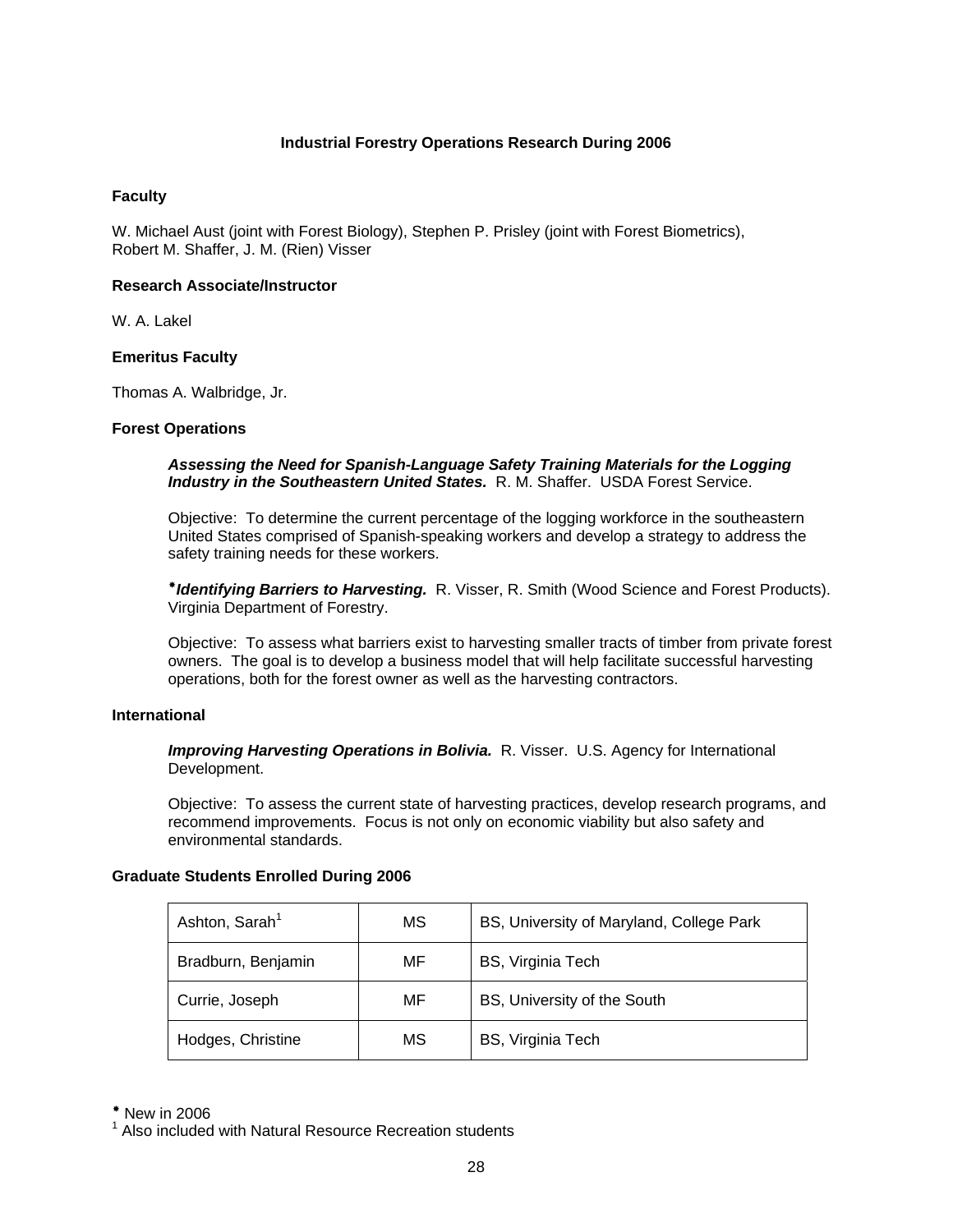| Lakel, William  | <b>PhD</b> | BS, Virginia Tech<br>MS, Virginia Tech |
|-----------------|------------|----------------------------------------|
| Martin, Brandon | MS         | BS, Virginia Tech                      |
| O'Neal, Brandon | MS         | BS, University of Missouri-Columbia    |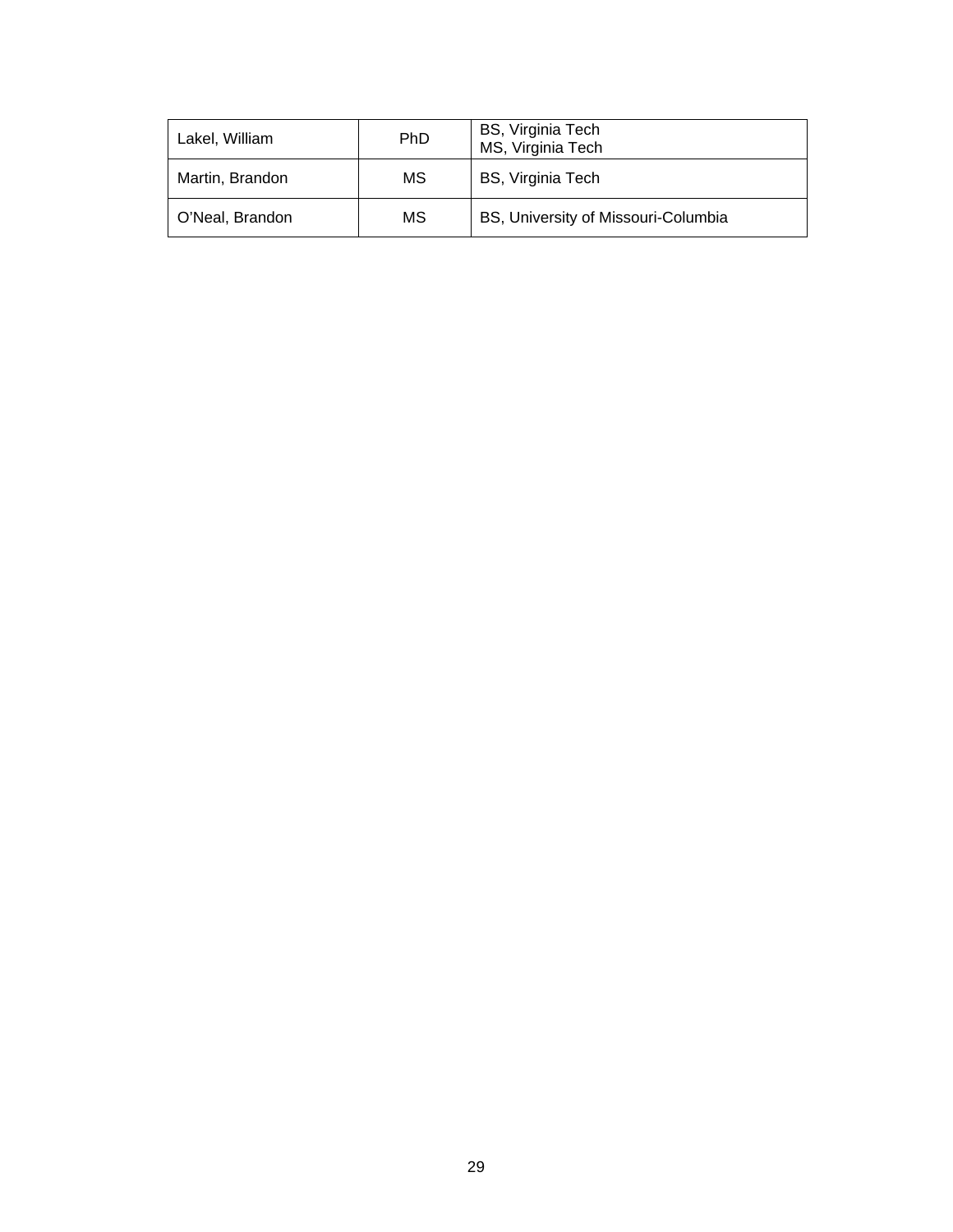#### **Forest Biology Research During 2006**

#### **Faculty**

W. Michael Aust (joint with Industrial Forestry Operations), Amy M. Brunner, James A. Burger, Carolyn A. Copenheaver, Susan D. Day, Ulrika Egertsdotter, Thomas R. Fox, J. Michael Kelly, Jeffrey L. Kirwan, James E. Johnson, John R. Seiler, Stephen H. Schoenholtz, P. Eric Wiseman, Shepard M. Zedaker

#### **Emeritus Faculty**

Robert E. Adams, David Wm. Smith

#### **Cooperating Faculty**

H. Lee Allen, North Carolina State University John Fike, Department of Crop and Soil Environmental Sciences Kurt D. Johnsen, USDA Forest Service Robert H. Jones, Department of Biology David L. Loftis, USDA Forest Service Scott M. Salom, Department of Entomology James M. Vose, USDA Forest Service Carl E. Zipper, Department of Crop and Soil Environmental Sciences

#### **Postdoctoral Associates**

Mark H. Eisenbies Takeshi Fujino P. David Jones Chieh-Ting Wang

#### **Research Associates**

Colleen A. Carlson Elizabeth R. Etherington Kyle R. Peer Xiaoyan Sheng

#### **Christmas Trees**

#### *Comparison of Cultural Treatments and Tree Species for Christmas Tree Production on Reclaimed Mineland in Virginia.* J. A. Burger. Powell River Project.

 Objectives: (1) Determine the feasibility of growing seven Christmas tree species on reclaimed mined land using several cultural treatments; (2) provide demonstration areas and activities for the general public.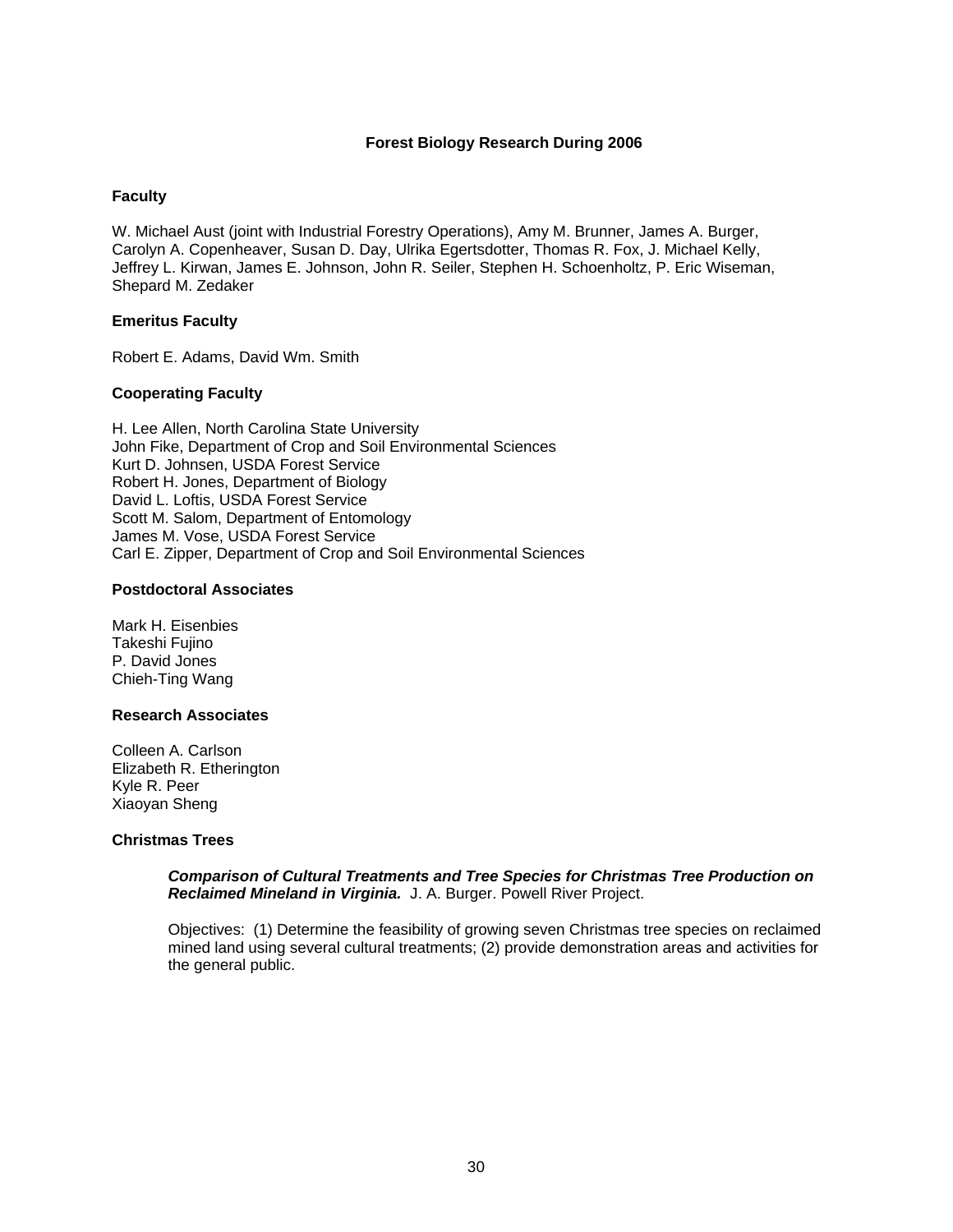#### **Ecology**

#### *Modelling Production and Decay of Coarse Woody Debris in Loblolly Pine Plantations.*

S. P. Prisley, P. J. Radtke, C. A. Copenheaver, R. L. Amateis, H. E. Burkhart. USDA National Research Initiative.

The objective is to sample long-term research plots for dead wood and develop a modeling system to predict mass and volume of dead wood in thinned and unthinned plantations. This model will be valuable for predicting carbon storage in dead wood, as well as nutrients, forest fuel, and related values.

*Monitoring the Effectiveness of a Wetland Mitigation Project in the Virginia Piedmont.* C. A. Copenheaver, W. M. Aust. Boxley Materials Company.

Objectives: To gain a better understanding of how to create successful wetland mitigation areas by (1) monitoring survivorship and growth of planted trees within an actual wetland mitigation site and (2) monitoring competing vegetation at these sites.

#### **Regeneration/Silviculture**

 *Reforestation and Forest Land Uses of Reclaimed Mined Lands.* J. A. Burger. Powell River Project.

 Objectives: (1) Develop productive mine soils for reforestation; (2) evaluate cultural treatments including the use of mycorrhizal seedlings, fertilization, weed control, nurse trees, and organic mulches; (3) develop recommendations for timely, successful restoration of forests on drastically disturbed land.

 *Response of Loblolly Pine and Woody Plant Diversity to Competition Control.* S. M. Zedaker. Virginia Tech Foundation, Dow Chemical, Monsanto Chemical, Acorn Alcinda Foundation (The Kennedy Family).

 Objectives: (1) Develop objective measures of competition in pine plantations based on size, proximity, numbers, species, and control of site resources by competing species; (2) quantify the competitive status created by site preparation and various levels of release for loblolly pine plantations; (3) predict early growth response to release of planted pines; (4) evaluate several new herbicides for control of competition using technologies applicable to small woodland owners.

 *Early Stand Development and Competition in Piedmont Mixed Forests.* S. M. Zedaker, D. Wm. Smith, J. E. Johnson. McIntire-Stennis, Acorn Alcinda Foundation (The Kennedy Family).

 Objectives: (1) Determine the growth, yield, and stand development of the hardwood, hardwoodpine, and pine stands created by density-induced mortality (stand closure); (2) determine the relative yields and competitiveness of loblolly pine, red maple, and black locust when grown with and without the influence of herbaceous vegetation; (3) determine the patterns of biomass allocation and resource partitioning in simplified systems of pine growing with a non-nitrogenfixing hardwood and a nitrogen-fixing hardwood, with and without the influence of herbaceous vegetation.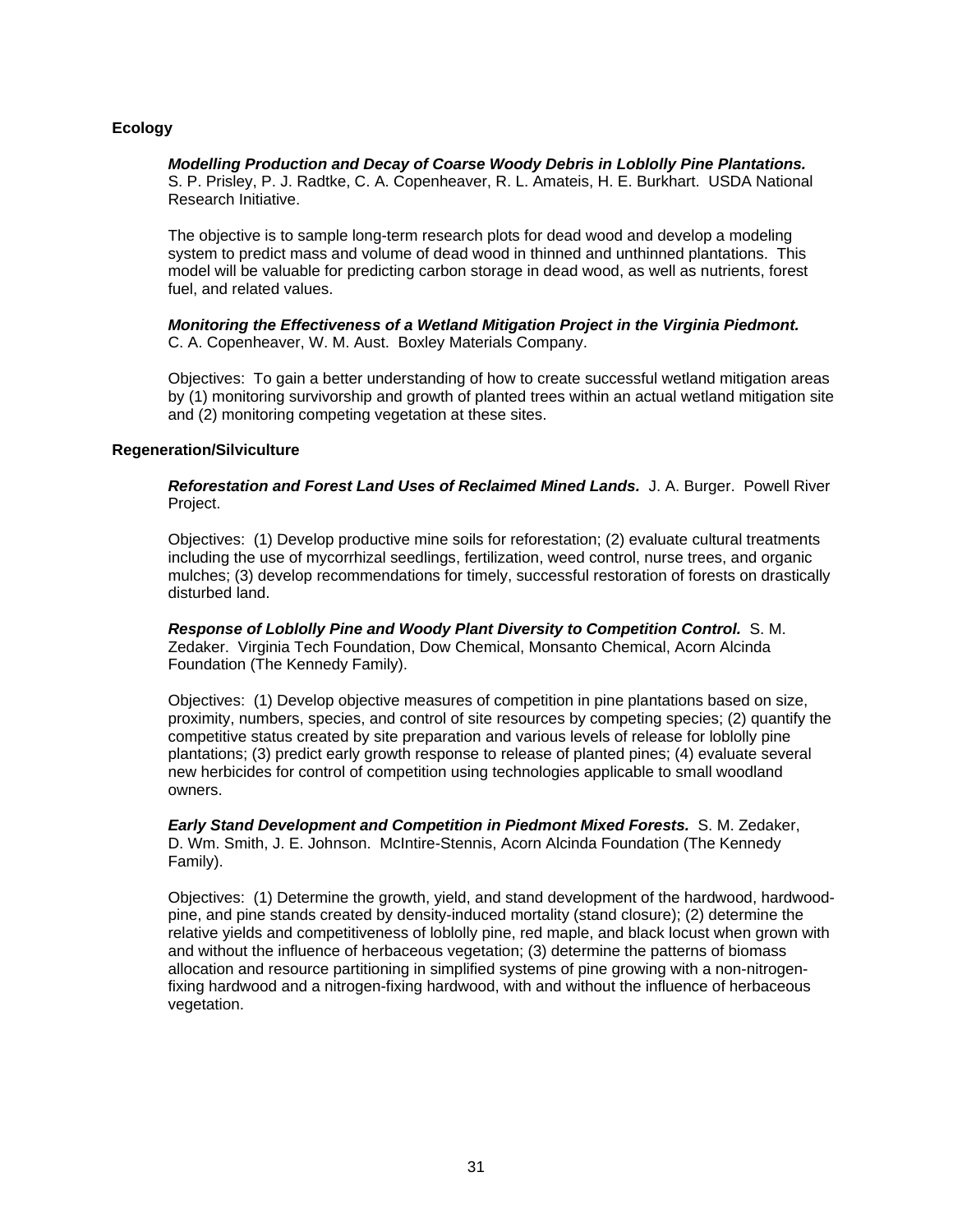## *Contrasting Productivity of Four Genetic Lines of Loblolly Pine and Single Sources of Shortleaf Pine, Virginia Pine, and White Pine as well as Native Regeneration after Clearcutting on the Virginia Piedmont.* T. R. Fox, J. R. Seiler, S. M. Zedaker. Reynolds Homestead Endowment.

 Objective: To determine differences in productivity among and between pine species in planted and native stands using various vegetation management alternatives.

#### *Evaluating the Effects of Annual Fertilization and Weed Control on the Growth and Productivity of Four Genetic Lines of Loblolly Pine and Single Sources of Shortleaf Pine, Virginia Pine, and White Pine in the Virginia Piedmont.* T. R. Fox, J. R. Seiler, S. M. Zedaker. Reynolds Homestead Endowment.

 Objectives: (1) Determine the impacts of intensive plantation management on growth of various pine sources in the Virginia Piedmont; (2) evaluate physiologic response of different species to changes in resource availability and correlate those changes with growth response.

*Sustainable Engineered Materials from Renewable Resources.* S. M. Zedaker, P. J. Radtke, S. P. Prisley, T. R. Fox. CSREES/USDA Special Research Grants.

Objectives: (1) Evaluate and interpret the effects of alternative silvicultural systems and site characteristics for the sustainable production of composite wood; (2) develop a systematic approach to wood materials selection and composite wood structure design and manufacture; (3) develop technology to improve the durability of wood-based composites.

*Crop-Tree Release in Pitch x Loblolly Pine.* T. R. Fox. Reynolds Homestead Endowment.

Objectives: Evaluate the effect of crop tree release on the growth and quality of pitch x loblolly pine hybrids in the Piedmont of Virginia.

*Restoring Sustainable Forests on Appalachian Mined Lands for Wood Products, Renewable Energy, Carbon Sequestration, and Other Ecosystem Services.* J. A. Burger, T. R. Fox, G. S. Amacher, C. E. Zipper (Crop and Soil Environmental Sciences), J. M. Galbraith (Crop and Soil Environmental Sciences), J. Sullivan. U.S. Department of Energy.

Objectives: (1) Determine cause-and-effect relationships between rate of forest growth and mine soil properties; (2) develop a site classification and mapping system for mined sites that will be returned to forests; (3) develop silvicultural procedures for preparing mined sites and establishing and managing native hardwoods; (4) complete a benefit-cost analysis of reforestation alternatives for mined land; (5) complete a regional assessment of carbon sequestration potential of reforested mined land.

*Forest Nutrition Cooperative.* T. R. Fox. Industrial affiliates.

Objective: Develop and provide to members innovative solutions to enhance and sustain forest productivity through management of nutrients.

## *Restoration Silviculture – Developing Silvicultural Practices to Improve the Productivity and Health of Forest Ecosystems in the South.* T. R. Fox. McIntire-Stennis.

Objective: Develop silvicultural practices that increase growth and improve the sustainability of managed forests in the South.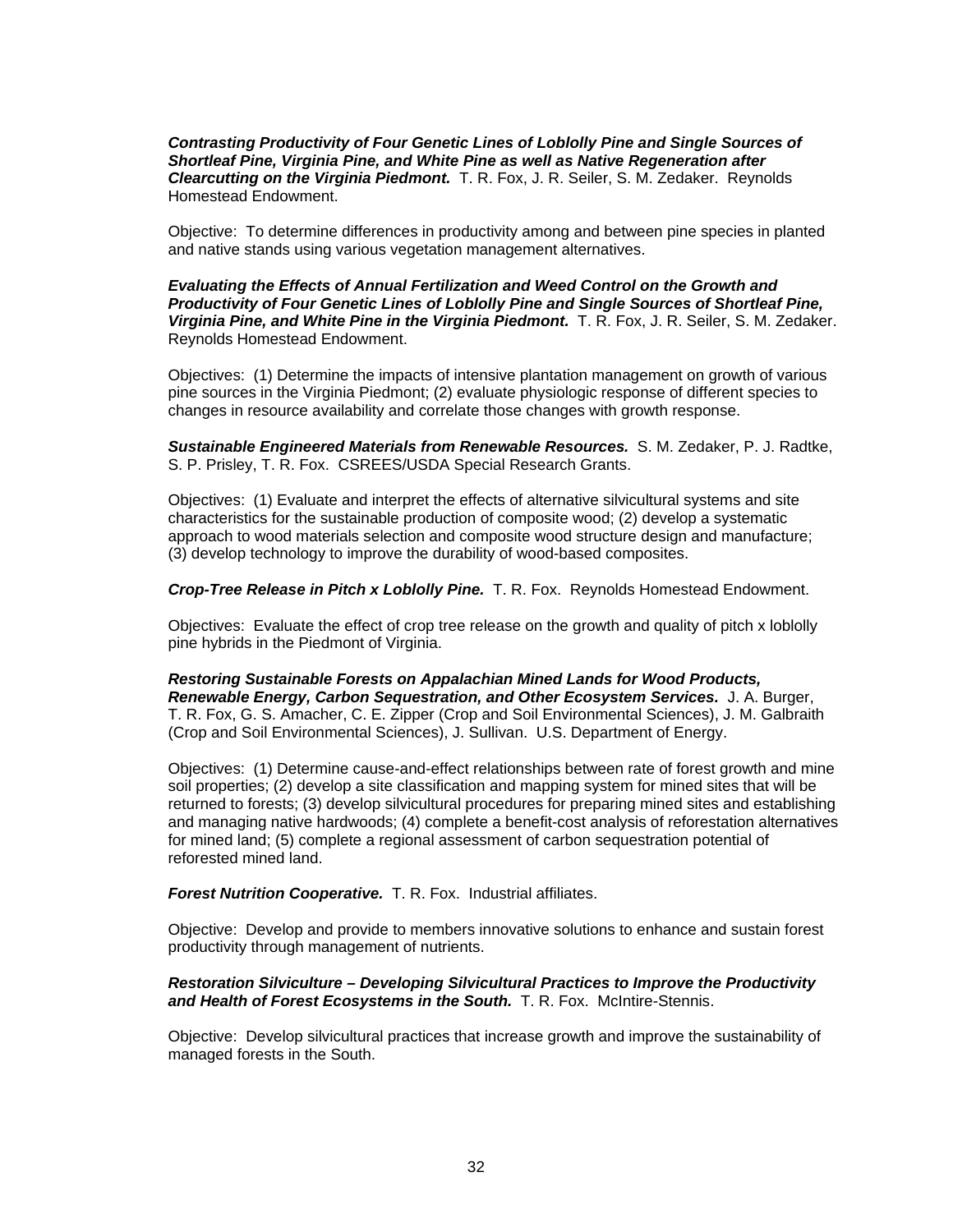*Clonal Forestry for Southern Pines.* T. R. Fox, J. R. Seiler. Reynolds Homestead Forest Resources Research Center.

Objective: To evaluate the growth and physiology of clonal loblolly pine in Virginia.

*Effects of Prescribed Burning, Mechanical, and Chemical Treatments to Curtail Rhododendron Dominance and Reduce Urban Interface Fuel Loads.* S. M. Zedaker. Joint Fire Science Program, George Washington & Jefferson National Forests. USDA Forest Service.

Objectives: (1) Measure the response of rhododendron-dominated sites to prescribed burns, cutting, herbicide application, and their combinations for fuel loading, rhododendron survival, and immediate treatment installation costs; (2) document short-term (three-year) and predict longterm efficacy of fuel treatments and costs over time for different treatments by measuring rhododendron recovery and fuel build-up; (3) predict differences in fire behavior and annual cost of fuel management as a result of differences in fuel treatment.

*What Mechanisms Control Understory Biodiversity, Resilience, and Nutrient Processes in Managed Appalachian Forest Ecosystems.* C. A. Haas (Fisheries and Wildlife Sciences), T. R. Fox, R. H. Jones (Horticulture). USDA National Research Initiative.

Objectives: Evaluate the impact of alternative harvesting systems on ecosystem processes, wildlife population, and stand structure of Appalachian hardwood forests.

*Tree Growth Response, Nutrient Dynamics, and Water Quality Following Land Applications of Biosolids to Forests in Virginia.* T. R. Fox, W. L. Daniels (Crop and Soil Environmental Sciences), G. K. Evanylo (Crop and Soil Environmental Sciences ), W. M. Aust, J. A. Burger. Metropolitan Washington Council of Governments.

Objectives: Evaluate the impacts of biosolid application on nutrient dynamics and tree growth in loblolly pine plantations in the Virginia Piedmont.

*Using a Mechanistic Nutrient Uptake Model to Evaluate Plant Available Boron in Spodic Soils.* J. M. Kelly, T. R. Fox. Forest Nutrition Cooperative.

Objective: Evaluate the role of soil supply parameters on the availability of boron to the roots of loblolly pine trees growing in flatwood Spodosols through the use of a suite of mechanistic nutrient uptake models.

#### **Soils**

 *Sustaining the Productivity and Function of Intensively Managed Forests*. J. A. Burger, W. M. Aust, M. H. Eisenbies. MeadWestvaco.

 Objectives: Quantify the effects of severe soil disturbance on hydrology, soils, and site productivity of intensively managed forested wetlands and evaluate the relative efficacy of amelioration treatments.

 *Long-Term Impact of Phosphorus Fertilization on Forms and Availability of Phosphorus in Loblolly Pine Plantations on Contrasting Soils.* T. R. Fox. USDA National Research Initiative.

<span id="page-37-0"></span>Objectives: Determine changes in soil phosphorus availability in loblolly pine at rotation age following phosphorus fertilization at plantation establishment.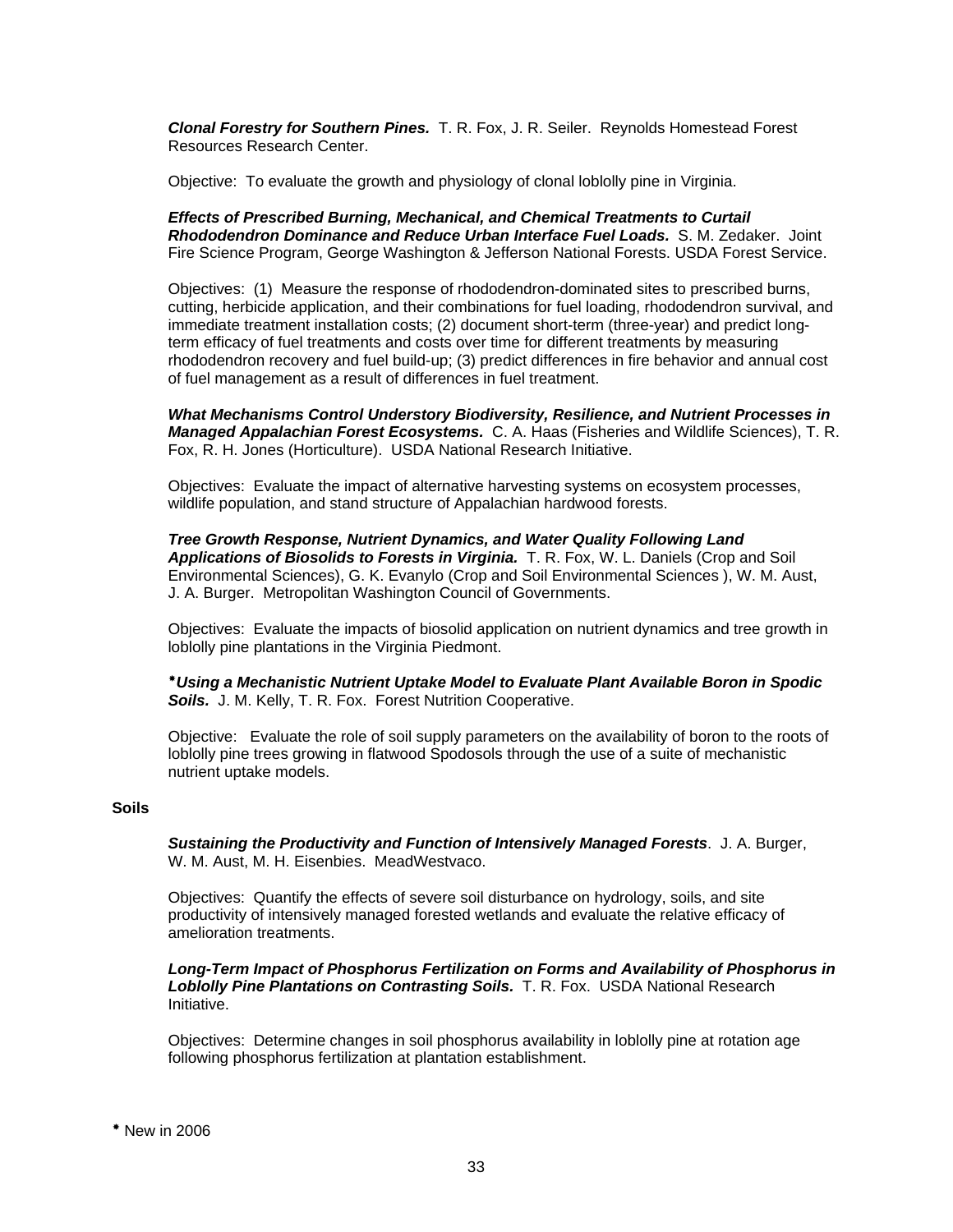*Demonstrate the Potential for Large-Scale Carbon Sequestration by Reforestation of Mined Lands Using Managed Forests.* J. A. Burger, C. E. Zipper (Crop and Soil Environmental Sciences). Virginia Division of Mines, Minerals and Energy.

Objectives: (1) Estimate forest productivity and carbon sequestration potential on reclaimed mined land; (2) develop husbandry practices for enhancing the potential of mined land to sequester carbon.

#### *Forest Productivity as a Function of Root Growth Opportunity in Compacted Forest Soils.* J. A. Burger. USDA Forest Service.

Objectives: (1) To determine the physical response of different soil types to compactive forces to better understand the management implications of soil disturbance on forest landscapes; (2) to validate root growth models *in situ* for different soil types using continuous climate data.

*Carbon Sequestration Project on Surface Mined Sites in the Clinch and Powell River Valleys of Virginia.* J. A. Burger, C. E. Zipper (Crop and Soil Environmental Sciences). The Nature Conservancy.

Objectives: (1) To develop analytical techniques for measuring pedogenic soil organic carbon in mine soils; (2) to design and implement a detailed carbon sequestration monitoring plan and protocol for mined land; (3) to develop and implement a detailed reforestation plan for a reclaimed surface mine.

*Linking Intensively Sampled Soil and Foliar Chemistry Data with Forest Health Monitoring Protocols to Better Evaluate the Effects of Acidic Deposition on Forest Health.* J. A. Burger. USDA Forest Service.

Objectives: (1) Evaluate the current FHM protocol to determine its suitability for monitoring changes in forest health due to acid deposition; (2) test the utility of foliar chemistry as an indicator of forest health.

#### *Developing an Improved Forest Land Classification System for the Appalachians Based on Climate, Topography, Landform, and Geology*. T. R. Fox, P. J. Radtke, C. A. Copenheaver, S. P. Prisley. USDA Forest Service.

Objectives: The goal of this project is to develop an improved system for determining forest site quality in the southern and central Appalachians. Many of the existing forests in the Appalachians have been repeatedly high-graded, and it is difficult to accurately determine site quality using conventional measures such as site index. This work is developing and testing a GIS-based method to evaluate forest site quality using data such as climate, landform, topography, geology, and soils that is applicable throughout the region.

*Thirty-year Changes in Soil Carbon in Six Soil Series on the Camp Branch Watershed.* J. M. Kelly. National Council for Air and Stream Improvement of the Pulp and Paper Industry.

Objective: Determine if after a 30-year interval changes in total soil carbon in the individual soil series occurring in a second-growth oak forest on the Cumberland Plateau can be detected and related to standing pools of organic and inorganic nitrogen.

<span id="page-38-0"></span>New in 2006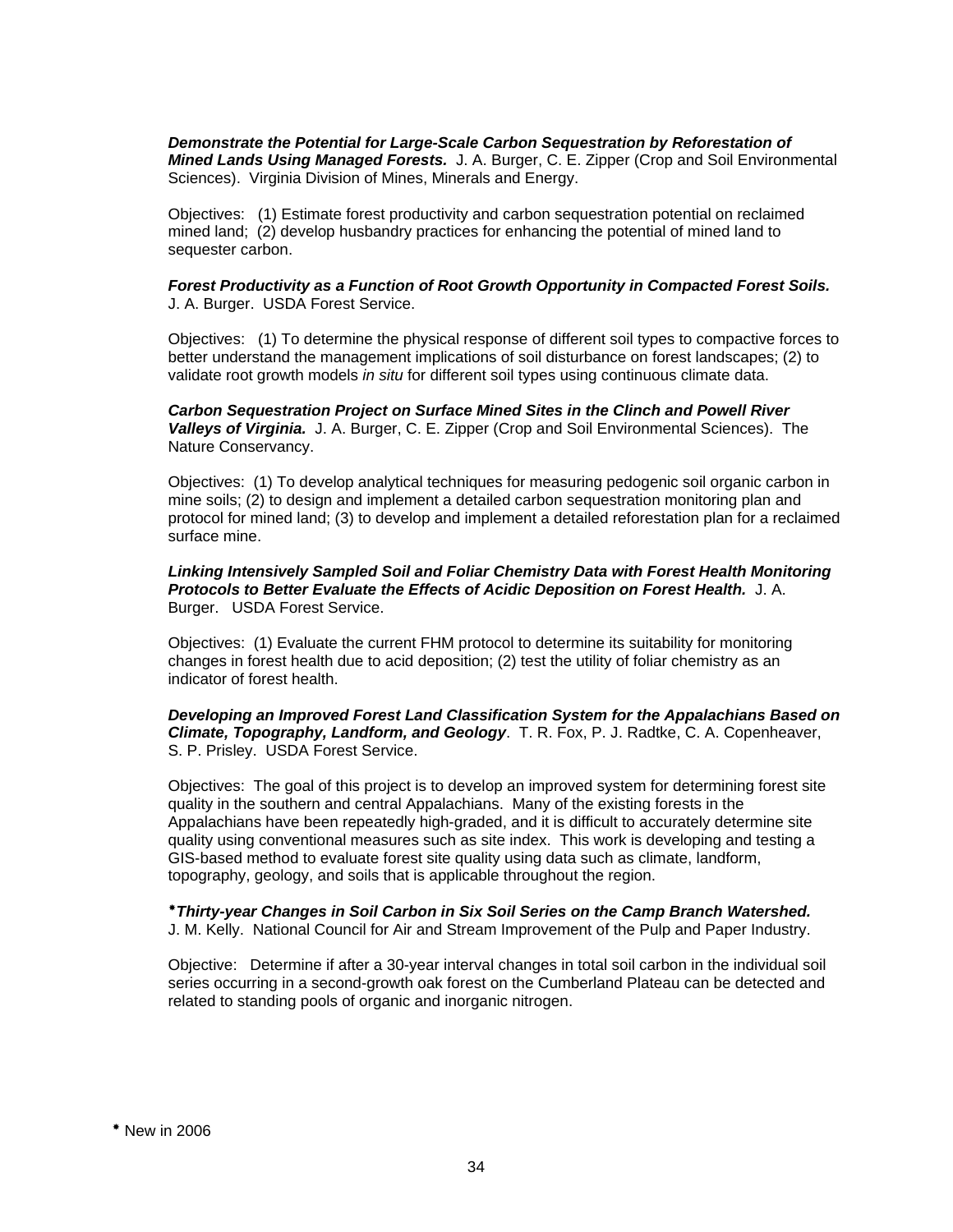## **Water Quality**

*Effects of Forested Riparian Buffer Width and Timber Harvest Intensity on Headwater Appalachian Watersheds.* W. M. Aust, C. A. Dolloff (USDA Forest Service). National Council of the Paper Industry for Air and Stream Improvement, Inc.; MeadWestvaco; USDA Forest Service.

 Objective: To evaluate the effects of Stream Management Zone (SMZ) width and harvest level on water quality.

*Streamside Management Zone Width and Harvest Level Effects on Stream Water Quality and Benthic Organisms within Loblolly Pine Plantations.* W. M. Aust, C. A. Dolloff (USDA Forest Service). USDA Forest Service.

Objectives: To quantify the effects of SMZ harvest level and width on stream water quality and benthic organisms in Piedmont watersheds managed for loblolly pine plantations.

#### *Establishing and Managing Streamside Management Zones as Best Management Practices for Protection of Water Quality and Site Productivity.* W. M. Aust, J. R. Seiler. McIntire-Stennis.

Objectives: (1) Evaluate the effects of forest land use/disturbance on watershed water yield, surface erosion, and stream water quality by examining existing literature and hydrologic data sets; (2) quantify the long-term effects of timber harvesting (aerial and ground-based systems) on the biomass, sediment accumulation, and stand composition in a 20-year-old riparian area associated with a major river system characterized by annual flooding; (3) quantify the effects of SMZ width and harvest level on stream water quality; (4) demonstrate and contrast the benefits and costs of establishing riparian forests versus grass filter strips on agricultural lands used for row crops; (5) quantify the hydrologic pathways and nutrient inputs from pastureland to and from recently established riparian forests; (6) quantify how riparian forest functions will change over time by continuing to monitor disturbed and non-disturbed forested wetlands (2004 is year 18 for the oldest study); (7) quantify the effects of forest roads and trails on soil erosion and sediment inputs to riparian forests; (8) quantify how riparian forests store, transform, and export carbon, both above and below ground.

*Development of a Riparian Enhancement Plan for Black Creek, Wise County, Virginia.* C. A. Copenheaver, W. M. Aust. Virginia Department of Mines, Minerals, and Energy.

Objective: To develop a riparian enhancement plan for a surface-mined watershed.

*Forest Watershed Land Use and Flooding.* W. M. Aust, J. A. Burger, M. H. Eisenbies. USDA Forest Service.

Objective: To evaluate existing hydrologic models that may be appropriate for modeling land use effects on flooding.

*Differential Rates of Nitrate Retention in Two Watersheds in the Fernow Experimental Forest: Norway Spruce versus Native Hardwood Forests.* S. H. Schoenholtz. USDA Forest Service. (VWRRC project)

The goal of this study is to investigate the role of vegetation and subsequent soil characteristics on production and cycling of different pools of N in forested ecosystems of the central Appalachians in order to explain differences in levels of dissolved nitrogen exported in streamwater.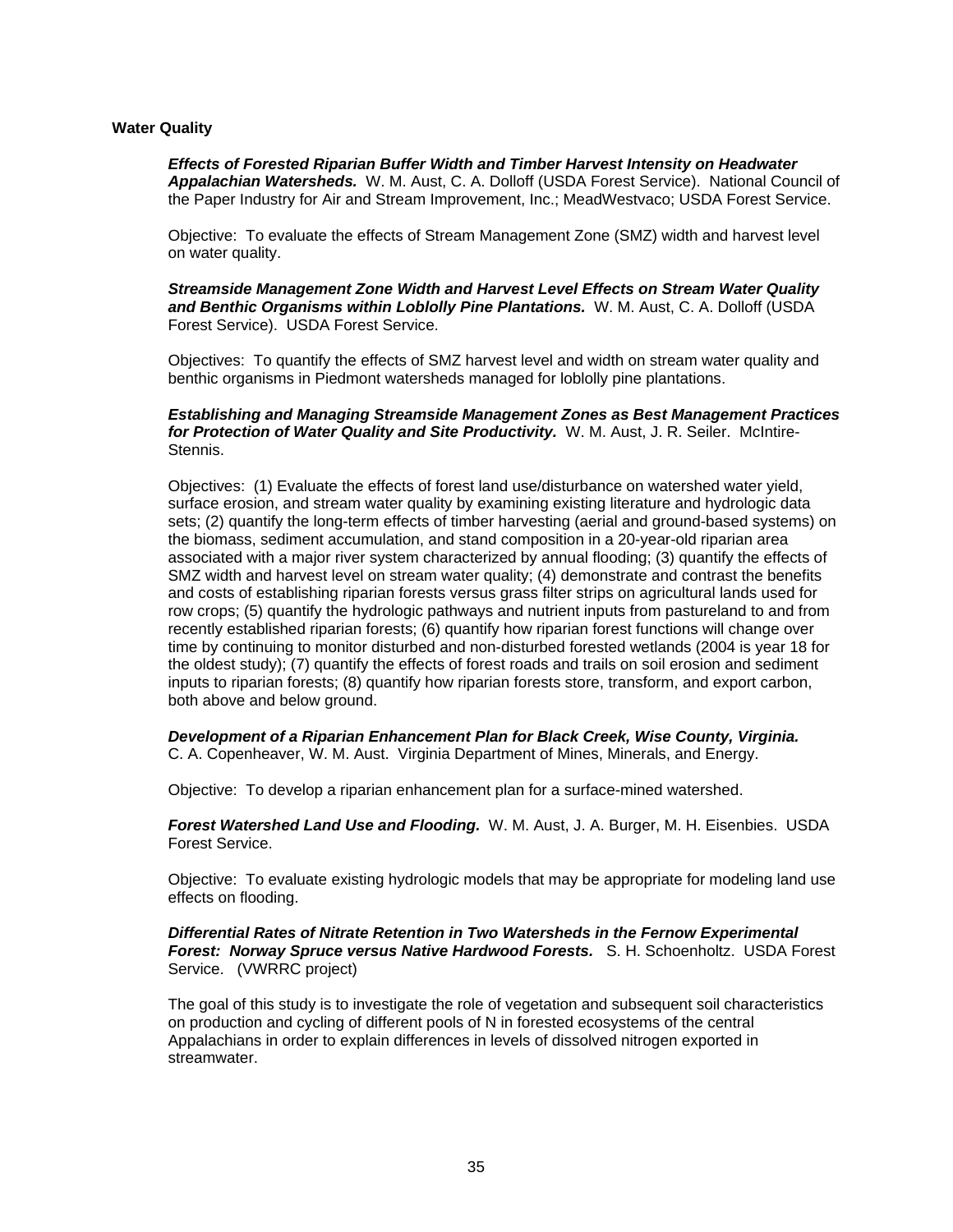*An Analysis of Solute Transport on a Logged Hillslope in the Southern Appalachian Mountains.* S. H. Schoenholtz. USDA Forest Service. (VWRRC project)

Objectives: (1) Determine the relationship of nitrogen mineralization potential and leaching potential to patterns of dissolved nitrogen in soil solution, groundwater, and streamwater; (2) analyze the role of saprolite in storage of dissolved nitrogen and carbon; (3) quantify patterns of dissolved nitrogen and carbon within the soil solution from harvested upslope areas through riparian buffer zones; (4) explore the role of riparian buffer zones in changing concentrations of dissolved nitrogen and carbon reaching streamwater.

#### **Agroforestry**

 *Optimizing Management of Agroforestry Systems for Appalachian Hill Pastures.* J. A. Burger. USDA Agricultural Research Service.

 Objective: Explore the potential for Appalachian agroforestry and demonstrate systems and principles of agroforestry.

#### **Urban Forestry**

*Development of a Green Infrastructure Technology that Links Trees and Engineered Soils to Minimize Runoff from Pavement.* S. D. Day, J. R. Harris (Horticulture), J. E. Dove (Civil and Environmental Engineering), N. L. Bassuk (Cornell University), P. Trowbridge (Cornell University), Q. Xiao (University of California, Davis). USDA Forest Service—National Urban & Community Forestry Advisory Council.

Objectives: (1) Develop a system using trees and structural soil—a new technology that permits root growth under pavement—in an innovative application that will minimize runoff; (2) evaluate the impact of the system on runoff reduction, water quality, and the contribution of trees to water removal from the system; (3) build demonstration sites with public/private partnerships.

*The Role of Adventitious Roots in Deeply Planted Trees.* S. D. Day, J. R. Harris (Horticulture). Mid-Atlantic Chapter – International Society of Arboriculture Frank J. Santamour Grant Program.

Objectives: Evaluate the occurrence of and contribution to tree vigor of replacement root systems that result from planting the root collar below soil grade.

*Planting Deep: Evaluating Long-term Effects on Trees and Methods of Diagnosis and Treatment.* S. D. Day, J. R. Harris (Horticulture). Tree Research & Education Endowment (TREE) Fund.

Objectives: To evaluate the effects of deep planting on food-sensitive tree species.

*A Web-based Geographic Information System (GIS) for Virginia Tech Campus Trees.* P. E. Wiseman. Virginia Tech Center for Excellence in Undergraduate Teaching.

Objective: To develop a web-based geographic information system (GIS) of Virginia Tech's campus trees.

*Long-term Effects of Soil Contact with the Trunks of White Oak and Sweetgum.* S. D. Day. Morton Arboretum.

Objectives: Continuation of a long-term study evaluating the effects of changes in soil grade (such as occur during construction) on the health of forest trees.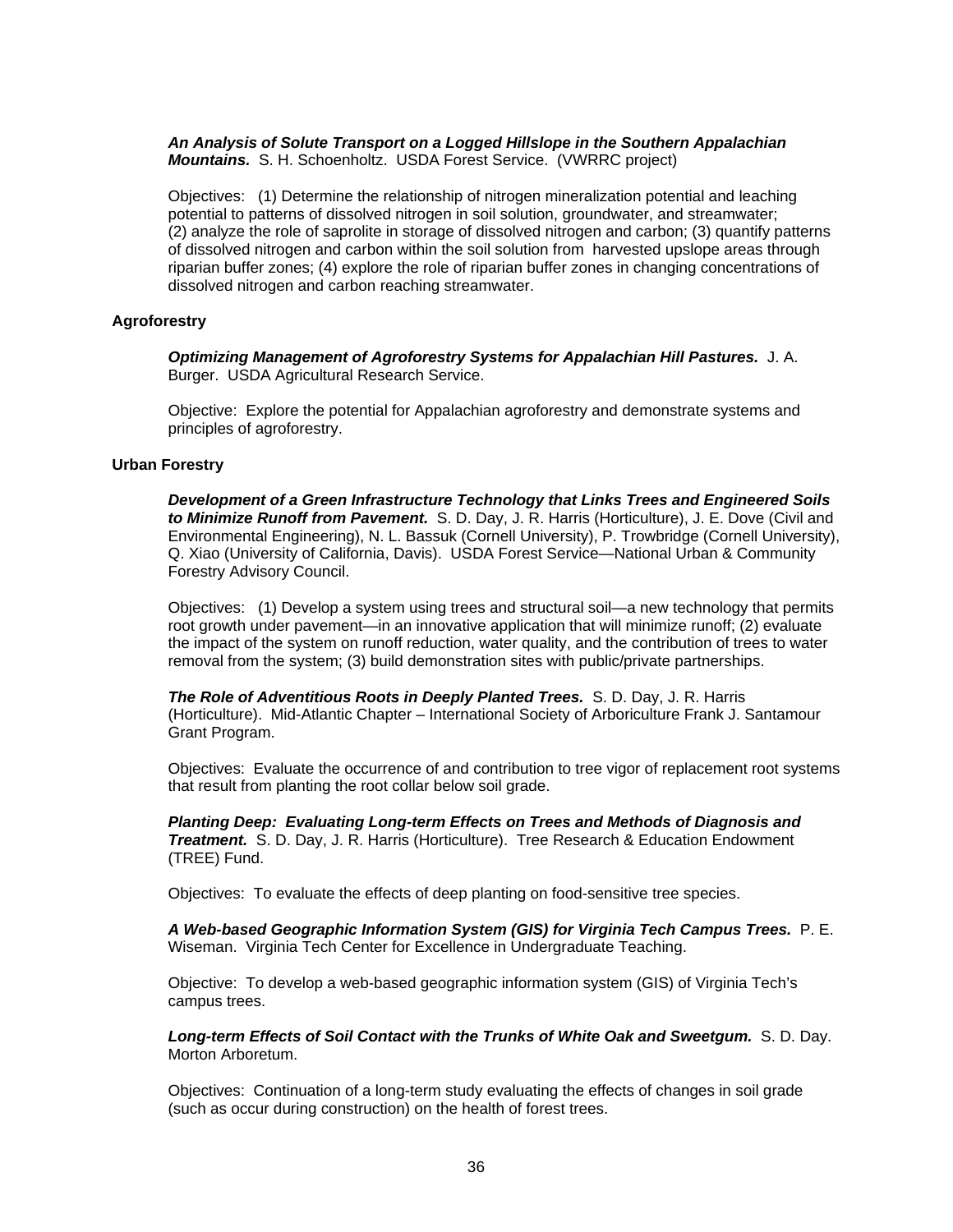*Rehabilitation of Urban Soils: A Critical First Step for Long-term Soil Productivity and Canopy Cover in Urban Forests.* S. D. Day, J. R. Harris (Horticulture). Tree Research & Education Endowment (TREE) Fund.

Objectives: (1) Evaluate several soil rehabilitation protocols for soils that have been highly disturbed by construction or development; (2) determine their effects on soil physical properties and tree establishment and growth.

*Using Parameters of Urban Root Confinement and Soils to Predict Tree Growth and Canopy Coverage*. S. D. Day, J. R. Harris (Horticulture), F. R. Arguedas (University of Costa Rica).

Objective: Predict urban tree development for a given species from soil volume, surface area, organic matter content, texture, and bulk density.

*Earthworm Ecology and Applied Technology in Landscape Tree Soils.* P. E. Wiseman. Tree Research & Education Endowment (TREE) Fund.

Objectives: To characterize earthworm abundance in urban soils and investigate novel methods of earthworm population augmentation to benefit landscape trees.

*Destabilization Force of Newly Transplanted Trees and the Efficacy of Tree Stabilization Systems.* P. E. Wiseman. Mid-Atlantic Chapter-International Society of Arboriculture.

Objective: To evaluate the impact of stabilization systems on the stability and growth of recently transplanted landscape trees.

*Demonstration and Research of Overhead Utility-Compatible Trees.* P .E. Wiseman. Virginia Department of Forestry.

Objectives: To increase public awareness about overhead utility compatible trees, to evaluate the growth and development of landscape tree cultivars that may be suitable for planting in overhead utility rights-of-way, and to disseminate this information to professionals and the general public.

## **Genetics**

Long-Term Growth and Performance of F<sub>2</sub> Pitch x Loblolly Pine Hybrid Families in the *Virginia Piedmont.* T. R. Fox. Reynolds Homestead Endowment.

Objectives: (1) Compare the long-term growth of loblolly pine, pitch pine, and hybrids of pitch x loblolly pine in the Virginia Piedmont; (2) evaluate the performance of individual  $F<sub>2</sub>$  families of pitch x loblolly pine.

*Methods for Production of Christmas Trees.* U. Egertsdotter with international colleagues. The Research Council of Norway.

<span id="page-41-0"></span>Objective: To develop scale up methods for production of Christmas trees from superior varieties of Sub alpine fir and Fraser fir.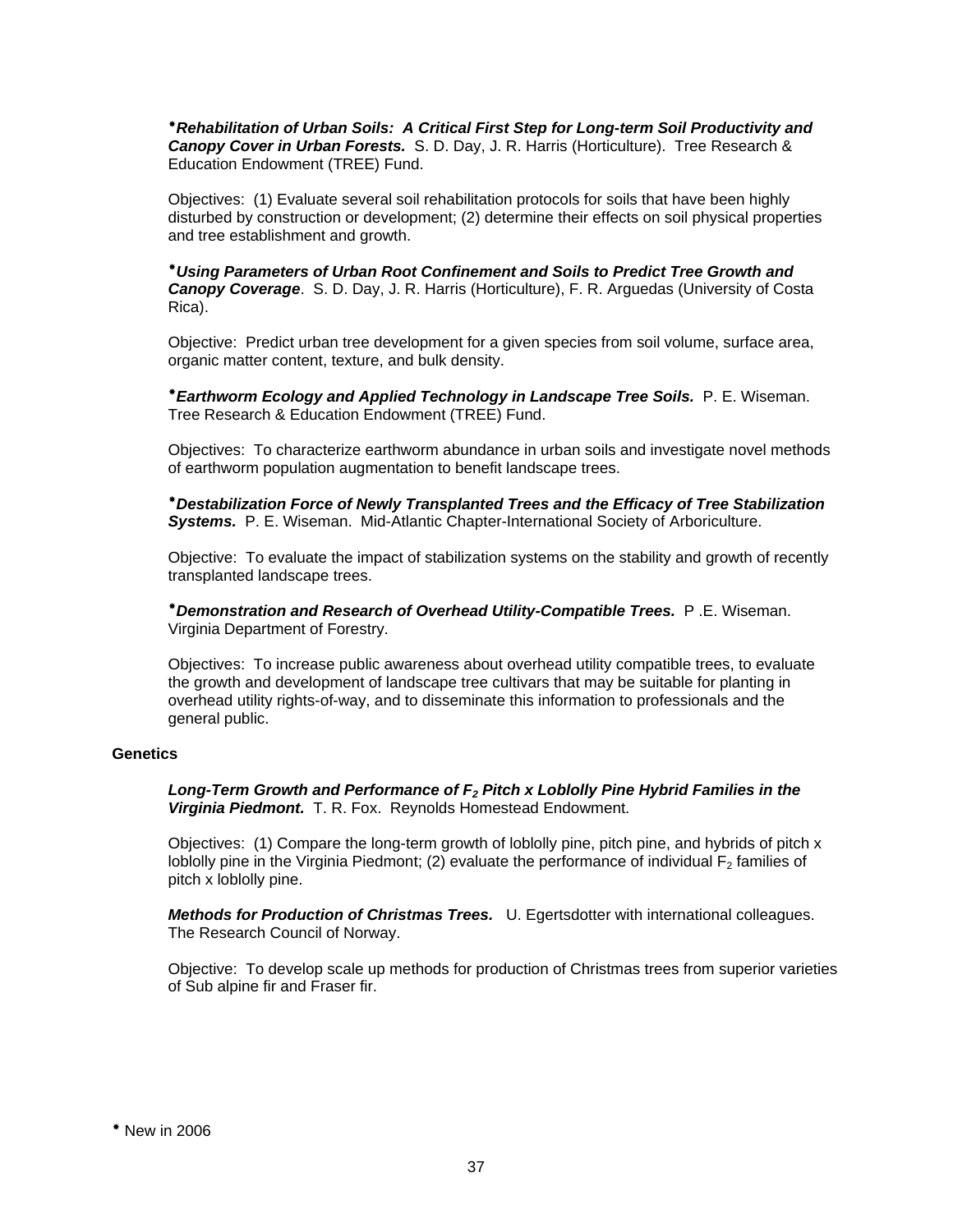**Functional Genomics of Flowering in the Woody Perennial Populus.** A. M. Brunner with colleagues at Mississippi State University, Pennsylvania State University, and University of Alabama. National Science Foundation Plant Genome Program.

Objectives: (1) Identify the genes and genetic pathways controlling the initiation of flowering in *Populus*; (2) discover the important differences and similarities in the regulation of flowering between a tree and an annual herbaceous plant.

*New Genetic Tools for Modifying Tree Properties to Enhance Carbon Sequestration. Microarray Expression Analysis of Poplar Regulatory Gene Families.* A. M. Brunner with colleagues at Oregon State University, North Carolina State University, and University of West Virginia. DOE/Terrestrial Carbon Sequestration.

Objectives: (1) Identify poplar regulatory genes that act as major genetic control points for tree growth, development, and response to environmental stimuli; (2) demonstrate how this information can be used to produce trees with modified qualities important to carbon sequestration, such as modified root and shoot architecture, root-shoot biomass ratio, and cell wall chemistry.

#### **International Forestry**

*Sustainable Forestry in Bolivia.* J. E. Johnson, A. L. Hammett (Wood Science and Forest Products), R. Visser, R. Smith (Wood Science and Forest Products). The Nature Conservancy – Bolivia.

Objectives: To provide research and educational support to the BOLFOR II project and the Bolivian Forest Research Institute in the following areas: (1) community forestry; (2) GIS and forest management; (3) reduced impact logging; (4) wood technology; (5) forest products marketing; and (6) institutional capacity building.

*Soil and Site Quality Indicators for Measuring Change in Forest Productivity Across Site Types in New Zealand.* S. H. Schoenholtz (University of Oregon), J. A. Burger. Forest Research Institute, New Zealand.

Objectives: (1) To determine organic matter decomposition and nitrogen mineralization dynamics as a function of soil disturbance, species, and site type; (2) to model soil and site quality changes due to intensive forest management.

#### **Educational**

*Development of Innovative Learning Techniques in Woody Plant Identification and Forest Biology.* J. R. Seiler. Virginia Forestry Educational Foundation, Virginia Tech Enterprise Development Fund.

 Objective: Develop multimedia, on-line educational programs to enhance learning of plant identification, forest biology, and forestry.

**Sustainable Forestry Education.** J. E. Johnson, J. L. Gagnon. Virginia Forestry Association.

Objective: Develop and deliver a series of forest landowner educational programs.

*Forest Stewardship Education Program.* J. E. Johnson, J. L. Gagnon. Virginia Department of Forestry.

 Objective: Develop and deliver educational programs in support of the Virginia Forest Stewardship Program.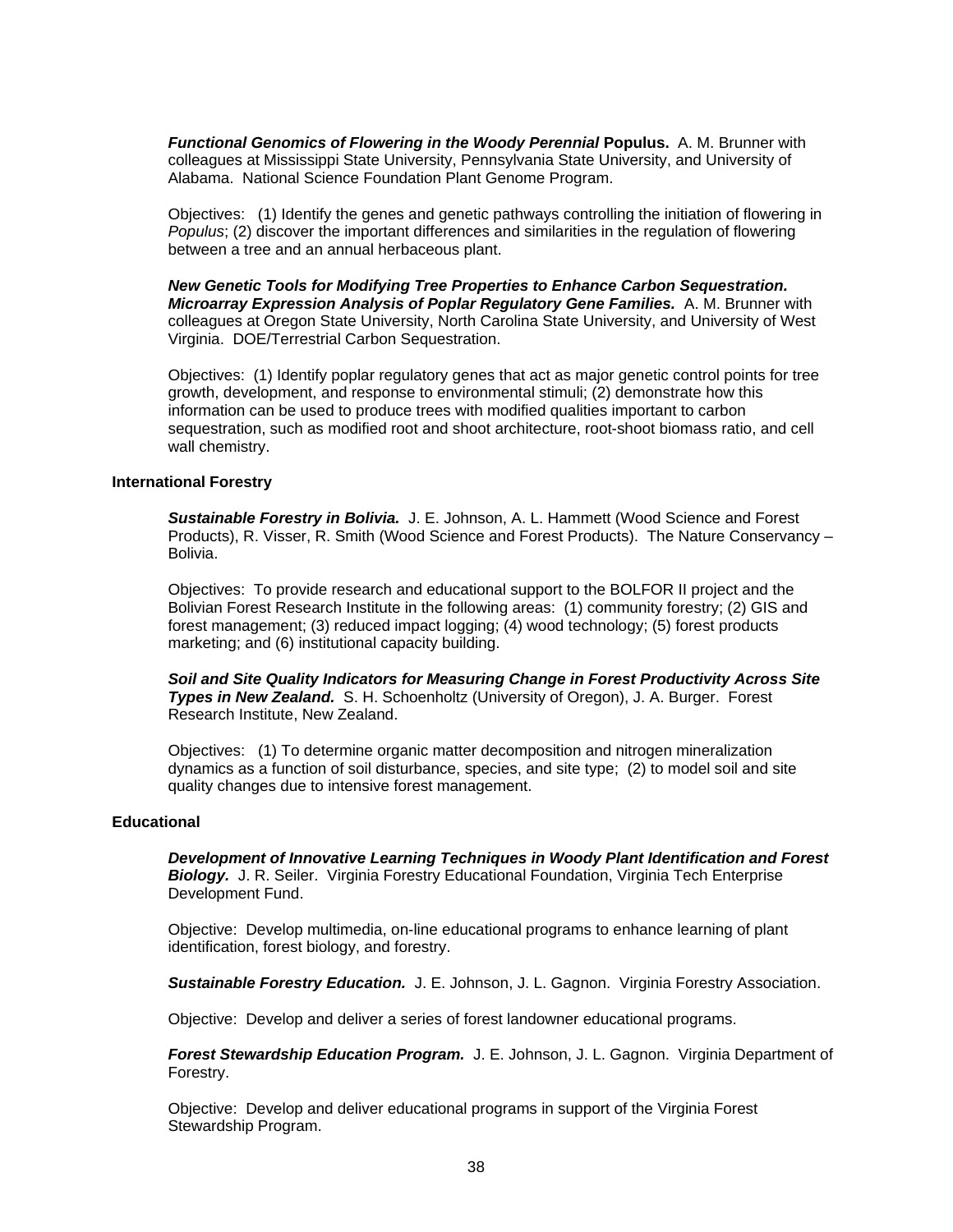*Forestry Outreach Site (FORSite).* J. R. Seiler, J. L. Kirwan. Virginia Forestry Educational Foundation.

 Objective: Develop a web-based and service learning forestry educational site for Virginia middle school students and teachers.

*Program Enhancements to Accelerate the Growth of Virginia Tech's Urban Forestry Option.* S. D. Day, P. E. Wiseman, J. L. Kirwan. Virginia Department of Forestry.

Objective: Accelerate the growth and impact of the urban forestry undergraduate and graduate programs at Virginia Tech.

*Big Trees = Big Values.* J. L. Kirwan, J. R. Seiler, P. J. Radtke. National Urban and Community Forestry Foundation, American Forests.

Evaluation of the methods used in measuring and listing national champion trees and communicating the value of big trees on the web.

*Mapping Water Quality: Bringing Science Back into the Classroom.* J. McGee, J. L. Kirwan, P. E. Wiseman, M. M. Bryant (Landscape Architecture). National Oceanic & Atmospheric Administration.

This project aims to provide students with meaningful watershed experiences by linking local land-use planning issues with regional watershed-related impacts. Teachers are provided with the skills and resources so that they can assess historic changes in land use and forest cover in their local communities and sub-watersheds. Teachers are also provided with instruction and tools necessary to empower students to calculate the ecosystem values of trees as expressed in real-dollar savings to their communities.

| Aksamit, Dawn     | МS         | <b>BS, Virginia Tech</b>                                                     |  |  |
|-------------------|------------|------------------------------------------------------------------------------|--|--|
| Alvey, Alexis     | <b>MS</b>  | <b>BS, Cornell University</b>                                                |  |  |
| Amichev, Beyhan   | <b>PhD</b> | BS, Virginia Tech<br>MS, Virginia Tech                                       |  |  |
| Arellano, Eduardo | PhD        | BS, Pontificia Universidad Catolica de Chile<br>MS, Oregon State University  |  |  |
| Atwood, Chad      | МS         | BS, Pennsylvania State University                                            |  |  |
| Carroll, Matthew  | МS         | BS, Virginia Tech                                                            |  |  |
| Cotton, Claudia   | PhD        | BS, University of Kentucky-Lexington<br>MS, University of Kentucky-Lexington |  |  |
| DeBruyne, Scott   | МS         | <b>BS, Virginia Tech</b>                                                     |  |  |
| Elias, Patrica    | MS         | BS, University of Notre Dame                                                 |  |  |
| Elliot, Rob       | МS         | BS, University of North Carolina, Chapel Hill                                |  |  |

## **Graduate Students Enrolled During 2006**

<span id="page-43-0"></span>New in 2006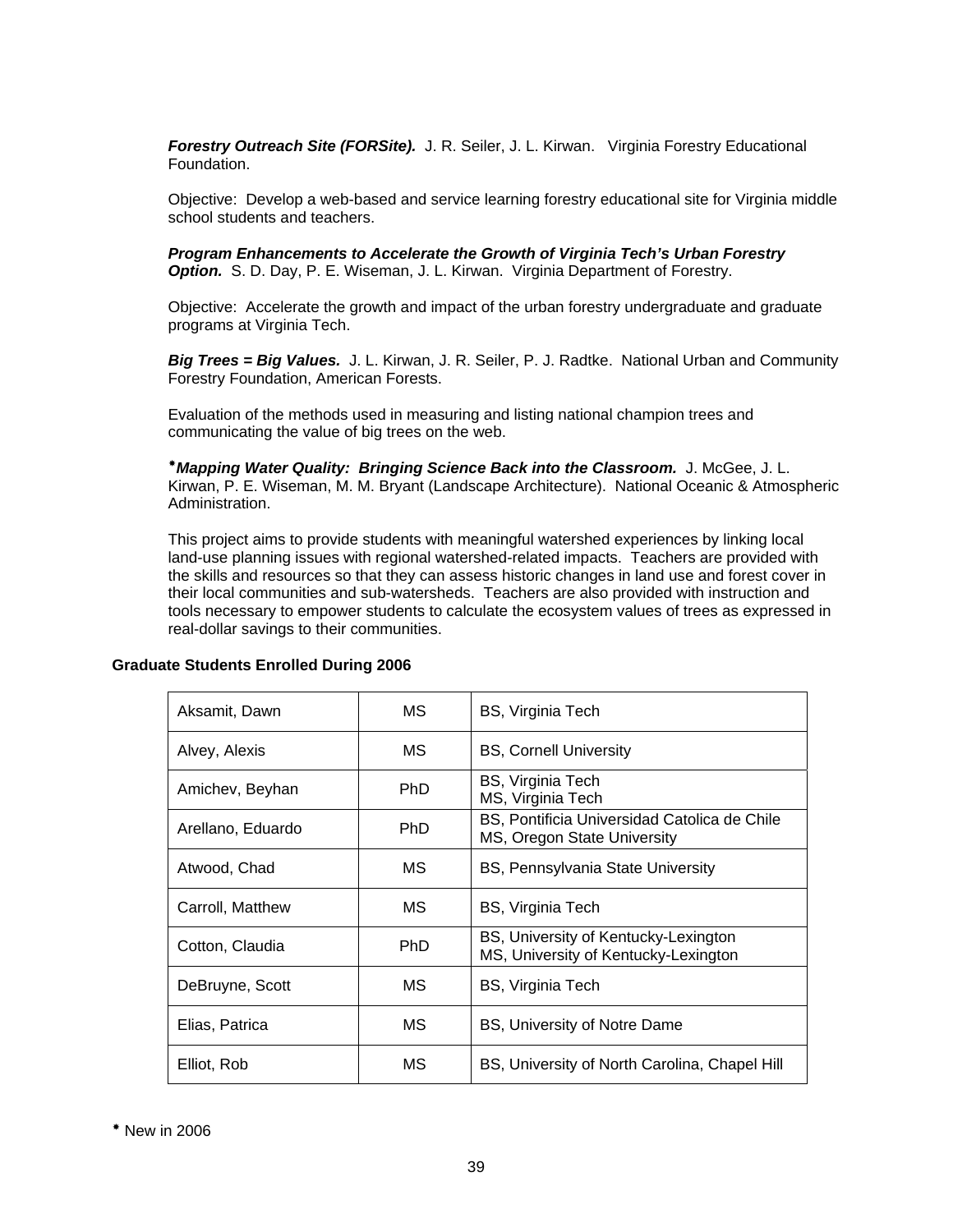| Feldt, Robert          | MF         | BS, Virginia Tech                                                                                                         |
|------------------------|------------|---------------------------------------------------------------------------------------------------------------------------|
| Flatley, William       | МS         | BA, Dartmouth College                                                                                                     |
| Gellerstedt, Laura     | МS         | BS, Virginia Tech                                                                                                         |
| Harrell, Charles       | МS         | <b>BS, Clemson University</b>                                                                                             |
| Hurst, Emily           | <b>PhD</b> | BS, University of Virginia                                                                                                |
| Issem, Cristina        | PhD        | BS, California Polytechnic and State<br>University-San Luis Obispo<br>MS, Virginia Tech                                   |
| Jones, Christopher     | МS         | BS, Christopher Newport University                                                                                        |
| Kelly, Charlene        | <b>PhD</b> | BS, University of Dayton<br>MS, West Virginia University                                                                  |
| Kiser, Christopher     | МS         | <b>BS, Ferrum College</b>                                                                                                 |
| Kovach, Katherine      | МS         | BS, North Carolina State University                                                                                       |
| Lara-Chavez, Alejandra | <b>PhD</b> | BS, Zamorano Agricultural University,<br>Honduras<br>MS, Bioplantas Center, Honduras                                      |
| Lin, Wen               | PhD        | BS, Sichuan University, P.R. China<br>MS, Sichuan University, P. R. China                                                 |
| Miller, Bradley        | PhD        | <b>BS, Mount Olive College</b><br>MS, Appalachian State University                                                        |
| Moore, Erin            | МS         | BS, University of Georgia                                                                                                 |
| Pavlis, Michael        | МS         | BS, West Virginia University                                                                                              |
| Pratt, Aaron           | <b>MS</b>  | <b>BA, Brown University</b>                                                                                               |
| Rasamoelina, Mami      | <b>PhD</b> | MS, University of Antananarivo, Madagascar<br>Diploma of Agricultural Engineer, University of<br>Antananarivo, Madagascar |
| Ratnaparkhe, Supriya   | PhD        | BS, Gujarat University, India<br>MS, Gujarat University, India<br>MPhil, Gujarat University, India                        |
| Salzburg, Adam         | MF         | <b>BS, University of Vermont</b>                                                                                          |
| Slaughter, Ryan        | MS         | BS, University of Montana                                                                                                 |
| Steele, Jason          | MS         | BS, West Virginia University                                                                                              |
| Sucre, Eric            | PhD        | BS, North Carolina State University<br>MS, University of Washington                                                       |
| Sypert, Robert         | <b>MS</b>  | BS, University of Arkansas-Monticello                                                                                     |
| Templeton, Benjamin    | MS         | BS, Virginia Tech                                                                                                         |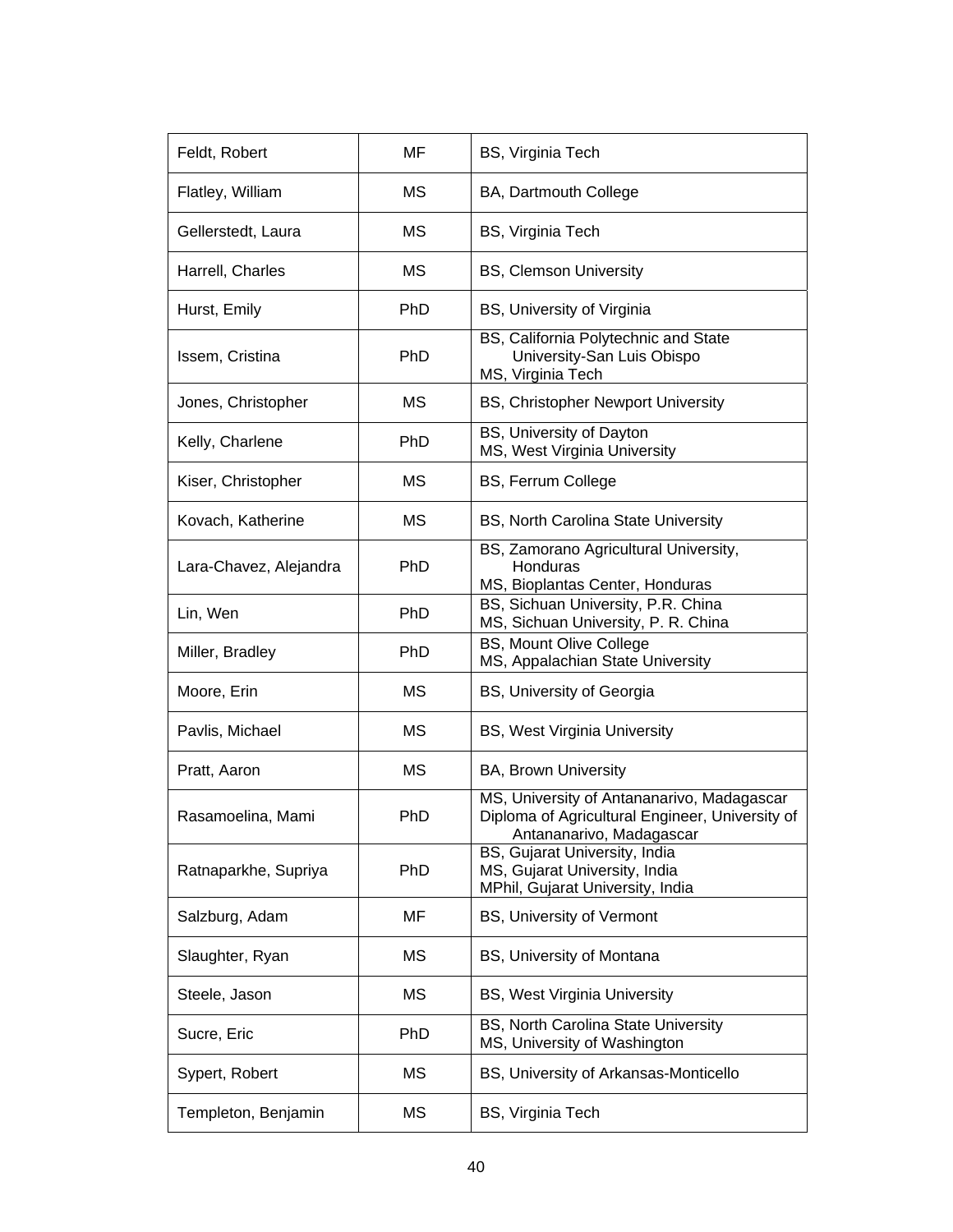| Tyree, Michael    | PhD. | BS, Pennsylvania State University<br>MS, Virginia Tech |
|-------------------|------|--------------------------------------------------------|
| Wadl, Erica Fritz | ΜS   | BS, Virginia Tech                                      |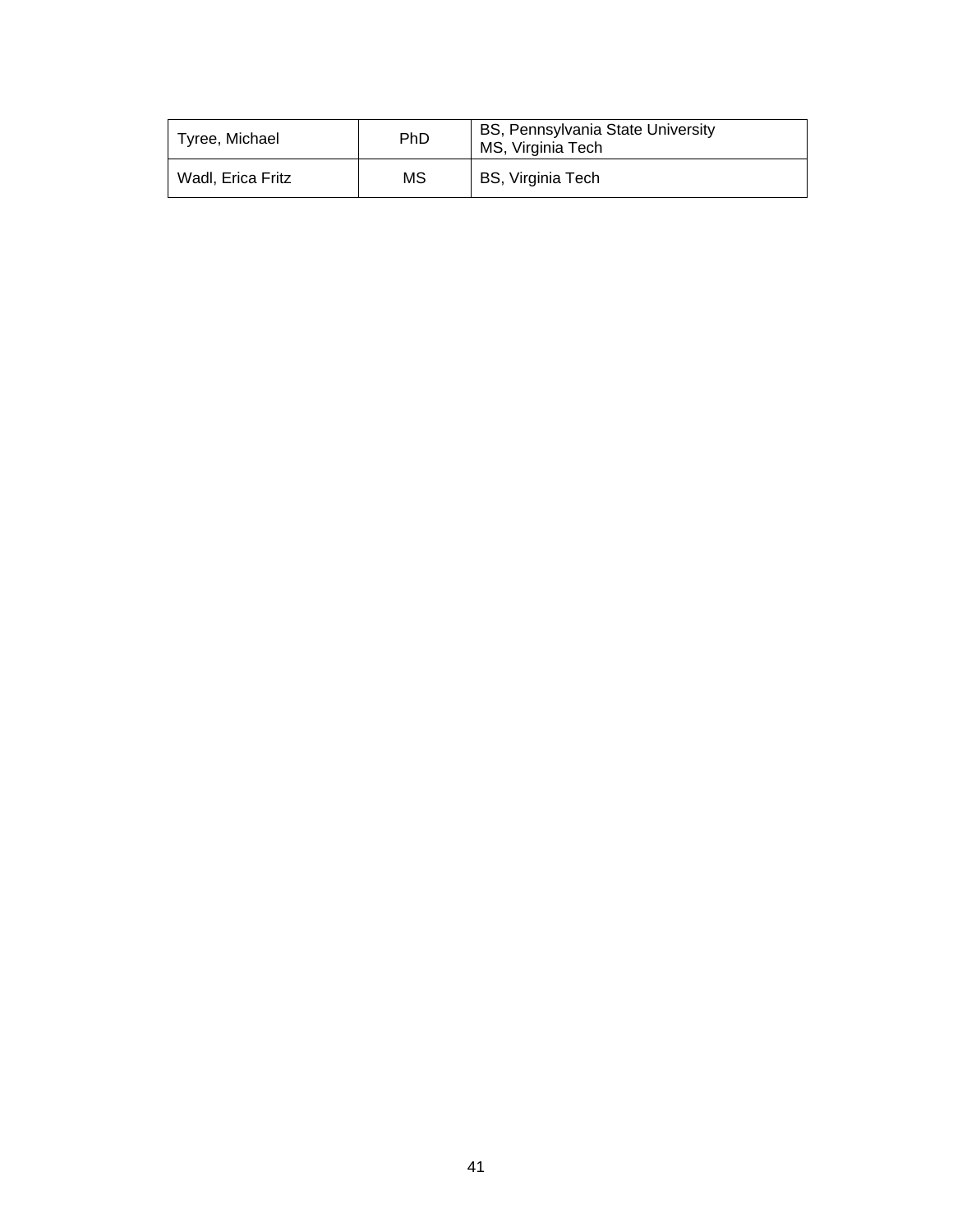## **Forest Economics, Policy, and Management Research During 2006**

## **Faculty**

Gregory S. Amacher, Michael J. Mortimer, Jay Sullivan

## **Emeritus Faculty**

Otis F. Hall, Harry L. Haney, Jr., W. David Klemperer, Harold W. Wisdom

## **International Forestry**

*An Assessment of Smallholder Forest Families in Brazil.* G. S. Amacher, F. D. Merry. IPAM (Instituto de Pesquisa Ambiental da Amazônia), Woods Hole Research Center.

This project examines the effects of logging contracts and smallholders in migrant communities within the Brazilian Amazon. Both welfare effects and decisions such as land clearing and labor use are being evaluated based on surveys of thousands of smallholders in Para and the Transamazon.

*Feedbacks Among Forestry, Agriculture, and Fire in Amazonia.* D. Nepstad (Woods Hole Research Center), G. S. Amacher, L. Curran (Yale University), R. Kaufmann (Boston University), F. D. Merry. National Science Foundation.

This project is a multi-institutional, multiyear research project that includes ecologists, economists, political scientists, and land use specialists from Virginia Tech, Woods Hole Research Center, Boston University, Yale University, IPAM (Brazil), and the Universidade Federal de Minas Gerais. The work focuses on development of models explaining deforestation, particularly through understanding the behavior of subsistence smallholders and patterning of forest industry expansion on new and future Amazon forest frontiers. We are ultimately interested in how these respond to various policy scenarios, market shifts, and government programs. The logging and smallholder models being developed at Virginia Tech will eventually be integrated into a spatiallyexplicit model of development and logging expansion to predict patterns of deforestation over time.

*The Role of Natural Resources in Mitigating Political, Environmental, and Health Shocks to Extremely Poor Households in Southeastern Africa.* F. D. Merry, G. S. Amacher, N. Laporte (Woods Hole Research Center), P. Epstein (Harvard University). National Science Foundation.

<span id="page-46-0"></span>The objective of this grant is to study the role of natural resources in mitigating political, environmental, and health shocks among extremely poor households in Mozambique and Uganda. The work is a collaboration between Virginia Tech, Woods Hole Research Center, Harvard University, Harvard Medical School, and Dartmouth University. One special focus is the revitalization of the Gorongosa National Park and its importance in alleviating shocks to subsistence households in both embedded and nearby village economies. Shocks due to war, famine, health, and resource condition changes will be examined. Several Ph.D. students will be involved in a multi-disciplinary setting that encompasses health professionals, geo-spatial experts, economists, historians, and ecologists.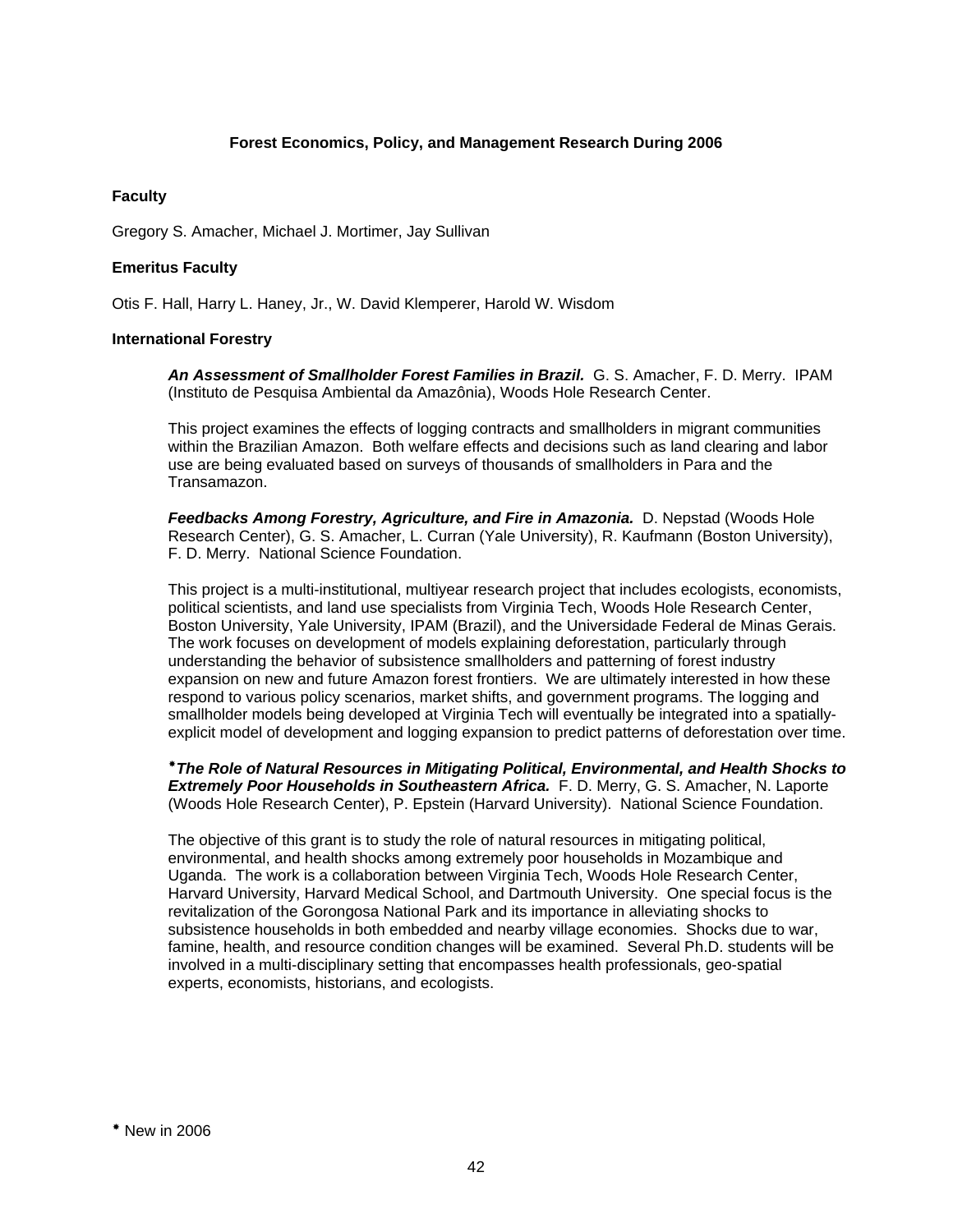#### **Forest Taxation and Regulation**

*Assessing the Impact of Administrative Structure and Processes on the Enforcement of Forest Practices Controls in the Southern United States.* M. J. Mortimer. McIntire-Stennis.

This project will assess the effectiveness of forest practices controls from an administrative perspective, with emphasis on how well various laws and regulations work "on the ground."

#### **Forest Landowners**

*Restoring Sustainable Forests on Appalachian Mined Lands for Wood Products, Renewable Energy, Carbon Sequestration, and Other Ecosystem Services.* J. A. Burger, T. R. Fox, G. S. Amacher, J. Sullivan, C. E. Zipper (Crop and Soil Environmental Sciences), J. M. Galbraith (Crop and Soil Environmental Sciences). U.S. Department of Energy.

This project will examine the financial feasibility of converting previously reclaimed mined lands into productive forests. Through survey methodology, an assessment will be made of the incentives required by landowners to convert lands formerly reclaimed to grass species to a forested condition, and the viability of policy instruments that could be used to encourage this conversion will be examined. Ultimately the projected costs of sequestering carbon through this means will be investigated.

*Bioenergy: Optimum Incentives and Sustainability of Non-Industrial Private Forests in the U.S. South.* J. Alavalapati (University of Florida), G. S. Amacher, S. Mehmood (University of Arkansas-Monticello), J. Sullivan, W. Smith (University of Florida). U.S. Department of Agriculture, U.S. Department of Energy.

This is a multiyear collaboration between Virginia Tech, University of Florida, and University of Arkansas, funded under the U.S. Department of Energy and U.S. Department of Agriculture Bioenergy Initiative. The purpose is to study incentives of biotechnology adoption on non-industrial forest land. The project involves understanding the incentives for landowners to adopt various forms of management to produce bio-energy alternatives and integrating this into a land-use model to evaluate the design and targeting of policy instruments to achieve various biotechnology production goals. The importance of risk in emerging markets and risks to biotechnological improvements will also be studied. Another important facet of the research is integrating the microeconomic aspects of landowner behavior with changes in regional economic indicators to estimate welfare changes from bio-energy adoption and application of policy instruments.

#### **Forest and Natural Resource Policy**

*Decision Models for Wildfire Protection.* G. S. Amacher, A. S. Malik (George Washington University). USDA Forest Service North Central Research Station.

This project will build upon the value of information project by examining a policy problem where the government can either disseminate information to landowners or engage in traditional subsidies to encourage landowners to undertake fuel reduction. Adjacent landowner effects will be modeled as an underlying consequence of any policy. Both first-best and second-best models will be evaluated.

#### *Use of the Equal Access to Justice Act in Federal Land Management.* M. J. Mortimer.

<span id="page-47-0"></span>We are investigating how often litigants request legal cost reimbursement from federal agencies following litigation against those agencies.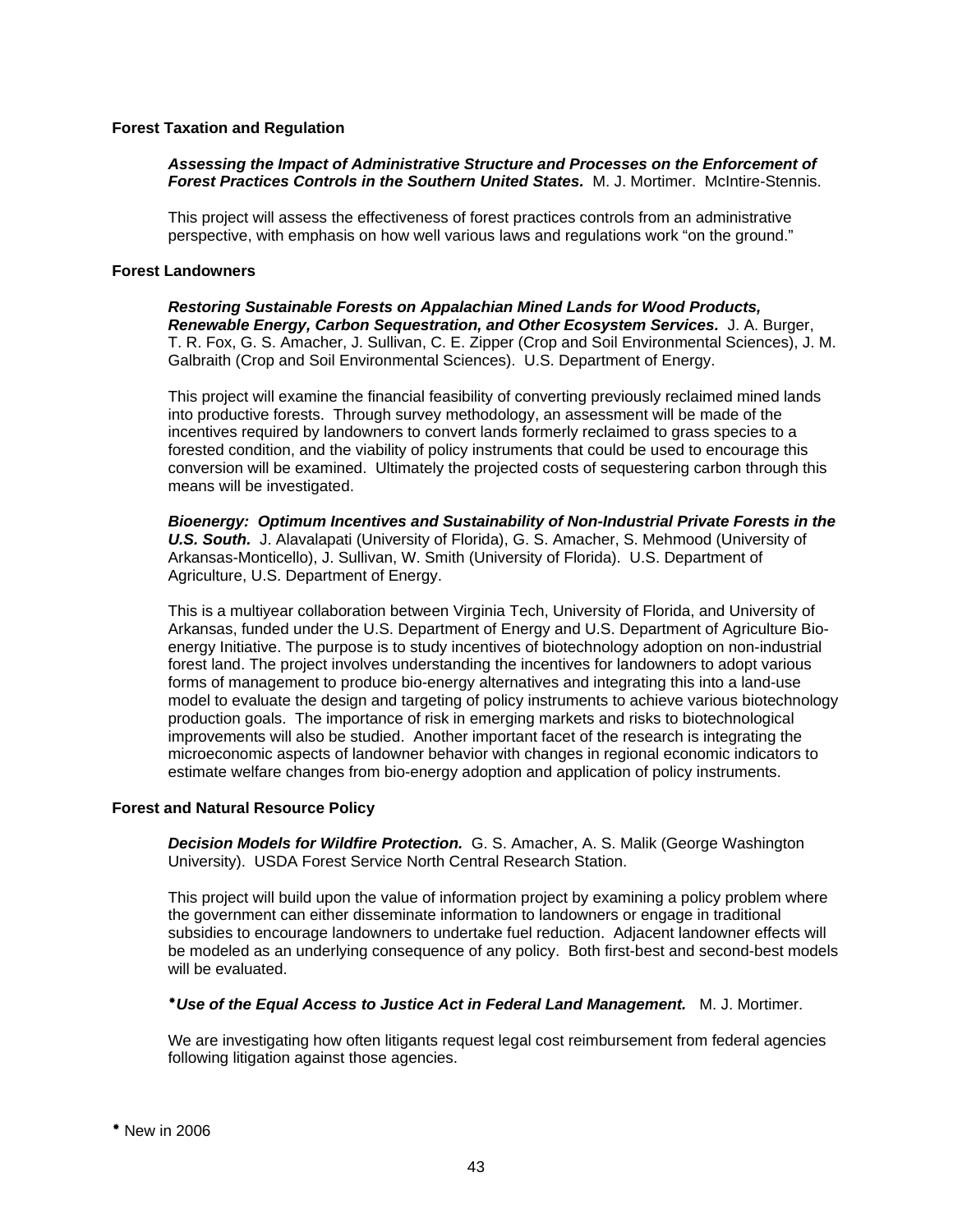## *Forest Policy in Practice: Lessons Learned in Ecosystem Management and Forest Health.* M. J. Mortimer.

The objective is to examine ecosystem management implementation on two national forests and competing models for forest health in the northern Rocky Mountains.

#### **Fire Economics and Policy**

*Dynamic Models of Fire Policy Design and Fuel Reduction with Multiple Landowners.* G. S. Amacher, A. S. Malik (George Washington University). USDA Forest Service.

This project will develop a dynamic game theory model revealing incentives for adjacent landowners to practice fuel reduction. Various policy instruments will be evaluated in terms of social cost reduction and effect on fuel reduction. The interaction of adjacent landowners and the information they have will be important in developing the strategic nature of their decisions.

*A Framework to Assess the Marginal Value of Remote Sensing for Wildfire Management.* H. Hesseln (University of Saskatchewan), G. S. Amacher. National Center for Fire Landscape Analysis at University of Montana.

The objective of this project is to conduct a benefit cost analysis of various geospatial technologies employed in fire suppression management at the operational strategic planning level. The work will focus mainly on fire suppression in the northern Rocky Mountains.

<span id="page-48-0"></span>

| Baker, Katherine  | MS.        | <b>BS, Virginia Tech</b>                                                              |
|-------------------|------------|---------------------------------------------------------------------------------------|
| Bowman, Maria     | МS         | <b>BS, Juniata College</b>                                                            |
| Freeman, James    | PhD.       | BA, Virginia Tech<br>MPA, Virginia Tech                                               |
| Lang, Eric        | <b>PhD</b> | BA, Virginia Tech                                                                     |
| Lima, Eirivelthon | PhD.       | BS, Rural University of the Brazilian Amazon,<br><b>Brazil</b><br>MF, Yale University |
| Predmore, Andrew  | <b>PhD</b> | BA, University of Virginia<br>MS, Auburn University                                   |
| Stull, Lauren     | МS         | <b>BS, Virginia Tech</b>                                                              |
| Weng, Fanfan      | <b>PhD</b> | BA, Beijing Forestry University, P. R. China                                          |

#### **Graduate Students Enrolled During 2006**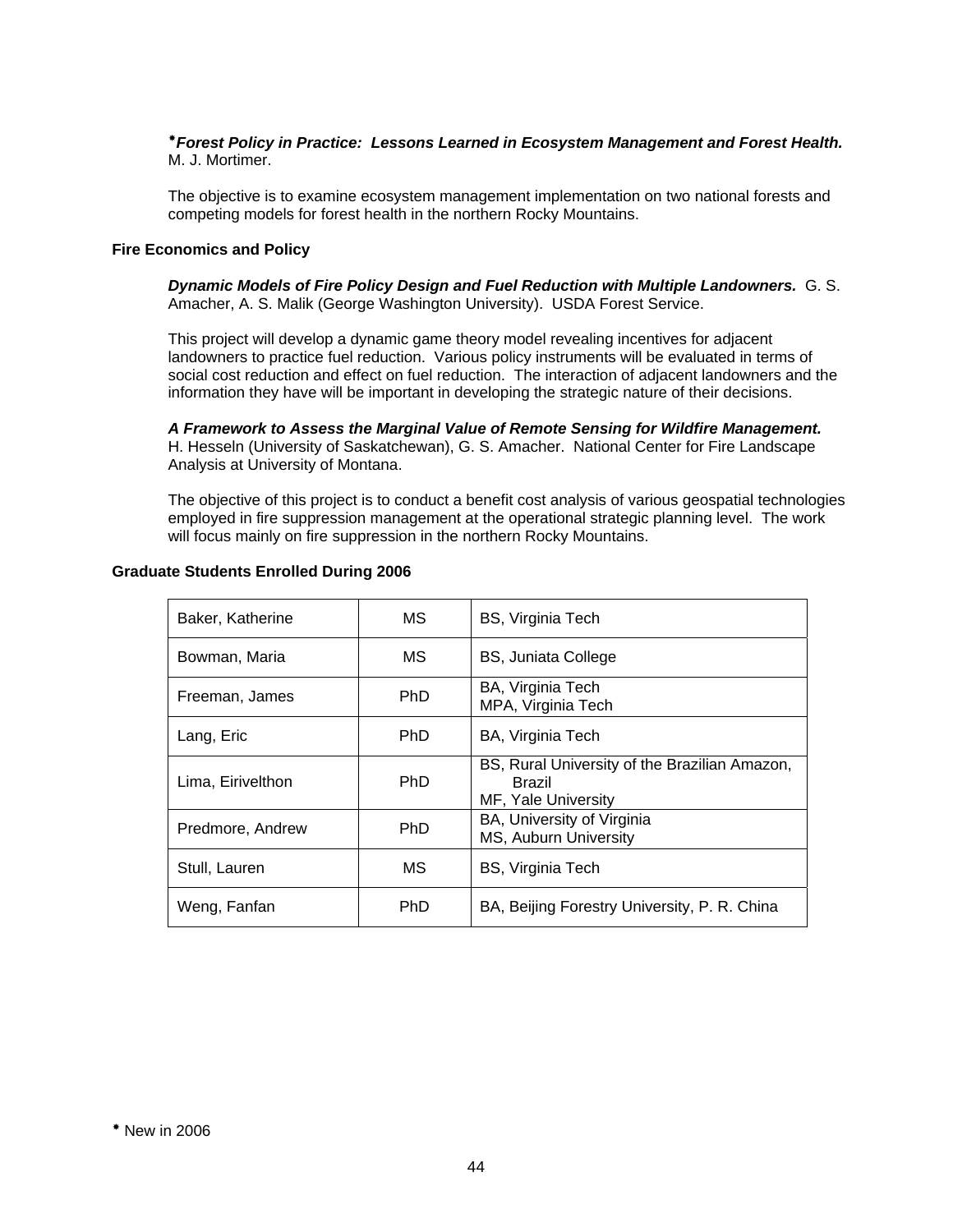## **OUTREACH AND EXTENSION**

 The outreach and extension programs in the Department of Forestry seek to strengthen and enhance the management of forest resources through educational programming and information transfer to all publics of our society. Programming is diversified to serve many audiences having varied objectives and interests.

 Outreach programs are conducted in a variety of fields and using a host of methods. In the College of Natural Resources, outreach programs are organized into the following five categories:

- Cooperative and industrial extension programs
- Continuing education programs
- Youth and teacher education programs
- Economic development programs
- International development programs

 In the Department of Forestry, faculty, staff, and students are actively involved in programs within all of these categories. Cooperative and industrial extension programs are offered to a variety of audiences, such as forest landowners and loggers. Primary subject areas include forest management and economics, silvicultural applications, and timber harvesting. Educational programs are offered throughout the state in cooperation with the Virginia Department of Forestry, the Virginia Forestry Association, the State Implementation Committee of the Sustainable Forestry Initiative, and many other groups. One or more of the department's extension specialists and associates generally coordinates extension programs.

 Continuing education (CE) programs are offered to professional audiences such as foresters, wildlife managers, certified public accountants, etc. These fee-based programs are conducted in cooperation with Virginia Tech's Office of Outreach Program Development and include several different types, such as open enrollment programs, contract programs, conference services, and research dissemination programs. The Department of Forestry has an active CE program, involving both extension and non-extension faculty as coordinators and instructors. Programs are regularly offered in the areas of forest management and economics, silviculture, forest biometrics, timber harvesting, and forest taxation and regulation.

 The Department of Forestry is actively involved in educational programs to benefit youth and the teachers and adult leaders who work with school-aged children. Department faculty, staff, and students are actively involved through 4-H summer camp programs, 4-H in-school projects and judging programs, and middle school teacher and student projects.

 In addition to educational programs and projects, faculty in the department are actively engaged in publishing educational bulletins, developing educational curriculum materials, producing newsletters and magazine columns, preparing videotapes, and developing and maintaining educational web sites.

 The Department of Forestry is committed to supporting economic development activities throughout the commonwealth. Faculty and staff regularly consult and provide technical assistance to companies and other state agencies in support of broad-based economic development efforts. In addition, many of the continuing education and cooperative extension programs support the economic development mission.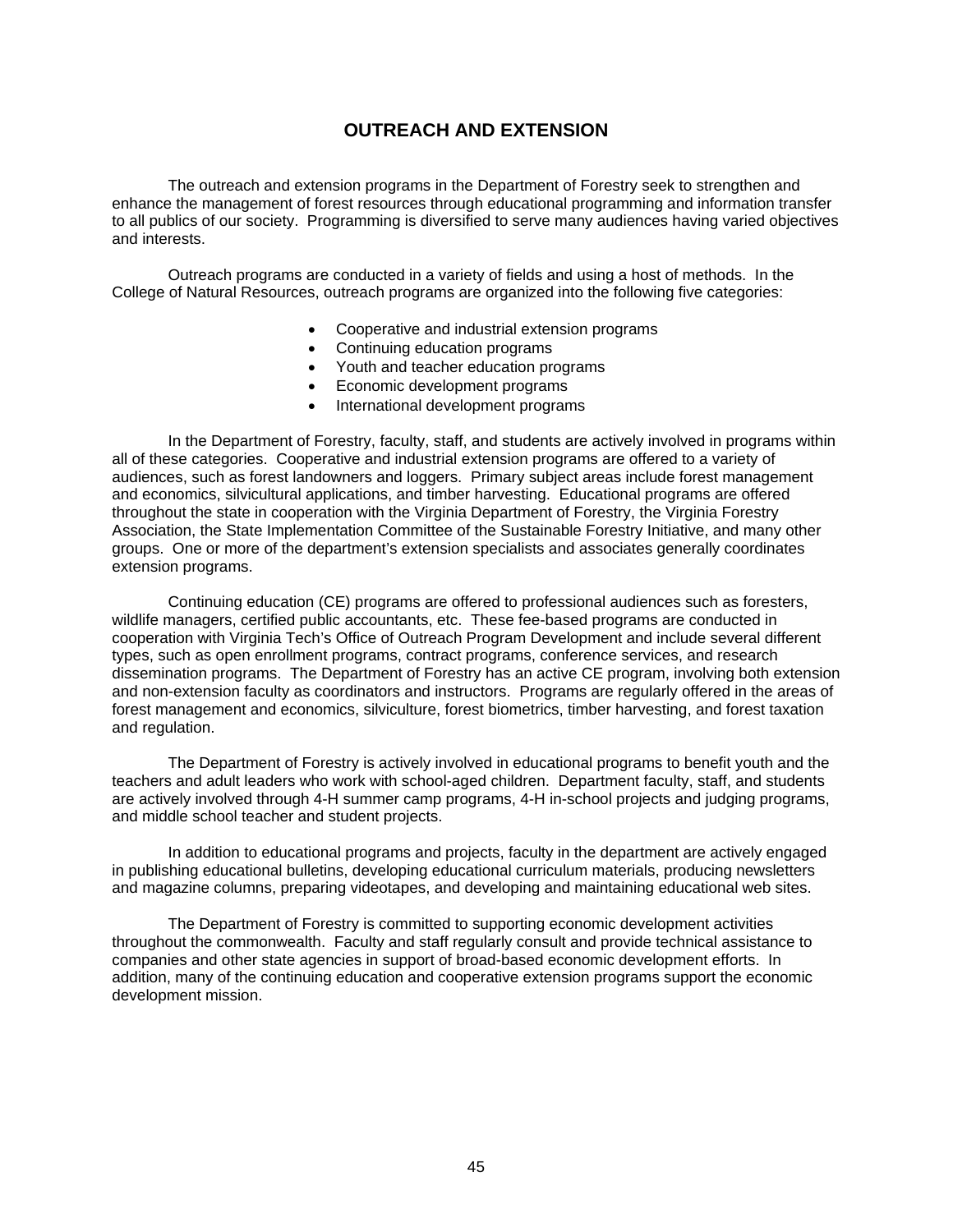International programs are an important component of the Department of Forestry's outreach portfolio. Active involvement in international projects broadens the knowledge base of faculty, staff, and students and helps to connect the department with the rest of the world. Raw wood resources and finished wood products are bought and sold internationally every day, and the Department of Forestry recognizes that "going global" is an important part of all of the department's programs. A Center for International Forestry serves the department's outreach and research programs.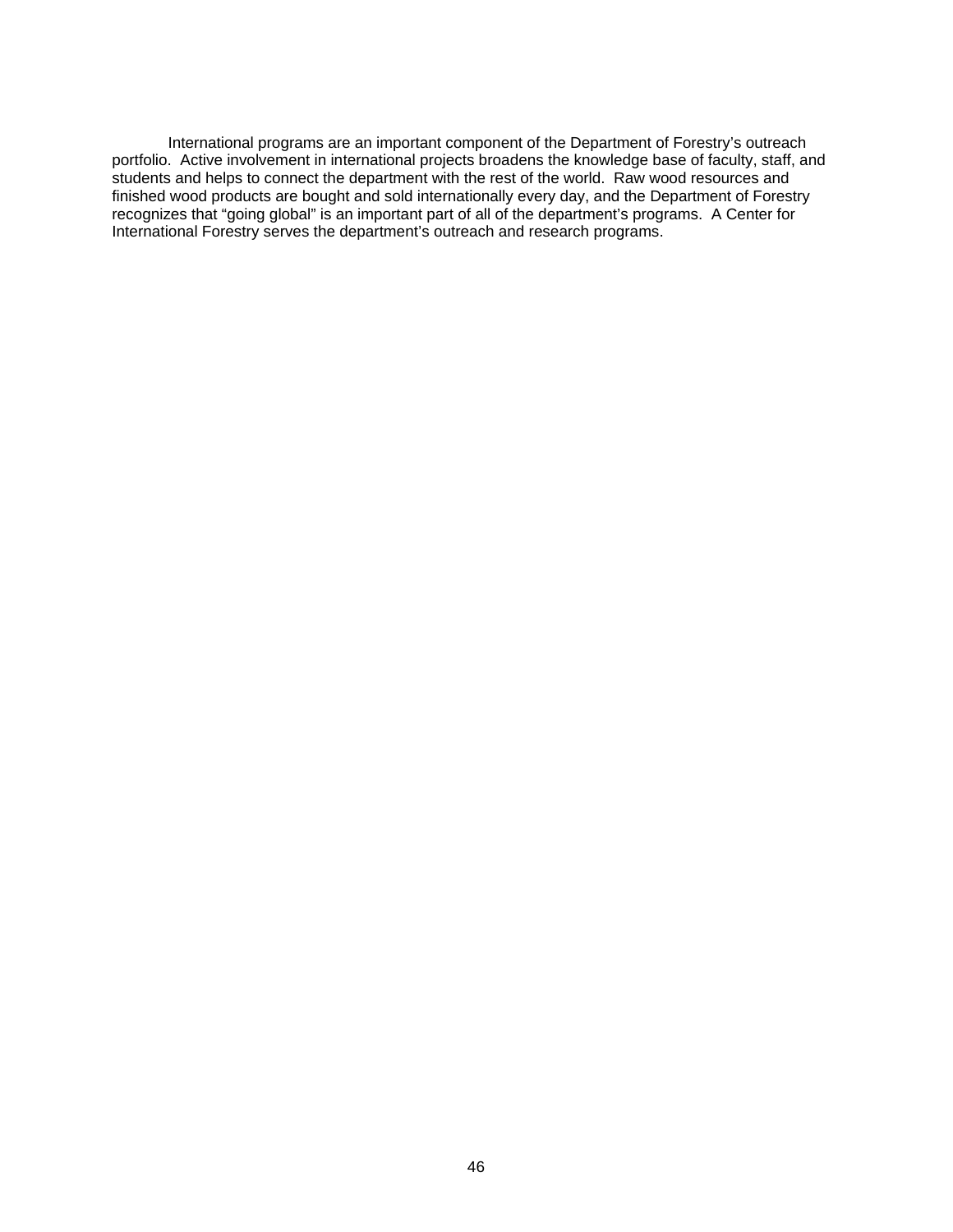# **Outreach and Extension Programs Offered in 2006**

| <b>Cooperative and Industrial</b><br><b>Extension Programs</b>           | <b>VT Faculty</b>                                  | Location                     | <b>Dates</b>       | No.<br><b>Participants</b> | <b>Duration</b><br>(Hours) |
|--------------------------------------------------------------------------|----------------------------------------------------|------------------------------|--------------------|----------------------------|----------------------------|
| <b>Basic Finance for Loggers</b>                                         | R. Shaffer                                         | Covington, VA                | Oct. 25            | 26                         | 3                          |
| Chainsaw Safety for Loggers                                              | A. Downing<br>S. Barrett                           | Caroline County, VA          | Aug. 25            | 56                         | 6                          |
| Christmas Tree Workshop                                                  | K. Peer                                            | Culpeper County, VA          | June 3             | 15                         | 8                          |
|                                                                          | and others                                         | Giles County, VA             | June 11            | 15                         | 5                          |
|                                                                          | J. Gagnon                                          | King William County, VA      | Oct. 13            |                            |                            |
|                                                                          | N. Clark                                           | Greensville County, VA       | Oct. 17            |                            |                            |
| Fall Forestry and Wildlife Field Tours                                   | K. Cox<br>A. Downing                               | King George County, VA       | Oct. 19            | 152 total                  | 1 day each                 |
|                                                                          | J. Fisher                                          | Bath County, VA              | Oct. 20            |                            |                            |
|                                                                          | W. Worrell                                         | Grayson County, VA           | Oct. 27            |                            |                            |
| Forestry Best Management Practices &<br>Pre-harvest Planning for Loggers | A. Downing<br>S. Barrett                           | Lovingston, VA               | Mar. 25            | 11                         | 6                          |
| Forestry Hot Topics: Planning for Woodlands in<br>Your Estate            | A. Downing                                         | Madison, VA                  | Nov. 17            | 66                         | 6                          |
| Forming a Forest Landowner Association                                   | A. Downing                                         | Madison, VA                  | Nov. 27            | 18                         | 2.5                        |
| GPS Basics for Street Tree Inventory                                     | A. Downing<br>A. Bremner                           | Warrenton, VA                | July 17            | $\overline{7}$             | 3                          |
| GPS for Foresters and Loggers                                            | M. Yancey<br>J. McGee                              | Harrisonburg, VA             | June 29            | 15                         | 8                          |
| Gypsy Moth Program                                                       | J. Fisher                                          | Halifax, VA                  | Feb. 23            | 22                         | 3                          |
| Income from Natural Resources - Now and Later                            | N. Clark                                           | Suffolk, VA                  | Sept. 7            | 18                         | 6                          |
| Income Opportunities for Landowners Conference                           | M. Yancey<br>P. Radtke<br>T. Hammett<br>and others | <b>Clifton Forge</b>         | Sept. 8-9          | 33                         | 16                         |
|                                                                          |                                                    | Harrisonburg, VA             | July 24            | 24                         |                            |
|                                                                          | J. McGee                                           | Richmond, VA                 | July 27            | 16                         |                            |
| Introduction to Digital Geospatial Metadata                              | J. Wilson                                          | Norfolk, VA                  | July 28            | $\overline{24}$            | 8                          |
|                                                                          | L. Hornbaker                                       | Blacksburg, VA               | Aug. 9             | 24<br>$\overline{10}$      |                            |
|                                                                          |                                                    | Abingdon, VA<br>Danville, VA | Aug. 15<br>Aug. 16 | $\overline{10}$            |                            |
| Introduction to Geographic Information Systems for<br><b>VCE</b>         | J. McGee<br>C. Blinn<br>P. Sforza                  | Blacksburg, VA               | Dec. 14-15         | 27                         | 16                         |

## **Cooperative and Industrial Extension Programs**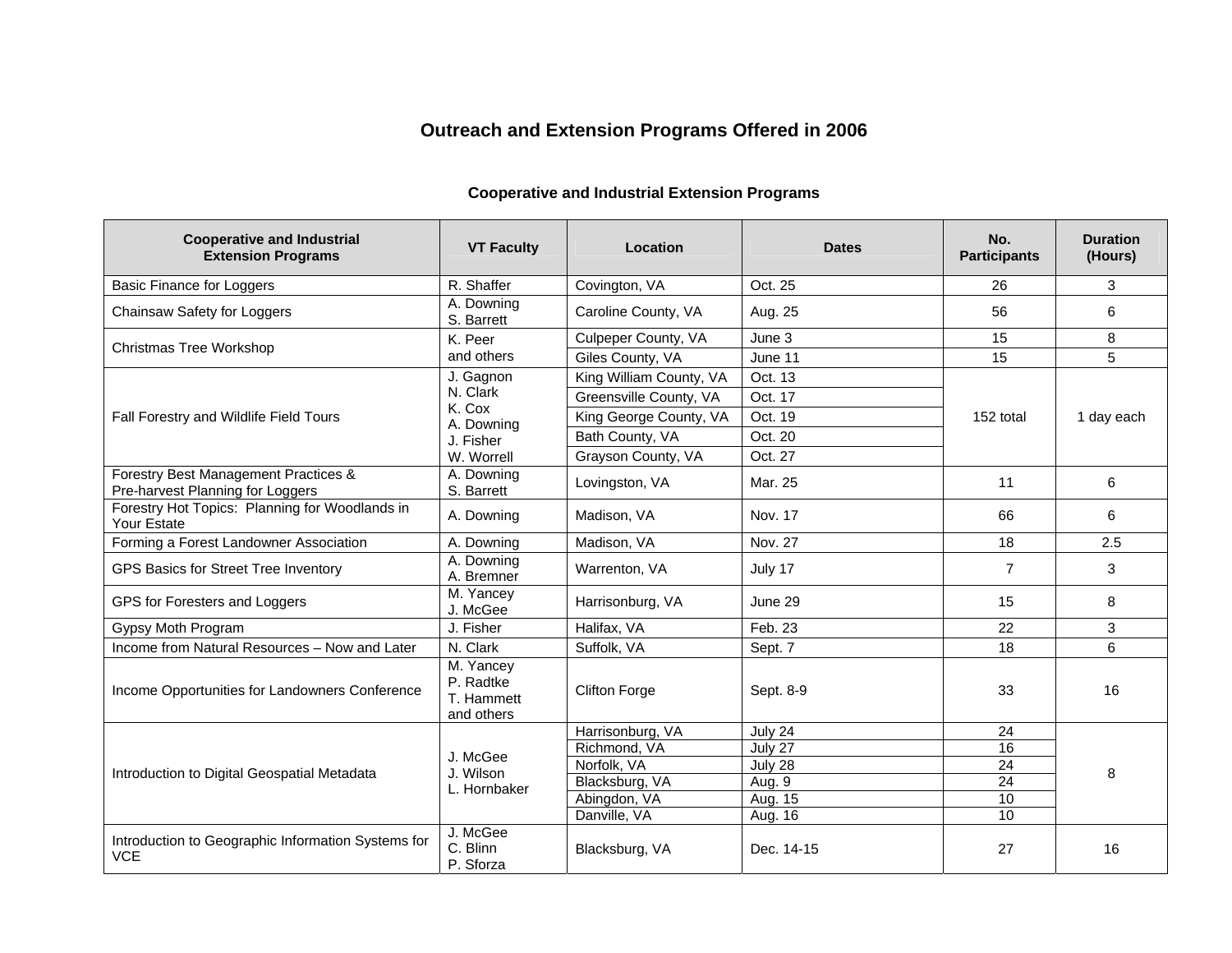| <b>Cooperative and Industrial</b><br><b>Extension Programs</b>                                | <b>VT Faculty</b>                                                               | Location                                                                             | <b>Dates</b>                                        | No.<br><b>Participants</b> | <b>Duration</b><br>(Hours) |
|-----------------------------------------------------------------------------------------------|---------------------------------------------------------------------------------|--------------------------------------------------------------------------------------|-----------------------------------------------------|----------------------------|----------------------------|
| Living on the Edge Workshop                                                                   | W. Worrell                                                                      | Blacksburg                                                                           | May 31                                              | 28                         | $\overline{7}$             |
| Log Grading & Merchandising Workshop for<br>Loggers                                           | A. Downing<br>B. Bond                                                           | Orange, VA                                                                           | Sept. 1                                             | 24                         | 6                          |
| Logging Safety Overview for Virginia Department of<br><b>Forestry Water Quality Foresters</b> | R. Shaffer                                                                      | Blacksburg, VA                                                                       | June 12                                             | 10                         | 3                          |
| <b>Project Learning Tree Training</b>                                                         | M. Stern<br>M. Adcock                                                           | Christiansburg, VA                                                                   | Sept. 2                                             | 9                          | 6                          |
| Project WET Training                                                                          | M. Stern<br>M. Adcock                                                           | Blacksburg, VA                                                                       | Aug. 26                                             | 10                         | 6                          |
| SHARP Logger Harvest Planning and Best<br><b>Management Practices</b><br>(Core Course)        | S. Barrett<br>A. Downing<br>W. Worrell<br>J. Fisher<br>M. Yancey                | Keysville, VA<br>Lovingston, VA<br>St. Paul, VA<br>Lynchburg, VA<br>Harrisonburg, VA | Feb. 17<br>Mar. 25<br>Apr. 7<br>Sept. 29<br>Nov. 3  | 181 total                  | 6 hours each               |
| SHARP Logger Safety Program<br>(Core Course)                                                  | S. Barrett<br>A. Downing<br>W. Worrell<br>J. Fisher<br>M. Yancey                | Keysville, VA<br>Lovingston, VA<br>St. Paul, VA<br>Lynchburg, VA<br>Harrisonburg, VA | Feb. 10<br>Mar. 17,<br>Mar. 31<br>Oct. 6<br>Nov. 10 | 167 total                  | 6 hours each               |
| <b>SHARP Logger Sustainable Forestry</b><br>(Core Course)                                     | S. Barrett<br>A. Downing<br>W. Worrell<br>J. Fisher<br>M. Yancey<br>D. Goerlich | Keysville, VA<br>Lovingston, VA<br>St. Paul, VA<br>Lynchburg, VA<br>Harrisonburg, VA | Feb. 3<br>Mar. 10<br>Mar. 24<br>Sept. 22<br>Oct. 27 | 126 total                  | 6 hours each               |
|                                                                                               | J. Gagnon                                                                       | Halifax County, VA                                                                   | Feb. 9                                              | 41                         | 8                          |
| Small Landowner Field Tour                                                                    | N. Clark                                                                        | Nottoway County, VA                                                                  | June 14                                             | 30                         | 6                          |
|                                                                                               | J. Fisher                                                                       | Isle of Wight, VA                                                                    | Sept. 7                                             | 16                         | 6                          |
| VDOT Entrance Permits/Flagger Certification/<br><b>Underground Utility Safety</b>             | S. Barrett                                                                      | Wintergreen, VA                                                                      | Apr. 28                                             | 8                          | 3                          |
| Virginia Master Naturalist Program New Chapter<br><b>Coordinators' Training</b>               | M. Prysby<br>J. Kirwan<br>with others                                           | Douthat State Park,<br>Bath/Alleghany Counties,<br>VA                                | May 3-5                                             | 36                         | 16                         |
| Wildlife Options for Landowners                                                               | J. Gagnon                                                                       | Tidewater, VA                                                                        | Feb. 4                                              | 19                         | $\overline{7}$             |
| Wildlife Response to Logging (for landowners)                                                 | J. Fisher                                                                       | Franklin County, VA                                                                  | <b>Nov. 11</b>                                      | $\overline{14}$            | $\overline{7}$             |
| Woodland Options for Landowners                                                               | W. Worrell<br>J. Gagnon                                                         | Independence, VA                                                                     | Mar. 13, 20, Apr. 3, 10                             | 17                         | 12                         |
|                                                                                               | M. Yancey<br>J. Gagnon                                                          | Catawba, VA                                                                          | May 25, June 1, 3                                   | 31                         | 12                         |
| Woodland Options for Landowners (online)                                                      | J. Gagnon                                                                       | Statewide                                                                            | Mar. 1-May 12                                       | 35                         | ------                     |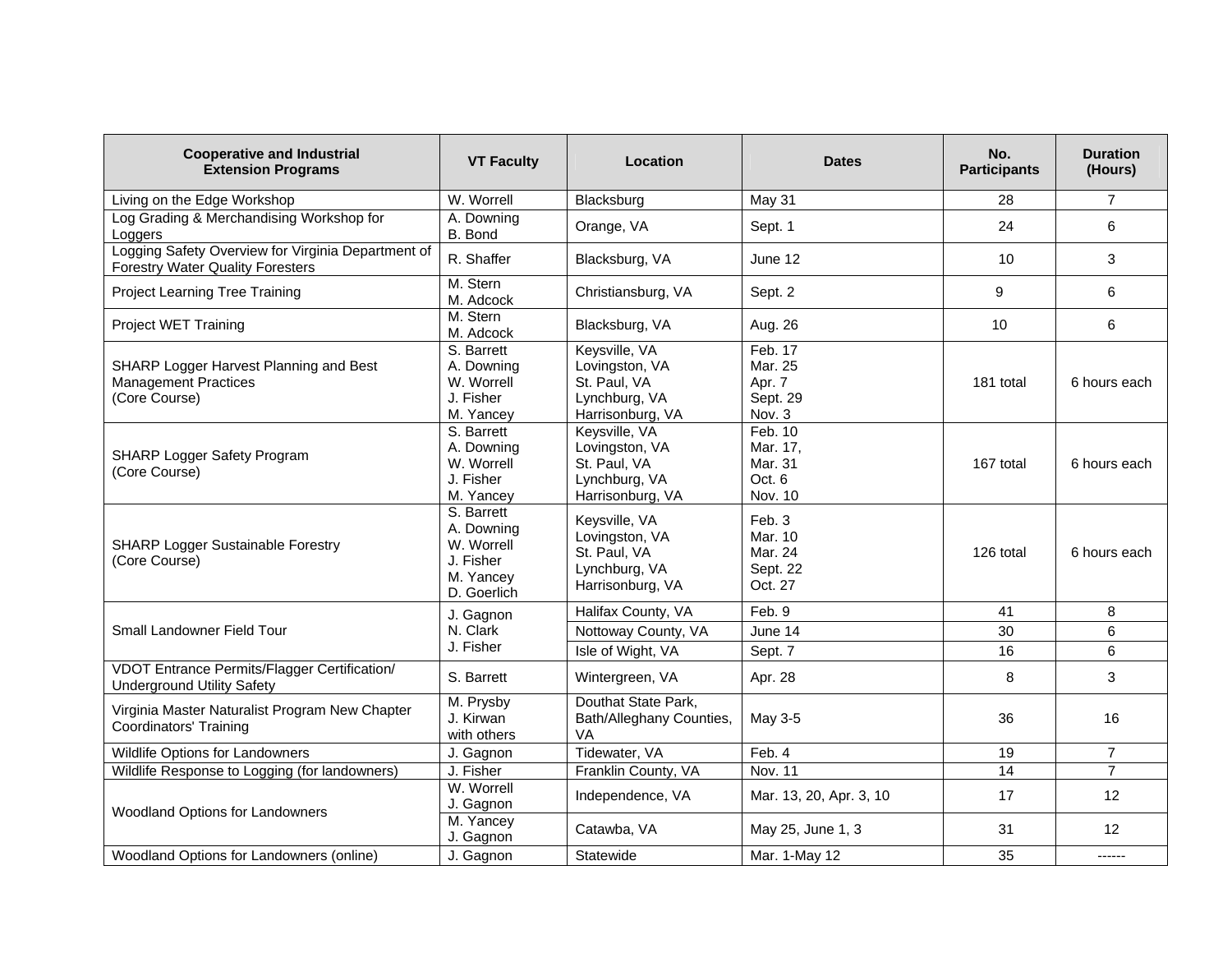| <b>Cooperative and Industrial</b><br><b>Extension Programs</b> | <b>VT Faculty</b> | Location    | <b>Dates</b>                          | No.<br><b>Participants</b> | <b>Duration</b><br>(Hours) |
|----------------------------------------------------------------|-------------------|-------------|---------------------------------------|----------------------------|----------------------------|
| Woodlot Owners Workshop Series - Forest<br>Stewardship         | Downing           | Madison, VA | Aug. 14, 19, Sept. 11, 16,<br>Oct. 16 | 181 total                  | 2 hours each               |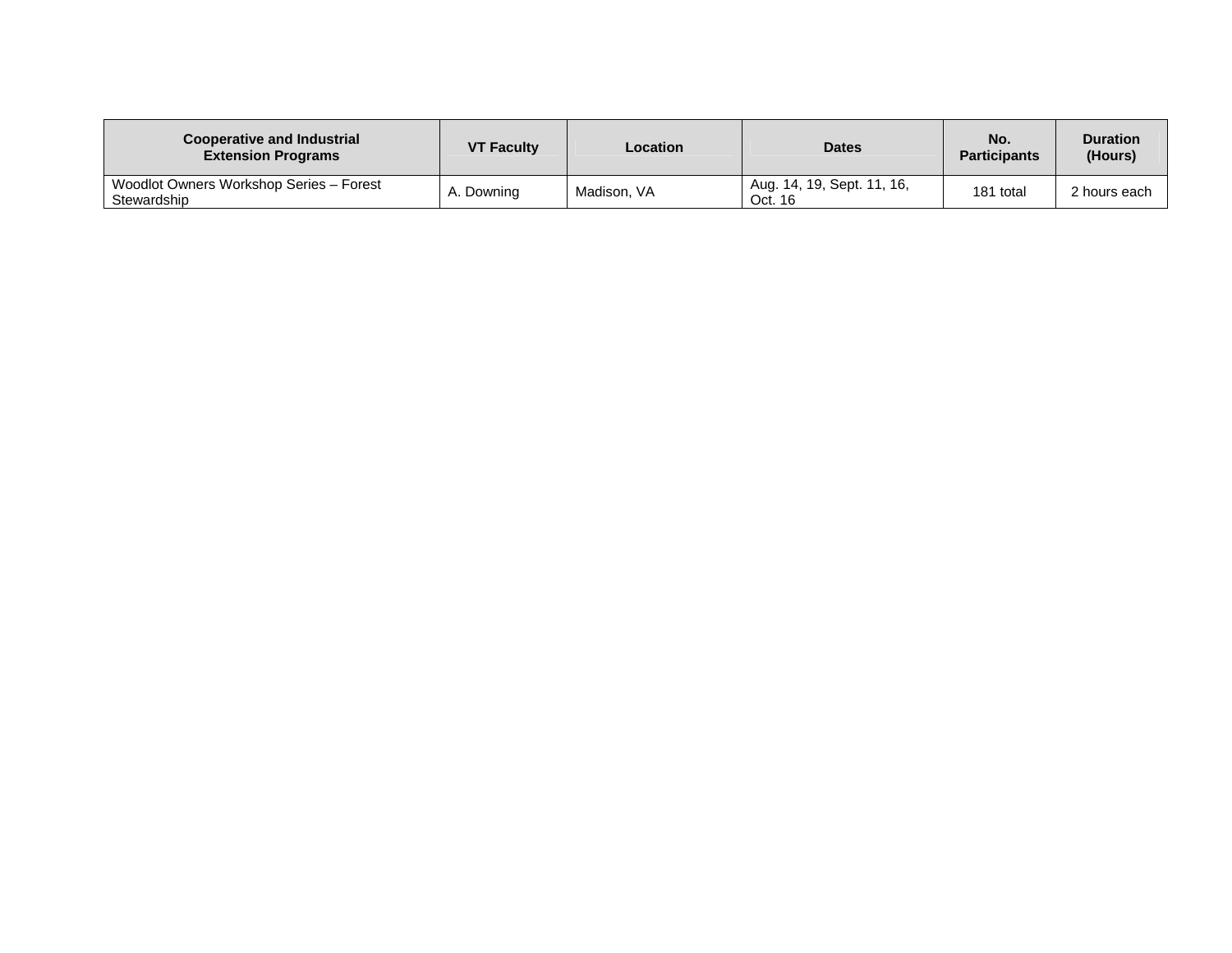## **Continuing Education Programs**

| <b>Continuing Education</b><br><b>Programs</b>                                   | <b>VT Faculty</b>                       | Location                    | <b>Dates</b>      | No.<br><b>Participants</b> | <b>Duration</b><br>(Hours) |
|----------------------------------------------------------------------------------|-----------------------------------------|-----------------------------|-------------------|----------------------------|----------------------------|
| <b>Extension Methods in Forestry</b>                                             | J. Johnson                              | Santa Cruz, Bolivia         | June 8            | 10                         | 8                          |
| Field-based GPS Instruction for Natural Resource<br>Professionals                | J. McGee<br>with others                 | Park City, UT               | May 14            | 20                         | 3                          |
| <b>Forest Productivity Workshop</b>                                              | T. R. Fox                               | Concepcion, Chile           | Dec. 8-9          | 36                         | 16                         |
| <b>Gypsy Moth Compliance Training</b>                                            | M. Yancev                               | Verona, VA                  | Dec. 12           | 12                         | 3                          |
| Hardwood Silviculture Workshop                                                   | T. R. Fox                               | Covington, VA               | Oct. 19-20        | 25                         | 16                         |
| Integrating GIS into the GIS Curriculum at the<br><b>Community College Level</b> | J. McGee<br>P. Baldassaro               | Big Stone Gap, VA           | Mar. 30           | 12                         | 8                          |
|                                                                                  |                                         | Blacksburg, VA              | <b>July 13-14</b> | 20                         |                            |
| Introduction to GIS for the Virginia Department of                               | C. Blinn                                | Richmond, VA                | Aug. 10-11        | 20                         | 16                         |
| Health                                                                           | J. McGee                                |                             | Aug. 14-15        | 10                         |                            |
|                                                                                  |                                         | Hampton, VA                 | Aug. 22-23        | 10                         |                            |
| Introduction to Spatial Analysis for Higher<br><b>Education Faculty</b>          | P. Baldassaro<br>J. McGee               | Big Stone Gap, VA           | Apr. 20           | 12                         | 8                          |
| Mapping into the Future: GPS for Foresters and<br>Loggers                        | M. Yancey<br>S. Barrett<br>J. McGee     | Harrisonburg, VA            | June 29           | 16                         | 8                          |
| North American Natural Resources Extension<br>Forum                              | J. Johnson                              | Mattawa, Ontario,<br>Canada | Apr. 9-12         | 27                         | 26                         |
|                                                                                  |                                         | Arlington, VA               | Mar. 3            | 26                         |                            |
| Northern Virginia Urban Forestry Roundtable                                      | A. Downing                              | Fairfax, VA                 | May 19            | 51                         | 3                          |
|                                                                                  |                                         | Leesburg, VA                | Sept. 29          | 31                         |                            |
| Programming in the ArcGIS Environment                                            | P. Baldassaro<br>J. McGee               | Big Stone Gap, VA           | Nov. 10           | 12                         | 8                          |
| Pruning Basics Lecture, Demonstration &<br>Workshop                              | A. Downing<br>A. Bremner                | Culpeper County, VA         | Sept. 12          | 15                         | 3                          |
| 2nd Annual Tree Workers' Field Day                                               | A. Downing<br>A. Bremner<br>C. Stafford | Culpeper County, VA         | Apr. 28           | 38                         | 4                          |
| Woody Plants at the Roadside: A Workshop on<br><b>Risk Management</b>            | D. Waterman<br>E. Wiseman               | Thornburg, VA               | May 31-June 1     | 35                         | 8                          |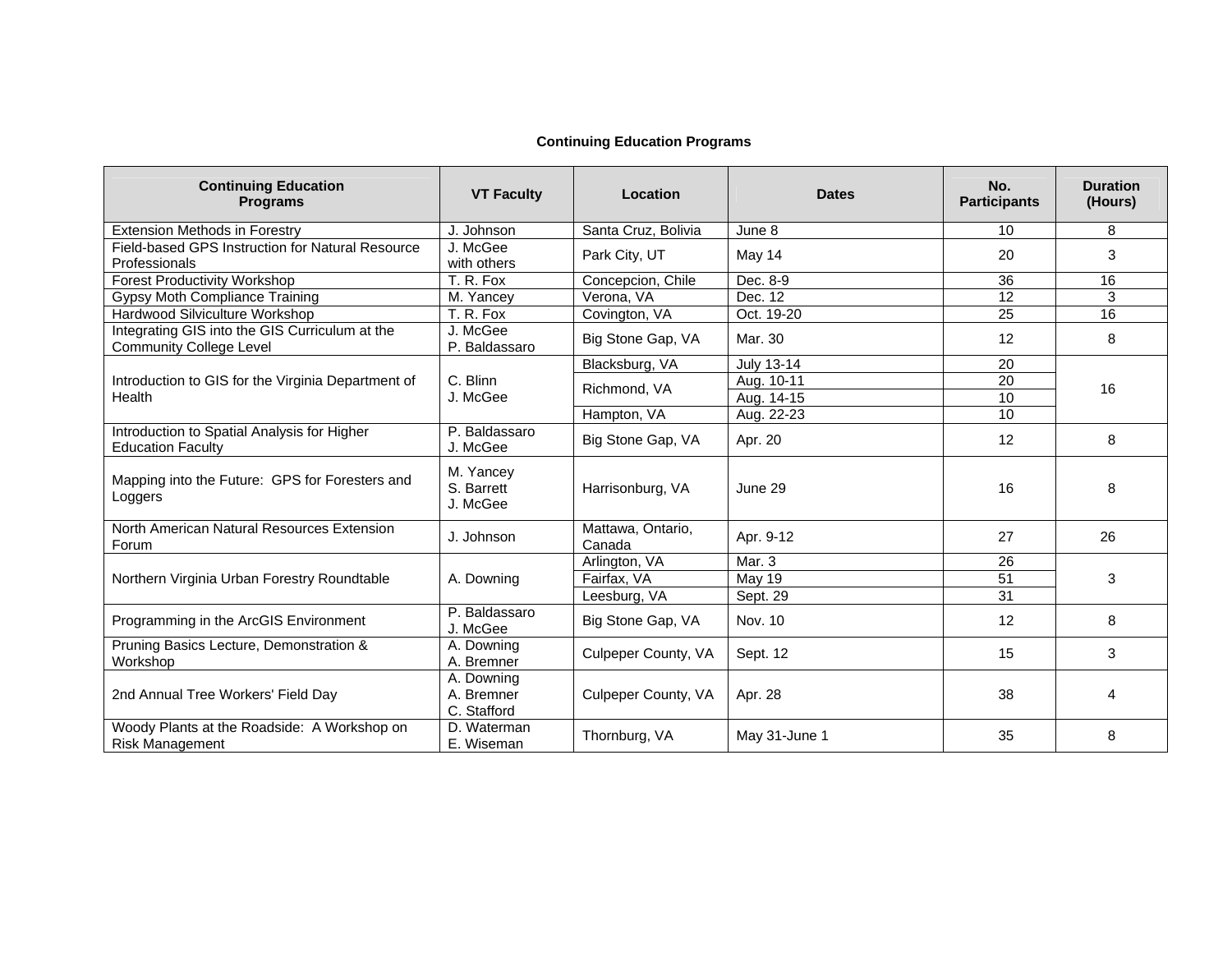## **Other Outreach Programs**

| <b>Other Outreach</b><br><b>Programs</b>                                              | <b>VT Faculty</b>                                              | Location                                                                                                                                                                                                                                                                                                                                                                                                                                                                                                                   | <b>Dates</b>                                                                                                                                                                    | No.<br><b>Participants</b> | <b>Duration</b><br>(Hours) |
|---------------------------------------------------------------------------------------|----------------------------------------------------------------|----------------------------------------------------------------------------------------------------------------------------------------------------------------------------------------------------------------------------------------------------------------------------------------------------------------------------------------------------------------------------------------------------------------------------------------------------------------------------------------------------------------------------|---------------------------------------------------------------------------------------------------------------------------------------------------------------------------------|----------------------------|----------------------------|
| Ask Dr. Dendro                                                                        | J. R. Seiler                                                   | Responded to 500+ questions from around the world submitted via the Department of<br>Forestry's FORSite (Forestry Outreach Website)                                                                                                                                                                                                                                                                                                                                                                                        |                                                                                                                                                                                 |                            |                            |
|                                                                                       | N. Clark                                                       | Halifax County, VA                                                                                                                                                                                                                                                                                                                                                                                                                                                                                                         | Feb. 9                                                                                                                                                                          | 40                         |                            |
| Field Tours for Underserved Landowners                                                | J. Fisher                                                      | Nottoway County, VA                                                                                                                                                                                                                                                                                                                                                                                                                                                                                                        | June 14                                                                                                                                                                         | $\overline{23}$            | 8                          |
|                                                                                       | J. Gagnon                                                      | Isle of Wight Co., VA                                                                                                                                                                                                                                                                                                                                                                                                                                                                                                      | Sept. 7                                                                                                                                                                         | 16                         |                            |
| Fire Fighter II (Beginning) Training                                                  | S. Zedaker                                                     | Blacksburg, VA                                                                                                                                                                                                                                                                                                                                                                                                                                                                                                             | Oct. 10, 17                                                                                                                                                                     | 6                          | 6                          |
| <b>Forest Management Plans</b>                                                        | J. Sullivan with<br>R. B. Hull                                 | Practicum course.                                                                                                                                                                                                                                                                                                                                                                                                                                                                                                          | Eight management plans were completed for one federal government, one city government,<br>and six private landowner clients in the senior FOR 4444 Integrated Forest Management |                            |                            |
| <b>Forest Nutrition Cooperative Remote Sensing</b><br>Workshop                        | C. Blinn<br>R. Wynne                                           | Blacksburg, VA                                                                                                                                                                                                                                                                                                                                                                                                                                                                                                             | Nov. 16-17                                                                                                                                                                      | 12                         | 12                         |
| <b>Forest Nutrition Cooperative Contact Meeting</b><br><b>Remote Sensing Workshop</b> | R. Wynne<br>C. Blinn<br>R. Rubilar                             | New Bern, NC                                                                                                                                                                                                                                                                                                                                                                                                                                                                                                               | May 12                                                                                                                                                                          | 20                         | 6                          |
|                                                                                       |                                                                | Winchester, VA                                                                                                                                                                                                                                                                                                                                                                                                                                                                                                             | May 9                                                                                                                                                                           | 16                         |                            |
| Living on the Edge - Community Leader Workshop                                        | S. Zedaker                                                     | Blacksburg, VA                                                                                                                                                                                                                                                                                                                                                                                                                                                                                                             | May $3\overline{1}$                                                                                                                                                             | 27                         | $\overline{7}$             |
|                                                                                       |                                                                | Fredericksburg, VA                                                                                                                                                                                                                                                                                                                                                                                                                                                                                                         | June 22                                                                                                                                                                         | 17                         |                            |
|                                                                                       |                                                                | Denver, CO                                                                                                                                                                                                                                                                                                                                                                                                                                                                                                                 | Oct. 31                                                                                                                                                                         | 44                         |                            |
| Living on the Edge - Home Owner Workshop                                              | S. Zedaker                                                     | Front Royal, VA                                                                                                                                                                                                                                                                                                                                                                                                                                                                                                            | May 8                                                                                                                                                                           | $\overline{21}$            | 3                          |
|                                                                                       |                                                                | Forrest, VA                                                                                                                                                                                                                                                                                                                                                                                                                                                                                                                | <b>May 25</b>                                                                                                                                                                   | 31                         |                            |
| Mapping Water Quality: Bringing Science Back to<br>the Classroom                      | J. McGee<br>J. Kirwan                                          | Portsmouth, VA                                                                                                                                                                                                                                                                                                                                                                                                                                                                                                             | April 28-29                                                                                                                                                                     | 30                         | 16                         |
| Mapping Water Quality for Fairfax Middle and High<br><b>School Teachers</b>           | J. McGee<br>J. Kirwan<br>B. Fox                                | Fairfax, VA                                                                                                                                                                                                                                                                                                                                                                                                                                                                                                                | Oct. 20-21                                                                                                                                                                      | 28                         | 16                         |
| <b>USDA LandCare Study Tour</b>                                                       | D. Robertson<br>B. Hull<br>with others                         | Grayson, Montgomery,<br>and Roanoke Counties,<br>VA                                                                                                                                                                                                                                                                                                                                                                                                                                                                        | Dec. 6-8                                                                                                                                                                        | 50                         | 16                         |
| <b>USDA LandCare Tour</b>                                                             | D. Robertson                                                   | Grayson County and<br>Blacksburg, VA                                                                                                                                                                                                                                                                                                                                                                                                                                                                                       | June 27-28                                                                                                                                                                      | 16                         | 12                         |
| Virginia Master Naturalist Program                                                    | M. D. Prysby<br>J. L. Kirwan<br>J. E. Riddell<br>J. E. Johnson | The Virginia Master Naturalist Program is a statewide corps of volunteers providing<br>education, outreach, and service dedicated to the beneficial management of natural<br>resources and natural areas within their communities. Interested Virginians become Master<br>Naturalists through training and volunteer service. The program is jointly sponsored by<br>Virginia Tech and the Virginia Departments of Conservation and Recreation, Forestry, Game<br>and Inland Fisheries, and the Museum of Natural History. |                                                                                                                                                                                 |                            |                            |
| Wildland - Urban Interface Training                                                   | A. Downing                                                     | Radford, VA                                                                                                                                                                                                                                                                                                                                                                                                                                                                                                                | May 29                                                                                                                                                                          | $\overline{21}$            | 1                          |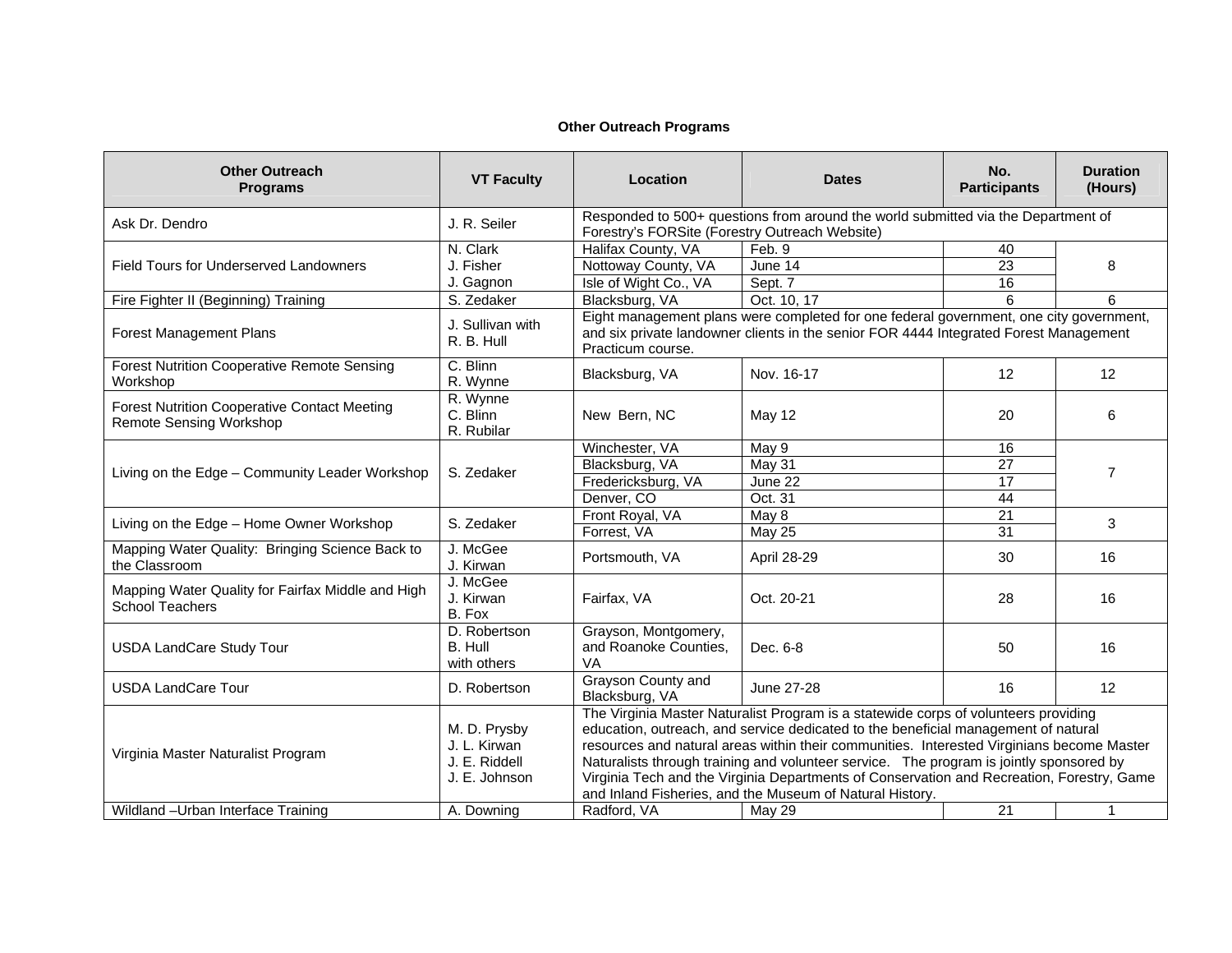## **Youth and Teacher Education Programs**

 Faculty, staff, and students in the Department of Forestry coordinated and/or participated in the following youth and teacher education programs during 2006:

- Traditional 4-H Projects and Activities in Natural Resources
	- Over 10,000 youth are conducting 4-H natural resource projects in Virginia. These projects begin with simple tree identification and tree planting projects and advance to comprehensive judging programs and Envirothon. In 2006 the Envirothon team from Ft. Defiance High School in Augusta County finished first of 52 teams at the international competition in Manitoba, California, and the 4-H forestry judging team from Bath and Dickenson Counties finished second in national competition at Jackson's Mill State 4-H Camp in West Virginia.
	- Franklin County 4-H Junior Camp Orienteering and global position system (GPS) class for youth ages 9-13 (J. Fisher)
	- 4-H Virtual Forest and Virtual Farm Exhibit Booth at the Virginia State Fair (J. Fisher)
	- "Meaningful Day Experience" In-School 4-H for 1,028 participants in 16 elementary schools in Spotsylvania County (A. Downing)
	- Southampton 4-H Farm Day for 400 third graders and 34 teachers and aides (N. Clark)
- Outreach to Schools and Colleges throughout Virginia
	- Jeff Kirwan, John Seiler, and Marc Stern involved about 20 undergraduate students in service learning activities during 2006. The FORSite program requires students to prepare standards-based forestry lessons for middle-school youth, which they then present to classrooms throughout the local area and region. A separate program involves undergraduate students who receive certification in Project Learning Tree and then lead a 4-H after-school program at local elementary schools. Each summer three to five students intern at 4-H Centers, where they teach forestry classes.
	- Neil Clark participated in Suffolk Farm Day for 1,041 second graders and 72 teachers and aides from 12 elementary schools
	- Karen Cox, along with other Extension agents and volunteers, presented two Eco-expo field trip education events for fourth-grade students in Gloucester, Mathews, and Middlesex Counties; approximately 800 students participated
	- Adam Downing presented a program on Agriculture and Natural Resources to 143 third graders in Madison County
	- Jason Fisher completed a nature trail layout and tree identification with 11 teachers at Altavista Elementary School in Campbell County
	- At a Soil/Water Conservation Field School, Jason Fisher taught a map/compass orienteering class for 35 fifth graders from Halifax, Charlotte, and Mecklenburg Counties
	- **Marc Stern trained six Virginia Tech students in Environmental Education and coordinated** with four local elementary schools and 4-H to provide after-school programs for students
	- "Trees to Products" field tours for five teachers and one student in Wise and Scott Counties, VA, and Kingsport, TN – W. C. Worrell, J. S. Rockett
- FORSite and Forestry Websites for Youth and Families J. L. Kirwan, J. R. Seiler

In 2006 we reached over 34,000 unique visitors to websites created and hosted by students and faculty in the Department of Forestry. The largest draw was the Virginia Big Tree Program website, closely followed by the new Remarkable Tree website (online only since May) and FORSite, a website developed exclusively for middle-school students and teachers. All of these websites are enhanced by the nationally-acclaimed Virginia Tech Dendrology and Forest Landowner Fact Sheets, designed to teach the lay public about forestry practices.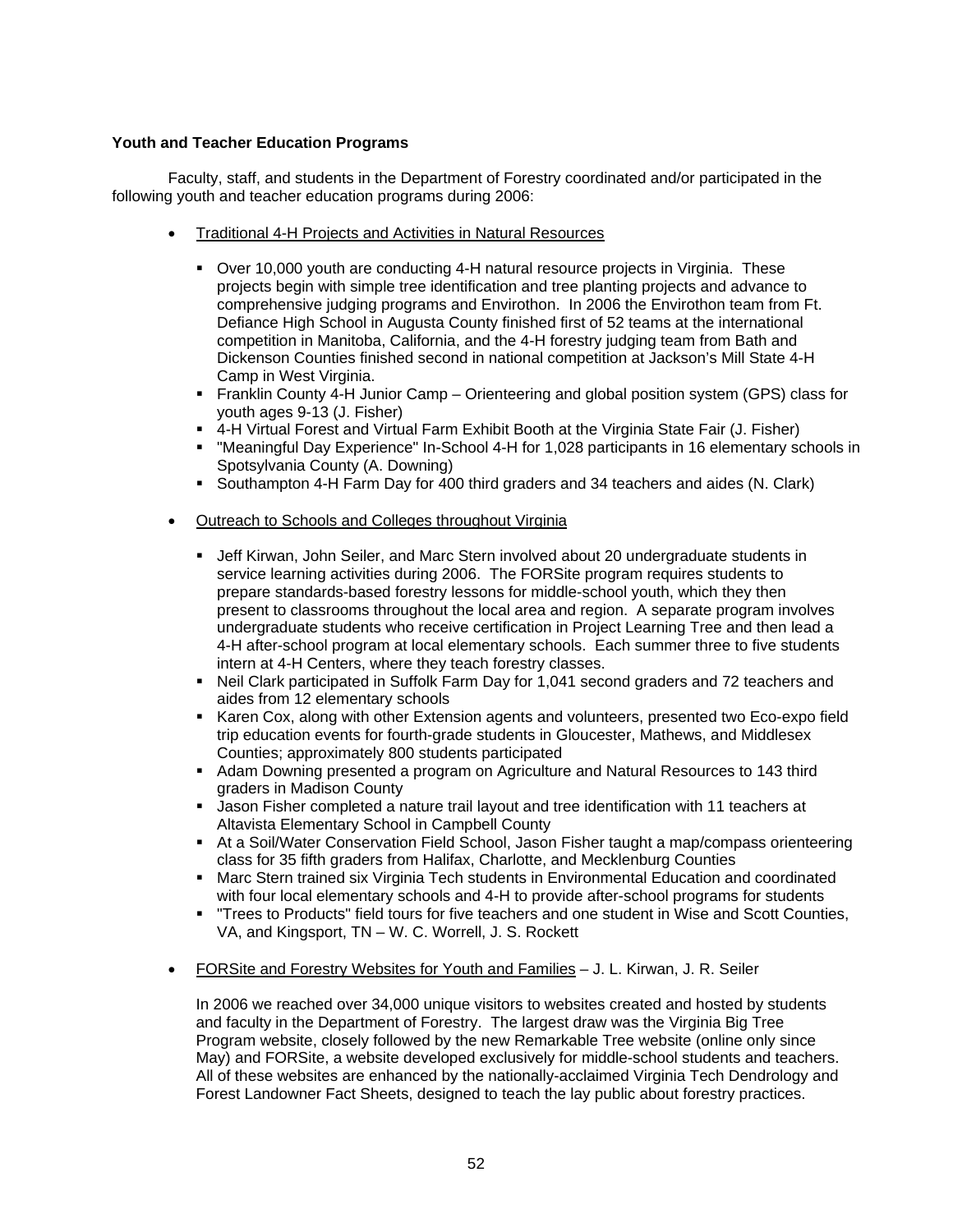• NOAA Watershed Education Project – J. McGee, J. L. Kirwan

This specially funded project provides K-12 teachers in Fairfax County with GPS/GIS training and geo-referenced aerial photos so they can investigate the impacts of land-use change on water quality over time. In addition we provide training so they can conduct their own collaborative tree growth studies at their school. Previously we have worked in the Shenandoah Valley and Hampton Roads. We are partnering with Project Learning Tree to provide this training.

• Chesapeake Tree Planting Project – J. L. Kirwan, P. E. Wiseman, District Agents

This specially funded project provides free hardwood seedlings to youth and families living in the Chesapeake Bay watershed. It is being coordinated by the six district Agriculture/Natural Resource Extension Agents and involves many agency partners such as Soil and Water Conservation Districts and Clean City Commissions.

• Virginia Residential Governor's School for Agriculture at Virginia Tech

Eric Wiseman served as advisor to four students in a natural resources independent study group project entitled "Determining the Dollar Value of Oak Lane Community's Urban Forest at Virginia Tech."

• Project Learning Tree

Project Learning Tree (PLT) is a national award-winning environmental education program for educators working with students in Pre-K through grade 12. It is sponsored by the American Forest Foundation; primary responsibility for administering PLT in Virginia rests with the Virginia Department of Forestry, with fiscal and administrative oversight provided by the Virginia Forestry Association. PLT helps students gain awareness and knowledge of the natural and built environment and their place within it, as well as their responsibility for it.

PLT Workshops for 32 teachers in Russell and Smyth Counties – W. C. Worrell

• Christmas Tree Farm Tours – Patrick County – K. R. Peer

169 youth and 73 adults participated in nine tours

• "Trees are Good" – Arbor Day Celebrations (2) – Madison County – A. K. Downing

733 participants

## **Newsletters and Magazine Columns Published**

#### *Academic News*

Regular column in *The Log*, newsletter of the Mid-Atlantic Chapter of the International Society of Arboriculture; produced by S. D. Day

*Forestry For'um*

Quarterly newsletter distributed to 800+ landowners, foresters, extension agents, and cooperators as an update for upcoming professional education programs; produced by J. Fisher

*IFO Co-op Newsletter*

Distributed biannually to 55 cooperators and interested individuals; produced by R. Visser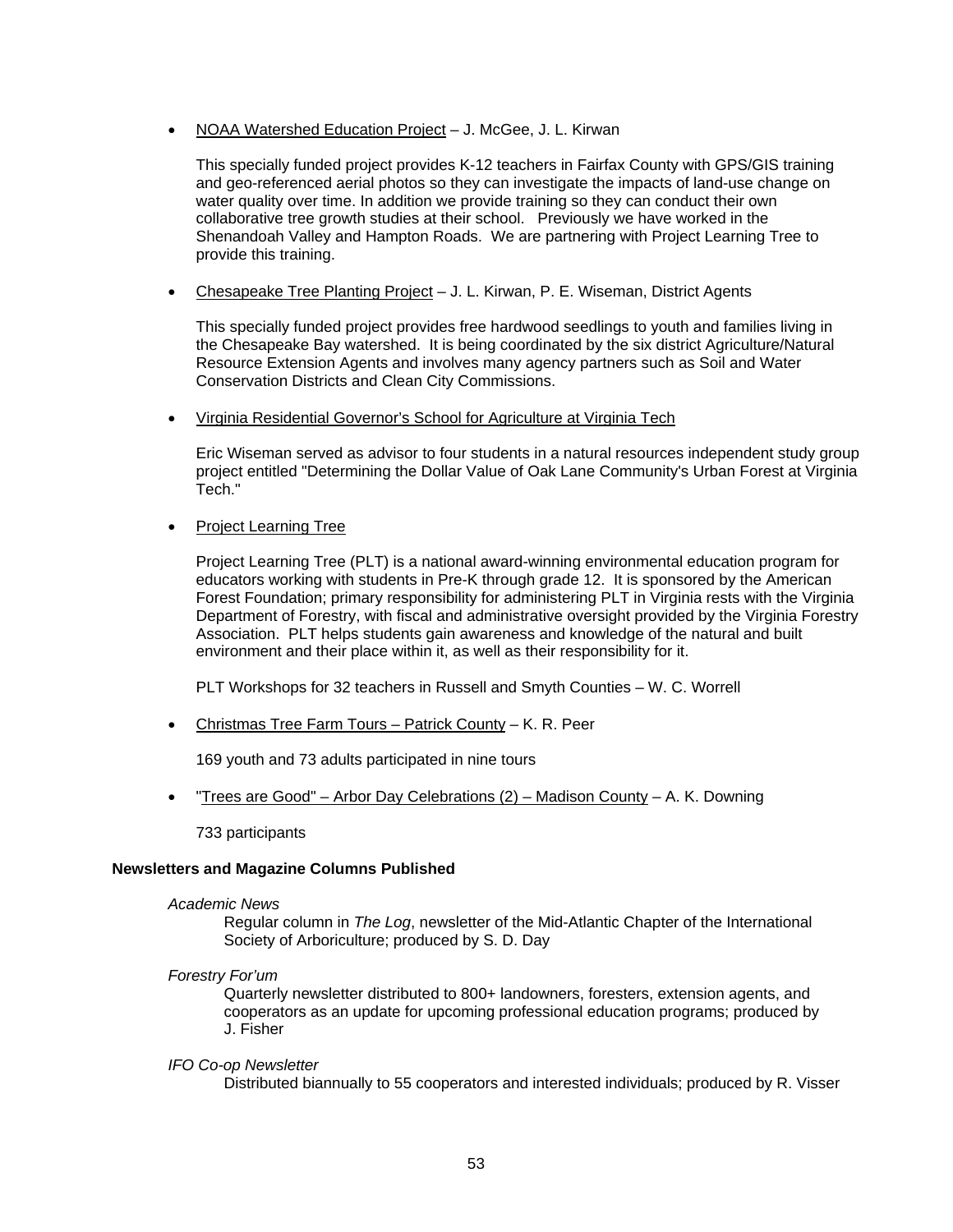*The Logroll: Notes and News for Loggers*

Quarterly column in the Virginia Forestry Association's *Virginia Forests* magazine; produced by R. M. Shaffer

*SHARP Logger Newsletter*

Quarterly distribution to approximately 2,000 loggers and foresters; produced by S. M. Barrett and R. M. Shaffer

*TREE Cookies Etc.* 

Bi-monthly electronic newsletter which provides unbiased research-based information on forest stewardship, tree care, and natural resource management; produced by A. K. Downing

*Virginia Forest Landowner Update*

Quarterly newsletter distributed to 22,000 forest landowners and natural resource professionals; produced/edited by J. L. Gagnon

*The Virginia Geospatial Newsletter* 

Quarterly newsletter distributed to approximately 2,000 individuals and organizations throughout the Commonwealth; produced by J. A. McGee

*The Woodshed* 

Online newsletter that provides information on natural resources and forestry-related programming in the Northwest District of Virginia; produced by M. W. Yancey

## **World Wide Web Sites Developed and Maintained**

- Amateis, R. L. Virginia Tech Loblolly Pine Growth and Yield Research Cooperative. *www.cnr.vt.edu/g&y\_coop*
- Baldassaro, P. M. and J. A. McGee. The Virginia Geospatial Academy (Provides public access and points of contact to geospatial educational opportunities at the precollege, higher education, and professional development levels; contains contacts from academic, private, and non-profit entities) *http://www.cnr.vt.edu/geoacademy*
- Barrett, S. M. and R. M. Shaffer. Virginia SHARP Logger Program. *www.sharplogger.vt.edu*
- Burger, J. A. Forest Soils Program (Provides teaching, research, and outreach activities of the forest soils program at Virginia Tech)  *http://soils.fw.vt.edu/*
- Day, S. D. University of Costa Rica Scholar Collaboration Site (Created for information sharing among faculty at Virginia Tech and at the University of Costa Rica to facilitate research collaboration and student exchange)  *https://scholar.vt.edu/portal/tool/!gateway-410?panel=Main*
- Day, S. D., J. R. Seiler and J. A. Peterson. Virginia Urban Street Tree Selector. (Currently in a beta version, this site helps professionals and others select tree species for downtown streets, parking lots, and other urban sites. The site is linked with the dendrology databases.) *www.cnr.vt.edu/dendro/treeselector*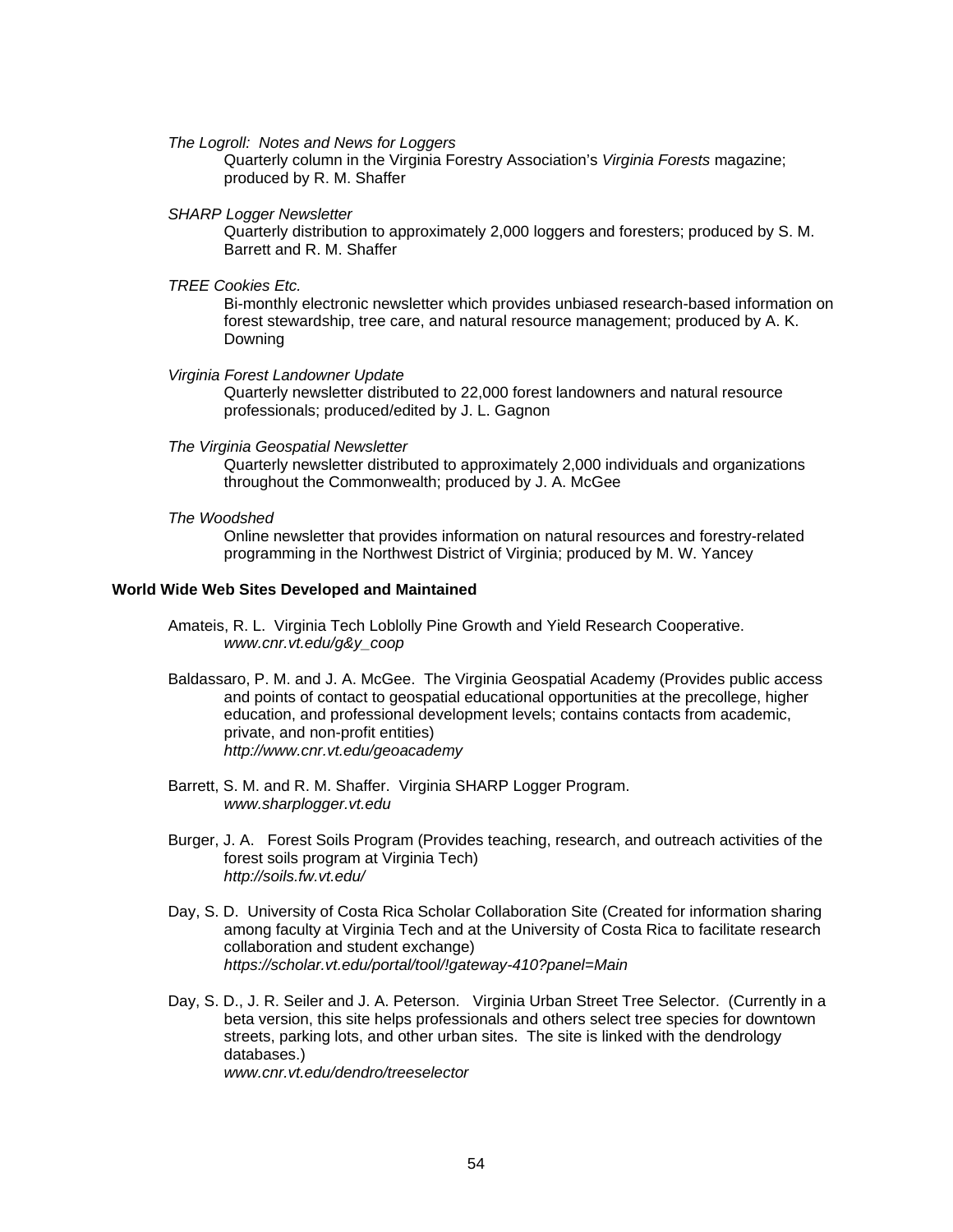- Day, S. D. and P. E. Wiseman. Urban Forestry Gateway at Virginia Tech (Links all urban forestry information at Virginia Tech, including information for prospective undergraduate and graduate students, faculty research from several departments, scholarship information, and outreach sites) *www.cnr.vt.edu/urbanforestry/*
- Downing, A. K. TREE Cookies, Etc. (An electronic newsletter for persons interested in natural resources in rural, urban, or interface areas; two issues in 2006)  *http://offices.ext.vt.edu/view.cfm?webname=arlington&section=newsletters\_a&idn=9814*
- Fox, T. R. and H. L. Allen (North Carolina State University). Forest Nutrition Cooperative. *www.forestnutrition.org*
- Gagnon, J. L. Virginia Forest Landowner Update Online.  *www.cnr.vt.edu/forestupdate*
- Goerlich, D. L., J. L. Kirwan and others. 4-H Virtual Forest (Provides youth with an interactive web-based learning experience that introduces the concepts of forest management to young people ages 9-13. Learning modules complement 4-H experiential techniques and are consistent with the Standards of Learning for Virginia public schools.)  *http://www.ext.vt.edu/resources/4h/virtualforest/*
- Kirwan, J. L.. Virginia Big Tree Program Site. *http://www.cnr.vt.edu/4h/bigtree/index.htm*
- Kirwan, J. L. Virginia 4-H Natural Resources and Environmental Education (NREE) Projects. . (Outlines programs, projects, and activities available to 4-H clubs in Virginia)  *http://www.ext.vt.edu/resources/4h/eenr.html*
- Kirwan, J. L. Virginia Project Learning Tree. (Provides SOL correlations and resources for teachers who use PLT in their classrooms) *http://www.cnr.vt.edu/plt/*
- Kirwan, J. L. and D. Dunlap. NOAA Watershed Project. (Provides GIS data products, including historic aerial photographs, for high school teachers in the Potomac and Shenandoah Valleys) *www.watersheded.org/*
- McGee, J. A. The Virginia Geospatial Extension Program (Provides overview, data and software resources, articles, and workshop materials to support geospatial activities through precollege, higher education, local, state, and federal geospatial initiatives in Virginia) *http://www.cnr.vt.edu/gep/*
- Merry, F. D. and G. S. Amacher. International Forestry Center at Virginia Tech. *www.cnr.vt.edu/ifc/FMerry/pages/IFChome.htm*
- Peterson, J. A. and J. R. Seiler. Forest Biology and Dendrology Educational Site. (Provides an electronic textbook for basic tree biology, fact sheets for 940 tree species, and an interactive "Ask Dr. Dendro" site to get tree-related questions answered) *www.cnr.vt.edu/dendro*
- Prysby, M. D. Virginia Master Naturalist Program. (Communicates about, markets, and publicizes the Virginia Master Naturalist Program. *www.virginiamasternaturalist.org*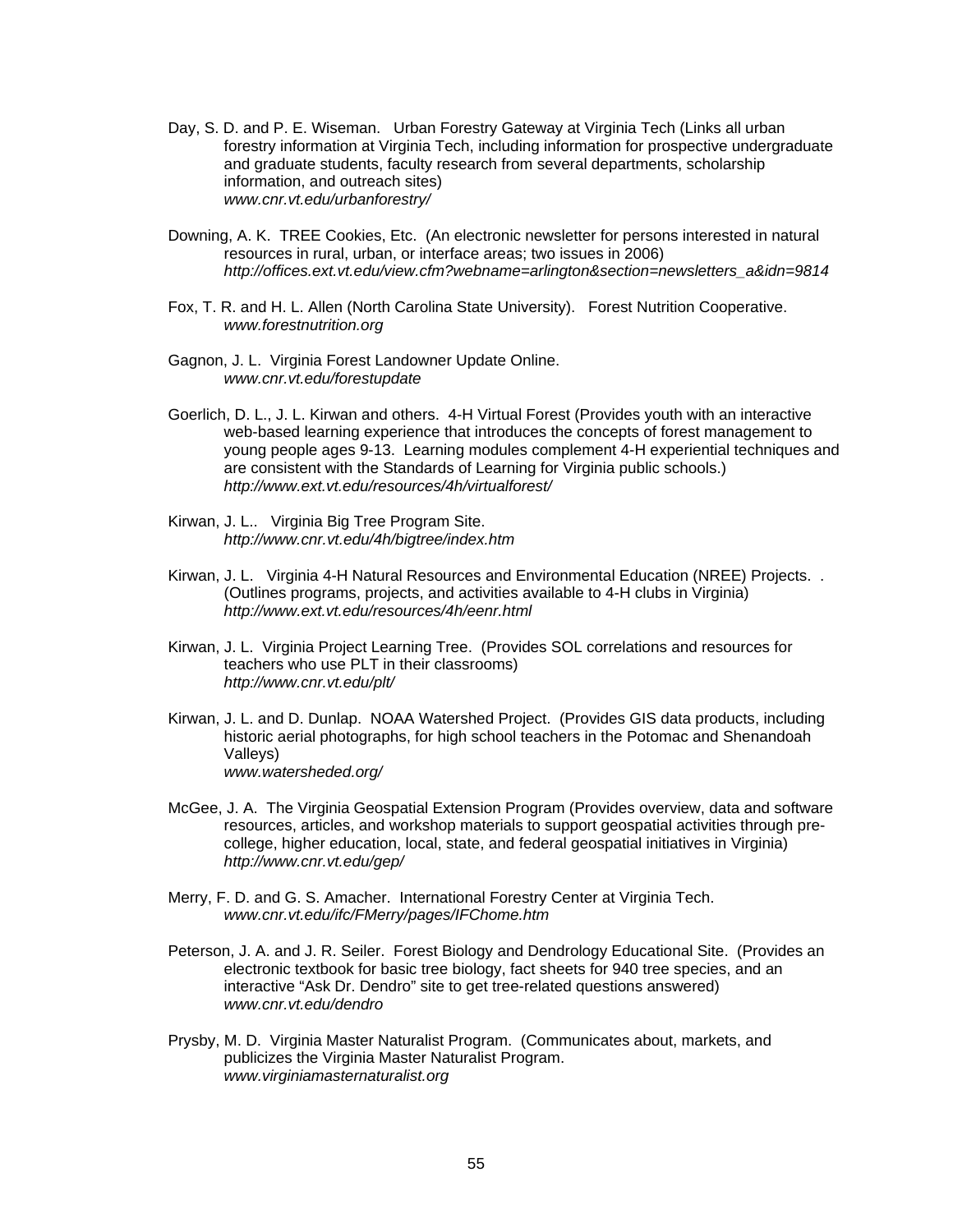- Robertson, D. P. Blue Ridge Forest Cooperative (BRFC). (BRFC is a forest products business that operates as a network of landowners, investors, service providers, and other partners committed to sustainable forestry in the Blue Ridge region of Virginia.) *www.brfconline.com*
- Robertson, D. P. Grayson LandCare. (Grayson LandCare is a community-based organization helping landowners practice landcare in the New River Valley of southwest Virginia.) *www.graysonlandcare.org*
- Robertson, D. P. Greater Lynchburg Environmental Network (GLEN). (GLEN is a civic organization working to improve environmental quality in the Greater Lynchburg ecosystem.)
- Robertson, D. P. LandCare Center. (The LandCare Center is a partnership initiative to advance the science and practice of landcare in the Commonwealth of Virginia and beyond.) *www.landcarecenter.org*
- Robertson, D. P. Landcare Central (The Landcare Central website promotes landcare as an approach to land management for today's landscapes, lifestyles, and livelihoods.) *www.landcarecentral.org*
- Robertson, D. P. SEED. (SEED is a content management system that allows community-based groups to create websites and interact for low-cost.)  *www.publicecology.org/SEED*
- Seiler, J. R., W. M. Aust and J. A. Peterson. Forest Biology and Ecology for Educators.  *www.cnr.vt.edu/dendro/forbioeco/index.html*
- Seiler, J. R., J. L. Kirwan, J. A. Peterson and A. N. Meeks. FORSite Forestry Outreach Site for Virginia Middle Schools. (Provides forestry resources to middle schools, with emphasis on tree identification and data collection) *http://www.cnr.vt.edu/dendro/forsite/contents.htm*
- Virginia Tech Department of Forestry Site. Website maintained by C. Linkous. *www.cnr.vt.edu/forestry/*
- Visser, R. and T. Sherman. Cable Logging/Cable Yarding Site.  *www.cnr.vt.edu/visser/cable\_logging/*
- Visser, R. and T. Sherman. Harvesting Systems. *www.cnr.vt.edu/harvestingsystems*
- Visser, R. and T. Sherman. Industrial Forest Operations Cooperative. *www.cnr.vt.edu/ifo*
- Visser, R. and T. Sherman. Stream Crossing Options. *www.cnr.vt.edu/visser/streamcrossings/*

## **Technical Assistance Program (TAP) Projects**

Wiseman, P. E. Hill Studio Technical Assistance Projects (2). Provided technical assistance for Hill Studio, a Roanoke-based landscape architecture firm, by (1) preparing a landscape tree assessment report for a portion of University of Virginia-Wise Campus and (2) preparing a landscape tree preservation report for a portion of University of Virginia-Wise Campus.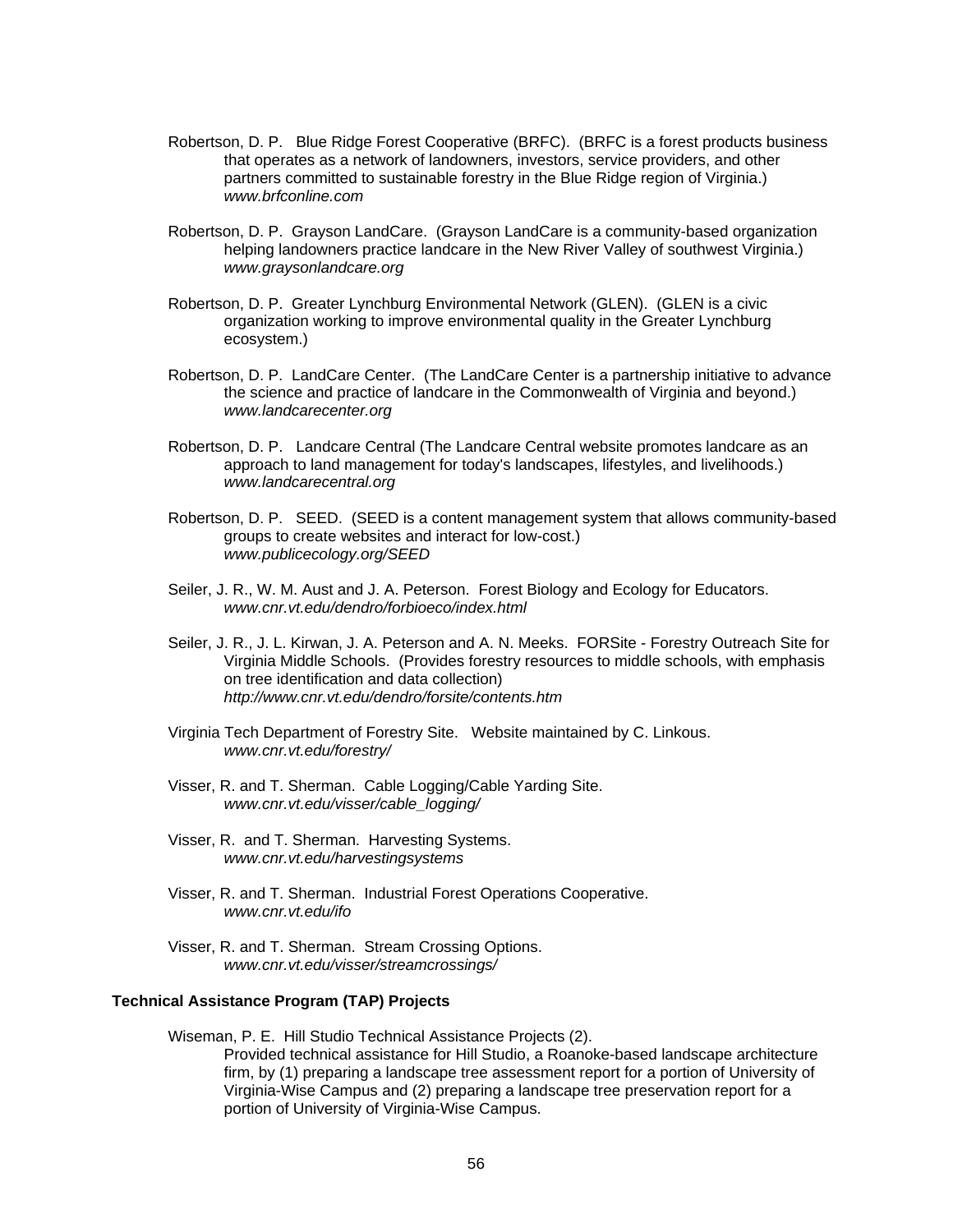## **THESES AND DISSERTATIONS FOR GRADUATE DEGREES AWARDED IN 2006**

For calendar year 2006 – 2 Ph.D., 11 M.S., 2 M.F. degrees awarded

Ashton, Sarah F. Second Summer 2006. A study of cooperative ventures addressing the needs of forest landowners in southern Appalachia. M.S. Faculty Co-Chairs: R. B. Hull and R. Visser Current Postion: Program Coordinator, Regional Extension Forestry, University of Georgia, Athens, GA

Bernard, Aaron M. First Summer 2006. Geospatial modeling of forest road networks and their effect on stream macroinvertebrate communities. M.S. Faculty Chair: S. P. Prisley Current Position: GIS Analyst, U.S. Army Corps of Engineers, Topographic Engineering Center, Fort Belvoir, VA

Bowman, Maria S. Fall 2006. Smallholder fire prevention and burning activities under the threat of accidental fire: A household model application from the Tapajós National Forest in the State of Pará, Brazil. M.S. Faculty Chair: G. S. Amacher Current Position: Research Associate, Woods Hole Research Center, Brazil

Bullock, Steven D. Second Summer 2006. Integrating quantitative and qualitative research methods to inform management of the Cadillac Mountain Summit, Acadia National Park. M.S. Faculty Chair: S. R. Lawson Current Position: Recreation Management, USDA Forest Service, Wasatch-Cache National Forest, Utah

Elliot, J. Robertson, III. Fall 2006. The effects of a controlled-release nitrogen fertilizer on the nitrogen dynamics of a mid-rotation loblolly pine plantation in the Piedmont of Virginia. M.S. Faculty Chair: T. R. Fox Current Position: Forester, Westervelt Company, Tuscaloosa, AL

Feldt, Robert A. Spring 2006. Soil erosion from forest roads in the Piedmont and Allegheny Plateau regions. M.F. Faculty Chair: W. M. Aust Current Position: Chesapeake Watershed Forestry Coordinator, Maryland DNR Forest Service, Annapolis, MD

- Flatley, William T. Second Summer 2006. Successive land surveys as indicators of vegetation change in an agricultural landscape. M.S. Faculty Chair: C. A. Copenheaver Current Positions: Ph.D. candidate, Texas A&M University, College Station, TX
- Harrell, Charles W. Fall 2006. Effects of prescribed burning, mechanical and chemical treatments to curtail rhododendron dominance and reduce wildfire fuel loads. M.S. Faculty Chair: S. M. Zedaker Current Position: Forester, Forest Resource Management, Florence, SC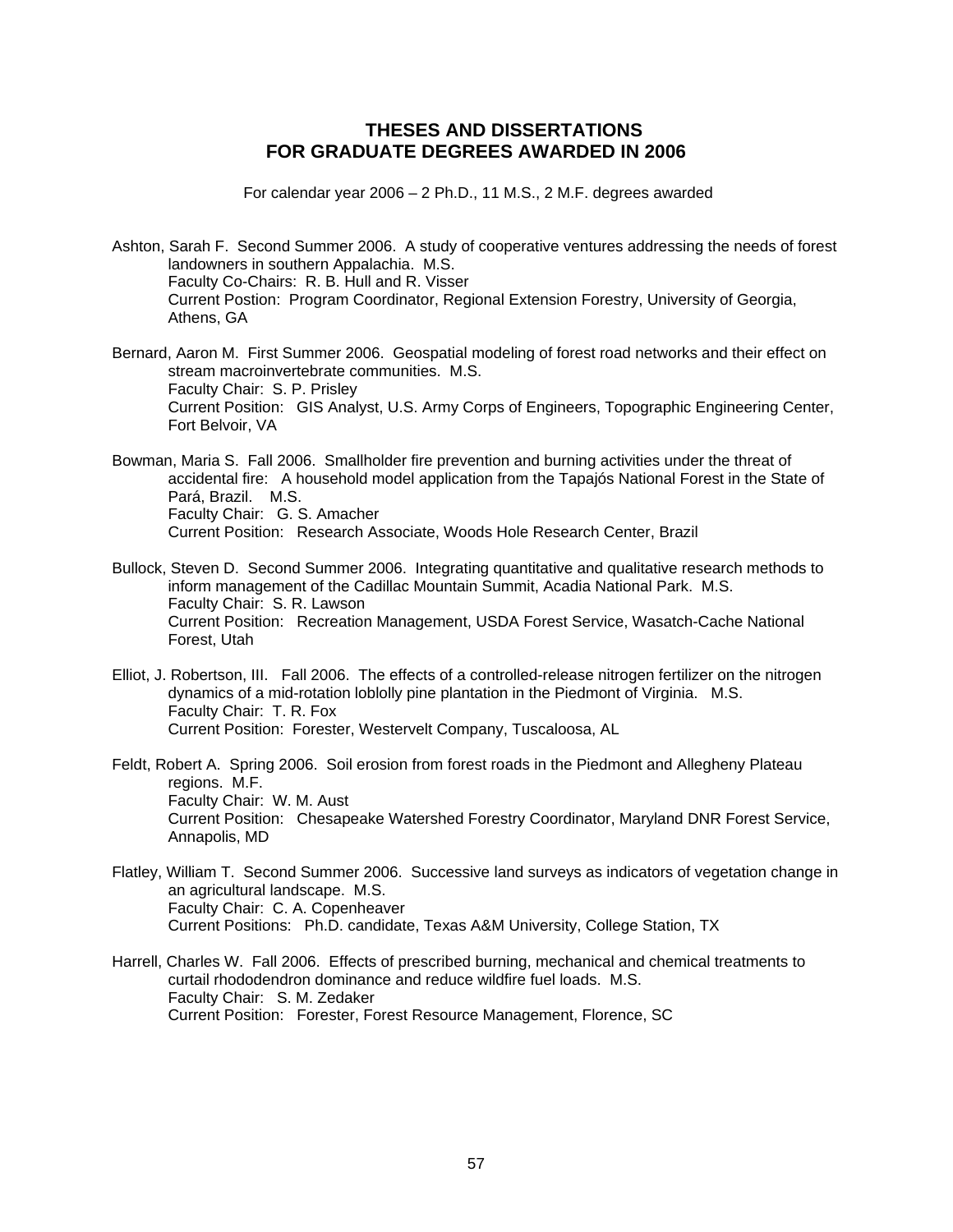- Hodges, Christine L. Fall 2006. Logging in the streamside management zone: Effects of harvesting system and intensity on visual soil disturbance. M.S. Faculty Chair: R. Visser Current Position: Extension Agent, 4-H and Youth, Virginia Cooperative Extension, Bath County, Virginia
- O'Neal, Brandon S. Spring 2006. Safety training for Spanish-speaking workers in the logging industry in the southeastern United States. M.S. Faculty Chair: R. M. Shaffer Current Position: Ph.D. candidate, Auburn University, Auburn, AL
- Salzberg, Adam M. Spring 2006. Sugar maple growth on reclaimed mine soils in southwestern Virginia. M.F. Faculty Chair: J. A. Burger Current Position: Consultant, Highland Forestry, Blacksburg, VA
- Sypert, Robert H. Second Summer 2006. Diagnosis of loblolly pine (*Pinus taeda* L.) nutrient deficiencies by foliar methods. M.S. Faculty Chair: T. R. Fox Current Position: Research Forester, Resource Management Service, LLC, Birmingham, AL

Trincado, Guillermo F. Second Summer 2006. Dynamic modeling of branches and knot formation in loblolly pine (*Pinus taeda* L.) trees. Ph.D. Faculty Chair: H. E. Burkhart Current Position: Assistant Professor, Instituto de Manejo Forestal, Universidad Austral de Chile, Valdivia, Chile

VanderSchaaf, Curtis L. Fall 2006. Modeling maximum size-density relationships of loblolly pine (*Pinus taeda* L.) plantations. Ph.D. Faculty Chair: H. E. Burkhart Current Position: Assistant Professor, School of Forest Resources, University of Arkansas at Monticello, Monticello, AR

Wood, Kerry T. Spring 2006. Assessing recreation impacts to cliffs in Shenandoah National Park: Integrating visitor observation with trail and recreation site measurements. M.S. Faculty Chair: S. R. Lawson Current Position: Volunteer Coordinator, Appalachian Trail Conservancy, Blacksburg, VA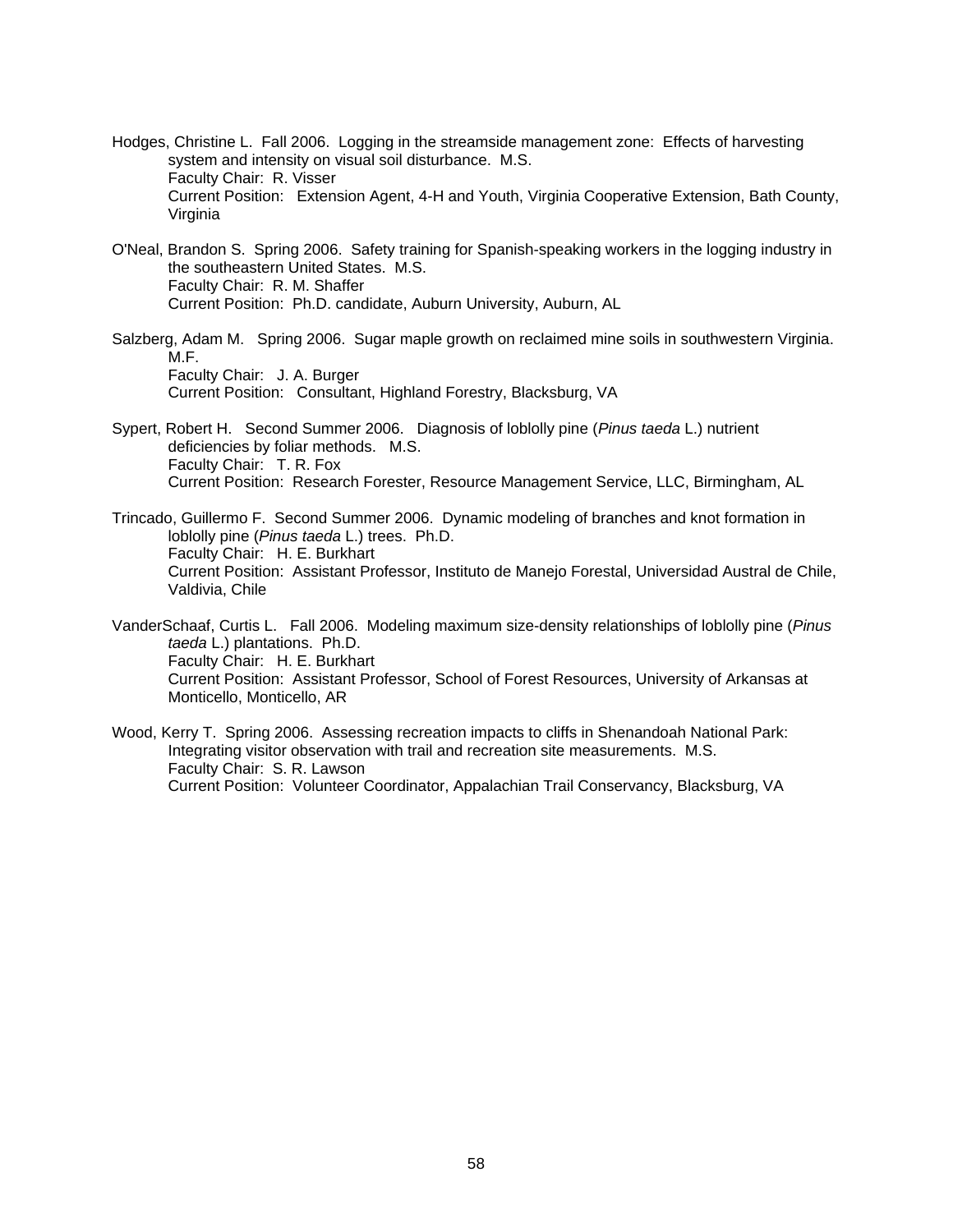## **2006 EDITORSHIPS, AWARDS, AND ACHIEVEMENTS**

#### **Gregory Amacher**

 Senior Editor (Forestry and Economics), *Natural Resource Modeling* Editorial Council, *Journal of Environmental Economics and Management* Affiliate Researcher, The Institute of Environmental Research for Amazônia (Instituto de Pesquisa Ambiental do Amazonia – IPAM), Belem, Brazil

## **Michael Aust**

 College of Natural Resources Curriculum Clubs Award for Teaching Excellence, 2006 Certified Forester, Society of American Foresters

#### **Amy Brunner**

Board of Advisors, *New Phytologist* 

## **James Burger**

Fellow, Soil Science Society of America

#### **Harold Burkhart**

 University Distinguished Professor of Forestry Fellow, Society of American Foresters Fellow, American Association for the Advancement of Science Review Board, *International Journal of Environmental Research* International Scientific Committee, *Annals of Forest Science*  Board of Directors, Forest Landowners Association Board of Directors, Virginia Forestry Association Advisory Committee, Reynolds Homestead Certified Forester, Society of American Foresters

## **Susan Day**

Member, Soils Sub-Committee, Sustainable Sites Initiative (national committee) Member, International Society of Arboriculture Science and Research Committee

#### **Adam Downing**

- National Association of County Agricultural Agents Communication Award National Finalist, Radio - 2006
- National Association of County Agricultural Agents Achievement Award State Winner, 4-H & Youth Recognition Program, 2006

National Association of County Agricultural Agents Communication Award – State Winner, Individual Newsletter, 2006

Southern Regional Extension Forestry Exceptional Programming Award, 2006 Virginia Division of the Society of American Foresters, Young Forester Leadership Award, 2006 Association of Natural Resource Professionals Gold Award – Refereed Journal Article, 2006

## **Jason Fisher**

Southern Regional Extension Forestry Award for Excellence in Mixed Media-Youth and Teacher Education, 2006 – for 4-H Virtual Forest (along with D. Goerlich, J. Kirwan, and others)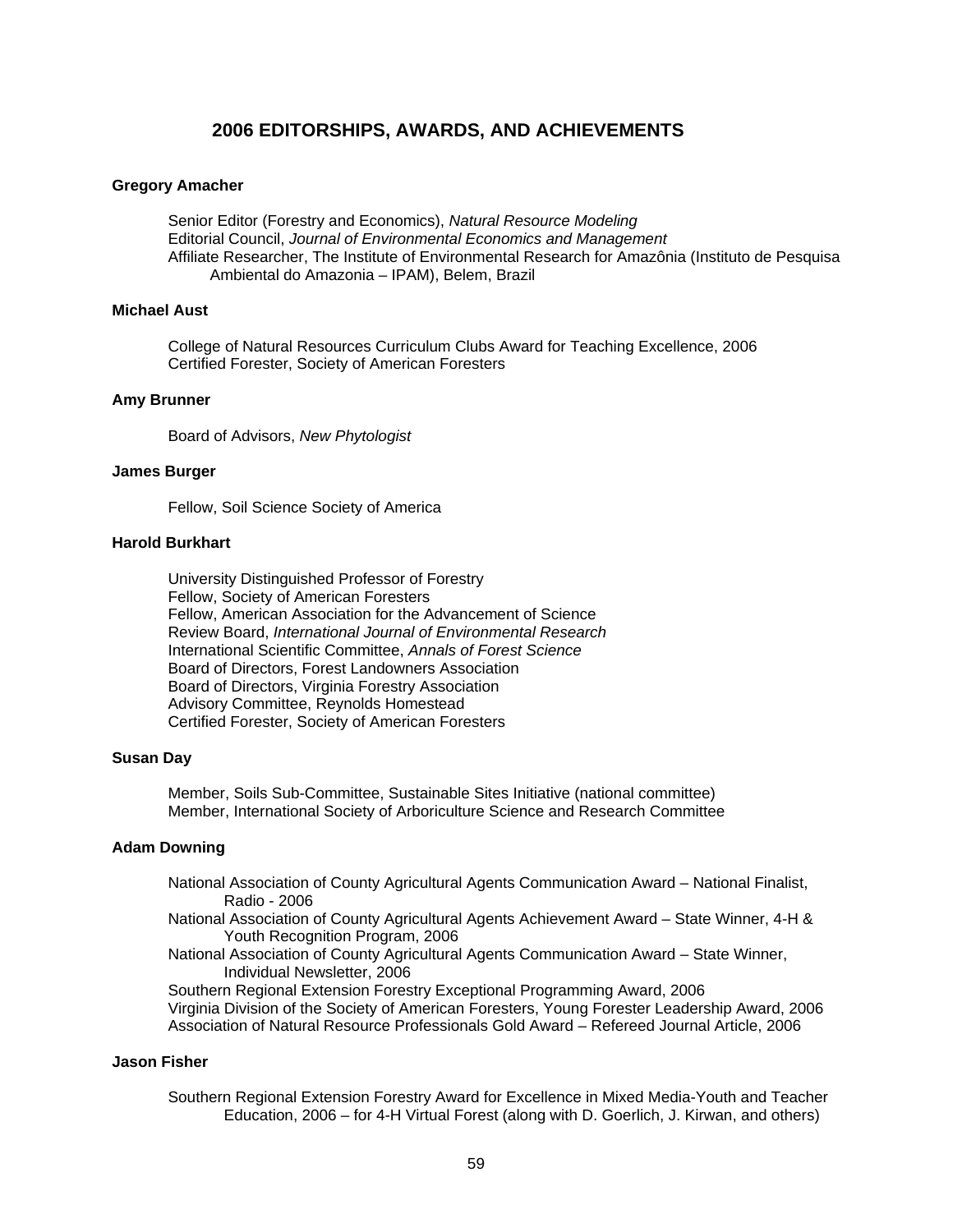## **Thomas Fox**

Adjunct Faculty Appointment, North Carolina State University Co-Director, NCSU/VPI&SU Forest Nutrition Cooperative Associate Editor, *Soil Science Society of America Journal*  Certified Forester, Society of American Foresters Certified Professional Soil Scientist, American Society of Agronomy Registered Professional Forester (Georgia) Licensed Professional Forester (Maine)

#### **Bruce Hull**

Fellow, Virginia Natural Resource Leadership Institute

#### **James Johnson**

 International Service Award, Association of Natural Resource Extension Professionals, 2006 Associate Editor, *Small-Scale Forest Management, Economics and Policy* Board of Directors, Virginia Forestry Association Certified Forester, Society of American Foresters Fellow, Society of American Foresters

## **Steven Lawson**

Associate Editor, *Journal of Park and Recreation Administration* 

#### **Jeffrey Marion**

 Associate Editor, *Journal of Environmental Management* Associate Editor, *International Journal of Wilderness* Advisory Board, International Centre for Ecotourism Research, Queensland, Australia

## **Richard Oderwald**

Associate Editor for Geospatial Technologies, *Journal of Forestry* 

## **Stephen Prisley**

Director, Virginia Tech Center for Geospatial Information Technology (CGIT)

#### **Philip Radtke**

Associate Editor, *Forest Science*

## **Marion Reynolds**

 Editorial Board, *Journal of Quality Technology* Editorial Board, *Sequential Analysis* Editorial Board, *IIE Transactions*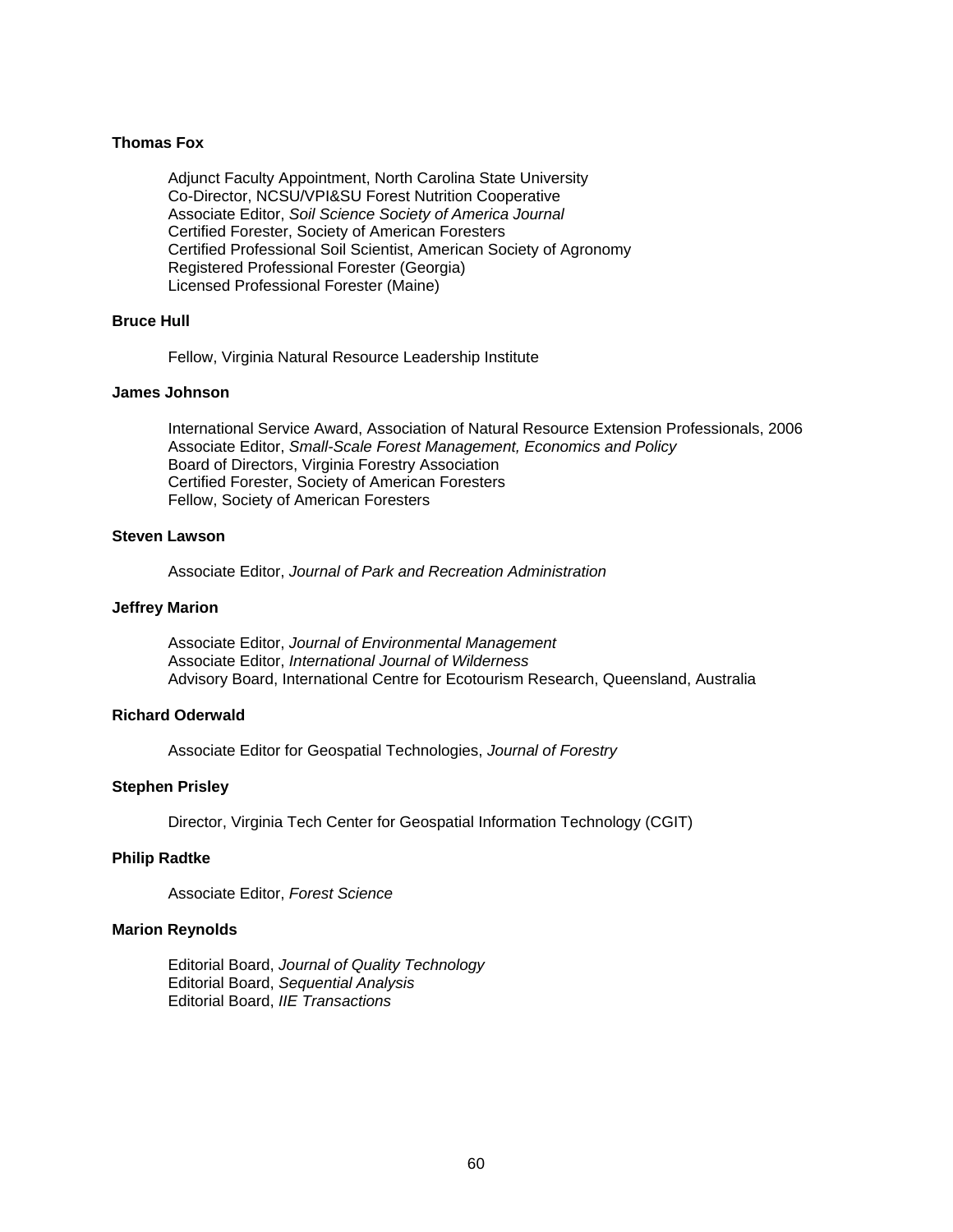## **David Robertson**

Director, The LandCare Center Director, The Public Ecology Project Director, Greater Lynchburg Environmental Network Public Director, Blue Ridge Forest Cooperative Steering Committee Member, Middle James Roundtable Member, Southside Implementation Team, Virginia Tech

#### **Joseph Roggenbuck**

 Associate Editor, *Leisure Sciences* Associate Editor, *International Journal of Wilderness*

## **John Seiler**

The Honorable and Mrs. Shelton H. Short, Jr., Professor of Forestry Editorial Board, *Tree Physiology*

#### **Robert Shaffer**

Charles Nettleton Professor of Forestry

## **Jay Sullivan**

Associate Editor, *Forest Science* 

## **Rien Visser**

Assistant Editor (Forestry Section), *Transactions of American Society of Agricultural Engineers*  Division Editor (Forestry Section), *Transactions of American Society of Agricultural Engineers* 

## **Randolph Wynne**

Guest Co-editor, Special issue of *Photogrammetric Engineering & Remote Sensing* devoted to forestry lidar applications, December 2006

#### **Shepard Zedaker**

 Silviculture Prize – for best paper published in the *Journal of Forestry* in 2006 Editorial Board, *New Forests* Advisory Board, *Weed Technology*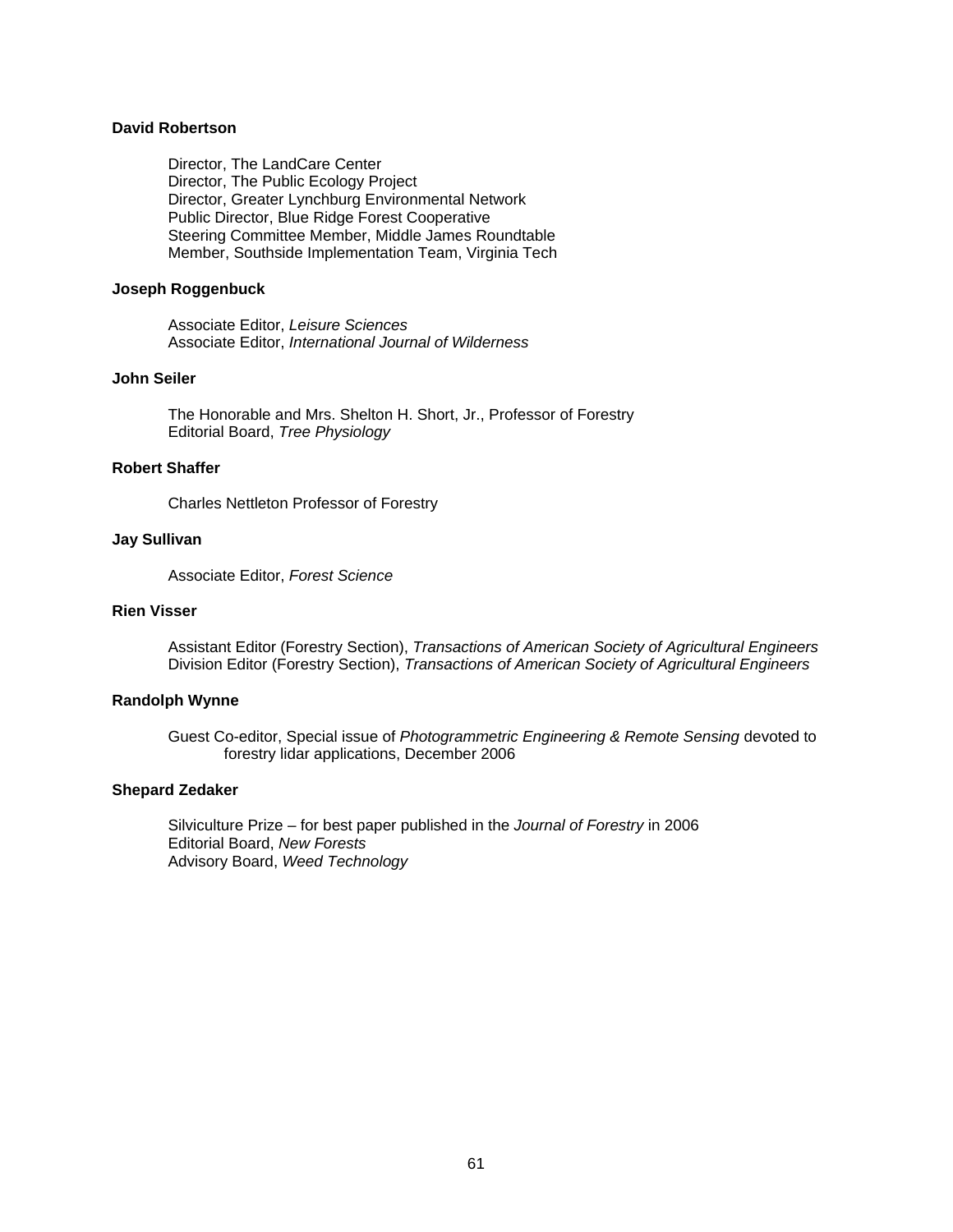## **PROFESSIONAL PRESENTATIONS MADE DURING 2006**

(Presenter's name indicated in **bold;** \* denotes graduate student)

- Adams, M. B. and **J. A. Burger**. Changes in soil chemistry resulting from whole-tree harvesting, acidification, and ameliorative liming. Soil Science Society of America Annual Meeting, Indianapolis, IN.
- **Allen, H. L.** and T. R. Fox. Ecophysiological basis for productivity in intensively managed plantations. Congreso Chileno de Ciencias Forestales, Concepcion, Chile.
- **Amacher, G.**, E. Koskela and M. Ollikainen. Property rights and deforestation. Department of Environmental Studies, Dartmouth College, Hanover, NH
- **Amateis, R. L.** Growth and yield models: Tools for forest managers. Virginia Chapter of the Association of Consulting Foresters of America, Charlottesville, VA.
- **Amateis, R. L.** Whole rotation stand density management of loblolly pine: Field studies to models. South Carolina Forest Landowners Meeting, Columbia, SC.
- **Amichev, B. Y.**\* and James A. Burger. Soil organic carbon measurement procedure for mine soils. Soil Science Society of America Annual Meeting, Indianapolis, IN.
- **Arellano, E.**\* and T. R. Fox. Changes in soil nutrient availability following land application of biosolids to forests in Virginia. World Congress of Soil Science, Philadelphia, PA.
- **Arellano, E.**\* and T. R. Fox. Impact of biosolids application on soil nutrient dynamics. Soil Science Society of America Annual Meeting, Indianapolis, IN.
- **Aust, W. M.** Assessment of restored riparian forests on agricultural lands in Virginia. Chesapeake Bay Program Forestry Working Group, Winchester, VA.
- **Aust, W. M.** Evaluation of the CREP program in Virginia. Virginia Department of Forestry-USDA Forest Service Technical Advisory Visit, Blacksburg, VA.
- **Aust, W. M.** Forested wetlands. Master Naturalist Program, Blacksburg, VA.
- Aust, W. M., R. Visser, **W. Lakel**\* and B. O'Neal\*. AVLO road costing spreadsheet. 29th Annual Meeting of the Council on Forest Engineering, Coeur 'd Alene, ID.
- **Bartens, J.**\*, S. D. Day and J. R. Harris. Trees and structural soil as a stormwater management system in urban settings: Tree development and contribution. Urban Forestry: Bridging Cultures, Disciplines, Old Attitudes & New Demands, 9th European Forum on Urban Forestry, Florence, Italy.
- **Bernard, A. M.**\*, S. P. Prisley, W. M. Aust and C. D. Heatwole. Geospatial modeling of forest road networks and their effects on stream macroinvertebrate communities. 5th Southern Forestry and Natural Resources GIS Conference, Asheville, NC.
- **Burge, S.**, J. Stokoe, R. McWilliams, T. Jacobs, S. Hoesel, P. Tadej, J. Moles, D. Robertson and E. Miller. Emerging Landcare examples in the United States. 2006 International LandCare Conference, Melbourne, Australia.
- **Burkhart, H. E.** A growth and yield perspective. Post-harvest Stand Development Conference, Edmonton, Alberta, Canada.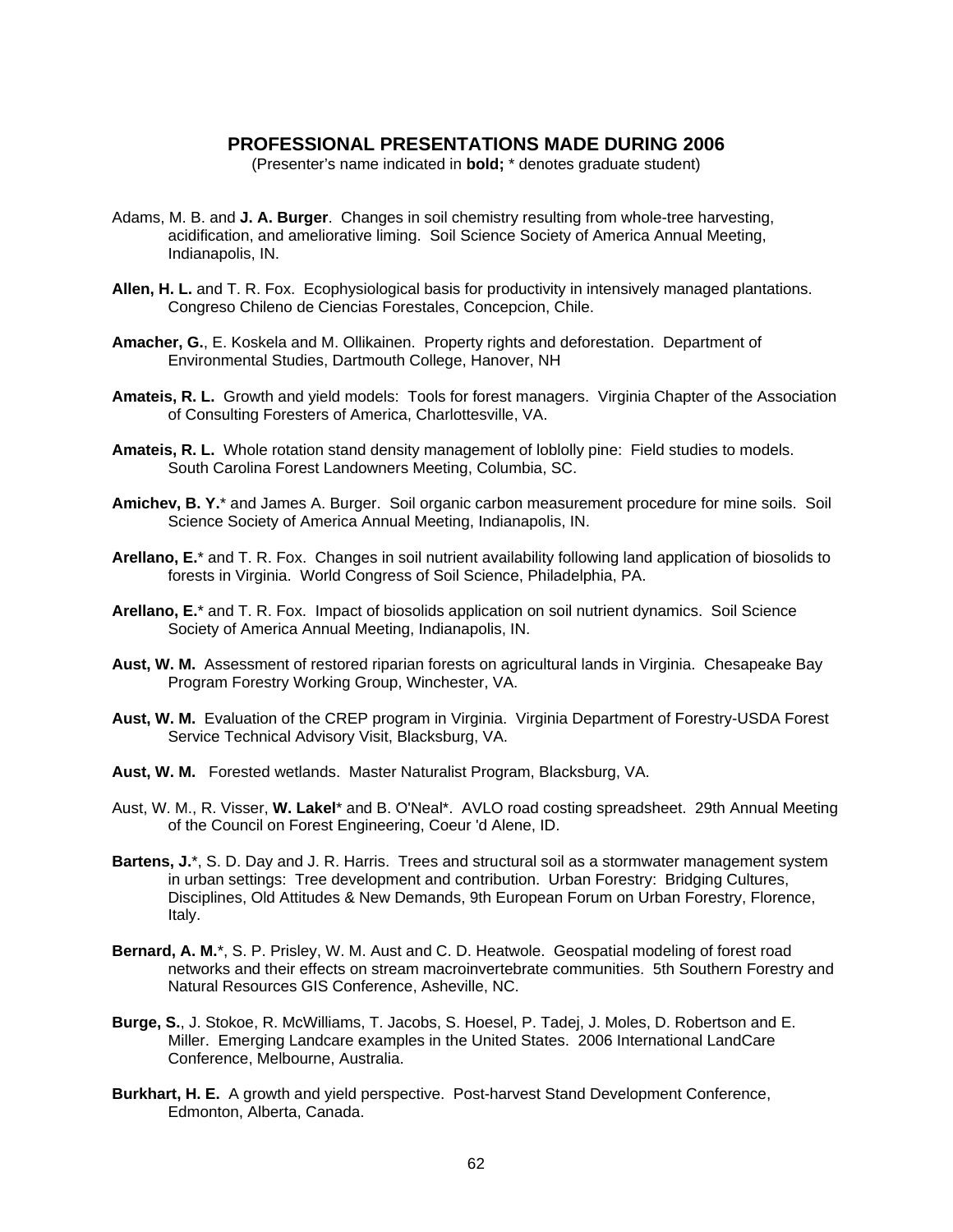- **Burkhart, H. E.** Initial spacing: A key factor in plantation management. North Carolina Forest Service Symposium, Sanford, NC.
- **Burkhart, H. E.** Myths and realities of initial planting spacing. Symposium on Getting to the Root of Regeneration Success and Failure, Danville, VA.
- **Burkhart, H. E.** Virginia Tech's forestry programs Current status, future directions. Symposium on Getting to the Root of Regeneration Success and Failure, Danville, VA.
- **Burkhart, H. E.** and **R. L. Amateis**. Growth and yield modeling. Virginia Department of Forestry 2006 Resource Management Academy, Smith Mountain Lake 4-H Educational Center, Wirtz, VA.
- **Bartens, J.**\*, J. R. Harris and S. D. Day. Trees and structural soils as a stormwater management system in urban settings. Southern Nursery Association Research Conference, Atlanta, GA. (Poster)
- **Blinn, C. E.** Forest Nutrition Cooperative remote sensing project. Forest Nutrition Cooperative Advisory Council Meeting, Chapel Hill, NC.
- **Blinn, C. E.**, R. H. Wynne and J. A. Scrivani. Improvements from training data editing and band combination selection on forest/non-forest classifications of Landsat ETM+ imagery. 72nd Annual Meeting of the American Society for Photogrammetry and Remote Sensing, Reno, NV.
- **Bullock, S.**\* and S. Lawson. Examining the effects of management actions on visitor experiences and associated meanings on the summit of Cadillac Mountain, Acadia National Park. International Symposium on Society and Resource Management, Vancouver, BC, Canada.
- Bullock, S.\* and **S. Lawson**. Managing the "commons" on Cadillac Mountain: A stated choice analysis of visitors' management preferences. International Symposium on Society and Resource Management, Vancouver, BC, Canada.
- **Bullock, S.**\* and S. Lawson. Searching for "mutually agreed upon coercion" to protect the "commons" on Cadillac Mountain: A stated choice analysis. Southeastern Recreation Research Conference, Wilmington, NC.
- **Carlson, C. A.** and T. R. Fox. Loblolly pine growth response to surface and subsurface tillage. Forest Nutrition Cooperative Annual Meeting, Blacksburg, VA.
- **Carlson, C. A.** and T. R. Fox. Using the age-shift approach to model mid-rotation fertilizer responses. Forest Nutrition Cooperative Annual Meeting, Chapel Hill, NC.
- **Choi, J.**, H. E. Burkhart and R. L. Amateis. Trends in stem quality of loblolly pine trees. Southern Mensurationists Annual Meeting, Charleston, SC.
- **Clark, N.** Alternative forest products for southeast Virginia. Income from Natural Resources Now and Later, Suffolk, VA.
- **Clark, N.** Forest management in southeast Virginia: Concentration Prince George & Chesterfield. Chesterfield Farmer's Breakfast, Chesterfield, VA.
- **Clark, N.** 4-H Virtual Farm and 4-H Virtual Forest. 2006 Virginia State Fair, Richmond, VA.
- **Clark, N.** From seed to seedling. Southampton 4-H Farm Day, Southampton County, VA.
- **Clark, N.** History and future of forests Foreign and domestic. Chesapeake Chapter of the Izaak Walton League, Suffolk, VA.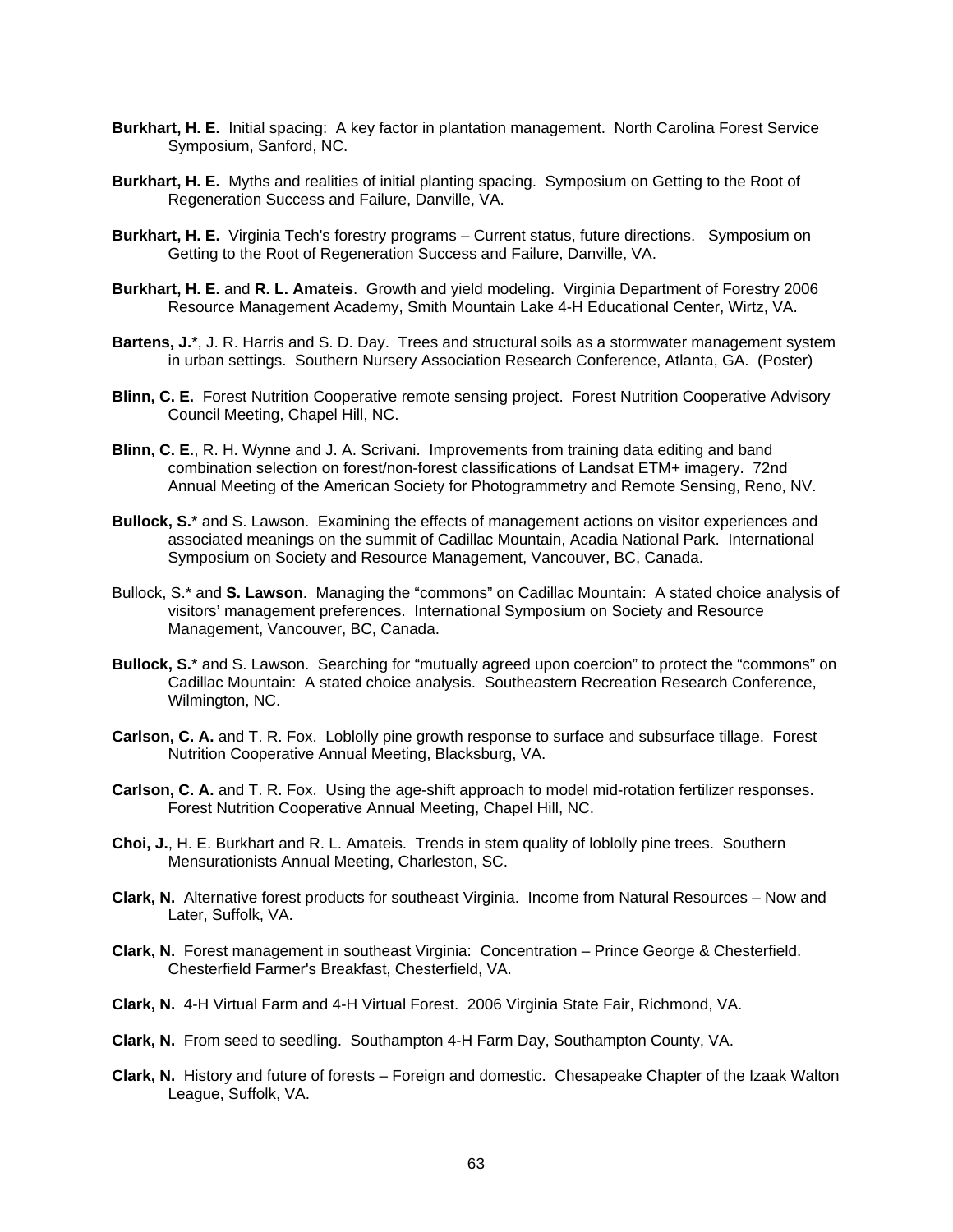- **Clark, N.** Introduction to Forestry and Natural Resources Southeast District extension agent. Suffolk Kiwanis Meeting, Suffolk, VA.
- **Clark, N.** Land conservation strategies. Isle of Wight Board of Supervisors Meeting, Isle of Wight, Virginia.
- **Clark, N.** Land use as related to turkeys in southeast Virginia. Suffolk Longspurs JAKES Event, Suffolk, VA.
- **Clark, N.** Tree structures and functions. Suffolk Farm Day, Suffolk, VA.
- **Clark, N.**, P. Araman and S. Lee. Urban tree crown evaluation efforts. Forest Health Monitoring Working Group Meeting, Charleston, SC.
- **Clark, N.** and S. Lee. Digital photomonitoring for tree crown foliage change evaluation. 15th Central Hardwood Conference, Knoxville, TN.
- **Copenheaver, C. A.** Tree-ring analysis from bottomland hardwood stand, USA. 7th International Conference on Dendrochronology, Beijing, China.
- **Creighton, J. H.**, J. E. Johnson and E. R. Norland. Providing successful learning opportunities in forestry extension: An international comparison. Southern Regional Conference on Technology Transfer and Extension in Natural Resources, Hot Springs, AR.
- **Currie, J.**\*, R. Visser, R. Smith and C. Becker. Developing a business model for the harvesting of small diameter timber for private landowners in Virginia. Forest Resources Association, Richmond, VA.
- Daversa, D. R., **S. P. Prisley** and M. J. Mortimer. Spatial analysis of potential impacts of local forestry ordinances. 5th Southern Forestry and Natural Resources GIS Conference, Asheville, NC.
- **Day, S. D.** Buried trunks: Diagnosis and remediation of trees damaged by deep planting or construction fill. Grow in Winter Workshop, Landscape Contractors Association of Maryland, District of Columbia, and Virginia, Ellicot City, MD.
- **Day, S. D.** In search of space: Landscape design and how it affects tree growth in urban sites. Growing Green: Strategies for Success, Community Tree Conference 2006 – Amherst, MA.
- **Day, S. D.** The key to long-term success with your tree plantings. Virginia Tree Steward Training Session, 19th Annual Virginia Cooperative Extension Master Gardener College, Blacksburg, VA.
- **Day, S. D.** Looking ahead—Urban forests and natural resource protection. Trees: The Oldest New Thing in Storm Water Management, 15th Annual Conference of Arkansas Urban Forestry Council, Fayetteville, AR.
- **Day, S. D.** Stormwater management with trees and structural soil. Trees: The Oldest New Thing in Storm Water Management, 15th Annual Conference of Arkansas Urban Forestry Council, Fayetteville, AR.
- **Downing, A. K.** Backyard woods. Introduction to Riparian Buffers (part of Clarity Workshop Series), Gloucester Point, VA.
- **Downing, A. K.** Reaching beyond the choir: To underserved private forest landowners with "one-stopshop" conferences. 91st Annual Meeting and Professional Improvement Conference for National Association of County Agricultural Agents, Cincinnati, OH.
- **Downing, A. K.** Tree identification. Fauquier Master Gardener Volunteer Training Course, Fauquier County, VA.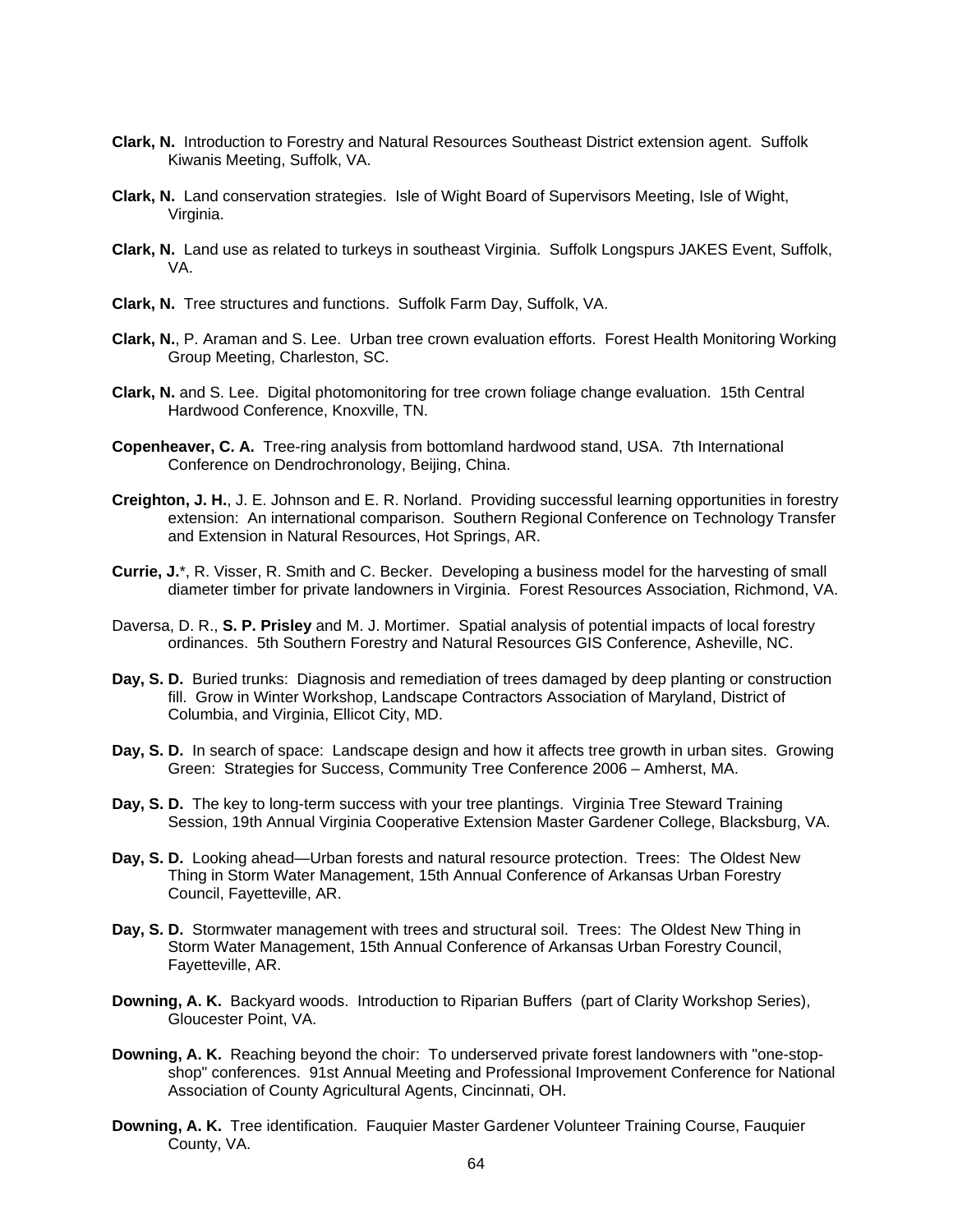- **Downing, A. K.** Tree identification. 4th Annual Woods and Wildlife Conference, Manassas, VA, and Charlottesville, VA.
- **Downing, A. K.** Tree identification. Tree Identification Meeting, Loudoun County, VA.
- **Downing, A. K.** Working with small acreage forestland owners. Virginia Department of Forestry 2006 Resource Management Academy, Smith Mountain Lake 4-H Educational Center, Wirtz, VA.
- **Fearer, T. M.**\*, D. F. Stauffer, S. P. Prisley and P. D. Keyser. Evaluating population-habitat relationships of forest breeding birds and multiple scales using forest inventory data. 5th Southern Forestry and Natural Resources GIS Conference, Asheville, NC.
- **Fearer, T. M.**\*, D. F. Stauffer, S. P. Prisley and P. D. Keyser. Evaluating population-habitat relationships of forest breeding birds and multiple scales using forest inventory data. 8th Annual Forest Inventory and Analysis Symposium, Monterey, CA.
- **Fisher, J. K.** Trees and shrubs. Presentations to Master Gardeners in Halifax County and Brunswick County, VA.
- **Flatley, W. T.**\* and C. A. Copenheaver. Dendroecology of *Juniperus-Quercus* woodland, USA. 7th International Conference on Dendrochronology, Beijing, China.
- **Fox, T. R.** and H. L. Allen. Sustainability of plantation forestry. Congreso Chileno de Ciencias Forestales, Concepcion, Chile.
- **Fox, T. R.**, C. A. Haas and R. Jones. What mechanisms control biodiversity, resilience and nutrient processes in managed Appalachian forest ecosystems. Soil Science Society of America Annual Meeting, Indianapolis, IN.
- **Fox, T. R.**, R. Rubilar, H. Allen, C. Montes, J. Urrego and F. Flores. Precision forestry in the 21st century: Linking climate, geology, topography, and ecophysiology to develop site-specific estimates of forest productivity for pine and eucalyptus in North and South America. World Congress of Soil Science, Philadelphia, PA.
- **Gagnon, J. L.** Ecology and management of longleaf pine. Fall Forestry and Wildlife Field Tour King William County, Sandy Point State Forest, VA.
- **Gagnon, J. L.** Forest and farmland conservation strategies. Virginia Forestry Association Annual Meeting, Wintergreen, VA.
- **Gagnon, J. L.** Forestry and the forest products industry in Virginia. Agricultural Engineering class, Blacksburg, VA.
- **Gagnon, J. L.** Sustainable forest management and management planning. Wildlife Options for Landowners Short Course, Tappahannock, VA.
- **Gagnon, J. L.** The Virginia Forest Landowner Education Program. Virginia Association of Parks Annual Meeting, Claytor Lake, VA.
- **Johnson, J. E.** Environmental effects of prescribed burning. Virginia Certified Prescribed Burning Manager Program, Charlottesville, VA.
- **Johnson, J. E.** How a forest grows Mechanics, ecology and service to society. Woods and Wildlife Conference, Manassas, VA.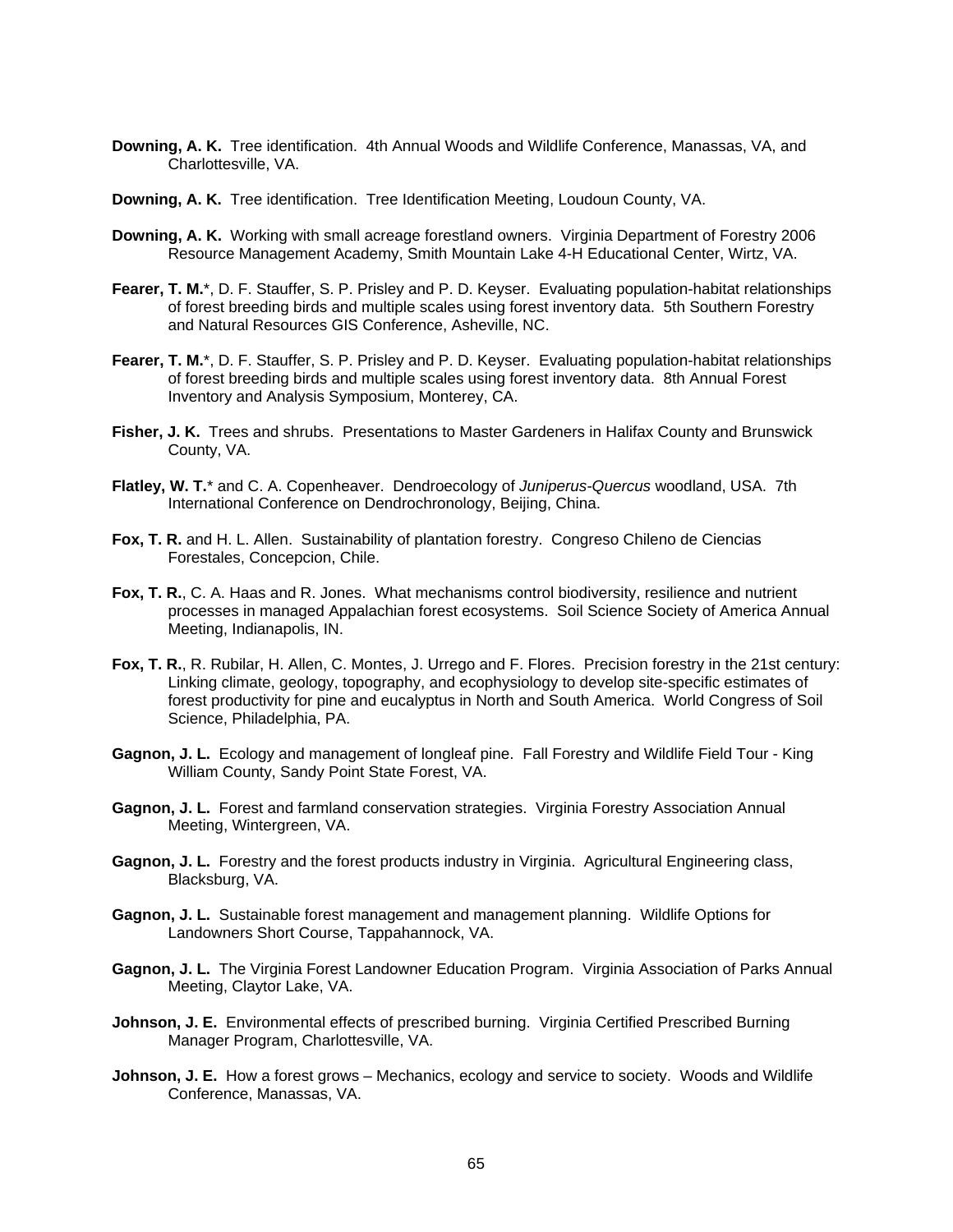- **Johnson, J. E.** International opportunities in forestry extension. North American Natural Resources Extension Forum, Mattawa, Ontario, Canada.
- **Johnson, J. E.** International opportunities in forestry extension. Western Extension Forestry Conference, Fairbanks, AK.
- **Johnson, J. E.** LandCare An experiment in cooperation. LandCare Meeting, Independence, VA.
- **Johnson, J. E.** LandCare programs in Australia and the USA. LandCare Meeting, Blacksburg, VA.
- **Johnson, J. E.** New happenings in forestry extension in Virginia. Symposium on Getting to the Root of Regeneration Success and Failure, Danville, VA.
- **Johnson, J. E.**, J. H. Creighton and E. R. Norland. Evaluating successful strategies in forestry extension: An international perspective. 5th Natural Resources Extension Professionals Conference, Park City, UT.
- **Kays, J.**, A. Downing and J. Finley. The woods in your backyard. Southern Regional Conference on Technology Transfer and Extension in Natural Resources, Hot Springs, AR.
- **Kelly, J. M.** and R. Yanai. Writing manuscripts for publication. Soil Science Society of America Annual Meeting, Indianapolis, IN.
- **Kirwan, J. L.**, J. R. Seiler and M. D. Prysby. The Virginia Tech forestry outreach program. 5th Natural Resources Extension Professionals Conference, Park City, UT.
- **Kirwan, J. L.**, J. R. Seiler and M. D. Prysby. The Virginia Tech forestry outreach program. 11th Annual Service Learning Exposition, Blacksburg, VA.
- **Kiser, B.**\* and S. Lawson. Examining the utility of computer simulation for monitoring multiple dimensions of wilderness solitude in Great Smoky Mountains National Park. Southeastern Recreation Research Conference, Wilmington, NC.
- **Kiser, B.**\*, S. Lawson and B. Itami. Using computer simulation to monitor wilderness solitude in Great Smoky Mountains National Park. International Conference on Monitoring and Management of Visitor Flows in Recreational and Protected Areas, Rapperswil, Switzerland.
- **Lakel, W. A.**\*, W. M. Aust and C. A. Dolloff. 2006. Effects of streamside management zones on water quality in Virginia. 29th Annual Meeting of the Council on Forest Engineering, Coeur 'd Alene, ID.
- Laven, D., **R. Manning**, W. Valliere, J. Marion and S. Lawson. Ecology and sociology of parks: An integrated study at Acadia National Park. International Symposium on Society and Resource Management, Vancouver, BC, Canada.
- **Lawson, S.**, B. Kiser\*, L. Park\*, K. Plotkin, B. Itami, K. Fristrup, D. Joyce and K. Trevino. Understanding and managing soundscapes in national parks: Part 3 – computer simulation. International Conference on Monitoring and Management of Visitor Flows in Recreational and Protected Areas, Rapperswil, Switzerland.
- **Lee, S.**, A. Abbott, N. Clark and P. Araman. Diffusion on statistical manifolds. International Conference on Image Processing, Atlanta, GA.
- **Lee, S.**, A. Abbott, N. Clark and P. Araman. A shape representation for planar curves by shape signature harmonic embedding. IEEE Computer Society Conference on Computer Vision and Pattern Recognition, New York, NY.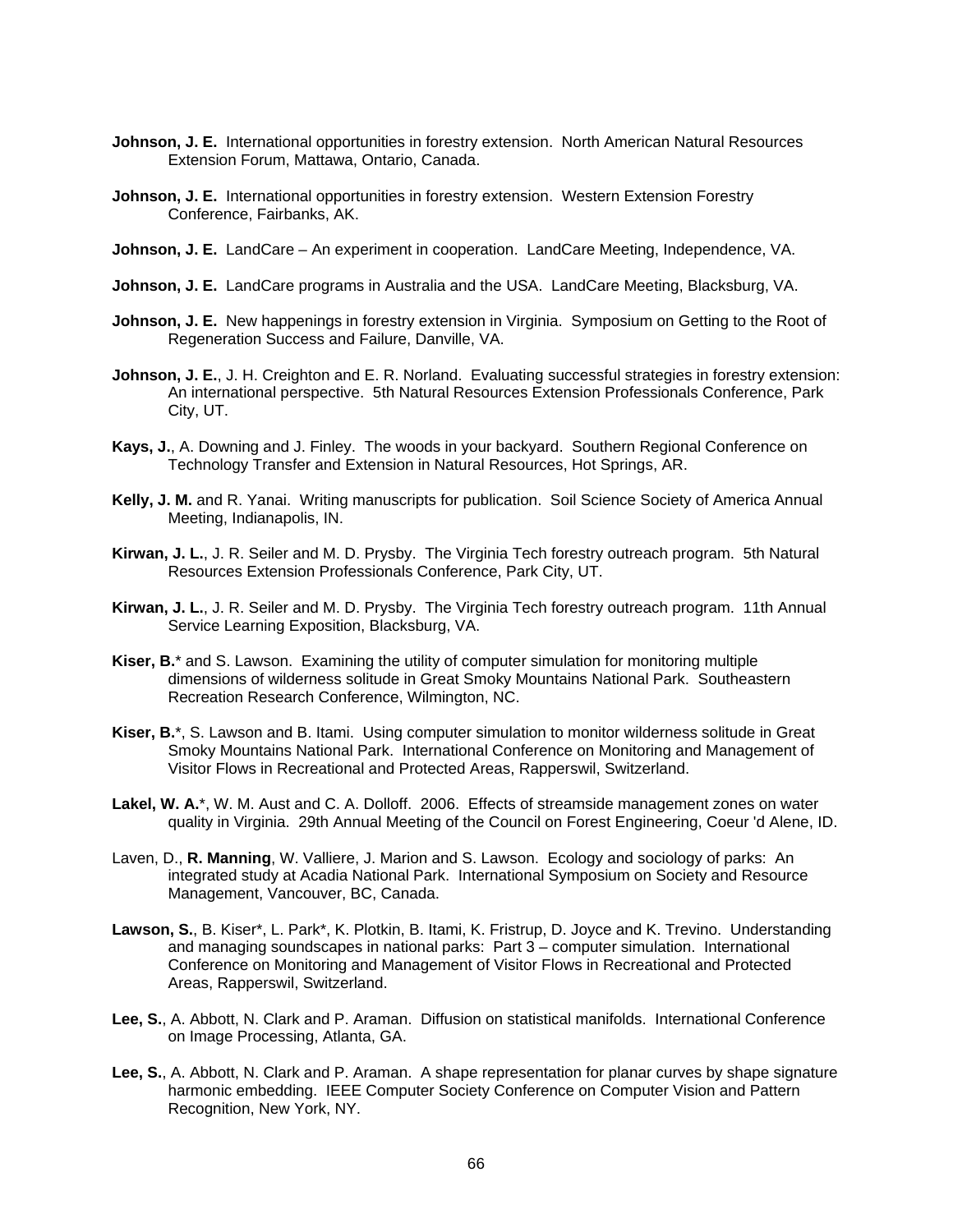- **Marion, J. L.** Alternative approaches to campsite and trail monitoring. Southern Wilderness Rendezvous, Region 8, USDA Forest Service, Helen, GA.
- **Marion, J. L.** Developing indicators for wildlife-visitor interactions: Value, feasibility and limitation. New England Chapter of The Wildlife Society Fall Workshop, Hadley, MA.
- **Marion, J. L.** Integrating recreation ecology and social science research: Panel discussion. 12th International Symposium on Society and Resource Management, Vancouver, Canada.
- **Marion, J. L.** Integrating recreation ecology and social science research: Presentations on recent studies. 12th International Symposium on Society and Resource Management, Vancouver, Canada.
- **Marion, J. L.** Leave No Trace skills and ethics. Boy Scouts of America, Blue Ridge Mountains Council, Roanoke, VA.
- **Marion, J. L.** Leave No Trace skills and ethics. Boy Scouts of America, Regional High Adventure Conference, Lebanon, PA.
- **Marion, J. L.** Managing "trail magic" along the Appalachian trail. Appalachian Long Distance Hikers Association Annual Gathering, Athens, WV.
- **Marion, J. L.** Managing visitor use impacts in wilderness: Implications from wilderness research. Southern Wilderness Rendezvous, Region 8, USDA Forest Service, Helen, GA.
- **Marion, J. L.** Recreation impacts and methodological considerations for their assessment and monitoring. Haleakala National Park - Recreation and Commercial Use Meeting, Maui, HI.
- **Marion, J. L.** Recreation impacts to cliff resources: Study objectives and methods. Great Falls Park, George Washington Memorial Parkway, Public Meetings (2), Great Falls, VA.
- **Marion, J. L.** Recreational use and impact to cliff resources in Shenandoah National Park. Shenandoah National Park, Cliff Study Public Workshop, Luray, VA.
- **Marion, J. L.** Unassisted recovery at Annapolis Rocks: The Appalachian Trail's most severely impacted campsites. Patuxent Wildlife Research Center, Biennial Science Meeting, Laurel, MD.
- **Marion, J. L.** Visitor impacts to wildlife and their management: An overview. New England Chapter of The Wildlife Society Fall Workshop, Hadley, MA.
- **McGee, J.** Creating geospatial metadata the Virginia way. 18th Annual Virginia GIS Conference, Richmond, VA.
- **McGee, J.** Geospatial workforce opportunities in Virginia (breakout session). Virginia Community College System Career Coaches Conference, Roanoke, VA.
- **McGee, J.** Geospatial workforce opportunities in Virginia (preliminary session). Virginia Community College System Career Coaches Conference, Roanoke, VA.
- **McGee, J.** Helping communities through the Virginia Geospatial Extension Program (poster session). Outreach Now, Blacksburg, VA.
- **McGee, J.** Integrating GIS in the community college curriculum. Virginia Community College System New Horizons Conference, Roanoke, VA.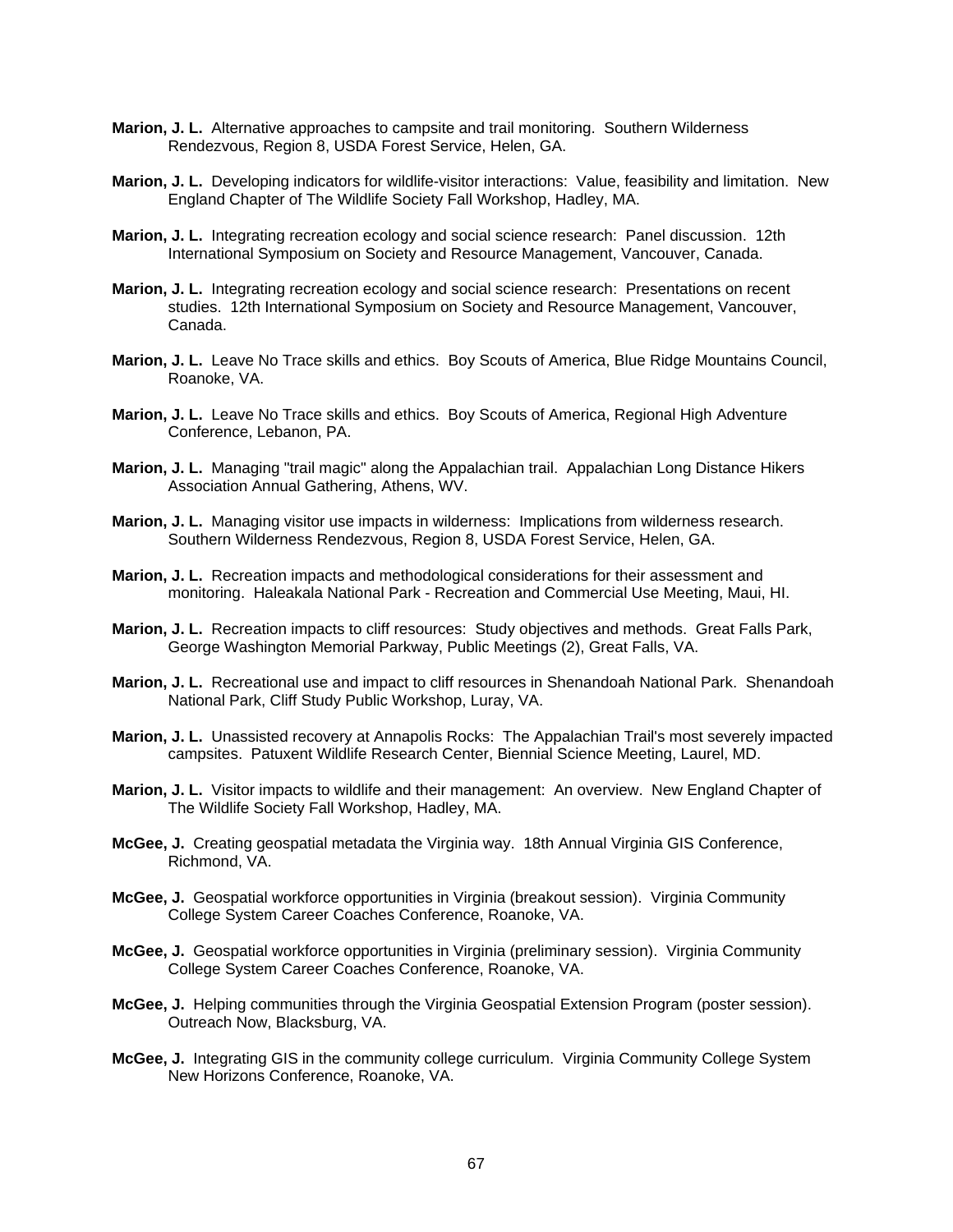- **McGee, J.** Synergistic opportunities through the National Geospatial Technology Extension Workshop (NGTEN). The Environmental Systems Research Institute (ESRI) Federal User Group Meeting, Washington, DC.
- McGee, J., A. Hays, **B. Orr**, S. Prisloe and P. Rasmussen. The National Geospatial Extension Program: Applications, impacts, and opportunities for natural resource management professionals. Annual Natural Resource Extension Professionals Conference, Park City, UT.
- **Miller, B.**\* and T. R. Fox. Impact of P fertilization on soil P fractions. Soil Science Society of America Annual Meeting, Indianapolis, IN.
- **Miller, B.**\* and T. R. Fox. The long-term effects of a single phosphorus fertilizer application on phosphorus availability in forest soils. World Congress of Soil Science, Philadelphia, PA.
- **Moldovanyi, A.**, S. Lawson and B. Kiser\*. Comparing internet and onsite survey modes for a visitor use study at Prince William Forest Park, Virginia. Southeastern Recreation Research Conference, Wilmington, NC.
- **Mortimer, M. J.** Advocacy vs. lobbying. Society of American Foresters 2006 National Convention, Pittsburgh, PA.
- **Mortimer, M. J.** Forester credentialing: Definitions—getting the terms right. Appalachian Society of American Foresters Annual Meeting, Charlottesville, VA.
- **Mortimer, M. J.** Landowner liability: The myths, truths and what you need to know. Fourth Annual Landowners' Woods & Wildlife Conference, Manassas and Charlottesville, VA.
- **O'Neal, B. S.**\*, W. M. Lakel, W. A. Aust and R. M. Visser. 2006. AVLO: A simplified cost analysis approach for estimating construction costs of forest roads. 29th Annual Meeting of the Council on Forest Engineering, Coeur 'd Alene, ID.
- Park, L.\*, R. Manning, J. Marion, S. Lawson and C. Jacobi. Efficacy of visitor management alternatives on the summit of Cadillac Mountain, Acadia National Park. International Symposium on Society and Resource Management, Vancouver, BC, Canada.
- Parrish, P.\* and **T. R. Fox**. Impact of coarse fragments on carbon and nutrient pools in forest soils of the Appalachian. Soil Science Society of America Annual Meeting, Indianapolis, IN.
- **Predmore, S. A.**\* and C. A. Copenheaver. Dendroecological analysis of Grassy Hill Preserve, USA. 7th International Conference on Dendrochronology, Beijing, China.
- **Prysby, M. D.** Becoming a naturalist. Virginia 4-H Natural Resources Weekend, Holiday Lake 4-H Educational Center, Appomattox, VA.
- **Prysby, M. D.** Citizen science for Master Naturalists. Basic Training Courses for Central Virginia and Rivanna Master Naturalist Chapters; presented in Lynchburg and Albemarle County, VA.
- **Prysby, M. D.** Frogs, butterflies, and beyond. Rivanna Conservation Society Public Program Series, Fluvanna County, VA.
- **Prysby, M. D.** Introduction to the Virginia Master Naturalist Program. Basic Training Courses for Banshee Reeks, Rivanna, Central Rappahannock Master Naturalist Chapters; presented in Loudoun County, Albemarle County, and Fredericksburg, VA.
- **Prysby, M. D.** and J. L. Kirwan. Master naturalists and champion trees. VCE Annual Staff Development Conference, Albemarle County, VA.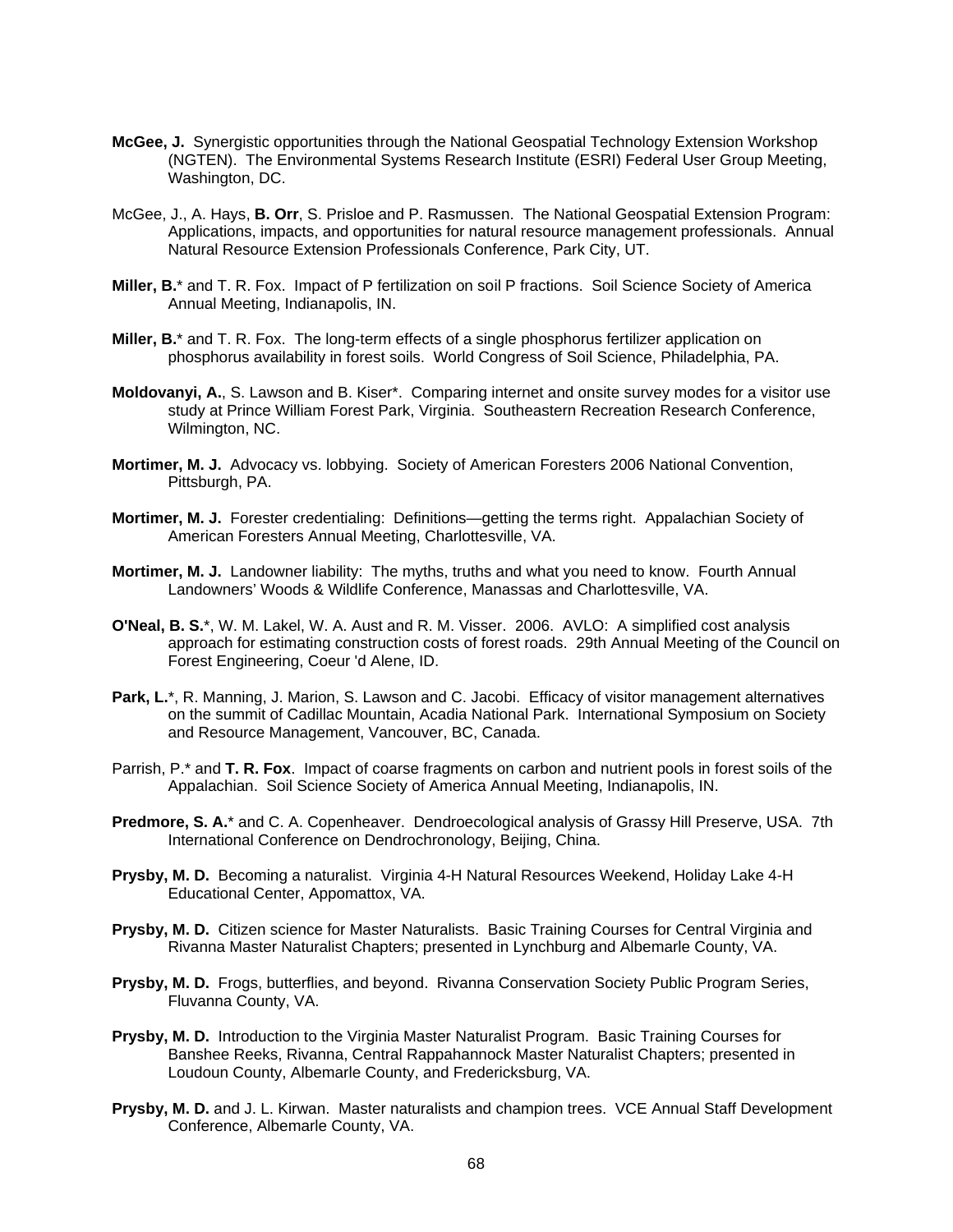- **Prysby, M. D.** Master naturalists and monarch butterflies: Become a citizen scientist. Virginia Environmental Education Conference, Smith Mountain Lake, VA.
- **Prysby, M. D.** Master naturalists as citizen scientists: Effectively implementing citizen science projects in natural resource outreach and service programs. National Master Naturalist Conference, Flagstaff, AZ.
- **Prysby, M. D.** Monarch butterfly biology and conservation. Ivy Creek Foundation Public Program Series, Albemarle County, VA.
- **Prysby, M. D.** Monarch butterfly biology and conservation. Monticello Garden Club Meeting, Albemarle County, VA.
- **Prysby, M. D.** Overview of the Virginia Master Naturalist Program. Piedmont Master Gardeners Meeting, Albemarle, VA.
- **Prysby, M. D.** Overview of the Virginia Master Naturalist Program for parks. Virginia Association for Parks Annual Meeting, Lake Anna State Park, VA.
- **Prysby, M. D.** The Virginia Master Naturalist Program. Virginia Chapter of The Wildlife Society, Richmond, VA.
- **Prysby, M. D.** Virginia Master Naturalist Program for potential volunteers. Presented eight times in six locations: Albemarle County, James City County, Loudoun County, Washington County, Henry County, and Franklin County, VA.
- **Prysby, M. D.**, J. L. Kirwan and J. R. Seiler. The Virginia Tech Forestry Outreach Program. Association of Natural Resource Extension Professionals, Park City, UT.
- Radtke, P. J., R. L. Amateis, S. P. Prisley, C. A. Copenheaver and H. E. Burkhart. Deadwood C production and decay in loblolly pine plantations. Critical Processes and Properties Regulating Carbon Cycling in Southern Forests, Asheville, NC. (Poster)
- **Radtke, P. J.**, G. Trincado and J. Fuller. Wood properties modeling in loblolly pine. Southern Mensurationists Annual Meeting, Charleston, SC.
- **Robertson, D. P.** Commonwealth LandCare initiatives. LandCare Pioneers Retreat, Asheville, NC.
- **Robertson, D. P.** LandCare partnership: A holistic approach. Creating Smart Growth with Land Use Management, Gretna, VA.
- **Scardina, A. V.** and M. J. Mortimer. Public participation on U.S. national forests. Society of American Foresters 2006 National Convention, Pittsburgh, PA.
- **Shaffer, R. M.** and B. S. O'Neal\*. Safety training for Hispanic logging workers in the southeastern U.S. 29th Annual Meeting of the Council on Forest Engineering, Coeur 'd Alene, ID.
- Showalter, J. M.\*, J. A. Burger and **C. E. Zipper**. Growth of three Appalachian hardwood species in different mine spoil types with and without topsoil inoculation. 23rd Annual Meeting of the American Society of Mining and Reclamation, St. Louis, MO.
- Siegel-Issem, C. M.\*, J. A. Burger, **D. A. Scott**, F. Ponder, R. F. Powers and S. C. Patterson. Forest productivity as a function of root growth in compacted soils. National Workshop on Forest Productivity and Technology: Cooperative Research to Support a Sustainable and Competitive Future, Washington, DC.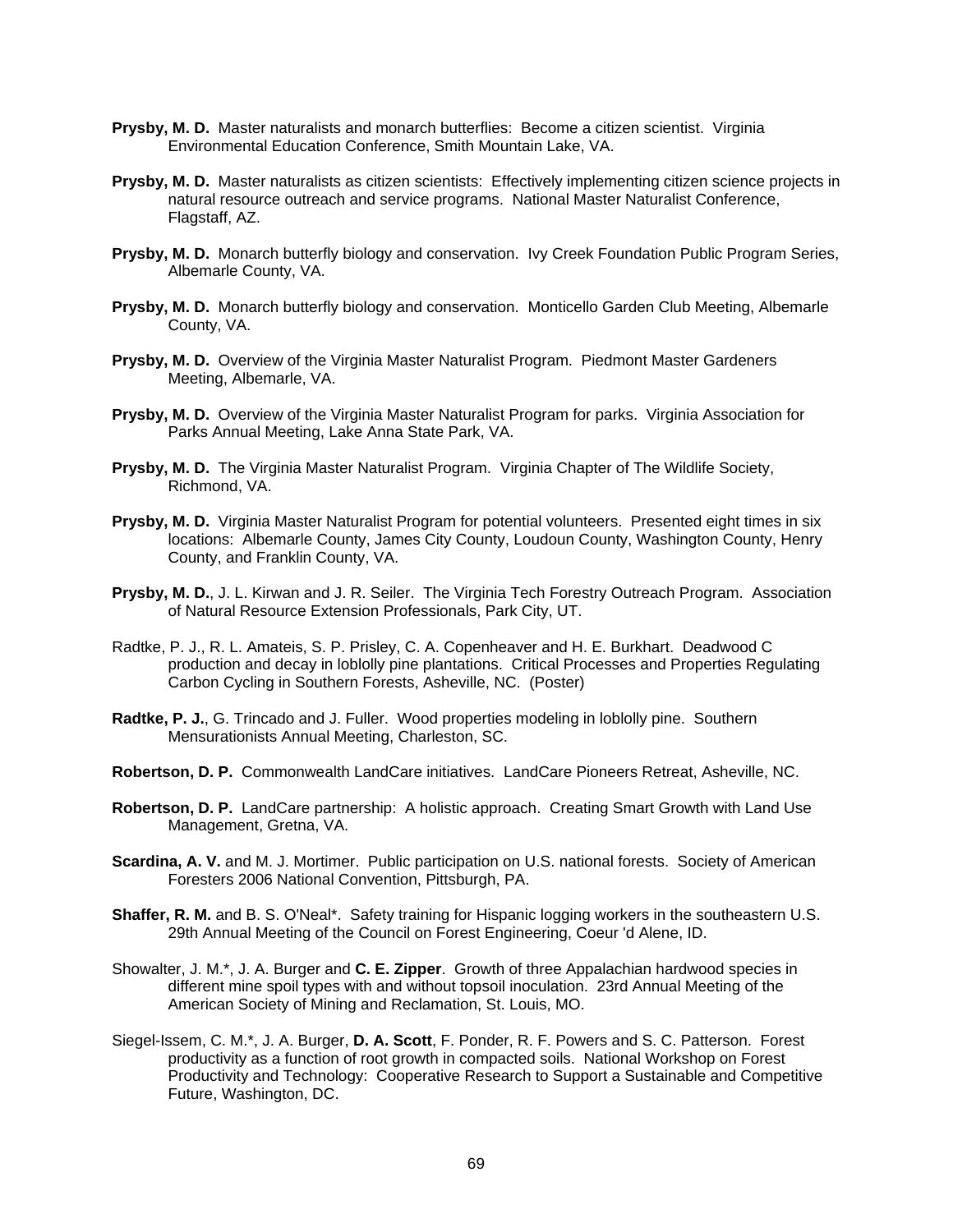- **Stern, M. J.** Local responses to global biodiversity conservation: Linking accountability and legitimacy to conservation outcomes. Perils and Promises of Globalization: Difference, Resistance, and Possibility; 69th Annual Meeting of the Rural Sociological Society; Louisville, KY.
- **Stern, M. J., N. M. Ardoin, R. B. Powell**. Empowerment through evaluation: A participatory and sustainable evaluation approach. Gathering at the Headwaters, Building EE in Society, 35th Annual Conference of the National Association for Environmental Education, St. Paul, MN.
- **Stokoe, J.** and D. Robertson. LandCare and conservation districts. Southeast Regional Conference of the National Association of Conservation Districts, Asheville, NC.
- **Strauss, S. H.**, A. Elias, K. Van Wormer, J. Li, H. Wei, O. Shevchenko, R. Mohamed, S. DiFazio and A. M. Brunner. Genetic containment of forest plantations. Growing Trees and Stemming Risks Trees: Ecological Ramifications Associate with the Products and Practices of Forest Biotechnology, Vancouver, BC, Canada. A symposium hosted by the Institute of Forest Biotechnology.
- **Strauss, S. H.**, J. Li, H. Wei, O. Shevchenko, R. Mohamed, S. DiFazio, R. Meilan and A. M. Brunner. Genetic containment of poplar plantations. 4th International Poplar Symposium, Nanjing, China.
- **Stull, L.**\*, M. J. Mortimer and S. P. Prisley. Forest-related ordinances in Virginia: A case study in regulatory devolution. Society of American Foresters 2006 National Convention, Pittsburgh, PA. (Poster)
- **Sucre, E.**\* and T. R. Fox. Influence of soil heterogeneity on nutrient availability in southern Appalachian hardwood forests. Soil Science Society of America Annual Meeting, Indianapolis, IN.
- **Sucre, E.**\* and T. R. Fox. Use of ground penetrating radar to assess soil heterogeneity. World Congress of Soil Science, Philadelphia, PA.
- Sypert, R.\* and **T. R. Fox.** Diagnosis of nutrient deficiencies in loblolly pine using foliar techniques. Soil Science Society of America Annual Meeting, Indianapolis, IN.
- **VanderSchaaf, C. L.** and H. E. Burkhart. Using segmented regression to estimate stages of stand development. Southern Mensurationists Meeting, Charleston, SC.
- **Visser, R.** Industrial forestry in the mountains of Virginia: A review of harvesting systems and research results. University Seminar Series, Reggio Calabria, Italy.
- **Visser, R.** Industrial forestry in Virginia: Learn curve effects, value recovery and system optimization. Invited seminar presentation, University of Florence, Florence, Italy.
- **Visser, R.** Swamp logging and Virginia Tech research in Virginia, USA. Meeting of Southern Swiss Foresters, Switzerland.
- **Winn, M.**, N. Clark, P. Araman and S. Lee. Coming soon … A web-based tree crown condition training evaluation tool for urban and community forestry. Southern Regional Conference on Technology Transfer and Extension in Natural Resources, Hot Springs, AR.
- **Wiseman, E.** The big bang: Lightning strikes and tree lightning protection systems. 2006 Tree Care Symposium, Richmond, VA.
- **Wiseman, E.** Failure risk assessment of leaning trees. 2006 Annual Meeting, Mid-Atlantic Chapter of the International Society of Arboriculture, Virginia Beach, VA.
- **Wiseman, E.** The guiding principles of arboriculture. 19th Annual Virginia Cooperative Extension Master Gardener College, Blacksburg, VA.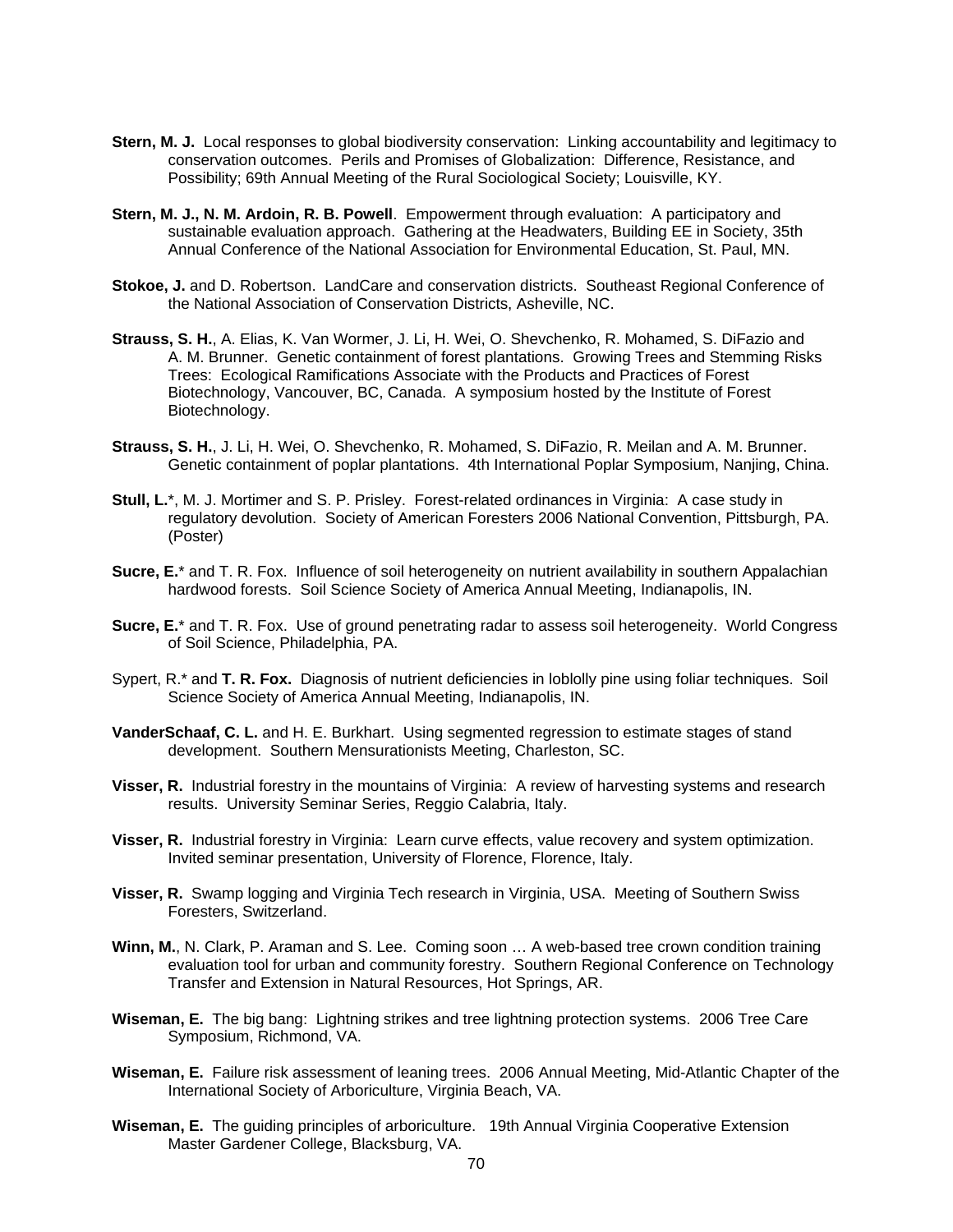- **Wiseman, E.** Landscape tree inventory: The basis of sound management. 2006 Mid-Atlantic Horticulture Short Course, Virginia Beach, VA.
- **Wiseman, E.** Tree hazards: Knowing when to preserve and knowing when to cull. 2006 Mid-Atlantic Horticulture Short Course, Virginia Beach, VA.
- **Wiseman, E.** Tree lightning protection systems: Best management practices. 2006 Trees Virginia Workshop, Roanoke, VA.
- Wood, K<sup>\*</sup> and S. Lawson. Assessing recreation impacts to cliffs: Integrating visitor observation with trail and recreation site measurements. International Symposium on Society and Resource Management, Vancouver, BC, Canada.
- **Wood, K.**\*, S. Lawson, J. Marion and C. Carr. An integrative approach to managing visitor-caused impacts to cliff resources in Shenandoah National Park. Southeastern Recreation Research Conference, Wilmington, NC.
- Wood, K.<sup>\*</sup> and J. L. Marion. An integrative approach to managing visitor-caused impacts to cliff resources in Shenandoah National Park. 12th International Symposium on Society and Resource Management, Vancouver, BC, Canada.
- **Worrell, W. C.** and W. M. Aust. Demonstration of a stress laminated bridge for a farm road stream crossing. National Association of County Agricultural Agents Annual Meeting and Professional Improvement Conference, Cincinnati, OH.
- **Yancey, M.** Benefits of trees. Fall Farm Extravaganza, Lexington, VA.
- **Yancey, M.** Chainsaw safety. Family Farm Safety Day, Luray, VA.
- **Yancey, M.** Forest site quality. Marl Creek Field Day, Steeles Tavern, VA.
- **Yancey, M.** Forestry. Farming 101, Winchester, VA.
- **Yancey, M.** Importance of water resources. WVPT Environmental Awards Ceremony, Harrisonburg, VA.
- Yancey, M. An introduction to forest visualization software. Forest Technology Class, Clifton Forge, VA.
- **Yancey, M.** Natural resources overview. Izaac Walton League Meeting, Churchville, VA.
- **Yancey, M.** Overview of natural resources. Extension Leadership Council. Presented at 11 locations in Virginia.
- Yancey, M. Overview of natural resources. VCE NW District Unit Coordinators Meeting, Harrisonburg, VA.
- **Yancey, M.** Trees. Wild in the Woods, Grottoes, VA.
- **Yancey, M.** Volunteer opportunities. Master Gardener Meeting, Fishersville, VA.
- **Zedaker, S. M.** Managing invasive species in the woodlot. 19th New Jersey Woodland Owners Conference, New Brunswick, NJ.
- **Zedaker, S. M.** Weed complexes: Their evolution and control. The Root Causes of Plantation Success and Failure – VA/NC – ACF Joint Meeting, Danville, VA.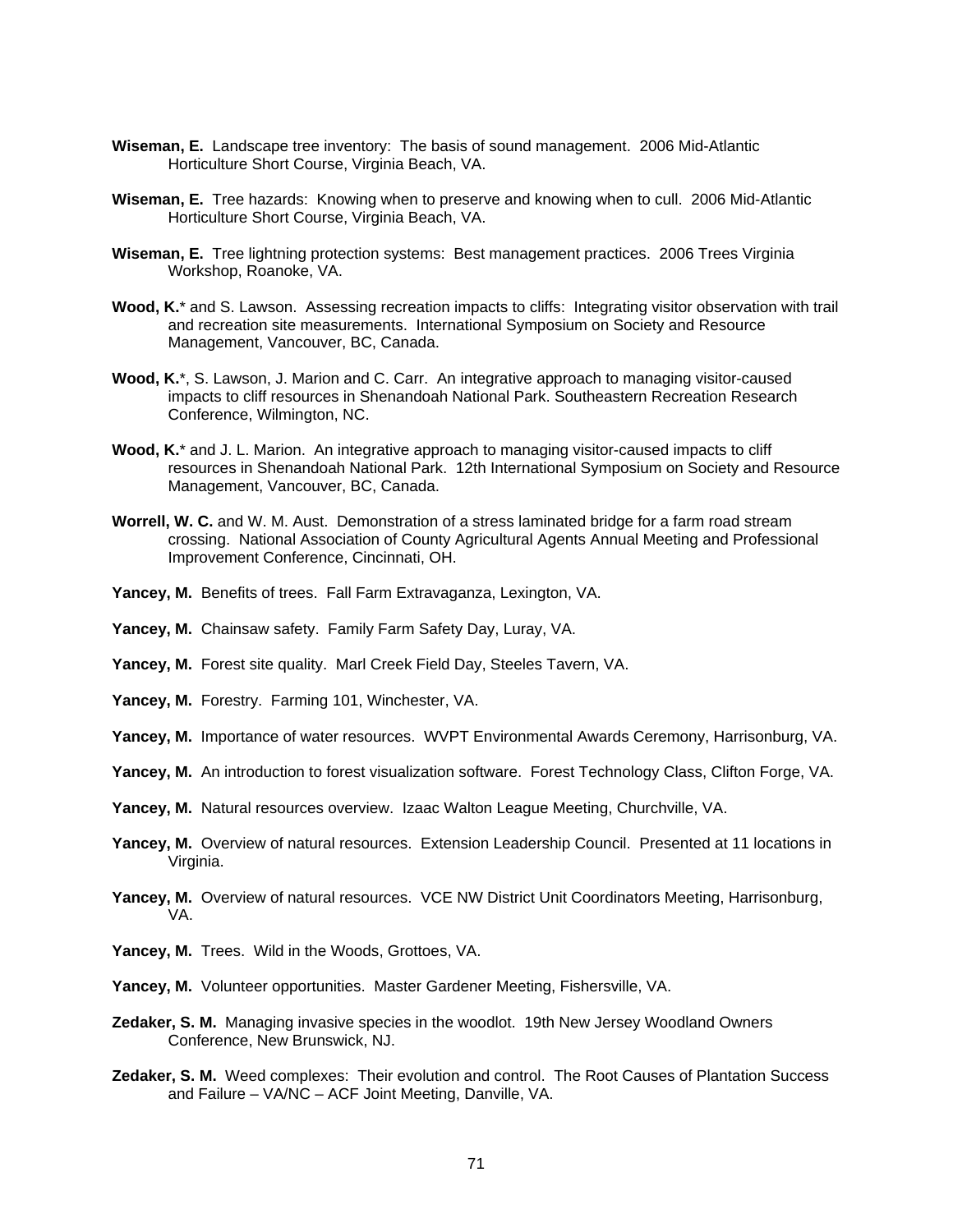# **INTERNATIONAL ACTIVITIES DURING 2006**

# **Gregory Amacher**

Began collaboration on a new grant received from the National Science Foundation to study the role of natural resources in mitigating political, environmental, and health shocks among extremely poor households in Mozambique and Uganda, with special focus on protection of the Gorongosa National Park.

# **Harold Burkhart**

Served as Deputy Leader, IUFRO Research Group 4.03 Informatics, Modelling and Statistics.

# **Susan Day**

Worked on finalization of Memorandum of Understanding with Universidad de Costa Rica (UCR), San José, Costa Rica; hosted visiting scholar from UCR; arranged meeting for possible collaborators throughout the VT campus and set up website to facilitate information sharing; helped make contacts for vectored disease group and others.

# **Thomas Fox**

Traveled to Posadas, Argentina, to work with Bosque del Plata on Forest Nutrition Cooperative (FNC) trials and provide advice on forest management issues.

Traveled to Concepcion, Chile, to attend Congreso Chileno de Ciencias Forestales and present invited paper on sustainable forestry. Traveled to Los Angeles to work with the Chilean Forestal Mininco on FNC trials and provide advice on forest management issues; also traveled to Valdivia, Chile, to work with the Universidad Austral de Chile on developing partnership with Virginia Tech.

# **James Johnson**

Traveled to Bolivia twice to conduct strategic planning for the BOLFOR II (Sustainable Forestry in Bolivia) Project and to conduct training for the Bolivian Forest Research Institute Served on the Planning Committee and as proceedings editor and moderator for the North American Natural Resources Extension Forum held in Mattawa, Ontario, Canada Traveled to Vienna, Austria, to participate in the IUFRO Board of Directors annual meeting; serves as the Deputy Coordinator for the Policy, Economic, Social, and Information Sciences Division of IUFRO

### **Jeffrey Marion**

Serves on the Advisory Board of the International Centre for Ecotourism Research, Queensland, Australia

# **Michael Mortimer**

Served as the College of Natural Resources' representative in the International Faculty Development Program; visited the Virginia Tech facilities in Riva San Vitale, Switzerland, and made contacts with the forestry program at the Universidad Politecnica de Madrid.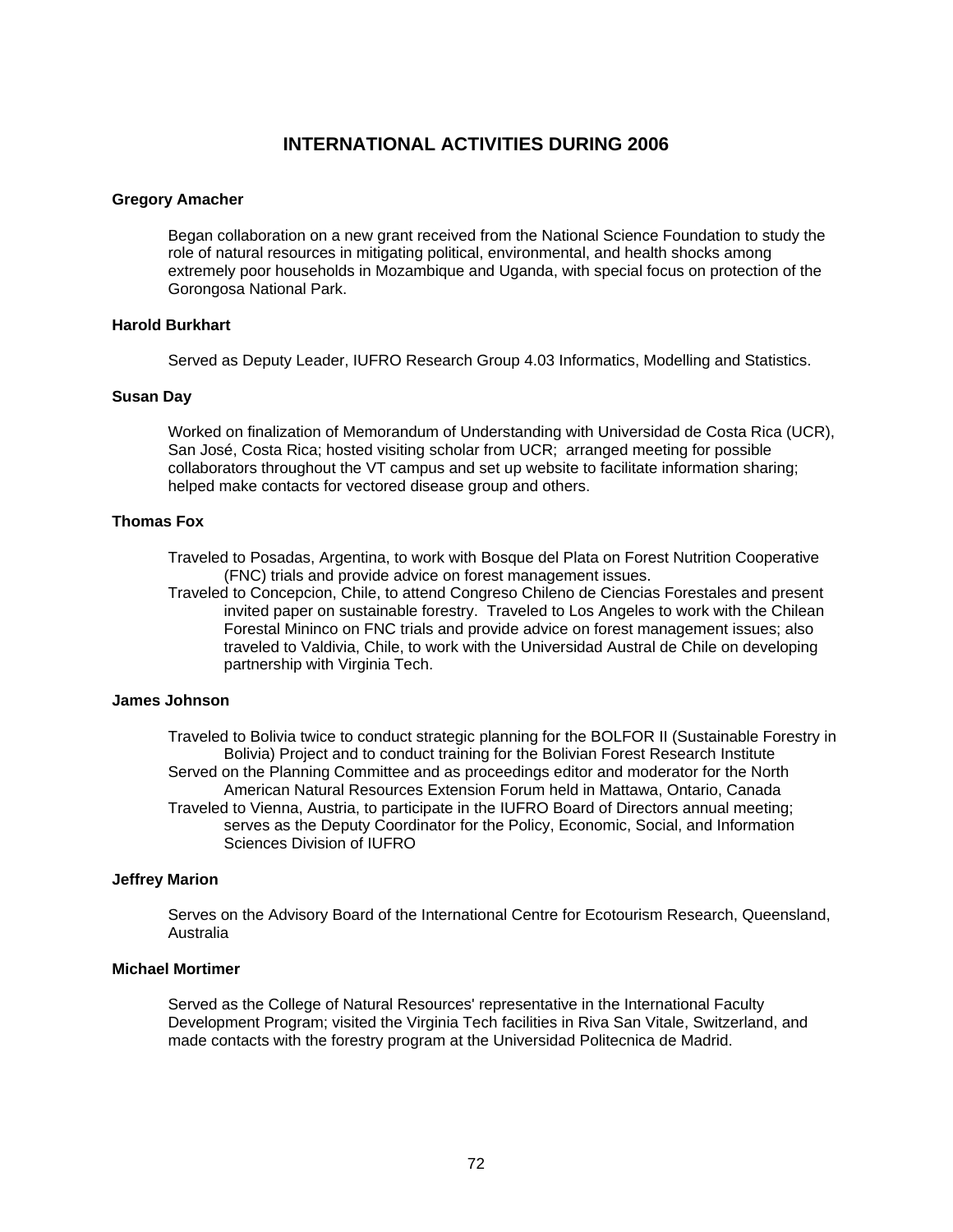# **David Robertson**

Made presentation on landcare to the Silean Agricultural Research Institute in Arusha, Tanzania Participated in the Master Landcare Course, Study Tour, and 2006 International Landcare Conference in Melbourne, Australia

Developed a year-long cultural exchange and study abroad program and taught an undergraduate course as part of the International Honors Program in England and Tanzania

## **Robert Shaffer**

Participated in a nine-day Forest Resources Association's Forest Operations Field Tour in Chile.

# **Rien Visser**

Sabbatical beginning October, 2006; based in Sesto Fiorentino, Tuscany, Italy, with the IVALSA (Trees and Timber Institute) group from the federal Consiglio Nazionale delle Ricerche. Assisted with research program development and completed time studies on various biomass harvesting/chipping operations.

# **William Worrell**

Assisted with a South America Reverse Trade Mission trip, in which wine makers from South America spent a week touring parts of Kentucky and Virginia; organized a meeting of the wine makers (who are interested in buying white oak from Virginia to produce wine barrels) with local and regional forest industries representatives; gave a presentation on sustainable forestry, including forest management and logging practices

### **Shepard Zedaker**

Continued to serve as coordinator for undergraduate student exchange programs with the University of Melbourne, Australia (since 1990), the University of Canterbury, New Zealand (since 1996), and the University of Stellenbosch, South Africa (since 1997).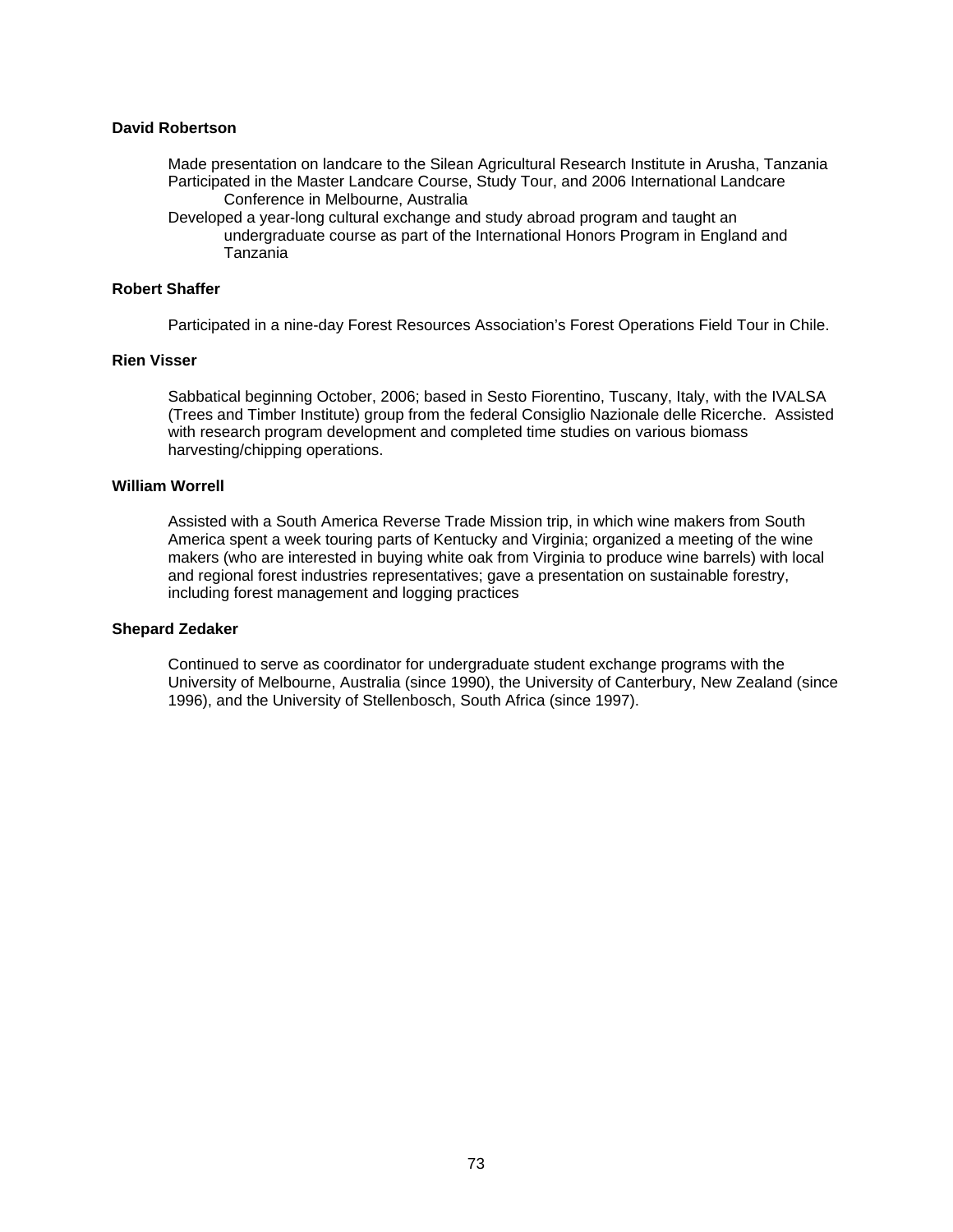# **2006 PUBLICATIONS**

#### **Refereed Journal Articles**

- Albaugh, T. J., H. L. Allen and T. R. Fox. 2006. Individual tree crown and stand development in *Pinus taeda* under different fertilizer and irrigation regimes. For. Ecol. Manage. 234:10-23
- Amacher, G., A. Malik and R. Haight. 2006. Reducing the social costs of forest fires. Land Econ. 82:367-383.
- Amateis, R. L., S. P. Prisley, H. E. Burkhart and J. Liu. 2006. The effect of physiographic region and geographic locale on predicting the dominant height and basal area of loblolly pine plantations. South. J. Appl. For. 30:147-153.
- Amishev, D. A. and T. R. Fox. The effect of weed control and fertilization on survival and growth of four pine species in the Virginia Piedmont. For. Ecol. Manage. 236:93-101.
- Aust, W. M., T. C. Fristoe, P. A. Gellerstedt, L. A. B. Giese and M. Miwa. 2006. Long-term effects of helicopter and ground-based skidding on site properties and stand growth in a tupelo-cypress wetland. For. Ecol. Manage. 226:72-79.
- Balandier, P., C. Collett, J. H. Miller, P. E. Reynolds and S. M. Zedaker. 2006. Designing forest vegetation management strategies based on the mechanics and dynamics of crop tree competition by neighboring vegetation. Forestry 79:3-27.
- Blair, M., S. M. Zedaker and J. R. Seiler. 2006. Evaluation of rapid screening techniques for woody plant herbicide development. Weed Technology 20:971-979.
- Bohlenius H., T. Huang, L. Charbonnel-Campaa, A. M. Brunner, S. Jansson, S. H. Strauss and O. Nilsson. 2006. CO/FT regulatory module controls timing of flowering and seasonal growth cessation in trees. Science 312:1040-3.
- Buergler, A. L., J. H. Fike, J. A. Burger, C. M. Feldhake, J. R. McKenna and C. D. Teutsch. 2006. Forage nutritive value in an emulated silvopasture. Agron. J. 98:1265-1273.
- Carlson, C. A., T. R. Fox, S. R. Colbert, D. L. Kelting, H. L. Allen and T. J. Albaugh. 2006. Growth and survival of *Pinus taeda* in response to surface and subsurface tillage in the southeastern United States. For. Ecol. Manage. 234:209-217.
- Casselman, C. N., T. R. Fox, J. A. Burger, A. T. Jones and J. M. Galbraith. 2006. Effects of silvicultural treatments on survival and growth of trees planted on reclaimed mine land in the Appalachians. For. Ecol. Manage. 223:403-414.
- Copenheaver, C. A., J. L. Dorr, W. T. Flatley and D. W. Garst. 2006. Temporal variability in the spatial distribution of an eastern red cedar-chinquapin oak woodland in Virginia. Natural Areas J. 26:274-279.
- Copenheaver, C. A., J. M. Matthews, J. M. Showalter and W. E. Auch. 2006. Forest stand development patterns in the southern Appalachians. Northeastern Naturalist 13:477-494.
- Copenheaver, C. A., E. A. Pokorski, J. E. Currie and M. D. Abrams. 2006. Causation of false ring formation in *Pinus banksiana*: A comparison of age, canopy class, climate and growth rate. For. Ecol. Manage. 236:348-355.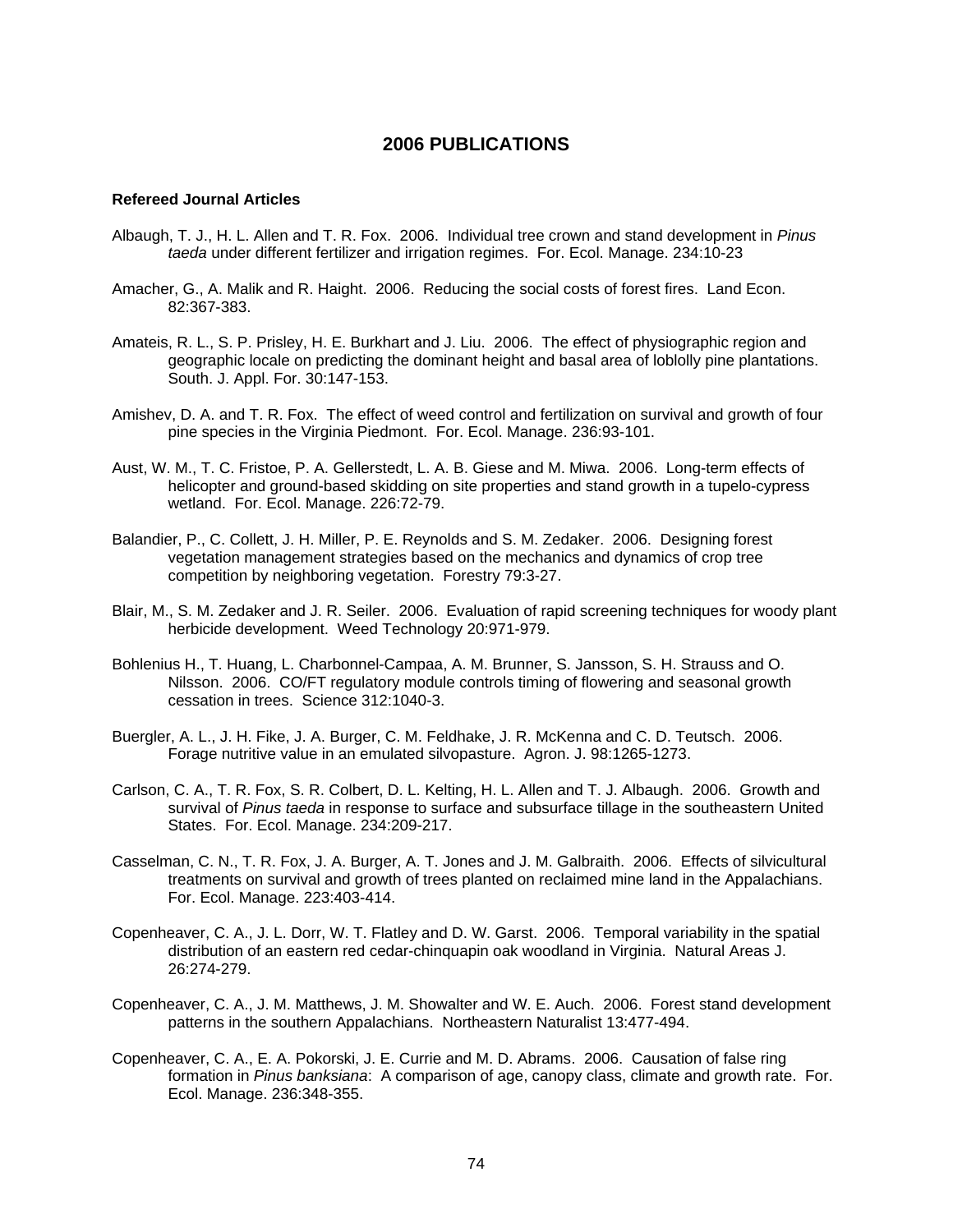- Daniels, M. L. and J. L. Marion. 2006. Communicating Leave No Trace ethics and practices: Efficacy of two-day trainer courses. J. Park & Rec. Admin. 23:1-19.
- Daniels, M. L. and J. L. Marion. 2006. Visitor evaluations of management actions at a highly impacted Appalachian Trail camping area. Environ. Manage. 38:1006-1019.
- Dewey, J. C., S. H. Schoenholtz, J. P. Shepard and M. G. Messina. 2006. Issues related to wetland delineation of a Texas bottomland hardwood forest. Wetlands 26:410-429.
- Dieguez-Aranda, U., H. E. Burkhart and R. L. Amateis. 2006. Dominant height growth of unthinned loblolly pine (*Pinus taeda* L.) plantations in the United States. For. Sci. 52:262-272.
- Eisenbies, M. H., J. A. Burger, W. M. Aust, S. C. Patterson and T. R. Fox. 2006. Assessing change in soil-site productivity of intensively managed loblolly pine plantations. Soil Sci. Soc. of Amer. 70:130-140.
- Filichkin, S. A., R. Meilan, V. B. Busov, C. Ma, A. M. Brunner and S. H. Strauss. 2006. Alcohol-inducible gene expression in transgenic *Populus*. Plant Cell Rep*.* 25:660-7.
- Filichkin, S. A., Q. Wu, V. B. Busov, R. Meilan, C. Lanz-Garcia, A. T. Groover, B. Goldfarb, C. Ma, P. Dharmawardhana, A. M. Brunner and S. H. Strauss. 2006. Enhancer trapping in woody plants: Isolation of a putative AT-hook motif transcription factor ET304 and characterization of the expression patterns conferred by its promoter in transgenic *Populus* and Arabidopsis.Plant Sci. 171: 206-216.
- Friend, A. L., S. D. Roberts, S. H. Schoenholtz, J. A. Mobley and P. D. Gerard. 2006. Poultry litter application to loblolly pine forests: Growth and nutrient containment. Jour. of Environ. Qual. 35:837-848.
- Gallagher, T. V., R. M. Shaffer and R. B. Rummer. 2006. An economic analysis of hardwood fiber production on dryland irrigated sites in the U.S. Southeast. J. Biomass and Bioenergy 30:794- 802.
- Henning, J. G. and P. J. Radtke. 2006. Detailed stem measurements of standing trees from groundbased scanning lidar. For. Sci. 52-67-80.
- Henning, J. G. and P. J. Radtke. 2006. Ground-based laser imaging for assessing three-dimensional forest canopy structure. Photo. Engin. & Remote Sensing 72:1349-1358.
- Johnson, J. E., J. H. Creighton and E. R. Norland. 2006. Building a foundation for success in natural resources extension education. J. Intl. Agric. Exten. Educ. 13:33-46.
- Jones, P. D., L. Schimleck,. G. Peter, R. Daniels and A. Clark III. 2006. Nondestructive estimation of wood chemical composition of sections of radial wood strips by diffuse reflectance near infrared spectroscopy. Wood Sci. and Tech. 40:709-720.
- Lakel, W. A., W. M. Aust and C. A. Dolloff. 2006. Seeing the trees along the streamside. J. Soil and Water Conserv. 61:22-29.
- Lawson, S. 2006. Computer simulation as a tool for planning and management of visitor use in protected natural areas. J. Sustainable Tourism 14:600-617.
- Lawson, S., R. Itami, R. Gimblett and R. Manning. 2006. Benefits and challenges of computer simulation modeling of backcountry recreation use in the Desolation Lake Area of the John Muir Wilderness. J. Leisure Res. 38:187-207.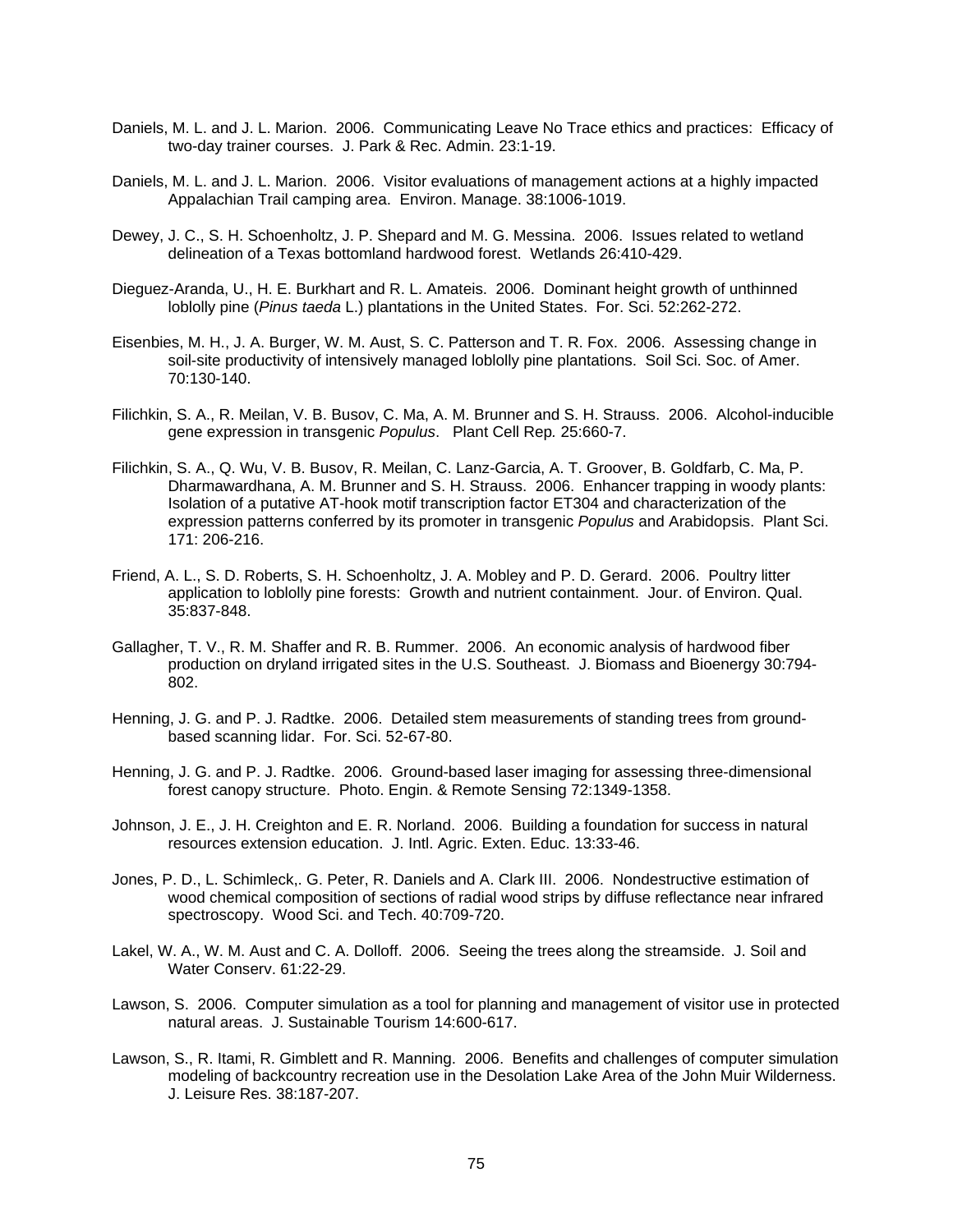- Lawson, S., J. Roggenbuck, T. Hall and A. Moldovanyi. 2006. A conjoint analysis of preference heterogeneity among subgroups of Okefenokee Wilderness visitors. J. Leisure Res. 38:575-600.
- Lima, E., F. Merry, D. Nepstad, G. Amacher, C. Azevedo-Ramos, F. Resque, Jr. and P. Lefebvre. 2006. Searching for sustainability: Forest policies, smallholders, and the Trans-Amazon Highway. Environment 48:26-38.
- Manning, R., C. Jacoby and J. L. Marion. 2006. Acadia National Park visitor use and impact monitoring programs for carrying capacity decision making. George Wright Forum 23:59-72.
- Marion, J. L., Y-F. Leung and S. Nepal. 2006. Monitoring trail conditions: New methodological considerations. George Wright Forum 23:36-49.
- Merry, F., G. Amacher, M. Santos, E. Lima, D. Macqueen and D. Nepstad. 2006. Collective action without collective ownership: Community associations and logging on the Amazon frontier. Intl. For. Review 8:211-222.
- Miller, J. H., H. L. Allen, B. R. Zutter, S. M. Zedaker and R. A. Newbold. 2006. Soil and pine foliage nutrient responses 15 years after competing-vegetation control and their correlation with growth for 13 loblolly pine plantations in the southern United States. Can. J. For. Res. 36:2412-2425.
- Mortimer, M. J. 2006. Assessing the potential for congressional responsibility for national forest management. Society and Natural Resources 19:563-570.
- Mortimer, M. J. and S. D. McLeod. 2006. Managing Montana's trust land old-growth forests: Practical challenges in implementing scientific policy. Administration and Society 38:447-471.
- Mortimer, M. J., L. Stull, S. P. Prisley and D. Slack. 2006. Forest-related ordinances in Virginia: A case study in regulatory de-evolution. South. J. Appl. For. 30:196-205.
- Musy, R. F., R. H. Wynne, C. E. Blinn, J. A. Scrivani and R. E. McRoberts. 2006. Automated forest area estimation via iterative guided spectral class rejection. Photo. Engin. & Remote Sensing 72:949- 960.
- Powell, R. B., M. J. Stern and N. Ardoin. 2006. A sustainable evaluation program framework and its application. Applied Environ. Educ. and Comm.: An International Jour. 5:231-241.
- Prisley, S. P., D. R. Daversa and M. J. Mortimer. 2006. Estimation of forest area affected by local ordinances: A Virginia case study. South. J. Appl. For. 30:188-195.
- Radtke, P. J. and A. P. Robinson. 2006. A Bayesian strategy for combining predictions from empirical and process-based models. Ecol. Model. 190:287-298.
- Scott, D. A., B. Crane and J. A. Burger. 2006. Expanding site productivity research to non-timber functions. For. Ecol. Manage. 227:185-192.
- Sharma, M., M. Smith, H. E. Burkhart and R. L. Amateis. 2006. Modeling the impact of thinning on the development of dominant and codominant loblolly pine trees. Annals of For. Sci. 63:349-354.
- Smiley, P. C., Jr., E. D. Dibble and S. H. Schoenholtz. 2006. Spatial and temporal variation of goldstripe darter abundance in first-order streams in north-central Mississippi. American Midland Naturalist 156:23-36.
- Stampfer, K., R. Visser and K. Kanzian. 2006. Cable corridor installation times for European yarders. Intl. J. For. Eng. 17:1-7.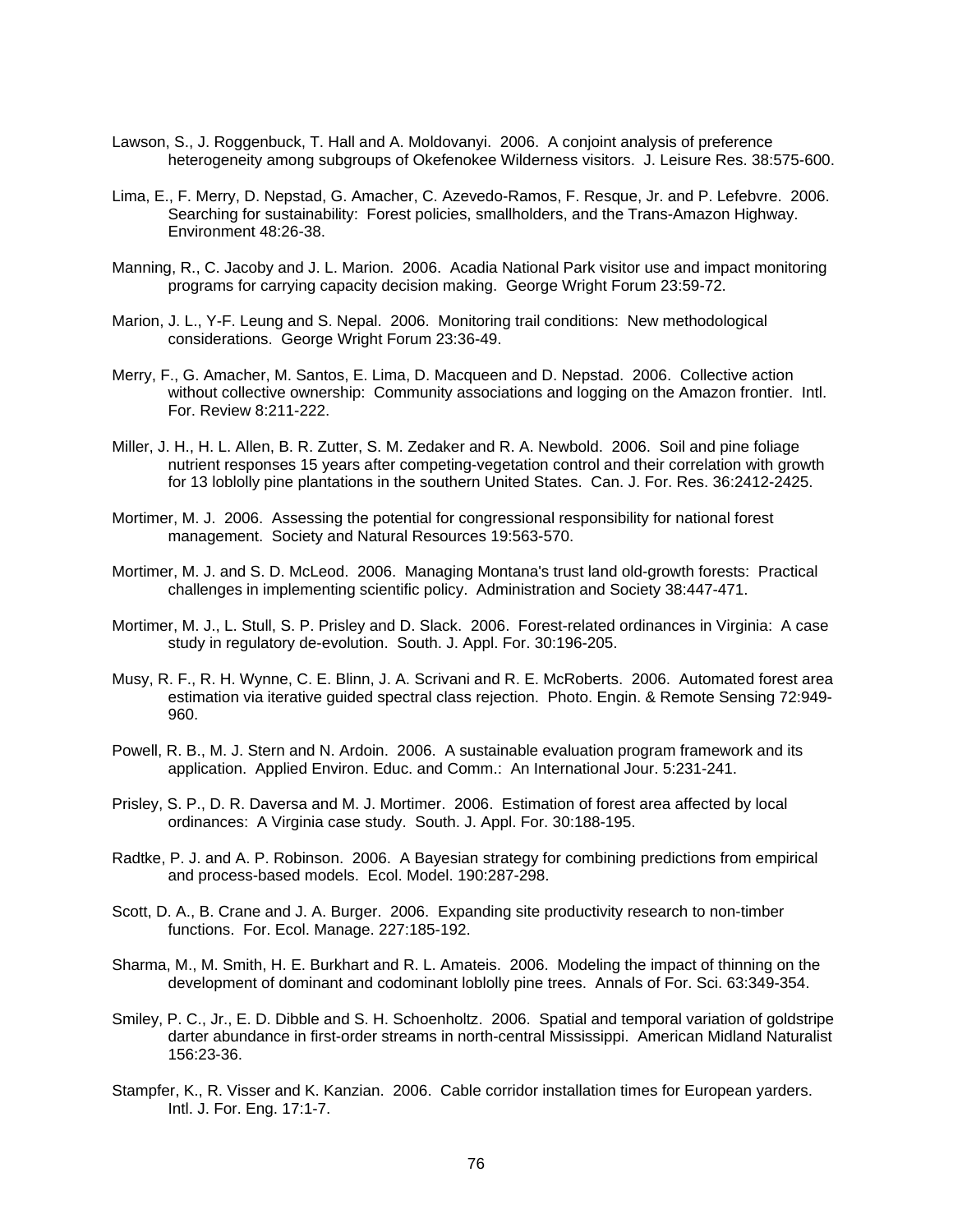- Sullivan, J., J. Aggett, G. Amacher and J. Burger. 2006. Financial viability of reforesting reclaimed surface mined lands, the burden of site conversion costs and carbon payments as reforestation incentives. Resources Policy 30:247-258.
- Trincado, G. and H. E. Burkhart. 2006. A generalized approach for modeling and localizing stem profile curves. For. Sci. 52:670-682.
- Trincado, G., C. L. VanderSchaaf and H. E. Burkhart. 2006. Regional mixed-effects height-diameter models for loblolly pine (*Pinus taeda* L.) plantations. Eur. J. For. Res. (published online 2006; printed copy to appear in future issue).
- Tuskan, G., S. DiFazio, J. Bohlmann, I. Grigoriev, U. Hellsten, S. Jansson, N. Putnam, S. Ralph, S. Rombauts, A. Salamov, J. Schein, L. Sterck, A. Aerts, R.R. Bhalerao, R.P. Bhalerao, D. Blaudez, W. Boerjan, A. Brun, A. Brunner, V. Busov, M. Campbell, J. Carlson, M. Chalot, J. Chapman, G.-L. Chen, D. Cooper, P. Coutinho, J. Couturier, S. Covert, Q. Cronk, R. Cunningham, J. Davis, S. Degroeve, A. Déjardin, C. dePamphilis, J. Detter, B. Dirks, I. Dubchak, S. Duplessis, J. Ehlting, B. Ellis, K. Gendler, D. Goodstein, M. Gribskov, J. Grimwood, A. Groover, L. Gunter, B. Hamberger, B. Heinze, Y. Helariutta, B. Henrissat, D. Holligan, R. Holt, W. Huang, N. Islam-Faridi, S. Jones, M. Jones-Rhoades, R. Jorgensen, C. Joshi, J. Kangasjärvi, J. Karlsson, C. Kelleher, R. Kirkpatrick, M. Kirst, A. Kohler, U. Kalluri, F. Larimer, J. Leebens-Mack, J. Leplé, P. Locascio, Y. Luo, S. Lucas, F. Martin, B. Montanini, C. Napoli, D.R. Nelson, C. Nelson, K. Nieminen, O. Nilsson, G. Peter, R. Philippe, G. Pilate, A. Poliakov, J. Razumovskaya, P. Richardson, C. Rinaldi, K. Ritland, P. Rouzé, D. Ryaboy, J. Schmutz, J. Schrader, B. Segerman, H. Shin, A. Siddiqui, F. Sterky, A. Terry, C. Tsai, E. Uberbacher, P. Unneberg, J. Vahala, K. Wall, S. Wessler, G. Yang, T. Yin, C. Douglas, G. Sandberg, Y. Van de Peer, & D. Rokhsar. 2006. The genome of black cottonwood, *Populus trichocarpa* (Torr. & Gray ex Brayshaw). Science 313: 596-604.
- Tyree, M. C., J. R. Seiler, W. M. Aust, D. A. Sampson and T. R. Fox. 2006. Long-term effects of site preparation and fertilization on total soil  $CO<sub>2</sub>$  efflux and heterotrophic respiration in a 33-year-old loblolly pine (*Pinus taeda* L.) plantation on the wet flats of the Virginia Lower Coastal Plain. For. Ecol. Manage. 234:363-369.
- van Aardt, J., R. H. Wynne and R. G. Oderwald. 2006. Forest volume and biomass estimation using small-footprint lidar-distributional parameters on a per-segment basis. For. Sci. 52:636-649.
- Vokoun, M., G. S. Amacher and D. N. Wear. 2006. Scale of harvesting by non-industrial private forest landowners. J. For. Econ. 11:223-44.
- Wei, H., R. Meilan, A. M. Brunner, J. S. Skinner, C. Ma and S. H. Strauss. 2006. Transgenic sterility in *Populus*: Expression properties of the poplar *PTLF, Agrobacterium NOS,* and two minimal 35S promoters in vegetative tissues. Tree Physiol. 26:401-410*.*
- Wood, K., S. R. Lawson and J. L. Marion. 2006. Assessing recreation impacts to cliffs in Shenandoah National Park: Integrating visitor observation with trail and recreation site measurements. J. Park & Rec. Admin. 24:86-110.
- Wynne, R. H. Lidar remote sensing of forest resources at the scale of management. Photo. Engin. and Remote Sensing 72:1310-1314.
- Wynne, R. H. and R. F. Nelson. 2006. Lidar applications in forest assessment and inventory Foreward in SilviScan special issue – Photo. Engin. and Remote Sensing 72:1337-1338.

## **Other Publications**

Albaugh, T. J., H. L. Allen and T. R. Fox. 2006. Midrotation treatments in loblolly pine stands boost pine growth. Timberlines 2006(4):5-8.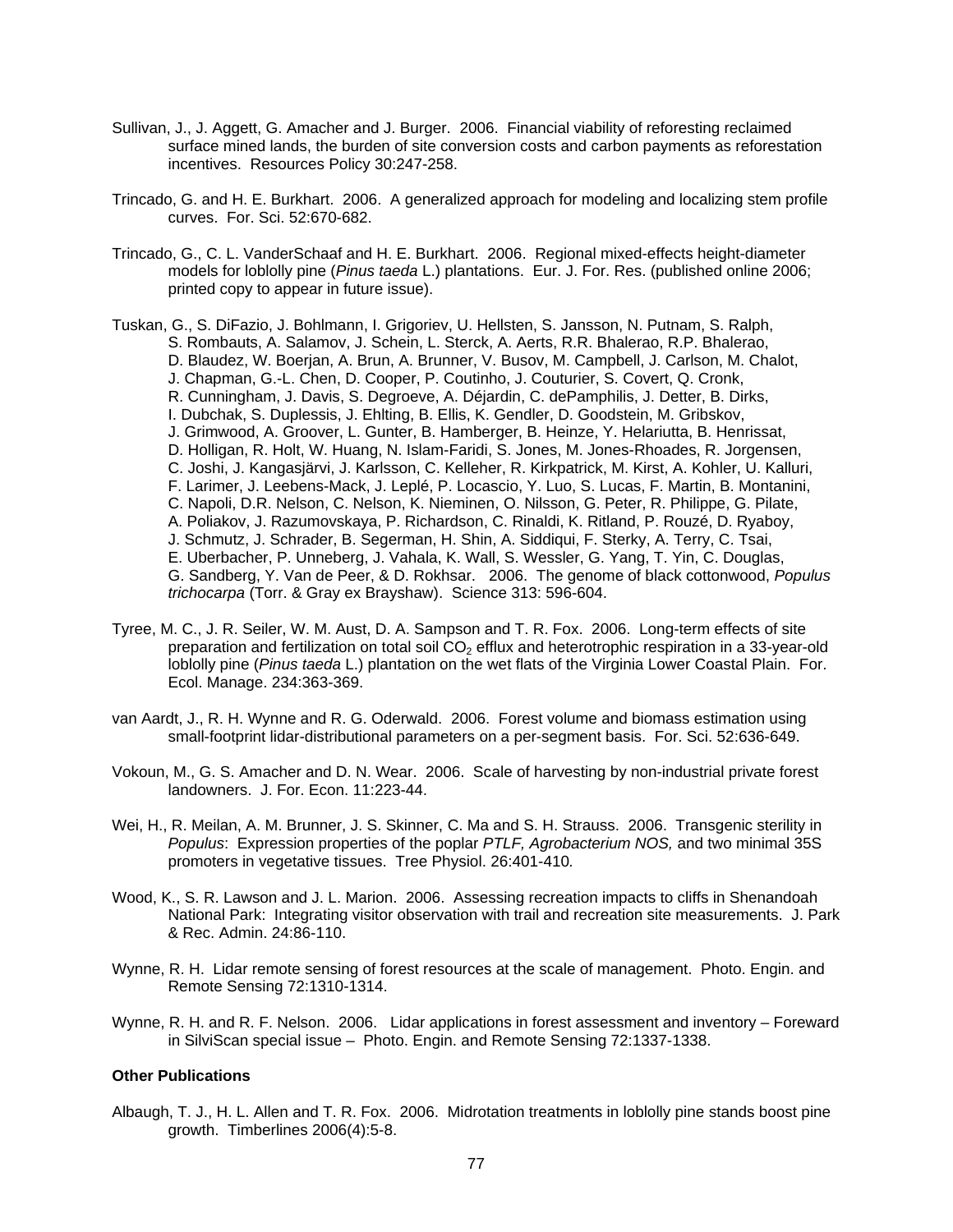- Amacher, G. S. 2006. Corruption: A challenge for economists interested in forest policy design. (Editorial) J. Forest Econ. 12(2):85-89
- Amacher, G. S. 2006. Review of book: *Managing a Global Resource: Challenges of Forest Conservation and Development.* Amer. J. Agric. Econ. 88(2):515-517.
- Amateis, R. L. and H. E. Burkhart. 2006. Growth following pruning of young loblolly pine trees: Some early results. In: Connor, K. F. (ed.). Proc. 13th Biennial S. Silvic. Res. Conf.; Feb. 28-Mar. 4, 2005; Memphis, TN. Gen. Tech. Rep. SRS-92. USDA Forest Service, Southern Research Station, Asheville, NC. pp. 42-44.
- Amichev, B. Y. and J. A. Burger. 2006. Carbon sequestration on mined land supporting grasslands: Soil organic carbon accumulation and distribution. In: Barnhiesel, R. I., ed. Proc. 23rd Annual Meeting American Society of Mining and Reclamation; Lexington, KY. pp. 12-29.
- Aust, W. M. 2006. Forestry best management practices: Good stewardship for soil productivity and water quality. Forest Landowner 65(2):2-7.
- Aust, W. M. 2006. Long-term effects of timber harvesting on site properties and stand growth in a tupelocypress wetland. In: Nettles, J. and T. Williams, eds. Hydrol. and Manage. of Forested Wetlands, Proc. of the Intl. Conf.; April 8-12, 2006; New Bern, NC. American Society of Agricultural and Biological Engineers. pp. 350-357.
- Baker, S., R. Visser and R. Smith. 2006. Regional analysis of opportunities for woody biomass as a bioenergy feedstock. Report for the Virginia Coal Economic Development Agency. 23 pp.
- Bartens, J., S. D. Day and J. R. Harris. 2006. Trees and structural soil as a stormwater management system in urban settings: Tree development and contribution. In: Ferrini, F., F. Salbitano and G. Sanesi (eds.). Urban Forestry: Bridging Cultures, Disciplines, Old Attitudes & New Demands. 9th European Forum on Urban Forestry; May 22-27, 2006; Florence, Italy. pp. 104-106.
- Bernard, A. M., S. P. Prisley, W. M. Aust and C. D. Heatwole. 2006. Geospatial modeling of forest road networks and their effects on stream macroinvertebrate communities. In: Prisley, S., P. Bettinger, I-K. Hung and J. Kushla, eds. Proc. 5th Southern Forestry and Natural Resources GIS Conference; June 12-14, 2006; Asheville, NC. Warnell School of Forestry and Natural Resources, University of Georgia, Athens, GA. pp. 70-81.
- Burkhart, H. E. 2006. A growth and yield perspective. In: Proc. Post-harvest Stand Development Conference; Jan. 31-Feb. 1, 2006; Edmonton, Canada. pp. 19-50.
- Burkhart, H. E. and R. L. Amateis. 2006. 2006 Annual Report. Virginia Tech Loblolly Pine Growth and Yield Research Cooperative Report No. 147. Department of Forestry, Virginia Polytechnic Institute and State University, Blacksburg, VA.
- Carlson, C. A. Loblolly pine growth response to surface and subsurface tillage. FNC Report No. 59. Forest Nutrition Cooperative, North Carolina State University, Raleigh, NC, and Virginia Polytechnic Institute and State University, Blacksburg, VA.
- Carlson, C. A. Using the age-shift approach to model mid-rotation fertilizer responses. FNC Research Note 23. Forest Nutrition Cooperative, North Carolina State University, Raleigh, NC, and Virginia Polytechnic Institute and State University, Blacksburg, VA.
- Choi, J. 2006. Loblolly pine growth and yield cooperative in the USA. Forest 2006(1):76-80.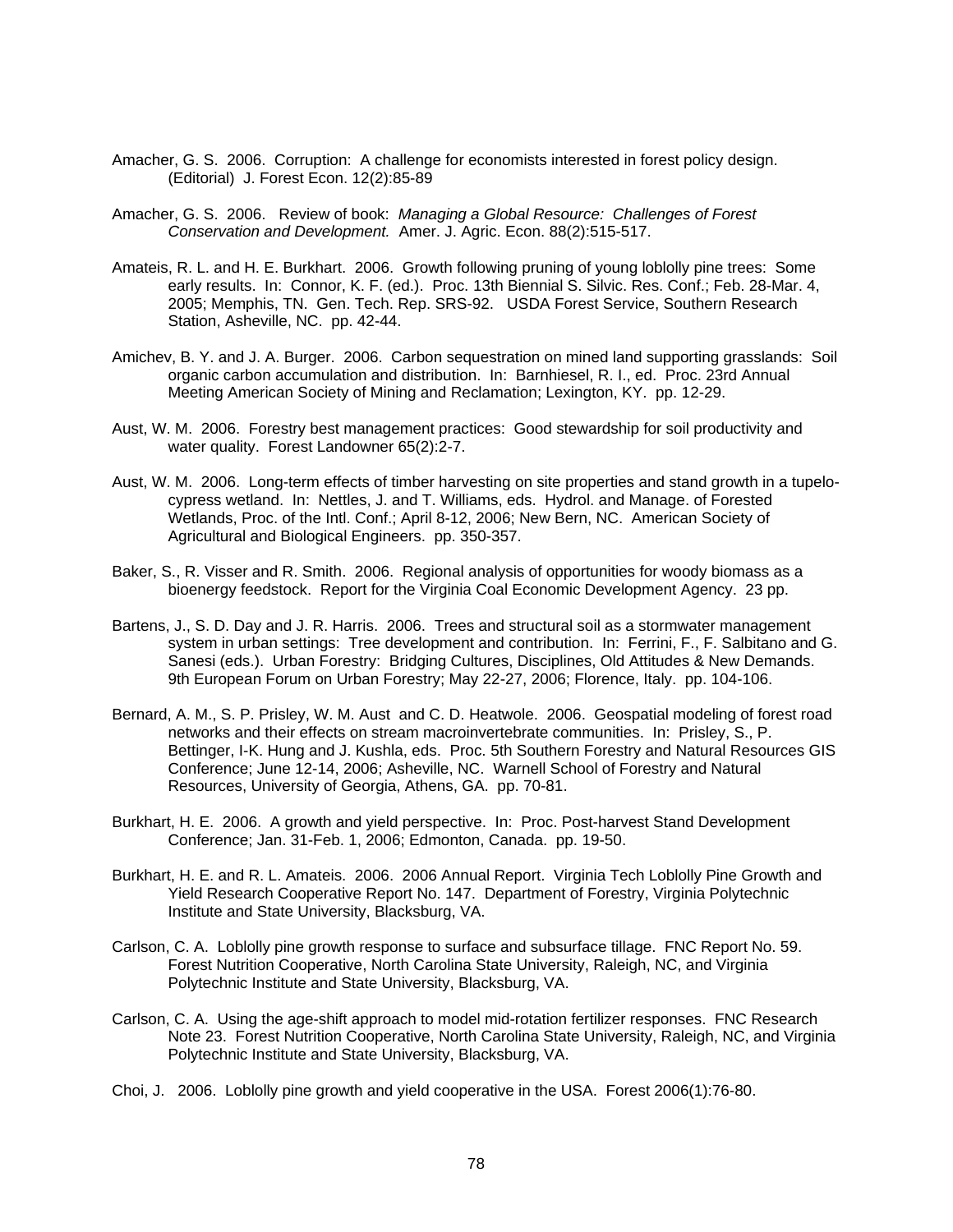- Clark, N., S. Lee, W. Bechtold and G. Reams. 2006. Digital photography for urban street tree crown condition. In: Proc. Society of American Foresters 2005 National Convention; Oct. 19-23, 2005; Fort Worth, TX.
- Crowley, C., A. Malik and G. Amacher. 2006. Adjacency externalities and forest fire prevention. Technical report submitted to the USDA Forest Service-Northern Station.
- Daversa, D. R., S. P. Prisley and M. J. Mortimer. 2006. Spatial analysis of potential impacts of local forestry ordinances. In: Prisley, S., P. Bettinger, I-K. Hung and J. Kushla, eds. Proc. 5th Southern Forestry and Natural Resources GIS Conference; June 12-14, 2006; Asheville, NC. Warnell School of Forestry and Natural Resources, University of Georgia, Athens, GA. pp. 27-35.
- Day, S. D. 2006. A consumer's guide to statistics in research: Hold the variation, extra randomization please! Arborist News 15(6):54-55.
- Day, S. D., J. R. Harris and R. J. Stipes. 2006. Buried trunks: How deep planting affects trunk tissue, adventitious rooting, and tree growth. In: Watson, G. (ed.). Proc. Trees and Planting: Getting the Roots Right; Nov. 10, 2005; Lisle, IL. pp. 45-48.
- Eisenbies, M. H., W. M. Aust, J. A. Burger and M. B. Adams. 2006. Forestry, flooding, and modeling issues in the Appalachian region. In: Nettles, J. and T. Williams, eds. Hydrol. and Manage. of Forested Wetlands, Proc. of the Intl. Conf.; April 8-12, 2006; New Bern, NC. American Society of Agricultural and Biological Engineers. pp. 511-523.
- Esen, D., M. L. Jackson and S. M. Zedaker. 2006. Foliar absorption and translocation of herbicides with different surfactants in *Rhododendron maximum* L. Chap. 44. In: Teixeira de Silva, ed. Floriculture, Ornamental and Plant Biology: Advances and Topical Issues. Global Science Books, Ltd., London, UK. pp. 422-430.
- Fox, T. R. 2006. Land application of biosolids to forests in Virginia. Virginia Forests 62(3):12-14.
- Fox, T. R., H. L. Allen, T. J. Albaugh, R. Rubilar and C. A. Carlson. 2006. Forest fertilization in southern pine plantations. Better Crops 90(3):12-15.
- Fox, T. R., W. M. Aust, J. A. Burger, G. H. Hansen, K. H. Kyle and L. J. Andrews. 2006. Effects of drainage and bedding on near surface hydrology and growth of loblolly pine (*Pinus taeda* L.) in the Coastal Plain of Virginia. In: Nettles, J. and T. Williams, eds. Hydrol. and Manage. of Forested Wetlands, Proc. of the Intl. Conf.; April 8-12, 2006; New Bern, NC. American Society of Agricultural and Biological Engineers. pp. 358-364.
- Hull, R. B. 2006. God's will and the climate. New Scientist 2545 (April):23.
- Hull, R. B. 2006. Infinite nature. University of Chicago Press, Chicago, IL. 232 pp.
- Hull, R. B. 2006. Rene Dubos, friend of the good earth. Bioscience 56(10):852-853.
- Hull, R. B. 2006. The will to act. Earth Day essay, The Chicago Blog, University of Chicago Press, Chicago, IL. (http://pressblog.uchicago.edu/author\_essays\_and\_interviews/)
- Johnson, J. E. 2006. International opportunities in forestry extension. In: Johnson, J. E., ed. Proc. North American Natural Resources Extension Forum: Building Capacity for Cross-Border Collaboration; April 9-12, 2006; Mattawa, Ontario, Canada. pp. 41-47.
- Johnson, J. E., editor. 2006. Proc. North American Natural Resources Extension Forum: Building Capacity for Cross-Border Collaboration; April 9-12, 2006; Mattawa, Ontario, Canada. 125 pp.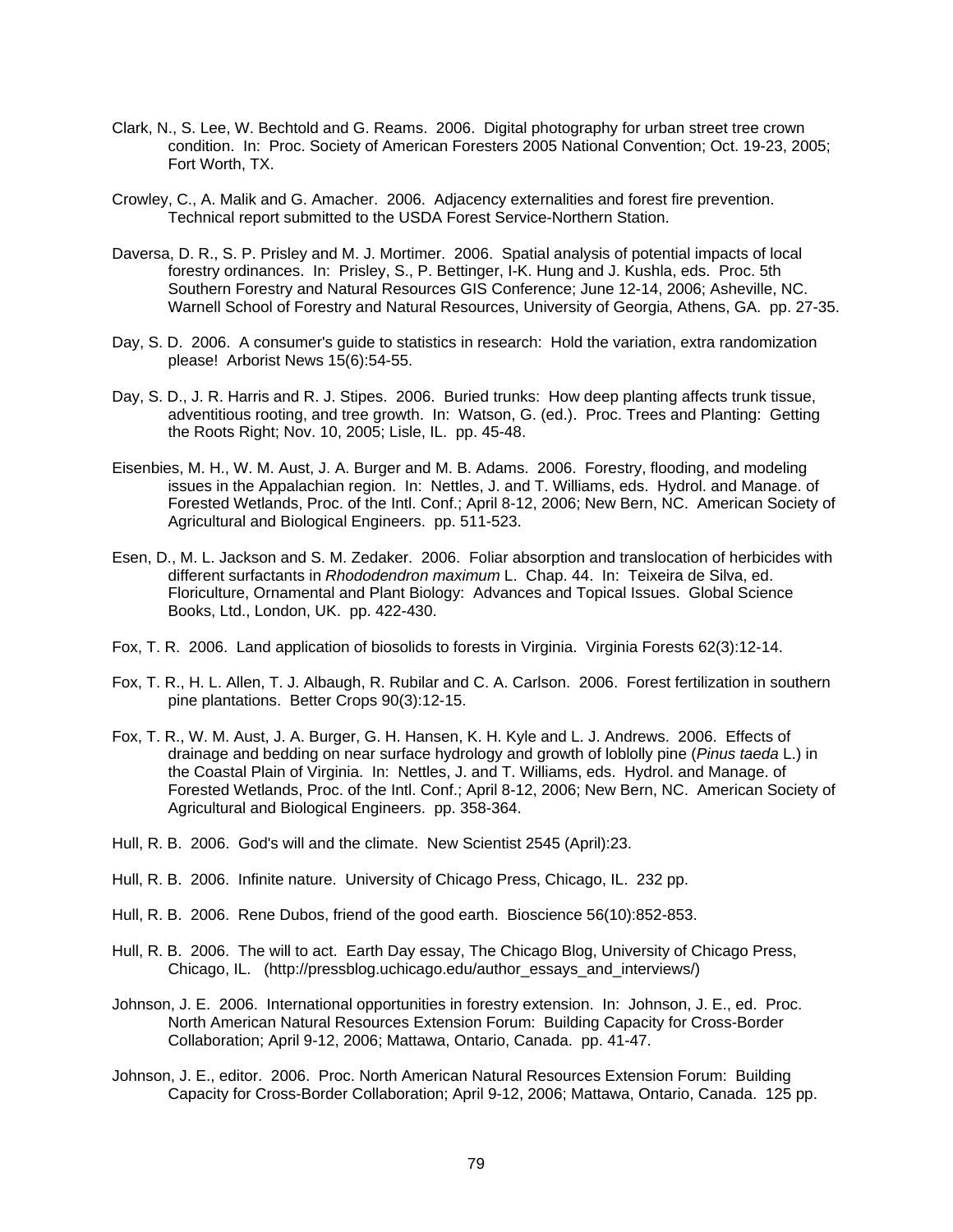- Johnson, J. E., L. S. Gellerstedt and D. O. Mitchem. 2006. Silvicultural treatments to regenerate principal species in the Flat Rock forest community. In: Connor, K. F. (ed.). Proc. 13th Biennial S. Silvic. Res. Conf.; Feb. 28-Mar. 4, 2005; Memphis, TN. Gen. Tech. Rep. SRS-92. USDA Forest Service, Southern Research Station, Asheville, NC.
- Kirwan, J. L. and P. E. Wiseman. 2006. Do we really value urban and community trees? Virginia Forests 62(1):10-14.
- Lakel, W. A., W. M. Aust, C. A. Dolloff and P. Keyser. 2006. Effects of forest streamside management zone characteristics on soil erosion and water quality. In: Nettles, J. and T. Williams, eds. Hydrol. and Manage. of Forested Wetlands, Proc. of the Intl. Conf.; April 8-12, 2006; New Bern, NC. American Society of Agricultural and Biological Engineers. pp. 524-429.
- Lakel, W. A., W. M. Aust, C. A. Dolloff and E. P. Sharp. 2006. Commercial timber value of streamside management zones in managed pine and hardwood stands. In: Connor, K. F. (ed.). Proc. 13th Biennial S. Silvic. Res. Conf.; Feb. 28-Mar. 4, 2005; Memphis, TN. Gen. Tech. Rep. SRS-92. USDA Forest Service, Southern Research Station, Asheville, NC. pp. 407-408.
- Lakel, W. A., W. M. Aust, C. A. Dolloff and A. Walker-Easterbrook. 2006. Soil erosion from harvested sites versus streamside management zone deposition in the Piedmont of Virginia. In: Connor, K. F. (ed.). Proc. 13th Biennial S. Silvic. Res. Conf.; Feb. 28-Mar. 4, 2005; Memphis, TN. Gen. Tech. Rep. SRS-92. USDA Forest Service, Southern Research Station, Asheville, NC. pp. 400- 401.
- Marion, J. L. 2006. Recreation ecology research in the Americas. In: Siegrist, D., C. Clivaz, M. Hunziker and S. Iten, eds. In: Exploring the Nature of Management. Proc. 3rd International Conference on Monitoring and Management of Visitor Flows in Recreational and Protected Areas; Sept. 13-17, 2006; Rapperswil, Switzerland.
- Marion, J. L. 2006. Structure creep: Managing the A.T. camping experience. Appalachian Trail Journeys 2(6):10-11.
- Marion, J. L. and K. Cahill. 2006. Monitoring the resource impacts of visitor use: A protocol for the longterm coastal ecosystem monitoring program at Cape Cod National Seashore. USDI-USGS, Final Research Report, Virginia Tech Field Station, Blacksburg, VA.
- Marion, J. L. and N. Olive. 2006. Assessing and understanding trail degradation: Results from Big South Fork National River and Recreation Area. USDI-USGS, Final Research Report, Virginia Tech Field Station, Blacksburg, VA. 82 pp.
- Mitchem, D. O., J. E. Johnson and L. S. Gellerstedt. 2006. Soil physical and chemical properties associated with Flat Rock and riparian forest communities. In: Connor, K. F. (ed.). Proc. 13th Biennial S. Silvic. Res. Conf.; Feb. 28-Mar. 4, 2005; Memphis, TN. Gen. Tech. Rep. SRS-92. USDA Forest Service, Southern Research Station, Asheville, NC.
- Mortimer, M. J. 2006. Professional forestry—Why won't the dust settle? J. Soil & Water Conservation 61:44A.
- Mortimer, M. J. and S. P. Prisley. 2006. Local forest-related ordinances in Virginia. Virginia Forests 62:5-7.
- Olsson, H. and R. H. Wynne. 2006. Forestry. Section 7.3 of International Academy of Astronautics Position Paper on Cost Effective Earth Observation Missions (R. Sandau, editor). pp. 73-76.
- Peterson, J. A. and S. D. Day. 2006. Planting trees on your property? Choose the best species for the job. In: Gagnon, J. (ed.). Forest Landowner Update 20(2):1.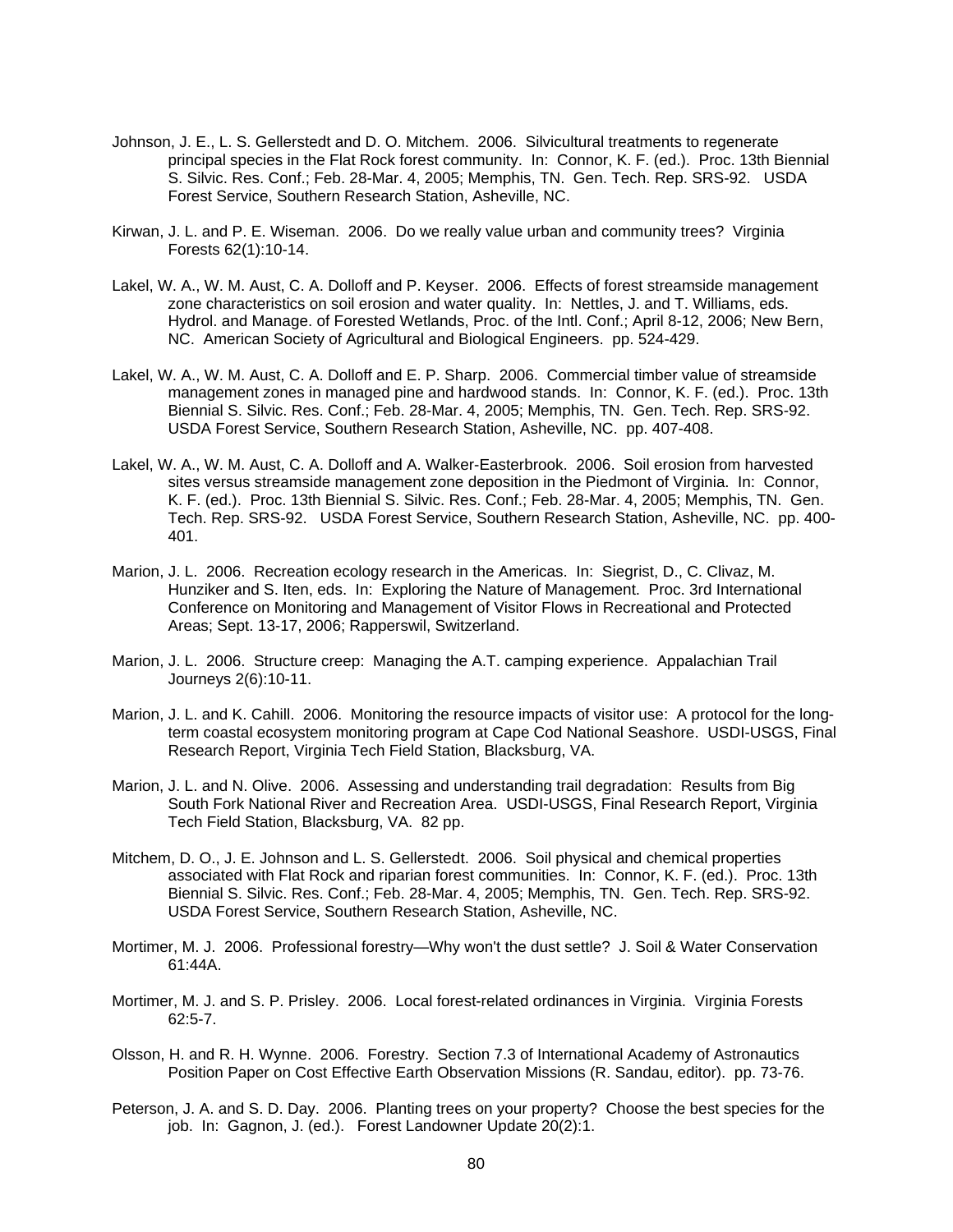- Prisley, S. , P. Bettinger, I-K. Hung and J. Kushla, editors. 2006. Proc. 5th Southern Forestry and Natural Resources GIS Conference; June 12-14, 2006; Asheville, NC. Warnell School of Forestry and Natural Resources, University of Georgia, Athens, GA. 192 pp.
- Roberts, S. D., A. L. Friend and S. H. Schoenholtz. 2006. Growth of precommercially thinned loblolly pine four years following application of poultry litter. In: Connor, K. F. (ed.). Proc. 13th Biennial S. Silvic. Res. Conf.; Feb. 28-Mar. 4, 2005; Memphis, TN. Gen. Tech. Rep. SRS-92. USDA Forest Service, Southern Research Station, Asheville, NC. pp. 139-142.
- Seiler, J. R., J. A. Peterson and E. C. Jensen. 2006. Woody Plants in North America. Kendall/Hunt Publishing Co., Dubuque, IA. (3 CD ROMS)
- Shaffer, R. M. 2006. Timber management and logging on small tracts. Virginia Forests 62(1):15-18.
- Sharma, M., H. E. Burkhart and R. L. Amateis. 2006. Scaling taper relationships from seedlings to mature trees. Virginia Tech Loblolly Pine Growth and Yield Research Cooperative Report No. 146. Department of Forestry, Virginia Polytechnic Institute and State University, Blacksburg, VA.
- Showalter, J. M. and J. A. Burger. 2006. Growth of three Appalachian hardwood species in different mine spoil types with and without topsoil inoculation. In: Barnhiesel, R. I., ed. Proc. 23rd Annual Meeting American Society of Mining and Reclamation; Lexington, KY. pp. 1976-2000.
- Stern, M. J. 2006. Measuring conservation effectiveness in the marine environment: A review of evaluation techniques and recommendations for moving forward. The Nature Conservancy, Washington, DC. 88 pp.
- van Aardt, J. A. N. and R. H. Wynne. 2006. Segment-based forest volume-by-type modeling using small footprint lidar height distributions. In: Proc. IUFRO International Precision Symposium, Precision Forestry in Plantations, Semi-Natural and Natural Forests; Mar. 5-10, 2006; Stellenbosch, South Africa.
- VanderSchaaf, C .L. and S. P. Prisley. 2006. Factors affecting site productivity of loblolly pine plantations across the southeastern United States. In: Prisley, S., P. Bettinger, I-K. Hung and J. Kushla, eds. Proc. 5th Southern Forestry and Natural Resources GIS Conference; June 12-14, 2006; Asheville, NC. Warnell School of Forestry and Natural Resources, University of Georgia, Athens, GA. pp. 175-187.
- Zedaker, S. M. 2006. Good ideas gone bad: How are your invasive-exotic weeds doing? Virginia Forests 2006:6-9.
- Zedaker, S. M. 2006. Too much, too little, too late. The Trail Blazer. Winter 2005-06. p. 6.

### **Extension Publications**

- Baker, S. A., M. J. Mortimer and Gagnon, J. L. Revised 2006. Dealing with timber theft. Virginia Cooperative Extension Publ. No. 420-136. Virginia Polytechnic Institute and State University, Blacksburg, VA. 3 pp.
- Gagnon, J. L. and J. E. Johnson. 2006. Shortleaf pine: An option for Virginia landowners. Virginia Cooperative Extension Publ. No. 420-165. Virginia Polytechnic Institute and State University, Blacksburg, VA. 9 pp.
- Gagnon, J. L. and J. E. Johnson. Revised 2006. Sustainable forestry: A guide for Virginia forest landowners. Virginia Cooperative Extension Publ. No. 420-139. Virginia Polytechnic Institute and State University, Blacksburg, VA. 37 pp.